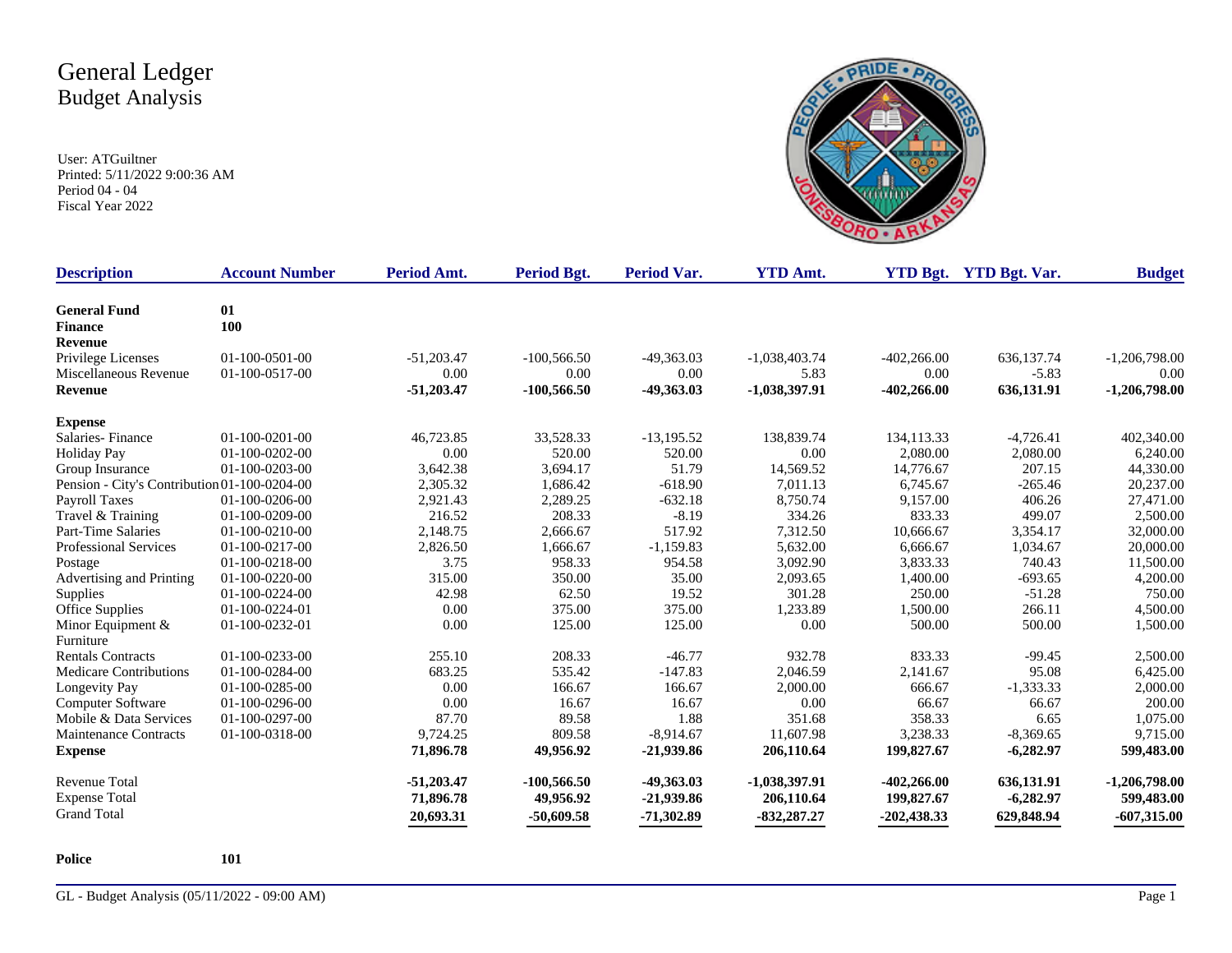| <b>Description</b>                           | <b>Account Number</b> | Period Amt.  | <b>Period Bgt.</b> | <b>Period Var.</b> | <b>YTD Amt.</b> |               | YTD Bgt. YTD Bgt. Var. | <b>Budget</b>   |
|----------------------------------------------|-----------------------|--------------|--------------------|--------------------|-----------------|---------------|------------------------|-----------------|
|                                              |                       |              |                    |                    |                 |               |                        |                 |
| <b>Revenue</b>                               | 01-101-0512-00        | $-147.00$    | $-500.00$          | $-353.00$          | $-617.00$       | $-2,000.00$   |                        | $-6,000.00$     |
| FingerprintBackground                        |                       |              |                    |                    |                 |               | $-1,383.00$            |                 |
| Reports<br>Miscellaneous Revenue             | 01-101-0517-00        | $-19,260.78$ | $-10.676.00$       | 8,584.78           | $-67,652,16$    | $-42,704.00$  | 24,948.16              | $-128, 112.00$  |
| Misc. Police False Alarms                    | 01-101-0518-00        | $-125.00$    | -250.00            | $-125.00$          | $-800.00$       | $-1,000.00$   | $-200.00$              | $-3,000.00$     |
| Police Training Revenue                      | 01-101-0560-00        | 0.00         | $-666.67$          | $-666.67$          | 0.00            | $-2,666.67$   | $-2,666.67$            | $-8,000.00$     |
| Property Tax - LOPFI                         | 01-101-0564-00        | $-53,116.61$ | $-58,333.33$       | $-5,216.72$        | -178,901.09     | $-233,333.33$ | $-54,432.24$           | $-700,000.00$   |
| 10% of Fines - LOPFI Police01-101-0566-00    |                       | $-10,341.37$ | $-7,916.67$        | 2,424.70           | $-32,795.86$    | $-31,666.67$  | 1,129.19               | $-95,000.00$    |
| Act 1274 Child Seat Law                      | 01-101-0584-00        | $-192.87$    | $-58.33$           | 134.54             | $-534.24$       | $-233.33$     | 300.91                 | $-700.00$       |
| <b>Accident Reports</b>                      | 01-101-0585-00        | $-6,650.00$  | $-11,079.00$       | $-4,429.00$        | $-27,082.00$    | $-44,316.00$  | $-17,234.00$           | $-132,948.00$   |
| Revenue                                      |                       | $-89,833.63$ | $-89,480.00$       | 353.63             | -308,382.35     | $-357,920.00$ | -49,537.65             | $-1,073,760.00$ |
|                                              |                       |              |                    |                    |                 |               |                        |                 |
| <b>Expense</b>                               |                       |              |                    |                    |                 |               |                        |                 |
| Salaries-Police                              | 01-101-0201-00        | 873,607.63   | 658,875.42         | $-214,732.21$      | 2,627,265.59    | 2,635,501.67  | 8,236.08               | 7,906,505.00    |
| <b>Holiday Pay</b>                           | 01-101-0202-00        | 0.00         | 742.83             | 742.83             | 144.91          | 2,971.33      | 2,826.42               | 8,914.00        |
| Group Insurance                              | 01-101-0203-00        | 102,025.14   | 112,187.50         | 10,162.36          | 410,394.09      | 448,750.00    | 38,355.91              | 1,346,250.00    |
| Pension - City's Contribution 01-101-0204-00 |                       | 1,953.77     | 1,733.33           | $-220.44$          | 5,840.51        | 6,933.33      | 1,092.82               | 20,800.00       |
| LOPFI - City's Contribution 01-101-0205-00   |                       | 225,382.53   | 162,724.00         | $-62,658.53$       | 695,137.41      | 650,896.00    | $-44,241.41$           | 1,952,688.00    |
| LOPFI - SIT Credit                           | 01-101-0205-01        | 0.00         | $-65,637.92$       | $-65,637.92$       | 0.00            | $-262,551.67$ | $-262,551.67$          | $-787,655.00$   |
| Payroll Taxes                                | 01-101-0206-00        | 4,199.49     | 3,287.50           | $-911.99$          | 12,277.98       | 13,150.00     | 872.02                 | 39,450.00       |
| Uniforms                                     | 01-101-0207-00        | 11,130.34    | 7,083.33           | $-4,047.01$        | 39,280.72       | 28,333.33     | $-10,947.39$           | 85,000.00       |
| Laundry & Cleaning                           | 01-101-0208-00        | 1,405.37     | 2,916.67           | 1,511.30           | 5,637.06        | 11,666.67     | 6,029.61               | 35,000.00       |
| Travel & Training                            | 01-101-0209-00        | 28,347.14    | 13,973.67          | $-14,373.47$       | 44.108.25       | 55,894.67     | 11,786.42              | 167,684.00      |
| <b>Part-Time Salaries</b>                    | 01-101-0210-00        | 4,872.16     | 4,000.00           | $-872.16$          | 14,368.76       | 16,000.00     | 1,631.24               | 48,000.00       |
| <b>Overtime Salaries</b>                     | 01-101-0211-00        | 41,638.30    | 10,416.67          | $-31,221.63$       | 97,448.14       | 41,666.67     | $-55,781.47$           | 125,000.00      |
| Reimbursable Overtime                        | 01-101-0211-01        | 30,460.10    | 8,333.33           | $-22,126.77$       | 85,918.53       | 33,333.33     | $-52,585.20$           | 100,000.00      |
| Telephone Expense                            | 01-101-0213-00        | 188.56       | 3,630.00           | 3,441.44           | 8,588.84        | 14,520.00     | 5,931.16               | 43,560.00       |
| Insurance and Licenses                       | 01-101-0215-00        | 5,047.96     | 6,500.00           | 1,452.04           | 82,302.45       | 26,000.00     | $-56,302.45$           | 78,000.00       |
| <b>Earned Benefits Payout</b>                | 01-101-0216-00        | 0.00         | 12,500.00          | 12,500.00          | 65,378.11       | 50,000.00     | $-15,378.11$           | 150,000.00      |
| Professional Services                        | 01-101-0217-00        | 5,445.28     | 2,833.33           | $-2,611.95$        | 19,172.33       | 11,333.33     | $-7,839.00$            | 34,000.00       |
| Postage                                      | 01-101-0218-00        | 381.88       | 214.58             | $-167.30$          | 665.28          | 858.33        | 193.05                 | 2,575.00        |
| Advertising and Printing                     | 01-101-0220-00        | 970.13       | 500.00             | $-470.13$          | 1,792.73        | 2,000.00      | 207.27                 | 6,000.00        |
| <b>Equipment Maintenance</b>                 | 01-101-0222-00        | 2,993.21     | 971.67             | $-2,021.54$        | 4,576.32        | 3,886.67      | $-689.65$              | 11,660.00       |
| Auto Expense                                 | 01-101-0223-00        | 8,965.26     | 8,083.33           | $-881.93$          | 48,905.76       | 32,333.33     | $-16,572.43$           | 97,000.00       |
| Supplies                                     | 01-101-0224-00        | 20,683.79    | 14,237.58          | $-6,446.21$        | 55,441.13       | 56,950.33     | 1,509.20               | 170,851.00      |
| Office Supplies                              | 01-101-0224-01        | 1,602.53     | 875.00             | $-727.53$          | 3,537.57        | 3,500.00      | $-37.57$               | 10,500.00       |
| Fuel                                         | 01-101-0225-00        | 45,679.39    | 31,250.00          | $-14,429.39$       | 143,865.03      | 125,000.00    | $-18,865.03$           | 375,000.00      |
| Dues & Subscriptions                         | 01-101-0228-00        | 1,199.30     | 2,450.00           | 1,250.70           | 12,774.97       | 9,800.00      | $-2,974.97$            | 29,400.00       |
| Community Outreach                           | 01-101-0230-00        | 1,093.30     | 1,062.50           | $-30.80$           | 9,263.95        | 4,250.00      | $-5,013.95$            | 12,750.00       |
| <b>Fixed Assets</b>                          | 01-101-0232-00        | 4,428.60     | 22,864.08          | 18,435.48          | 150,238.68      | 91,456.33     | $-58,782.35$           | 274,369.00      |
| Minor Equipment &<br>Furniture               | 01-101-0232-01        | 0.00         | 9,958.58           | 9,958.58           | 10,855.76       | 39,834.33     | 28,978.57              | 119,503.00      |
| <b>Rentals Contracts</b>                     | 01-101-0233-00        | 4,121.27     | 6,130.00           | 2,008.73           | 24,764.05       | 24,520.00     | $-244.05$              | 73,560.00       |
| UnemploymentWkms.Comp.01-101-0279-00         |                       | 0.00         | 11,541.67          | 11,541.67          | 124,938.72      | 46,166.67     | $-78,772.05$           | 138,500.00      |
| <b>Medicare Contributions</b>                | 01-101-0284-00        | 11,969.62    | 9,950.83           | $-2,018.79$        | 36,286.05       | 39,803.33     | 3,517.28               | 119,410.00      |
| Longevity Pay                                | 01-101-0285-00        | 0.00         | 3,916.67           | 3,916.67           | 44,000.00       | 15,666.67     | $-28,333.33$           | 47,000.00       |
| Computer Software                            | 01-101-0296-00        | 860.00       | 6,438.83           | 5,578.83           | 12,736.87       | 25,755.33     | 13,018.46              | 77,266.00       |
| Mobile & Data Services                       | 01-101-0297-00        | 3,199.75     | 10,416.67          | 7,216.92           | 32,112.37       | 41,666.67     | 9,554.30               | 125,000.00      |
| <b>Maintenance Contracts</b>                 | 01-101-0318-00        | 0.00         | 48,291.67          | 48,291.67          | 150,503.04      | 193,166.67    | 42,663.63              | 579,500.00      |
| GL - Budget Analysis (05/11/2022 - 09:00 AM) |                       |              |                    |                    |                 |               |                        | Page 2          |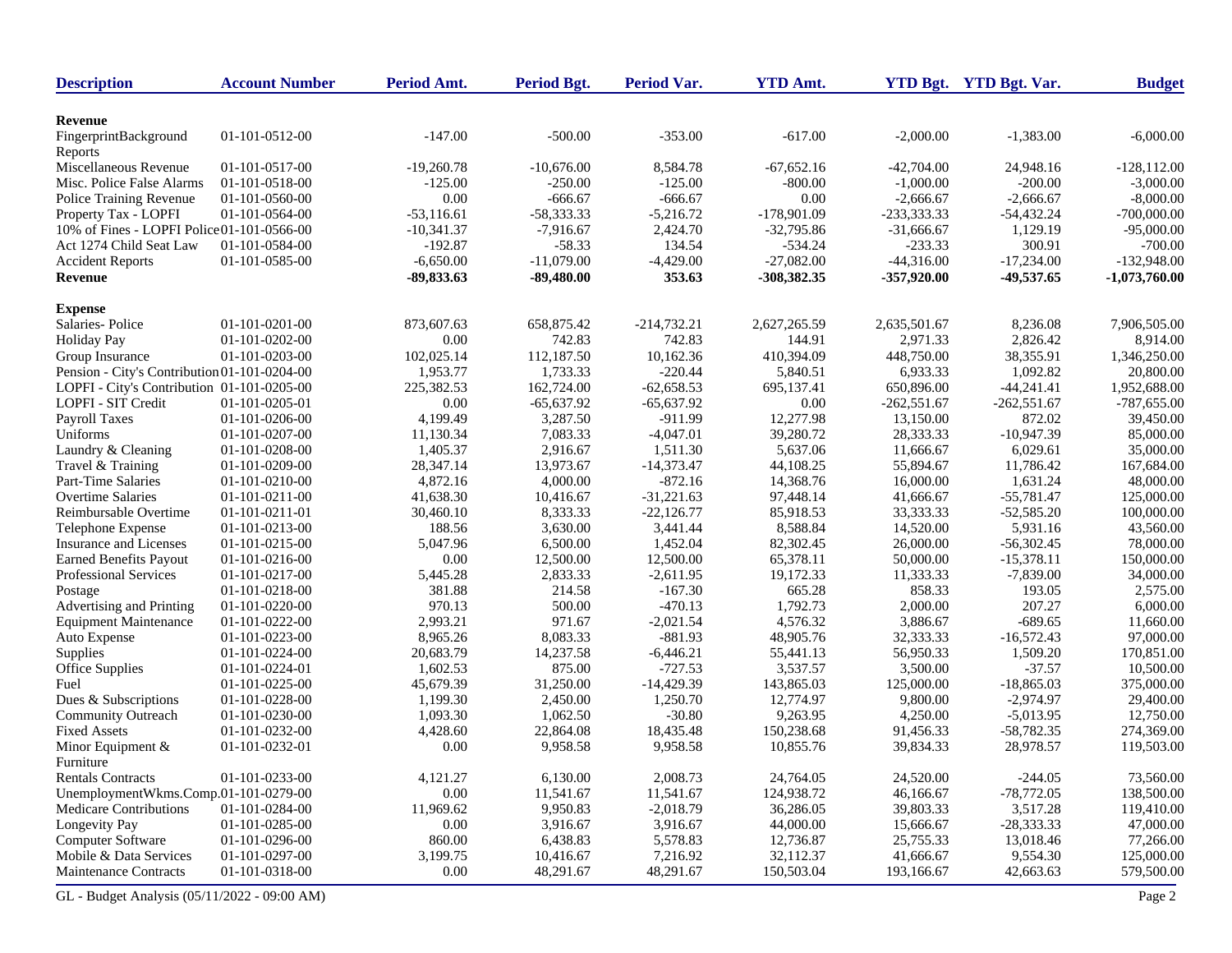| <b>Description</b>                                             | <b>Account Number</b>            | Period Amt.                       | <b>Period Bgt.</b>                   | <b>Period Var.</b>                        | <b>YTD Amt.</b>                          |                                       | YTD Bgt. YTD Bgt. Var.                    | <b>Budget</b>                           |
|----------------------------------------------------------------|----------------------------------|-----------------------------------|--------------------------------------|-------------------------------------------|------------------------------------------|---------------------------------------|-------------------------------------------|-----------------------------------------|
| <b>Buy Money</b><br><b>Grants Match-BPVs</b><br><b>Expense</b> | 01-101-0333-00<br>01-101-2300-01 | 0.00<br>38,032.50<br>1,481,884.30 | 1,250.00<br>3,839.58<br>1,140,342.90 | 1,250.00<br>$-34,192.92$<br>$-341,541.40$ | $-2,927.00$<br>38,032.50<br>5,115,627.46 | 5,000.00<br>15,358.33<br>4,561,371.65 | 7,927.00<br>$-22,674.17$<br>$-554,255.81$ | 15,000.00<br>46,075.00<br>13,684,115.00 |
| <b>Revenue Total</b><br><b>Expense Total</b>                   |                                  | -89,833.63<br>1,481,884.30        | $-89,480.00$<br>1,140,342.90         | 353.63<br>$-341,541.40$                   | -308,382.35<br>5,115,627.46              | $-357,920.00$<br>4,561,371.65         | -49,537.65<br>$-554,255.81$               | $-1,073,760.00$<br>13,684,115.00        |
| <b>Grand Total</b>                                             |                                  | 1,392,050.67                      | 1,050,862.90                         | $-341,187.77$                             | 4,807,245.11                             | 4,203,451.65                          | $-603,793.46$                             | 12,610,355.00                           |
| <b>Fire</b>                                                    | 102                              |                                   |                                      |                                           |                                          |                                       |                                           |                                         |
| <b>Revenue</b>                                                 |                                  |                                   |                                      |                                           |                                          |                                       |                                           |                                         |
| Miscellaneous Revenue                                          | 01-102-0517-00                   | 0.00                              | 0.00                                 | 0.00                                      | $-4,418.33$                              | 0.00                                  | 4,418.33                                  | 0.00                                    |
| <b>CWL Fire Truck</b>                                          | 01-102-0557-00                   | 0.00                              | $-41,666.67$                         | $-41,666.67$                              | 0.00                                     | $-166,666.67$                         | $-166,666.67$                             | $-500,000.00$                           |
| Contribution                                                   |                                  |                                   |                                      |                                           |                                          |                                       |                                           |                                         |
| Property Tax - LOPFI                                           | 01-102-0564-00                   | $-53,116.61$                      | -58,333.33                           | $-5,216.72$                               | $-178,901.09$                            | -233,333.33                           | $-54,432.24$                              | $-700,000.00$                           |
| <b>CWL</b> - Fire Truck                                        | 01-102-0569-00                   | $-1,753.16$                       | $-1,753.17$                          | $-0.01$                                   | $-7,012.64$                              | $-7,012.67$                           | $-0.03$                                   | $-21,038.00$                            |
| <b>CWL Fire Hydrant</b>                                        | 01-102-0593-01                   | 0.00                              | $-5,000.00$                          | $-5,000.00$                               | $-60,000.00$                             | $-20,000.00$                          | 40,000.00                                 | $-60,000.00$                            |
| Maintenance                                                    |                                  |                                   |                                      |                                           |                                          |                                       |                                           |                                         |
| <b>Revenue</b>                                                 |                                  | $-54,869.77$                      | $-106,753.17$                        | $-51,883.40$                              | $-250,332.06$                            | $-427,012.67$                         | $-176,680.61$                             | $-1,281,038.00$                         |
| <b>Expense</b>                                                 |                                  |                                   |                                      |                                           |                                          |                                       |                                           |                                         |
| Salaries-Fire                                                  | $01-102-0201-00$                 | 805,410.96                        | 579,191.42                           | $-226,219.54$                             | 2,406,851.88                             | 2,316,765.67                          | $-90,086.21$                              | 6,950,297.00                            |
| <b>Holiday Pay</b>                                             | $01-102-0202-00$                 | 0.00                              | 41.25                                | 41.25                                     | 0.00                                     | 165.00                                | 165.00                                    | 495.00                                  |
| Group Insurance                                                | 01-102-0203-00                   | 88,633.73                         | 92,127.08                            | 3,493.35                                  | 360,754.35                               | 368,508.33                            | 7,753.98                                  | 1,105,525.00                            |
| Pension - City's Contribution 01-102-0204-00                   |                                  | 111.12                            | 80.00                                | $-31.12$                                  | 327.95                                   | 320.00                                | $-7.95$                                   | 960.00                                  |
| LOPFI - City's Contribution 01-102-0205-00                     |                                  | 291,873.97                        | 240,492.92                           | $-51,381.05$                              | 988,467.19                               | 961,971.67                            | $-26,495.52$                              | 2,885,915.00                            |
| LOPFI - SIT Credit                                             | 01-102-0205-01                   | 0.00                              | $-86,141.67$                         | $-86,141.67$                              | 0.00                                     | $-344,566.67$                         | $-344,566.67$                             | $-1,033,700.00$                         |
| Payroll Taxes                                                  | 01-102-0206-00                   | 311.69                            | 245.25                               | $-66.44$                                  | 879.84                                   | 981.00                                | 101.16                                    | 2,943.00                                |
| Uniforms                                                       | 01-102-0207-00                   | 4,324.17                          | 3,500.00                             | $-824.17$                                 | 12,570.71                                | 14,000.00                             | 1,429.29                                  | 42,000.00                               |
| Laundry & Cleaning                                             | 01-102-0208-00                   | 672.21                            | 1,000.00                             | 327.79                                    | 2,024.75                                 | 4,000.00                              | 1,975.25                                  | 12,000.00                               |
| Travel & Training                                              | 01-102-0209-00                   | 4,659.22                          | 3,833.33                             | $-825.89$                                 | 5,059.22                                 | 15,333.33                             | 10,274.11                                 | 46,000.00                               |
| Part-Time Salaries                                             | 01-102-0210-00                   | 1,729.00                          | 1,250.00                             | $-479.00$                                 | 4,882.50                                 | 5,000.00                              | 117.50                                    | 15,000.00                               |
| Overtime Salaries                                              | 01-102-0211-00                   | 6,935.58                          | 12,500.00                            | 5,564.42                                  | 33,227.81                                | 50,000.00                             | 16,772.19                                 | 150,000.00                              |
| Telephone Expense                                              | 01-102-0213-00                   | 0.00                              | 0.00                                 | 0.00                                      | 40.58                                    | 0.00                                  | $-40.58$                                  | 0.00                                    |
| Insurance and Licenses                                         | 01-102-0215-00                   | 0.00                              | 6,841.67                             | 6,841.67                                  | 82,076.24                                | 27,366.67                             | $-54,709.57$                              | 82,100.00                               |
| <b>Earned Benefits Payout</b>                                  | 01-102-0216-00                   | 24,092.76                         | 8,333.33                             | $-15,759.43$                              | 51,989.57                                | 33,333.33                             | $-18,656.24$                              | 100,000.00                              |
| Professional Services                                          | 01-102-0217-00                   | 23.00                             | 4,083.33                             | 4,060.33                                  | 3,820.95                                 | 16,333.33                             | 12,512.38                                 | 49,000.00                               |
| Postage                                                        | 01-102-0218-00                   | 107.08                            | 83.33                                | $-23.75$                                  | 777.25                                   | 333.33                                | $-443.92$                                 | 1,000.00                                |
| Advertising and Printing                                       | 01-102-0220-00                   | 0.00                              | 166.67                               | 166.67                                    | 662.29                                   | 666.67                                | 4.38                                      | 2,000.00                                |
| Maintenance Bldg & Grns.                                       | 01-102-0221-00                   | 669.51                            | 1,250.00                             | 580.49                                    | 1,110.70                                 | 5,000.00                              | 3,889.30                                  | 15,000.00                               |
| <b>Equipment Maintenance</b>                                   | 01-102-0222-00                   | 4,141.81                          | 2,750.00                             | $-1,391.81$                               | 7,409.95                                 | 11,000.00                             | 3,590.05                                  | 33,000.00                               |
| Auto Expense                                                   | 01-102-0223-00                   | 15,845.29                         | 8,333.33                             | $-7,511.96$                               | 52,886.35                                | 33,333.33                             | $-19,553.02$                              | 100,000.00                              |
| Supplies                                                       | 01-102-0224-00                   | 5,326.58                          | 1,875.00                             | $-3,451.58$                               | 12,938.71                                | 7,500.00                              | $-5,438.71$                               | 22,500.00                               |
| Office Supplies                                                | 01-102-0224-01                   | 688.51                            | 250.00                               | $-438.51$                                 | 1,283.44                                 | 1,000.00                              | $-283.44$                                 | 3,000.00                                |
| Fuel                                                           | 01-102-0225-00                   | 10,109.93                         | 7,083.33                             | $-3,026.60$                               | 30,418.52                                | 28,333.33                             | $-2,085.19$                               | 85,000.00                               |
| Dues & Subscriptions                                           | 01-102-0228-00                   | 100.00                            | 666.67                               | 566.67                                    | 2,567.47                                 | 2,666.67                              | 99.20                                     | 8,000.00                                |
| <b>Fixed Assets</b>                                            | 01-102-0232-00                   | 0.00                              | 66,250.00                            | 66,250.00                                 | 665,248.00                               | 265,000.00                            | $-400,248.00$                             | 795,000.00                              |
| Minor Equipment $&$<br>Furniture                               | 01-102-0232-01                   | 0.00                              | 5,666.67                             | 5,666.67                                  | 22,166.52                                | 22,666.67                             | 500.15                                    | 68,000.00                               |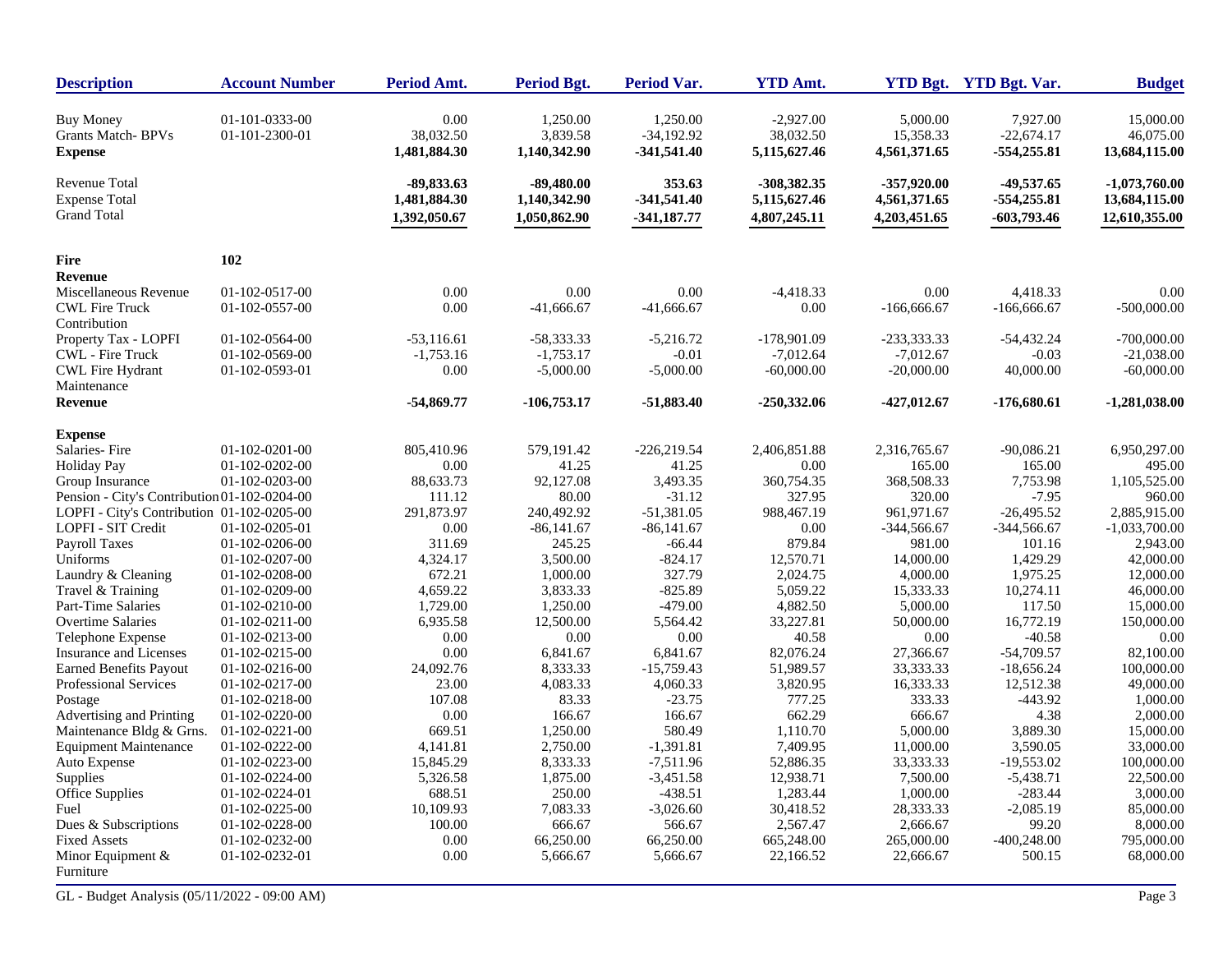| <b>Description</b>                         | <b>Account Number</b> | Period Amt.   | <b>Period Bgt.</b> | <b>Period Var.</b> | <b>YTD Amt.</b> |               | YTD Bgt. YTD Bgt. Var. | <b>Budget</b>   |
|--------------------------------------------|-----------------------|---------------|--------------------|--------------------|-----------------|---------------|------------------------|-----------------|
| <b>Rentals Contracts</b>                   | 01-102-0233-00        | 223.88        | 216.67             | $-7.21$            | 379.11          | 866.67        | 487.56                 | 2,600.00        |
| UnemploymentWkms.Comp.01-102-0279-00       |                       | 0.00          | 17,233.33          | 17,233.33          | 189,010.93      | 68,933.33     | $-120,077.60$          | 206,800.00      |
| Medicare Contributions                     | 01-102-0284-00        | 10,472.96     | 8,654.42           | $-1,818.54$        | 31,049.83       | 34,617.67     | 3,567.84               | 103,853.00      |
| Longevity Pay                              | 01-102-0285-00        | 0.00          | 3,875.00           | 3,875.00           | 46,500.00       | 15,500.00     | $-31,000.00$           | 46,500.00       |
| Mobile & Data Services                     | 01-102-0297-00        | 587.11        | 650.00             | 62.89              | 2,348.48        | 2,600.00      | 251.52                 | 7,800.00        |
| <b>Maintenance Contracts</b>               | 01-102-0318-00        | $0.00\,$      | 3,416.67           | 3,416.67           | 15,657.76       | 13,666.67     | $-1,991.09$            | 41,000.00       |
| <b>CWL Fire Hydrant</b><br>Maintenance     | 01-102-0593-00        | 0.00          | 125.00             | 125.00             | 0.00            | 500.00        | 500.00                 | 1,500.00        |
| <b>Expense</b>                             |                       | 1,277,050.07  | 995,924.00         | $-281,126.07$      | 5,035,388.85    | 3,983,696.00  | $-1,051,692.85$        | 11,951,088.00   |
| Revenue Total                              |                       | $-54,869.77$  | $-106,753.17$      | $-51,883.40$       | $-250,332.06$   | $-427,012.67$ | $-176,680.61$          | $-1,281,038.00$ |
| <b>Expense Total</b>                       |                       | 1,277,050.07  | 995,924.00         | $-281,126.07$      | 5,035,388.85    | 3,983,696.00  | $-1,051,692.85$        | 11,951,088.00   |
| <b>Grand Total</b>                         |                       | 1,222,180.30  | 889,170.83         | -333,009.47        | 4,785,056.79    | 3,556,683.33  | $-1,228,373.46$        | 10,670,050.00   |
| <b>SROs</b>                                | 103                   |               |                    |                    |                 |               |                        |                 |
| <b>Revenue</b>                             |                       |               |                    |                    |                 |               |                        |                 |
| SRO Reimbursement -<br>Schools             | 01-103-0551-00        | $-216,823.63$ | $-74,387.42$       | 142,436.21         | -452,961.93     | $-297,549.67$ | 155,412.26             | $-892,649.00$   |
| <b>Revenue</b>                             |                       | $-216,823.63$ | $-74,387.42$       | 142,436.21         | -452,961.93     | $-297,549.67$ | 155,412.26             | $-892,649.00$   |
| <b>Expense</b>                             |                       |               |                    |                    |                 |               |                        |                 |
| Salaries- SROs                             | 01-103-0201-00        | 71,891.31     | 52,029.17          | $-19,862.14$       | 217,981.25      | 208,116.67    | $-9,864.58$            | 624,350.00      |
| Group Insurance                            | 01-103-0203-00        | 9,412.62      | 9.168.75           | $-243.87$          | 38,272.85       | 36,675.00     | $-1,597.85$            | 110,025.00      |
| LOPFI - City's Contribution 01-103-0205-00 |                       | 16,894.50     | 12,266.00          | $-4,628.50$        | 51,695.65       | 49,064.00     | $-2,631.65$            | 147,192.00      |
| <b>Earned Benefits Payout</b>              | 01-103-0216-00        | $0.00\,$      | 0.00               | $0.00\,$           | 498.97          | 0.00          | -498.97                | 0.00            |
| <b>Medicare Contributions</b>              | 01-103-0284-00        | 890.19        | 756.83             | $-133.36$          | 2,666.70        | 3,027.33      | 360.63                 | 9,082.00        |
| Longevity Pay                              | 01-103-0285-00        | 0.00          | 166.67             | 166.67             | 2,000.00        | 666.67        | $-1,333.33$            | 2,000.00        |
| <b>Expense</b>                             |                       | 99,088.62     | 74,387.42          | $-24,701.20$       | 313,115.42      | 297,549.67    | $-15,565.75$           | 892,649.00      |
| Revenue Total                              |                       | $-216,823.63$ | -74,387.42         | 142,436.21         | -452,961.93     | $-297,549.67$ | 155,412.26             | $-892,649.00$   |
| <b>Expense Total</b>                       |                       | 99,088.62     | 74,387.42          | $-24,701.20$       | 313,115.42      | 297,549.67    | $-15,565.75$           | 892,649.00      |
| <b>Grand Total</b>                         |                       | -117,735.01   | 0.00               | 117,735.01         | -139,846.51     | 0.00          | 139,846.51             | $0.00\,$        |
| <b>Inspections</b>                         | 104                   |               |                    |                    |                 |               |                        |                 |
| <b>Revenue</b>                             |                       |               |                    |                    |                 |               |                        |                 |
| <b>Electrical Permits</b>                  | 01-104-0502-00        | $-7,589.22$   | $-10,416.67$       | $-2,827.45$        | -57,793.87      | $-41,666.67$  | 16,127.20              | $-125,000.00$   |
| <b>Plumbing Permits</b>                    | 01-104-0503-00        | $-10,295.40$  | $-12,486.58$       | $-2,191.18$        | $-58,313.34$    | -49,946.33    | 8,367.01               | $-149,839.00$   |
| <b>Building Permits</b>                    | 01-104-0504-00        | $-61,248.44$  | $-45,419.75$       | 15,828.69          | $-224,911.85$   | $-181,679.00$ | 43,232.85              | $-545,037.00$   |
| <b>HVAC</b> Permits                        | 01-104-0506-00        | $-7,020.44$   | $-8,333.33$        | $-1,312.89$        | -29,159.99      | $-33,333,33$  | $-4,173.34$            | $-100,000.00$   |
| <b>Demolition Permits</b>                  | 01-104-0514-00        | $-550.00$     | $-416.67$          | 133.33             | $-1,400.00$     | $-1,666.67$   | $-266.67$              | $-5,000.00$     |
| Cert of Occupancy Permits                  | 01-104-0527-00        | $-900.00$     | $-975.67$          | $-75.67$           | $-4,700.00$     | $-3,902.67$   | 797.33                 | $-11,708.00$    |
| <b>Revenue</b>                             |                       | $-87,603.50$  | $-78,048.67$       | 9,554.83           | $-376,279.05$   | $-312,194.67$ | 64,084.38              | -936,584.00     |
| <b>Expense</b>                             |                       |               |                    |                    |                 |               |                        |                 |
| Salaries-Inspections                       | 01-104-0201-00        | 32,538.50     | 23,595.50          | $-8,943.00$        | 96.990.22       | 94,382.00     | $-2,608.22$            | 283,146.00      |
| <b>Holiday Pay</b>                         | 01-104-0202-00        | 0.00          | 368.67             | 368.67             | 0.00            | 1,474.67      | 1,474.67               | 4,424.00        |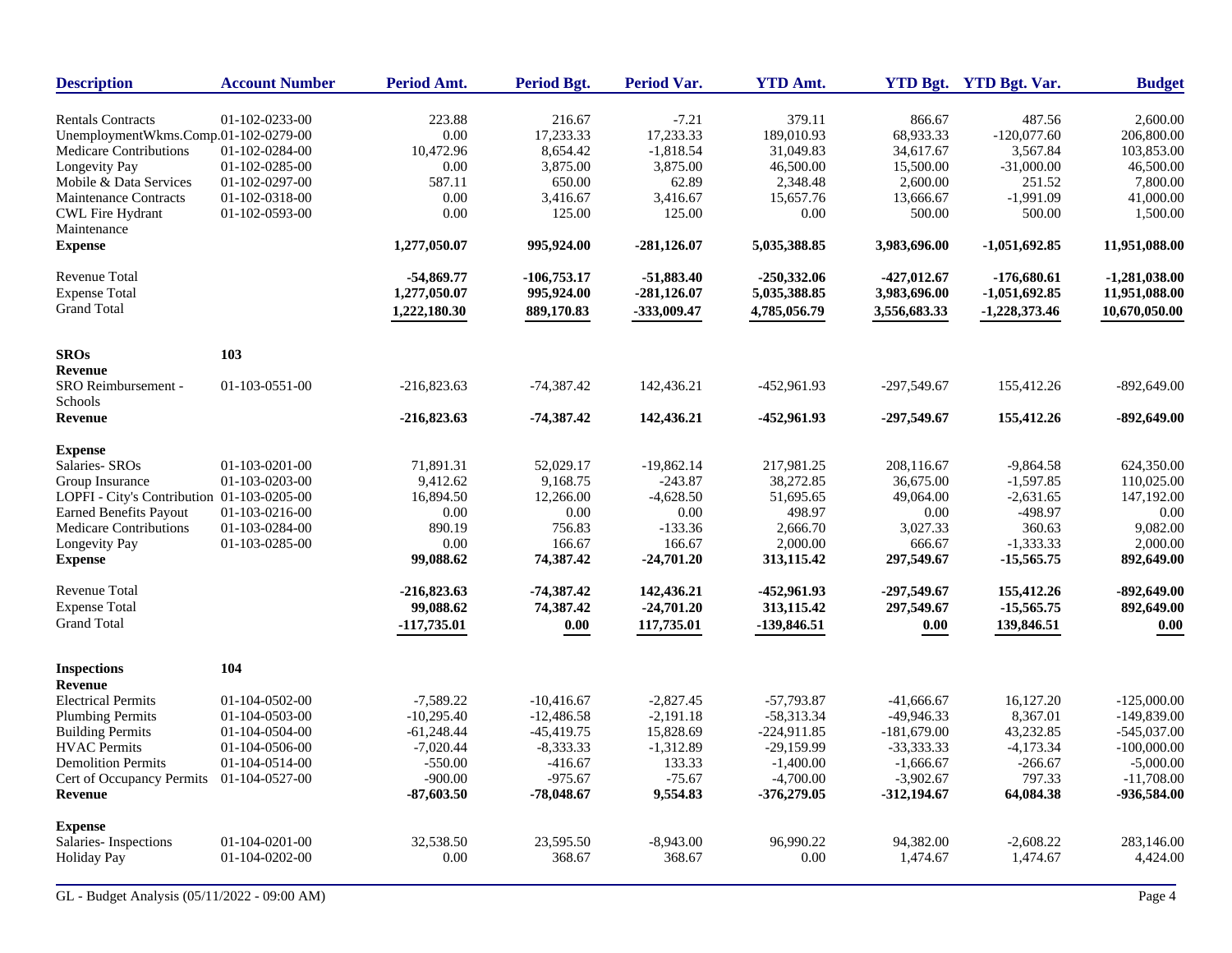| <b>Description</b>                           | <b>Account Number</b> | Period Amt.  | Period Bgt.  | Period Var. | <b>YTD Amt.</b> |               | YTD Bgt. YTD Bgt. Var. | <b>Budget</b> |
|----------------------------------------------|-----------------------|--------------|--------------|-------------|-----------------|---------------|------------------------|---------------|
| Group Insurance                              | 01-104-0203-00        | 4,525.64     | 4,589.17     | 63.53       | 18,102.56       | 18,356.67     | 254.11                 | 55,070.00     |
| Pension - City's Contribution 01-104-0204-00 |                       | 1,414.47     | 1,079.33     | $-335.14$   | 4,215.52        | 4,317.33      | 101.81                 | 12,952.00     |
| Payroll Taxes                                | 01-104-0206-00        | 1,887.66     | 1,485.75     | $-401.91$   | 5,494.14        | 5,943.00      | 448.86                 | 17,829.00     |
| Uniforms                                     | 01-104-0207-00        | 0.00         | 125.00       | 125.00      | 117.18          | 500.00        | 382.82                 | 1,500.00      |
| Travel & Training                            | 01-104-0209-00        | 550.00       | 208.33       | $-341.67$   | 550.00          | 833.33        | 283.33                 | 2,500.00      |
| Telephone Expense                            | 01-104-0213-00        | 0.00         | 237.50       | 237.50      | 85.51           | 950.00        | 864.49                 | 2,850.00      |
| Insurance and Licenses                       | 01-104-0215-00        | 0.00         | 125.00       | 125.00      | 1,175.63        | 500.00        | $-675.63$              | 1,500.00      |
| Advertising and Printing                     | 01-104-0220-00        | $0.00\,$     | 0.00         | 0.00        | 91.98           | $0.00\,$      | $-91.98$               | 0.00          |
| Auto Expense                                 | 01-104-0223-00        | 373.42       | 416.67       | 43.25       | 489.19          | 1,666.67      | 1,177.48               | 5,000.00      |
| Supplies                                     | 01-104-0224-00        | 71.59        | 62.50        | $-9.09$     | 136.68          | 250.00        | 113.32                 | 750.00        |
| Office Supplies                              | 01-104-0224-01        | 144.39       | 83.33        | $-61.06$    | 175.35          | 333.33        | 157.98                 | 1,000.00      |
| Fuel                                         | 01-104-0225-00        | 1,514.57     | 916.67       | $-597.90$   | 4,068.03        | 3,666.67      | $-401.36$              | 11,000.00     |
| Dues & Subscriptions                         | 01-104-0228-00        | 0.00         | 100.00       | 100.00      | 0.00            | 400.00        | 400.00                 | 1,200.00      |
| Minor Equipment $&$<br>Furniture             | 01-104-0232-01        | 0.00         | 83.33        | 83.33       | 0.00            | 333.33        | 333.33                 | 1,000.00      |
| <b>Medicare Contributions</b>                | 01-104-0284-00        | 441.47       | 347.42       | $-94.05$    | 1,284.92        | 1,389.67      | 104.75                 | 4,169.00      |
| Mobile & Data Services                       | 01-104-0297-00        | 200.44       | 208.33       | 7.89        | 803.80          | 833.33        | 29.53                  | 2,500.00      |
| <b>Expense</b>                               |                       | 43,662.15    | 34,032.50    | $-9,629.65$ | 133,780.71      | 136,130.00    | 2,349.29               | 408,390.00    |
| Revenue Total                                |                       | $-87,603.50$ | $-78,048.67$ | 9,554.83    | $-376,279.05$   | $-312,194.67$ | 64,084.38              | -936,584.00   |
| <b>Expense Total</b>                         |                       | 43,662.15    | 34,032.50    | $-9,629.65$ | 133,780.71      | 136,130.00    | 2,349.29               | 408,390.00    |
| <b>Grand Total</b>                           |                       | -43,941.35   | $-44,016.17$ | $-74.82$    | $-242,498.34$   | $-176,064.67$ | 66,433.67              | $-528,194.00$ |
| <b>Animal Control</b>                        | 105                   |              |              |             |                 |               |                        |               |
| <b>Revenue</b>                               |                       |              |              |             |                 |               |                        |               |
| Dog Recovery                                 | 01-105-0513-00        | $-4,605.00$  | $-3,696.67$  | 908.33      | $-16,341.00$    | $-14,786.67$  | 1,554.33               | $-44,360.00$  |
| <b>Revenue</b>                               |                       | $-4,605.00$  | $-3,696.67$  | 908.33      | $-16,341.00$    | $-14,786.67$  | 1,554.33               | $-44,360.00$  |
| <b>Expense</b>                               |                       |              |              |             |                 |               |                        |               |
| Salaries-Animal Control                      | 01-105-0201-00        | 40,044.77    | 33,722.75    | $-6,322.02$ | 115,256.62      | 134,891.00    | 19,634.38              | 404,673.00    |
| <b>Holiday Pay</b>                           | 01-105-0202-00        | 0.00         | 522.33       | 522.33      | 627.12          | 2,089.33      | 1,462.21               | 6,268.00      |
| Group Insurance                              | 01-105-0203-00        | 3,799.08     | 2,879.17     | $-919.91$   | 12,044.82       | 11,516.67     | $-528.15$              | 34,550.00     |
| Pension - City's Contribution 01-105-0204-00 |                       | 894.35       | 567.67       | $-326.68$   | 1,648.81        | 2,270.67      | 621.86                 | 6,812.00      |
| <b>Payroll Taxes</b>                         | 01-105-0206-00        | 2,749.09     | 2,378.92     | $-370.17$   | 8,328.52        | 9,515.67      | 1,187.15               | 28,547.00     |
| Uniforms                                     | 01-105-0207-00        | 680.97       | 583.33       | $-97.64$    | 2,675.94        | 2,333.33      | $-342.61$              | 7,000.00      |
| Travel & Training                            | 01-105-0209-00        | 14.96        | 0.00         | $-14.96$    | 14.96           | 0.00          | $-14.96$               | 0.00          |
| Part-Time Salaries                           | 01-105-0210-00        | 5,542.05     | 3,750.00     | $-1,792.05$ | 14,563.30       | 15,000.00     | 436.70                 | 45,000.00     |
| Overtime Salaries                            | 01-105-0211-00        | 417.55       | 208.33       | $-209.22$   | 1,221.26        | 833.33        | $-387.93$              | 2,500.00      |
| Telephone Expense                            | 01-105-0213-00        | $-17.54$     | 25.42        | 42.96       | $-17.54$        | 101.67        | 119.21                 | 305.00        |
| <b>Insurance and Licenses</b>                | 01-105-0215-00        | 0.00         | 541.67       | 541.67      | 6,042.58        | 2,166.67      | $-3,875.91$            | 6,500.00      |
| <b>Earned Benefits Payout</b>                | 01-105-0216-00        | 0.00         | 416.67       | 416.67      | 6,392.49        | 1,666.67      | $-4,725.82$            | 5,000.00      |
| Professional Services                        | 01-105-0217-00        | 2,837.95     | 2,083.33     | $-754.62$   | 10,044.36       | 8,333.33      | $-1,711.03$            | 25,000.00     |
| Advertising and Printing                     | 01-105-0220-00        | $0.00\,$     | 83.33        | 83.33       | 0.00            | 333.33        | 333.33                 | 1,000.00      |
| Maintenance Bldg & Grns.                     | 01-105-0221-00        | 0.00         | 83.33        | 83.33       | 0.00            | 333.33        | 333.33                 | 1,000.00      |
| <b>Equipment Maintenance</b>                 | 01-105-0222-00        | 80.94        | 166.67       | 85.73       | 80.94           | 666.67        | 585.73                 | 2,000.00      |
| Auto Expense                                 | 01-105-0223-00        | $0.00\,$     | 1,125.00     | 1,125.00    | 2,376.74        | 4,500.00      | 2,123.26               | 13,500.00     |
| Supplies                                     | 01-105-0224-00        | 4,420.29     | 4,666.67     | 246.38      | 19,816.24       | 18,666.67     | $-1,149.57$            | 56,000.00     |
| Office Supplies                              | 01-105-0224-01        | 0.00         | 104.17       | 104.17      | 571.26          | 416.67        | $-154.59$              | 1,250.00      |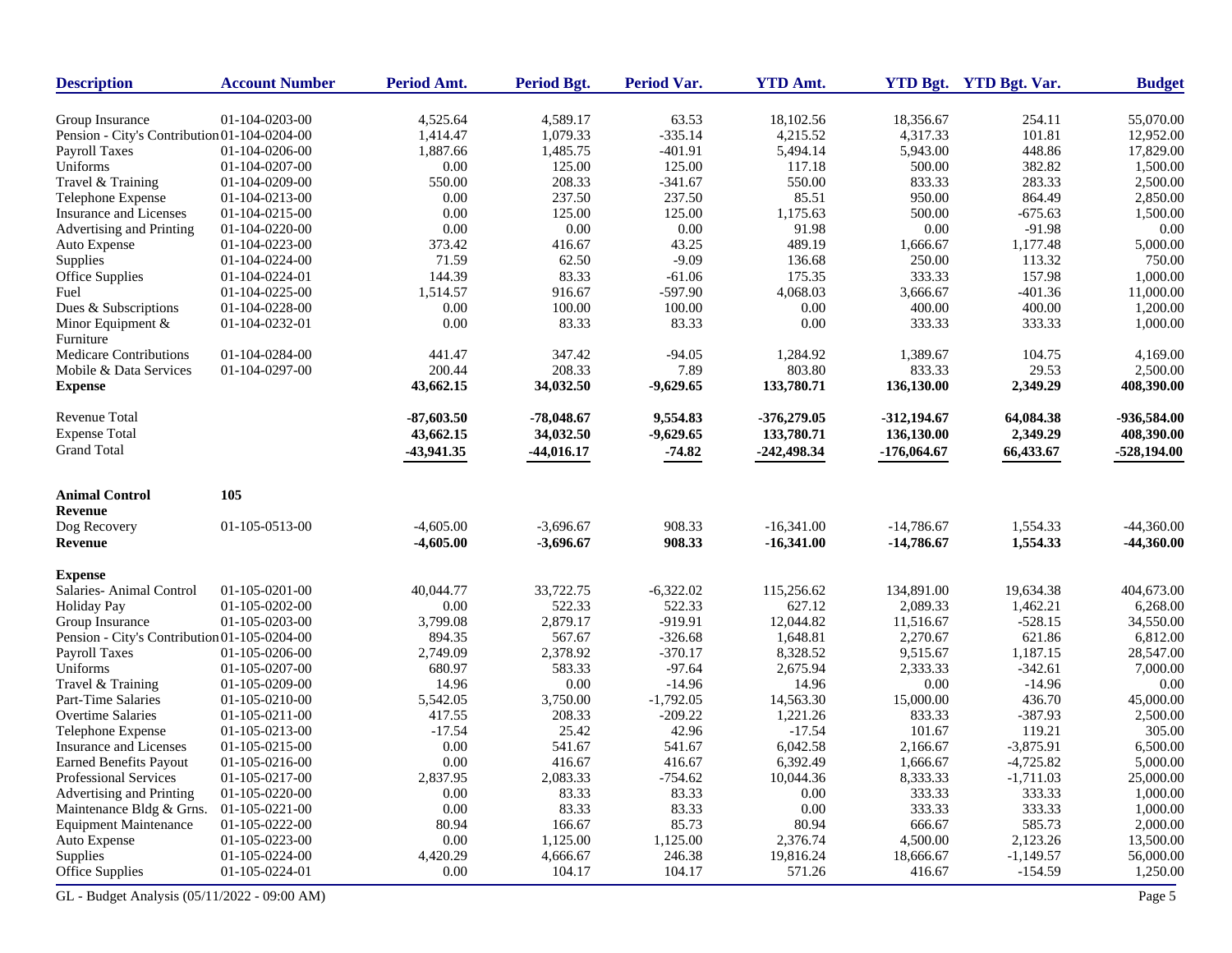| <b>Description</b>                           | <b>Account Number</b> | Period Amt.           | <b>Period Bgt.</b>    | <b>Period Var.</b>      | <b>YTD Amt.</b>        |                       | YTD Bgt. YTD Bgt. Var.       | <b>Budget</b>           |
|----------------------------------------------|-----------------------|-----------------------|-----------------------|-------------------------|------------------------|-----------------------|------------------------------|-------------------------|
| Fuel                                         | 01-105-0225-00        | 1,833.74              | 2,000.00              | 166.26                  | 7,254.08               | 8,000.00              | 745.92                       | 24,000.00               |
| Minor Equipment &<br>Furniture               | 01-105-0232-01        | 0.00                  | 183.33                | 183.33                  | 2,086.52               | 733.33                | $-1,353.19$                  | 2,200.00                |
| <b>Rentals Contracts</b>                     | 01-105-0233-00        | 200.64                | 250.00                | 49.36                   | 391.57                 | 1,000.00              | 608.43                       | 3,000.00                |
| UnemploymentWkms.Comp.01-105-0279-00         |                       | 0.00                  | 331.25                | 331.25                  | 3,607.92               | 1,325.00              | $-2,282.92$                  | 3,975.00                |
| <b>Medicare Contributions</b>                | 01-105-0284-00        | 642.95                | 556.33                | $-86.62$                | 1,947.83               | 2,225.33              | 277.50                       | 6,676.00                |
| <b>Longevity Pay</b>                         | 01-105-0285-00        | 0.00                  | 166.67                | 166.67                  | 2,000.00               | 666.67                | $-1,333.33$                  | 2,000.00                |
| Computer Software                            | 01-105-0296-00        | 0.00                  | 250.00                | 250.00                  | 0.00                   | 1,000.00              | 1,000.00                     | 3,000.00                |
| Mobile & Data Services                       | 01-105-0297-00        | 0.00                  | 291.67                | 291.67                  | 830.63                 | 1,166.67              | 336.04                       | 3,500.00                |
| <b>Expense</b>                               |                       | 64,141.79             | 57,938.01             | $-6,203.78$             | 219,806.97             | 231,752.01            | 11,945.04                    | 695,256.00              |
| <b>Revenue Total</b>                         |                       | $-4,605.00$           | $-3,696.67$           | 908.33                  | $-16,341.00$           | $-14,786.67$          | 1,554.33                     | $-44,360.00$            |
| <b>Expense Total</b>                         |                       | 64,141.79             | 57,938.01             | $-6,203.78$             | 219,806.97             | 231,752.01            | 11,945.04                    | 695,256.00              |
| <b>Grand Total</b>                           |                       | 59,536.79             | 54,241.34             | $-5,295.45$             | 203,465.97             | 216,965.34            | 13,499.37                    | 650,896.00              |
| <b>City Clerk</b>                            | 106                   |                       |                       |                         |                        |                       |                              |                         |
| <b>Expense</b>                               |                       |                       |                       |                         |                        |                       |                              |                         |
| Salaries- City Clerk                         | 01-106-0201-00        | 19,716.20             | 14,239.58             | $-5,476.62$             | 59,034.26              | 56,958.33             | $-2,075.93$                  | 170,875.00              |
| <b>Holiday Pay</b>                           | 01-106-0202-00        | 0.00                  | 111.83                | 111.83                  | 0.00                   | 447.33                | 447.33                       | 1,342.00                |
| Group Insurance                              | 01-106-0203-00        | 2,047.02              | 2,079.17              | 32.15                   | 8,188.08               | 8,316.67              | 128.59                       | 24,950.00               |
| Pension - City's Contribution 01-106-0204-00 |                       | 144.15                | 272.00                | 127.85                  | 733.32                 | 1,088.00              | 354.68                       | 3,264.00                |
| <b>Payroll Taxes</b>                         | 01-106-0206-00        | 1,131.94              | 889.75                | $-242.19$               | 3,298.29               | 3,559.00              | 260.71                       | 10,677.00               |
| Uniforms                                     | 01-106-0207-00        | 0.00                  | 12.50                 | 12.50                   | 0.00                   | 50.00                 | 50.00                        | 150.00                  |
| Travel & Training                            | 01-106-0209-00        | 0.00                  | 250.00                | 250.00                  | 50.00                  | 1,000.00              | 950.00                       | 3,000.00                |
| Professional Services                        | 01-106-0217-00        | 35.00                 | 500.00                | 465.00                  | 70.00                  | 2,000.00              | 1,930.00                     | 6,000.00                |
| Postage                                      | 01-106-0218-00        | 0.00                  | 20.83                 | 20.83                   | 51.68                  | 83.33                 | 31.65                        | 250.00                  |
| Advertising and Printing                     | 01-106-0220-00        | 0.00                  | 20.83                 | 20.83                   | 221.65                 | 83.33                 | $-138.32$                    | 250.00                  |
| <b>Equipment Maintenance</b>                 | 01-106-0222-00        | 0.00                  | 41.67                 | 41.67                   | 0.00                   | 166.67                | 166.67                       | 500.00                  |
| Supplies                                     | 01-106-0224-00        | 0.00                  | 41.67                 | 41.67                   | 0.00                   | 166.67                | 166.67                       | 500.00                  |
| <b>Office Supplies</b>                       | 01-106-0224-01        | 0.00                  | 104.17                | 104.17                  | 171.14                 | 416.67                | 245.53                       | 1,250.00                |
| Dues & Subscriptions                         | 01-106-0228-00        | 289.37                | 166.67                | $-122.70$               | 424.28                 | 666.67                | 242.39                       | 2,000.00                |
| <b>Rentals Contracts</b>                     | 01-106-0233-00        | 72.72                 | 104.17                | 31.45                   | 131.92                 | 416.67                | 284.75                       | 1,250.00                |
| <b>Medicare Contributions</b>                | 01-106-0284-00        | 264.74                | 208.08                | $-56.66$                | 771.40                 | 832.33                | 60.93                        | 2,497.00                |
| Maintenance Contracts<br><b>Expense</b>      | 01-106-0318-00        | $0.00\,$<br>23,701.14 | 2,237.50<br>21,300.42 | 2,237.50<br>$-2,400.72$ | 26,573.47<br>99,719.49 | 8,950.00<br>85,201.67 | $-17,623.47$<br>$-14,517.82$ | 26,850.00<br>255,605.00 |
| <b>Revenue Total</b>                         |                       | 0.00                  | 0.00                  | 0.00                    | 0.00                   | 0.00                  | 0.00                         | 0.00                    |
| <b>Expense Total</b>                         |                       | 23,701.14             | 21,300.42             | $-2,400.72$             | 99,719.49              | 85,201.67             | $-14,517.82$                 | 255,605.00              |
| <b>Grand Total</b>                           |                       | 23,701.14             | 21,300.42             | $-2,400.72$             | 99,719.49              | 85,201.67             | $-14,517.82$                 | 255,605.00              |
|                                              |                       |                       |                       |                         |                        |                       |                              |                         |
| <b>City Attorney</b><br><b>Expense</b>       | 107                   |                       |                       |                         |                        |                       |                              |                         |
| Salaries- City Attorney                      | 01-107-0201-00        | 31,501.00             | 22,712.92             | $-8,788.08$             | 94,149.94              | 90,851.67             | $-3,298.27$                  | 272,555.00              |
| <b>Holiday Pay</b>                           | 01-107-0202-00        | $0.00\,$              | 212.42                | 212.42                  | $0.00\,$               | 849.67                | 849.67                       | 2,549.00                |
| Group Insurance                              | 01-107-0203-00        | 2,877.36              | 2,920.83              | 43.47                   | 11,510.44              | 11,683.33             | 172.89                       | 35,050.00               |
| Pension - City's Contribution 01-107-0204-00 |                       | 836.58                | 595.00                | $-241.58$               | 2,492.97               | 2,380.00              | $-112.97$                    | 7,140.00                |
| Payroll Taxes                                | 01-107-0206-00        | 1,848.25              | 1,421.33              | $-426.92$               | 5,418.04               | 5,685.33              | 267.29                       | 17,056.00               |
| GL - Budget Analysis (05/11/2022 - 09:00 AM) |                       |                       |                       |                         |                        |                       |                              | Page 6                  |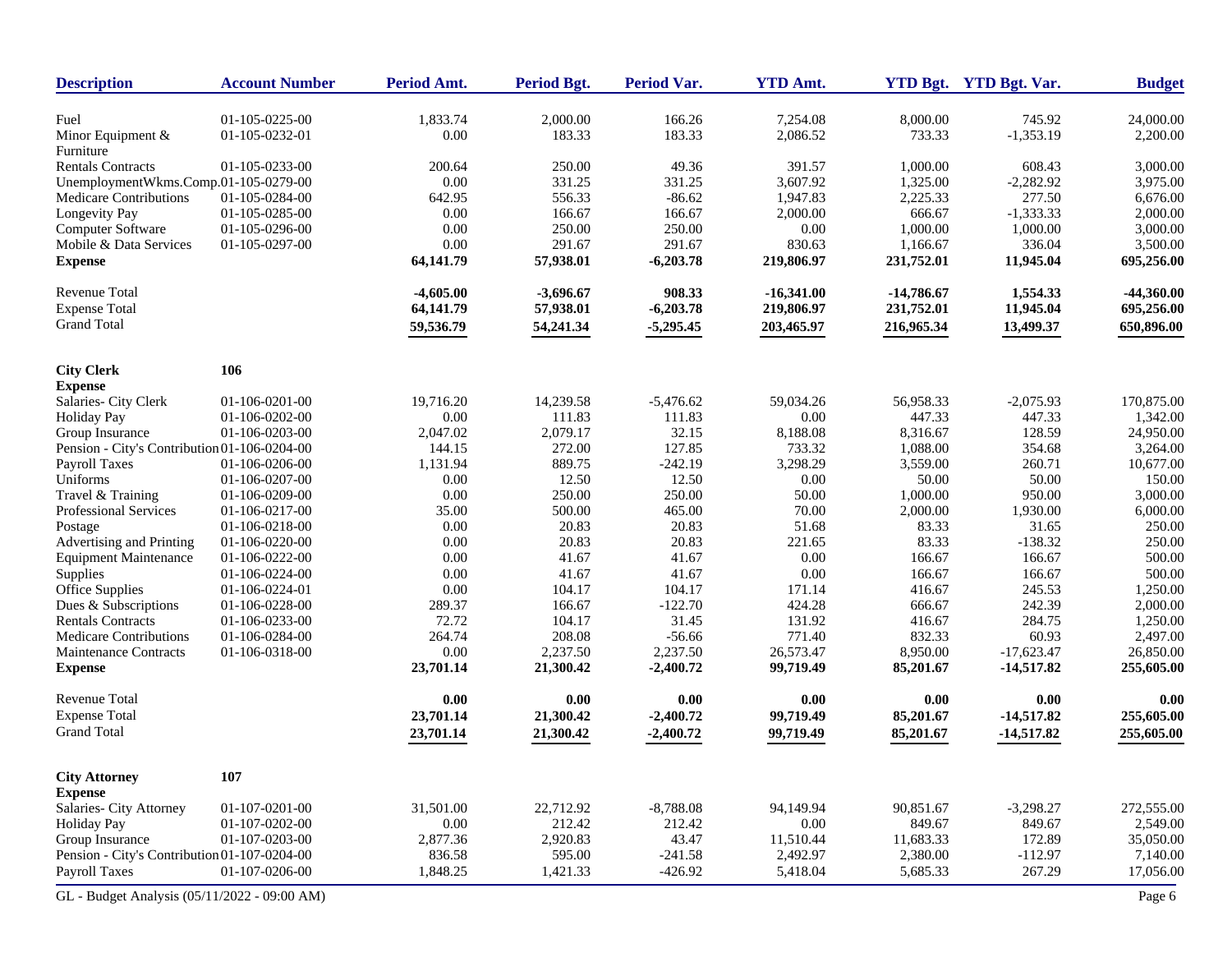| <b>Description</b>                           | <b>Account Number</b> | Period Amt.  | Period Bgt.  | Period Var. | <b>YTD Amt.</b> |              | YTD Bgt. YTD Bgt. Var. | <b>Budget</b> |
|----------------------------------------------|-----------------------|--------------|--------------|-------------|-----------------|--------------|------------------------|---------------|
| Travel & Training                            | 01-107-0209-00        | 0.00         | 275.00       | 275.00      | 0.00            | 1,100.00     | 1,100.00               | 3,300.00      |
| Professional Services                        | 01-107-0217-00        | 0.00         | 75.00        | 75.00       | $0.00\,$        | 300.00       | 300.00                 | 900.00        |
| Postage                                      | 01-107-0218-00        | 0.00         | 41.67        | 41.67       | 0.00            | 166.67       | 166.67                 | 500.00        |
| Advertising and Printing                     | 01-107-0220-00        | 0.00         | 16.67        | 16.67       | 0.00            | 66.67        | 66.67                  | 200.00        |
| Supplies                                     | 01-107-0224-00        | 31.31        | 100.00       | 68.69       | 269.42          | 400.00       | 130.58                 | 1,200.00      |
| Office Supplies                              | 01-107-0224-01        | 0.00         | 100.00       | 100.00      | 236.98          | 400.00       | 163.02                 | 1,200.00      |
| Dues & Subscriptions                         | 01-107-0228-00        | 0.00         | 583.33       | 583.33      | 4,515.00        | 2,333.33     | $-2,181.67$            | 7,000.00      |
| Minor Equipment &<br>Furniture               | 01-107-0232-01        | 0.00         | 166.67       | 166.67      | 0.00            | 666.67       | 666.67                 | 2,000.00      |
| <b>Rentals Contracts</b>                     | 01-107-0233-00        | 71.33        | 100.00       | 28.67       | 143.06          | 400.00       | 256.94                 | 1,200.00      |
| <b>Medicare Contributions</b>                | 01-107-0284-00        | 432.25       | 332.42       | $-99.83$    | 1,267.11        | 1,329.67     | 62.56                  | 3,989.00      |
| Mobile & Data Services                       | 01-107-0297-00        | 120.03       | 125.00       | 4.97        | 727.50          | 500.00       | $-227.50$              | 1,500.00      |
| <b>Expense</b>                               |                       | 37,718.11    | 29,778.26    | $-7,939.85$ | 120,730.46      | 119,113.01   | $-1,617.45$            | 357,339.00    |
| <b>Revenue Total</b>                         |                       | 0.00         | 0.00         | 0.00        | 0.00            | 0.00         | 0.00                   | 0.00          |
| <b>Expense Total</b>                         |                       | 37,718.11    | 29,778.26    | $-7,939.85$ | 120,730.46      | 119,113.01   | $-1,617.45$            | 357,339.00    |
| <b>Grand Total</b>                           |                       | 37,718.11    | 29,778.26    | $-7,939.85$ | 120,730.46      | 119,113.01   | $-1,617.45$            | 357,339.00    |
| Planning                                     | 108                   |              |              |             |                 |              |                        |               |
| <b>Revenue</b>                               |                       |              |              |             |                 |              |                        |               |
| Misc. MAPCBZA Revenue 01-108-0516-00         |                       | $-26,430.00$ | $-3,148.17$  | 23,281.83   | $-31,215.00$    | $-12,592.67$ | 18.622.33              | $-37,778.00$  |
| Miscellaneous Revenue                        | 01-108-0517-00        | $-250.00$    | 0.00         | 250.00      | $-1,050.00$     | 0.00         | 1,050.00               | 0.00          |
| SFR Planning Review Fee                      | 01-108-0731-00        | $-4,175.00$  | $-2,540.17$  | 1,634.83    | $-9,675.00$     | $-10,160.67$ | $-485.67$              | $-30,482.00$  |
| CBP Planning Review Fee                      | 01-108-0732-00        | $-4,500.00$  | $-5,790.75$  | $-1,290.75$ | $-12,750.00$    | $-23,163.00$ | $-10,413.00$           | $-69,489.00$  |
| Subdivision Planning Fee                     | 01-108-0733-00        | $-3,904.00$  | $-3,960.33$  | $-56.33$    | $-11,540.00$    | $-15,841.33$ | $-4,301.33$            | $-47,524.00$  |
| Signage Permit Fee                           | 01-108-0734-00        | $-1,441.84$  | $-2,743.67$  | $-1,301.83$ | $-15,189.98$    | $-10,974.67$ | 4,215.31               | $-32,924.00$  |
| Mapping & Duplicating Fee 01-108-0735-00     |                       | $-500.00$    | $-450.67$    | 49.33       | $-3,100.00$     | $-1,802.67$  | 1,297.33               | $-5,408.00$   |
| Revenue                                      |                       | $-41,200.84$ | $-18,633.76$ | 22,567.08   | $-84,519.98$    | $-74,535.01$ | 9,984.97               | -223,605.00   |
| <b>Expense</b>                               |                       |              |              |             |                 |              |                        |               |
| Salaries-Planning                            | 01-108-0201-00        | 33,172.64    | 25,472.00    | $-7,700.64$ | 95,931.44       | 101,888.00   | 5,956.56               | 305,664.00    |
| <b>Holiday Pay</b>                           | 01-108-0202-00        | 0.00         | 397.50       | 397.50      | 359.15          | 1,590.00     | 1,230.85               | 4,770.00      |
| Group Insurance                              | 01-108-0203-00        | 2,875.72     | 2,916.67     | 40.95       | 8,666.18        | 11,666.67    | 3,000.49               | 35,000.00     |
| Pension - City's Contribution 01-108-0204-00 |                       | 985.23       | 977.50       | $-7.73$     | 3,196.29        | 3,910.00     | 713.71                 | 11,730.00     |
| <b>Payroll Taxes</b>                         | 01-108-0206-00        | 1,979.25     | 1,609.08     | $-370.17$   | 7,025.99        | 6,436.33     | $-589.66$              | 19,309.00     |
| Travel & Training                            | 01-108-0209-00        | 0.00         | 208.33       | 208.33      | 450.00          | 833.33       | 383.33                 | 2,500.00      |
| Telephone Expense                            | 01-108-0213-00        | 0.00         | 137.50       | 137.50      | 281.65          | 550.00       | 268.35                 | 1,650.00      |
| Insurance and Licenses                       | 01-108-0215-00        | 0.00         | 25.00        | 25.00       | 266.33          | 100.00       | $-166.33$              | 300.00        |
| Earned Benefits Payout                       | 01-108-0216-00        | 0.00         | 0.00         | 0.00        | 19,721.82       | 0.00         | $-19,721.82$           | 0.00          |
| Professional Services                        | 01-108-0217-00        | 1,256.20     | 416.67       | $-839.53$   | 1,471.20        | 1,666.67     | 195.47                 | 5,000.00      |
| Postage                                      | 01-108-0218-00        | 13.60        | 41.67        | 28.07       | 161.40          | 166.67       | 5.27                   | 500.00        |
| Advertising and Printing                     | 01-108-0220-00        | 367.90       | 416.67       | 48.77       | 2,209.28        | 1,666.67     | $-542.61$              | 5,000.00      |
| Auto Expense                                 | 01-108-0223-00        | 31.78        | 83.33        | 51.55       | 31.78           | 333.33       | 301.55                 | 1,000.00      |
| Supplies                                     | 01-108-0224-00        | 159.45       | 208.33       | 48.88       | 176.27          | 833.33       | 657.06                 | 2,500.00      |
| Office Supplies                              | 01-108-0224-01        | $0.00\,$     | 125.00       | 125.00      | 75.94           | 500.00       | 424.06                 | 1,500.00      |
| Fuel                                         | 01-108-0225-00        | 146.63       | 125.00       | $-21.63$    | 520.05          | 500.00       | $-20.05$               | 1,500.00      |
| Dues & Subscriptions                         | 01-108-0228-00        | 99.00        | 166.67       | 67.67       | 99.00           | 666.67       | 567.67                 | 2,000.00      |
| Minor Equipment &                            | 01-108-0232-01        | $0.00\,$     | 250.00       | 250.00      | 0.00            | 1,000.00     | 1,000.00               | 3,000.00      |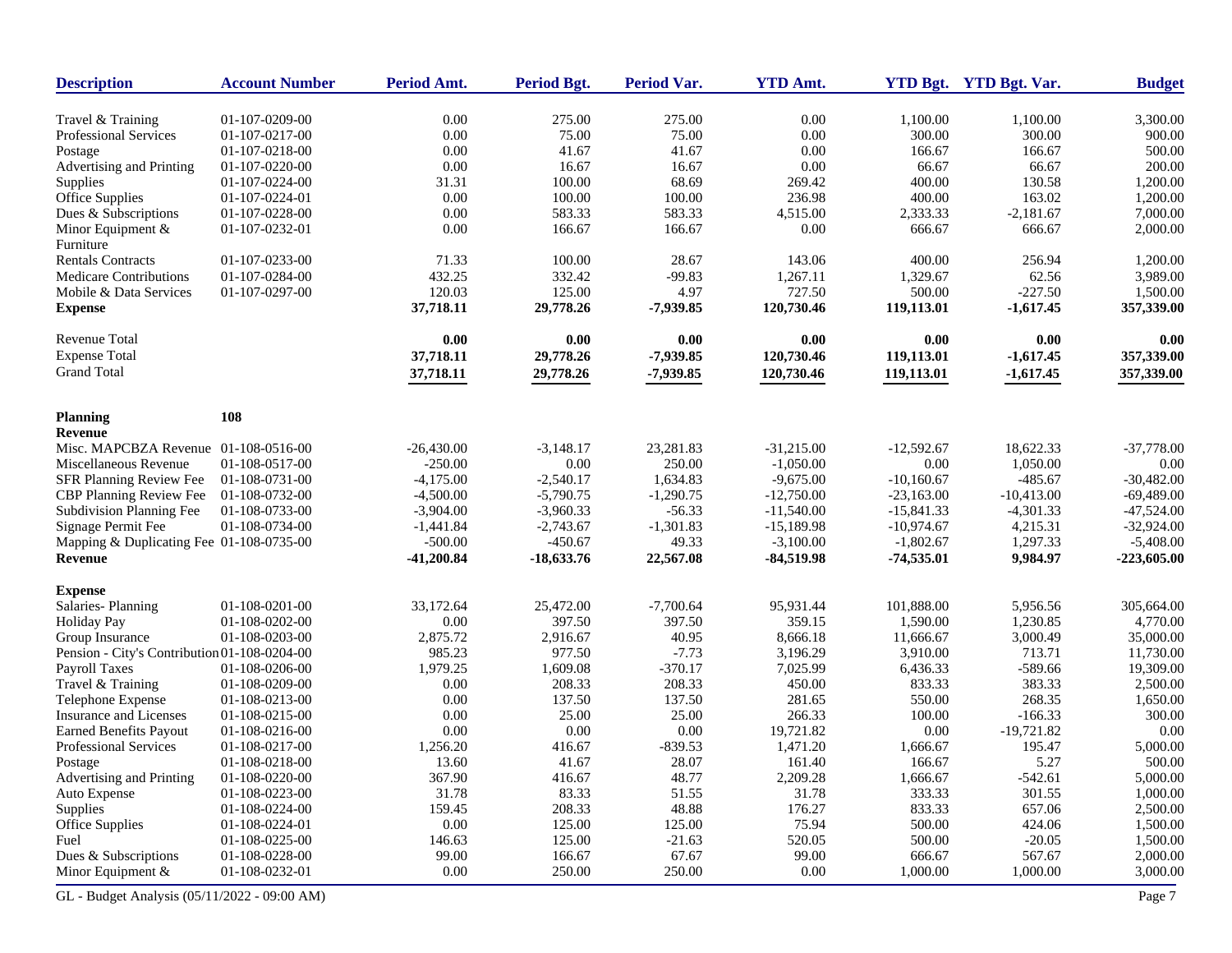| <b>Description</b>                           | <b>Account Number</b> | Period Amt.  | Period Bgt.  | <b>Period Var.</b> | <b>YTD Amt.</b> |              | YTD Bgt. YTD Bgt. Var. | <b>Budget</b> |
|----------------------------------------------|-----------------------|--------------|--------------|--------------------|-----------------|--------------|------------------------|---------------|
| Furniture                                    |                       |              |              |                    |                 |              |                        |               |
| <b>Rentals Contracts</b>                     | 01-108-0233-00        | 155.49       | 208.33       | 52.84              | 239.60          | 833.33       | 593.73                 | 2,500.00      |
| <b>Medicare Contributions</b>                | 01-108-0284-00        | 462.86       | 376.25       | $-86.61$           | 1,643.12        | 1,505.00     | $-138.12$              | 4,515.00      |
| Longevity Pay                                | 01-108-0285-00        | 0.00         | 83.33        | 83.33              | 1,000.00        | 333.33       | $-666.67$              | 1,000.00      |
| Computer Software                            | 01-108-0296-00        | 0.00         | 125.00       | 125.00             | 0.00            | 500.00       | 500.00                 | 1,500.00      |
| Mobile & Data Services                       | 01-108-0297-00        | 80.04        | 62.50        | $-17.54$           | 140.12          | 250.00       | 109.88                 | 750.00        |
| Maintenance Contracts                        | 01-108-0318-00        | 0.00         | 13,241.67    | 13,241.67          | 41,500.00       | 52,966.67    | 11,466.67              | 158,900.00    |
| <b>Expense</b>                               |                       | 41,785.79    | 47,674.00    | 5,888.21           | 185,166.61      | 190,696.00   | 5,529.39               | 572,088.00    |
| Revenue Total                                |                       | $-41,200.84$ | $-18,633.76$ | 22,567.08          | $-84,519.98$    | $-74,535.01$ | 9,984.97               | $-223,605.00$ |
| <b>Expense Total</b>                         |                       | 41,785.79    | 47,674.00    | 5,888.21           | 185,166.61      | 190,696.00   | 5,529.39               | 572,088.00    |
| <b>Grand Total</b>                           |                       | 584.95       | 29,040.24    | 28,455.29          | 100,646.63      | 116,160.99   | 15,514.36              | 348,483.00    |
| <b>Information Systems</b>                   | <b>110</b>            |              |              |                    |                 |              |                        |               |
| <b>Revenue</b>                               |                       |              |              |                    |                 |              |                        |               |
| Miscellaneous Revenue                        | 01-110-0517-00        | 0.00         | 0.00         | 0.00               | $-1,108.42$     | 0.00         | 1,108.42               | 0.00          |
| Revenue                                      |                       | 0.00         | 0.00         | 0.00               | $-1,108.42$     | $0.00\,$     | 1,108.42               | 0.00          |
| <b>Expense</b>                               |                       |              |              |                    |                 |              |                        |               |
| Salaries-Info. Systems                       | 01-110-0201-00        | 45,223.64    | 33,091.67    | $-12,131.97$       | 129,865.52      | 132,366.67   | 2,501.15               | 397,100.00    |
| <b>Holiday Pay</b>                           | 01-110-0202-00        | 0.00         | 515.50       | 515.50             | 0.00            | 2,062.00     | 2,062.00               | 6,186.00      |
| Group Insurance                              | 01-110-0203-00        | 5,347.74     | 4,875.00     | $-472.74$          | 19,349.74       | 19,500.00    | 150.26                 | 58,500.00     |
| Pension - City's Contribution 01-110-0204-00 |                       | 1,506.73     | 1,315.83     | $-190.90$          | 4,661.88        | 5,263.33     | 601.45                 | 15,790.00     |
| <b>Payroll Taxes</b>                         | 01-110-0206-00        | 2,674.58     | 2,109.33     | $-565.25$          | 7,604.63        | 8,437.33     | 832.70                 | 25,312.00     |
| Uniforms                                     | 01-110-0207-00        | 0.00         | 66.67        | 66.67              | 0.00            | 266.67       | 266.67                 | 800.00        |
| Travel & Training                            | 01-110-0209-00        | 0.00         | 1,250.00     | 1,250.00           | 0.00            | 5,000.00     | 5,000.00               | 15,000.00     |
| Overtime Salaries                            | 01-110-0211-00        | 157.00       | 416.67       | 259.67             | 725.35          | 1,666.67     | 941.32                 | 5,000.00      |
| Telephone Expense                            | 01-110-0213-00        | 0.00         | 1,500.00     | 1,500.00           | 4,431.86        | 6,000.00     | 1,568.14               | 18,000.00     |
| Insurance and Licenses                       | 01-110-0215-00        | 0.00         | 41.67        | 41.67              | 456.27          | 166.67       | $-289.60$              | 500.00        |
| Professional Services                        | 01-110-0217-00        | 0.00         | 1,333.33     | 1,333.33           | 241.53          | 5,333.33     | 5,091.80               | 16,000.00     |
| Postage                                      | 01-110-0218-00        | 0.00         | 20.83        | 20.83              | 31.20           | 83.33        | 52.13                  | 250.00        |
| Advertising and Printing                     | 01-110-0220-00        | 0.00         | 4.17         | 4.17               | 0.00            | 16.67        | 16.67                  | 50.00         |
| Auto Expense                                 | 01-110-0223-00        | 0.00         | 66.67        | 66.67              | 694.19          | 266.67       | $-427.52$              | 800.00        |
| Supplies                                     | 01-110-0224-00        | 307.44       | 1,458.33     | 1,150.89           | 7,259.61        | 5,833.33     | $-1,426.28$            | 17,500.00     |
| Office Supplies                              | 01-110-0224-01        | 83.99        | 83.33        | $-0.66$            | 83.99           | 333.33       | 249.34                 | 1,000.00      |
| Fuel                                         | 01-110-0225-00        | 168.53       | 166.67       | $-1.86$            | 656.30          | 666.67       | 10.37                  | 2,000.00      |
| Dues & Subscriptions                         | 01-110-0228-00        | 0.00         | 70.83        | 70.83              | 179.00          | 283.33       | 104.33                 | 850.00        |
| <b>Fixed Assets</b>                          | 01-110-0232-00        | 4,939.17     | 14,725.00    | 9,785.83           | 69,057.94       | 58,900.00    | $-10,157.94$           | 176,700.00    |
| Minor Equipment $&$                          | 01-110-0232-01        | 54,396.48    | 8,258.25     | $-46,138.23$       | 55,757.95       | 33,033.00    | $-22,724.95$           | 99,099.00     |
| Furniture                                    |                       |              |              |                    |                 |              |                        |               |
| <b>Medicare Contributions</b>                | 01-110-0284-00        | 625.52       | 493.33       | $-132.19$          | 1,778.57        | 1,973.33     | 194.76                 | 5,920.00      |
| Computer Software                            | 01-110-0296-00        | 19,588.86    | 17,500.00    | $-2,088.86$        | 38,518.53       | 70,000.00    | 31,481.47              | 210,000.00    |
| Mobile & Data Services                       | 01-110-0297-00        | 0.00         | 83.33        | 83.33              | 166.65          | 333.33       | 166.68                 | 1,000.00      |
| <b>Maintenance Contracts</b>                 | 01-110-0318-00        | 8,050.00     | 9,500.00     | 1,450.00           | 33,069.09       | 38,000.00    | 4,930.91               | 114,000.00    |
| Dedicated Circuits & Cable 01-110-0320-00    |                       | 13,151.61    | 13,333.33    | 181.72             | 49,955.12       | 53,333.33    | 3,378.21               | 160,000.00    |
| <b>Expense</b>                               |                       | 156,221.29   | 112,279.74   | $-43,941.55$       | 424,544.92      | 449,118.99   | 24,574.07              | 1,347,357.00  |
| Revenue Total                                |                       | 0.00         | 0.00         | 0.00               | $-1,108.42$     | 0.00         | 1,108.42               | 0.00          |
| GL - Budget Analysis (05/11/2022 - 09:00 AM) |                       |              |              |                    |                 |              |                        | Page 8        |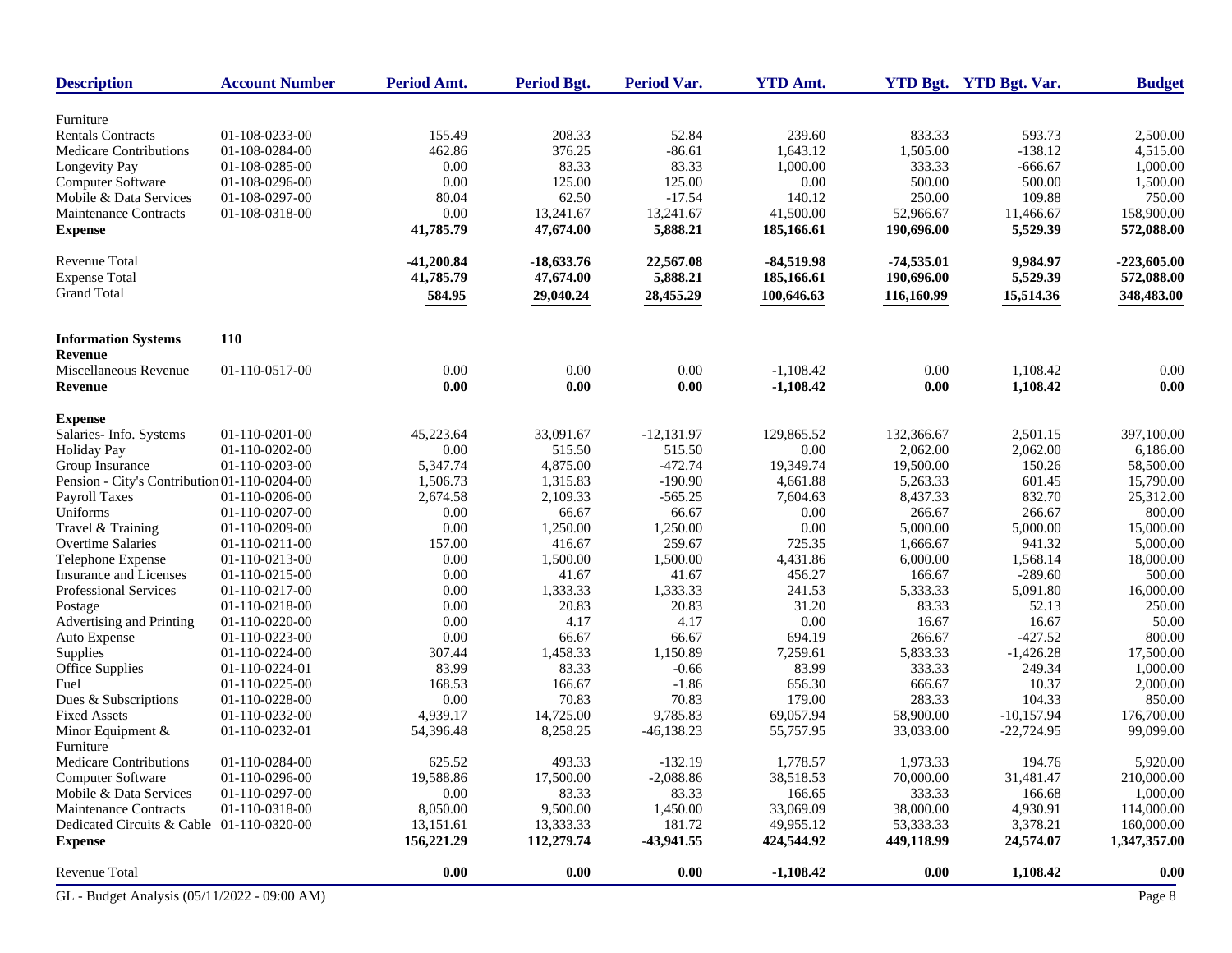| <b>Description</b>                           | <b>Account Number</b> | Period Amt.              | <b>Period Bgt.</b>       | <b>Period Var.</b>         | <b>YTD Amt.</b>          |                          | YTD Bgt. YTD Bgt. Var. | <b>Budget</b>                |
|----------------------------------------------|-----------------------|--------------------------|--------------------------|----------------------------|--------------------------|--------------------------|------------------------|------------------------------|
| <b>Expense Total</b><br><b>Grand Total</b>   |                       | 156,221.29<br>156,221.29 | 112,279.74<br>112,279.74 | $-43,941.55$<br>-43,941.55 | 424,544.92<br>423,436.50 | 449,118.99<br>449,118.99 | 24,574.07<br>25,682.49 | 1,347,357.00<br>1,347,357.00 |
| <b>Human Resources</b>                       | 113                   |                          |                          |                            |                          |                          |                        |                              |
| <b>Expense</b>                               |                       |                          |                          |                            |                          |                          |                        |                              |
| Salaries - Human Resource                    | 01-113-0201-00        | 18,873.02                | 13,308.67                | $-5,564.35$                | 52,495.20                | 53,234.67                | 739.47                 | 159,704.00                   |
| <b>Holiday Pay</b>                           | 01-113-0202-00        | $0.00\,$                 | 205.50                   | 205.50                     | 0.00                     | 822.00                   | 822.00                 | 2.466.00                     |
| Group Insurance                              | 01-113-0203-00        | 464.38                   | 908.33                   | 443.95                     | 2,304.78                 | 3,633.33                 | 1,328.55               | 10,900.00                    |
| Pension - City's Contribution 01-113-0204-00 |                       | 532.82                   | 340.00                   | $-192.82$                  | 1,461.96                 | 1,360.00                 | $-101.96$              | 4,080.00                     |
| Payroll Taxes                                | 01-113-0206-00        | 1,353.48                 | 967.00                   | $-386.48$                  | 3,621.13                 | 3,868.00                 | 246.87                 | 11,604.00                    |
| Travel & Training                            | 01-113-0209-00        | 25.00                    | 125.00                   | 100.00                     | 280.72                   | 500.00                   | 219.28                 | 1,500.00                     |
| Part-Time Salaries                           | 01-113-0210-00        | 3,171.00                 | 2,083.33                 | $-1,087.67$                | 7,259.00                 | 8,333.33                 | 1,074.33               | 25,000.00                    |
| Telephone Expense                            | 01-113-0213-00        | 0.00                     | 54.17                    | 54.17                      | 138.15                   | 216.67                   | 78.52                  | 650.00                       |
| Professional Services                        | 01-113-0217-00        | 0.00                     | 10,000.00                | 10,000.00                  | 3,706.42                 | 40,000.00                | 36,293.58              | 120,000.00                   |
| Postage                                      | 01-113-0218-00        | 0.00                     | 41.67                    | 41.67                      | 34.80                    | 166.67                   | 131.87                 | 500.00                       |
| Advertising and Printing                     | 01-113-0220-00        | 48.01                    | 41.67                    | $-6.34$                    | 48.01                    | 166.67                   | 118.66                 | 500.00                       |
| Supplies                                     | 01-113-0224-00        | 90.57                    | 100.00                   | 9.43                       | 671.00                   | 400.00                   | $-271.00$              | 1,200.00                     |
| Office Supplies                              | 01-113-0224-01        | 709.39                   | 100.00                   | $-609.39$                  | 1,017.92                 | 400.00                   | $-617.92$              | 1,200.00                     |
| HR Training Supplies                         | 01-113-0224-02        | 406.01                   | 100.00                   | $-306.01$                  | 406.01                   | 400.00                   | $-6.01$                | 1,200.00                     |
| Fuel                                         | 01-113-0225-00        | 40.36                    | 41.67                    | 1.31                       | 40.36                    | 166.67                   | 126.31                 | 500.00                       |
| Dues & Subscriptions                         | 01-113-0228-00        | 310.00                   | 66.67                    | $-243.33$                  | 465.00                   | 266.67                   | $-198.33$              | 800.00                       |
| Medicare Contributions                       | 01-113-0284-00        | 316.53                   | 226.17                   | $-90.36$                   | 846.85                   | 904.67                   | 57.82                  | 2,714.00                     |
| Computer Software                            | 01-113-0296-00        | 300.00                   | 10,416.67                | 10,116.67                  | 1,200.00                 | 41,666.67                | 40,466.67              | 125,000.00                   |
| <b>Maintenance Contracts</b>                 | 01-113-0318-00        | 0.00                     | 166.67                   | 166.67                     | 0.00                     | 666.67                   | 666.67                 | 2,000.00                     |
| <b>Expense</b>                               |                       | 26,640.57                | 39,293.19                | 12,652.62                  | 75,997.31                | 157,172.69               | 81,175.38              | 471,518.00                   |
| <b>Revenue Total</b>                         |                       | 0.00                     | 0.00                     | $0.00\,$                   | 0.00                     | 0.00                     | 0.00                   | 0.00                         |
| <b>Expense Total</b>                         |                       | 26,640.57                | 39,293.19                | 12,652.62                  | 75,997.31                | 157,172.69               | 81,175.38              | 471,518.00                   |
| <b>Grand Total</b>                           |                       | 26,640.57                | 39,293.19                | 12,652.62                  | 75,997.31                | 157,172.69               | 81,175.38              | 471,518.00                   |
| <b>Court Services</b>                        | 114                   |                          |                          |                            |                          |                          |                        |                              |
| <b>Revenue</b>                               |                       |                          |                          |                            |                          |                          |                        |                              |
| Probation Fees Received                      | 01-114-0595-00        | $-28,017.00$             | $-22,916.67$             | 5,100.33                   | $-122,667.00$            | $-91,666.67$             | 31,000.33              | $-275,000.00$                |
| Revenue                                      |                       | $-28,017.00$             | $-22,916.67$             | 5,100.33                   | $-122,667.00$            | $-91,666.67$             | 31,000.33              | $-275,000.00$                |
| <b>Expense</b>                               |                       |                          |                          |                            |                          |                          |                        |                              |
| Salaries- Court Services                     | 01-114-0201-00        | 17,295.14                | 12,441.08                | $-4,854.06$                | 51,915.25                | 49,764.33                | $-2,150.92$            | 149,293.00                   |
| <b>Holiday Pay</b>                           | 01-114-0202-00        | 0.00                     | 193.17                   | 193.17                     | 0.00                     | 772.67                   | 772.67                 | 2,318.00                     |
| Group Insurance                              | 01-114-0203-00        | 1,652.34                 | 1,258.33                 | $-394.01$                  | 6,609.36                 | 5,033.33                 | $-1,576.03$            | 15,100.00                    |
| Pension - City's Contribution 01-114-0204-00 |                       | 864.76                   | 619.33                   | $-245.43$                  | 2,595.79                 | 2,477.33                 | $-118.46$              | 7,432.00                     |
| <b>Payroll Taxes</b>                         | 01-114-0206-00        | 1,027.41                 | 793.58                   | $-233.83$                  | 3,039.24                 | 3,174.33                 | 135.09                 | 9,523.00                     |
| Uniforms                                     | 01-114-0207-00        | 286.44                   | 166.67                   | $-119.77$                  | 1,194.59                 | 666.67                   | $-527.92$              | 2,000.00                     |
| Overtime Salaries                            | 01-114-0211-00        | $0.00\,$                 | 166.67                   | 166.67                     | 0.00                     | 666.67                   | 666.67                 | 2,000.00                     |
| Auto Expense                                 | 01-114-0223-00        | 95.61                    | $0.00\,$                 | $-95.61$                   | 95.61                    | 0.00                     | $-95.61$               | 0.00                         |
| Supplies                                     | 01-114-0224-00        | 900.00                   | 250.00                   | $-650.00$                  | 908.68                   | 1,000.00                 | 91.32                  | 3,000.00                     |
| Office Supplies                              | 01-114-0224-01        | 101.97                   | 166.67                   | 64.70                      | 136.89                   | 666.67                   | 529.78                 | 2,000.00                     |
| Dues & Subscriptions                         | 01-114-0228-00        | $0.00\,$                 | 250.00                   | 250.00                     | 650.00                   | 1,000.00                 | 350.00                 | 3,000.00                     |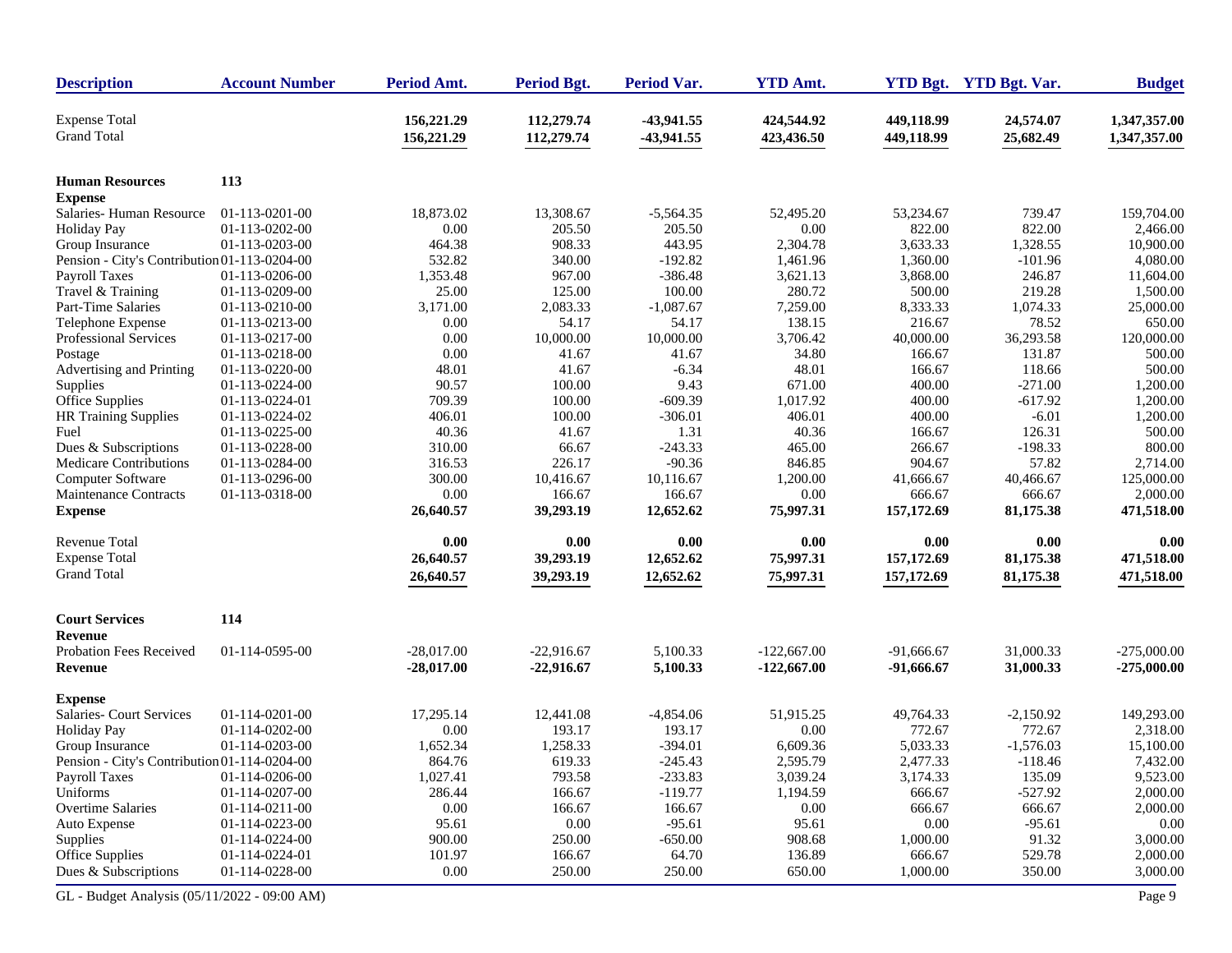| <b>Description</b>                            | <b>Account Number</b> | Period Amt.          | <b>Period Bgt.</b>   | Period Var. | <b>YTD Amt.</b>      |                      | YTD Bgt. YTD Bgt. Var. | <b>Budget</b>          |
|-----------------------------------------------|-----------------------|----------------------|----------------------|-------------|----------------------|----------------------|------------------------|------------------------|
| Minor Equipment $\&$                          | 01-114-0232-01        | 0.00                 | 83.33                | 83.33       | 0.00                 | 333.33               | 333.33                 | 1,000.00               |
| Furniture                                     |                       |                      |                      |             |                      |                      |                        |                        |
| <b>Rentals Contracts</b>                      | 01-114-0233-00        | 76.77                | 41.67                | $-35.10$    | 356.67               | 166.67               | $-190.00$              | 500.00                 |
| <b>Medicare Contributions</b>                 | 01-114-0284-00        | 240.29               | 185.58               | $-54.71$    | 710.80               | 742.33               | 31.53                  | 2,227.00               |
| Computer Software                             | 01-114-0296-00        | 0.00                 | 83.33                | 83.33       | 0.00                 | 333.33               | 333.33                 | 1,000.00               |
| <b>Maintenance Contracts</b>                  | 01-114-0318-00        | 0.00                 | 41.67                | 41.67       | 0.00                 | 166.67               | 166.67                 | 500.00                 |
| <b>Expense</b>                                |                       | 22,540.73            | 16,741.08            | $-5,799.65$ | 68,212.88            | 66,964.33            | $-1,248.55$            | 200,893.00             |
| Revenue Total                                 |                       | $-28,017.00$         | $-22,916.67$         | 5,100.33    | $-122,667.00$        | -91,666.67           | 31,000.33              | $-275,000.00$          |
| <b>Expense Total</b>                          |                       | 22,540.73            | 16,741.08            | $-5,799.65$ | 68,212.88            | 66,964.33            | $-1,248.55$            | 200,893.00             |
| <b>Grand Total</b>                            |                       | $-5,476.27$          | $-6,175.59$          | $-699.32$   | $-54,454.12$         | $-24,702.34$         | 29,751.78              | $-74,107.00$           |
| <b>Building Maintenance</b>                   | 115                   |                      |                      |             |                      |                      |                        |                        |
| <b>Expense</b><br>Salaries- Building Maint.   | 01-115-0201-00        | 35,983.47            | 26,164.58            | $-9,818.89$ | 108,005.14           | 104,658.33           | $-3,346.81$            | 313,975.00             |
|                                               | 01-115-0202-00        | 0.00                 | 405.67               | 405.67      | 0.00                 | 1,622.67             | 1,622.67               | 4,868.00               |
| <b>Holiday Pay</b>                            | 01-115-0203-00        | 2,467.80             | 2,500.00             | 32.20       | 9,871.20             | 10,000.00            | 128.80                 | 30,000.00              |
| Group Insurance                               |                       |                      |                      | $-395.09$   |                      |                      | 35.91                  |                        |
| Pension - City's Contribution 01-115-0204-00  | 01-115-0206-00        | 1,613.84<br>2,183.20 | 1,218.75<br>1,838.50 | $-344.70$   | 4,839.09<br>6,487.37 | 4,875.00<br>7,354.00 | 866.63                 | 14,625.00<br>22,062.00 |
| Payroll Taxes                                 | 01-115-0207-00        |                      | 166.67               |             |                      |                      |                        |                        |
| Uniforms                                      |                       | 0.00                 |                      | 166.67      | 135.58               | 666.67               | 531.09                 | 2,000.00               |
| Travel & Training                             | 01-115-0209-00        | 0.00                 | 83.33                | 83.33       | 0.00                 | 333.33               | 333.33                 | 1,000.00               |
| Part-Time Salaries                            | 01-115-0210-00        | 0.00                 | 3,000.00             | 3,000.00    | 0.00                 | 12,000.00            | 12,000.00              | 36,000.00              |
| <b>Overtime Salaries</b>                      | 01-115-0211-00        | 0.00                 | 83.33                | 83.33       | 0.00                 | 333.33               | 333.33                 | 1,000.00               |
| Telephone Expense                             | 01-115-0213-00        | 134.34               | 375.00               | 240.66      | 185.26               | 1,500.00             | 1,314.74               | 4,500.00               |
| Utilities                                     | 01-115-0214-00        | 325.09               | 416.67               | 91.58       | 3,778.95             | 1,666.67             | $-2,112.28$            | 5,000.00               |
| Utilities- City Hall 2nd Floor 01-115-0214-01 |                       | 2,025.47             | 1,750.00             | $-275.47$   | 8,793.93             | 7,000.00             | $-1,793.93$            | 21,000.00              |
| Insurance and Licenses                        | 01-115-0215-00        | 0.00                 | 291.67               | 291.67      | 2,922.49             | 1,166.67             | $-1,755.82$            | 3,500.00               |
| Professional Services                         | 01-115-0217-00        | 0.00                 | 41.67                | 41.67       | 0.00                 | 166.67               | 166.67                 | 500.00                 |
| Postage                                       | 01-115-0218-00        | 0.00                 | 1.67                 | 1.67        | 7.38                 | 6.67                 | $-0.71$                | 20.00                  |
| Advertising and Printing                      | 01-115-0220-00        | 0.00                 | 41.67                | 41.67       | 0.00                 | 166.67               | 166.67                 | 500.00                 |
| Maintenance Bldg & Grns.                      | 01-115-0221-00        | 2,045.16             | 6,250.00             | 4,204.84    | 3,982.14             | 25,000.00            | 21,017.86              | 75,000.00              |
| MB&G - Police                                 | 01-115-0221-01        | 4,517.19             | 4,583.33             | 66.14       | 25,825.68            | 18,333.33            | $-7,492.35$            | 55,000.00              |
| MB&G - Fire                                   | 01-115-0221-02        | 4,731.25             | 4,583.33             | $-147.92$   | 23,547.59            | 18,333.33            | $-5,214.26$            | 55,000.00              |
| MB&G - Street                                 | 01-115-0221-03        | 1,813.20             | 833.33               | $-979.87$   | 4,054.83             | 3,333.33             | $-721.50$              | 10,000.00              |
| MB&G - Sanitation                             | 01-115-0221-04        | 1,899.45             | 833.33               | $-1,066.12$ | 4,218.12             | 3,333.33             | $-884.79$              | 10,000.00              |
| MB&G - Parks                                  | 01-115-0221-05        | 3,027.02             | 5,000.00             | 1,972.98    | 13,883.21            | 20,000.00            | 6,116.79               | 60,000.00              |
| MB&G - Forum                                  | 01-115-0221-08        | 2,021.57             | 2,500.00             | 478.43      | 6,128.33             | 10,000.00            | 3,871.67               | 30,000.00              |
| MB&G - Municipal Center                       | 01-115-0221-09        | 10,675.42            | 12,500.00            | 1,824.58    | 40,514.02            | 50,000.00            | 9,485.98               | 150,000.00             |
| MB&G- Veterans Village                        | 01-115-0221-10        | 0.00                 | 0.00                 | 0.00        | 3,310.42             | 0.00                 | $-3,310.42$            | 0.00                   |
| <b>Equipment Maintenance</b>                  | 01-115-0222-00        | 0.00                 | 166.67               | 166.67      | 0.00                 | 666.67               | 666.67                 | 2,000.00               |
| Auto Expense                                  | 01-115-0223-00        | 1,148.51             | 833.33               | $-315.18$   | 2,193.59             | 3,333.33             | 1,139.74               | 10,000.00              |
| Supplies                                      | 01-115-0224-00        | 2,975.86             | 2,533.33             | $-442.53$   | 11,492.16            | 10,133.33            | $-1,358.83$            | 30,400.00              |
| Office Supplies                               | 01-115-0224-01        | 0.00                 | 208.33               | 208.33      | 528.58               | 833.33               | 304.75                 | 2,500.00               |
| Fuel                                          | 01-115-0225-00        | 2,052.45             | 1,333.33             | $-719.12$   | 5,951.89             | 5,333.33             | $-618.56$              | 16,000.00              |
| Minor Equipment $&$                           | 01-115-0232-01        | 0.00                 | 291.67               | 291.67      | 3,424.26             | 1,166.67             | $-2,257.59$            | 3,500.00               |
| Furniture                                     |                       |                      |                      |             |                      |                      |                        |                        |
| UnemploymentWkms.Comp.01-115-0279-00          |                       | $0.00\,$             | 520.83               | 520.83      | 5,982.29             | 2,083.33             | $-3,898.96$            | 6,250.00               |
| Medicare Contributions                        | 01-115-0284-00        | 510.60               | 429.92               | $-80.68$    | 1,517.22             | 1,719.67             | 202.45                 | 5,159.00               |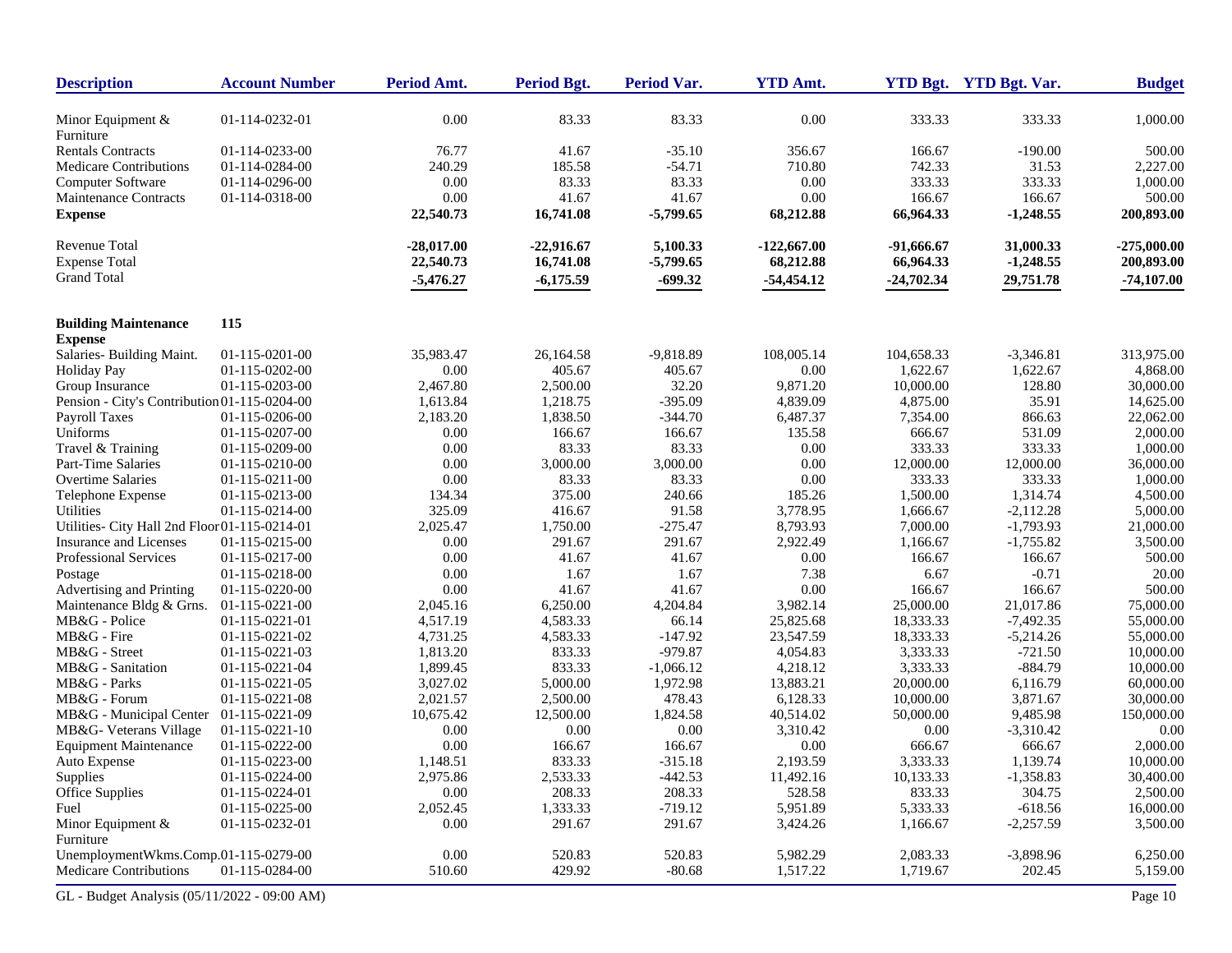| <b>Description</b>                                          | <b>Account Number</b> | Period Amt.                    | <b>Period Bgt.</b>             | Period Var.                    | <b>YTD Amt.</b>                  |                                  | YTD Bgt. YTD Bgt. Var.         | <b>Budget</b>                    |
|-------------------------------------------------------------|-----------------------|--------------------------------|--------------------------------|--------------------------------|----------------------------------|----------------------------------|--------------------------------|----------------------------------|
| Mobile & Data Services<br><b>Expense</b>                    | 01-115-0297-00        | 0.00<br>82,150.89              | 0.00<br>81,779.91              | 0.00<br>$-370.98$              | 12.04<br>301,592.76              | 0.00<br>327,119.66               | $-12.04$<br>25,526.90          | 0.00<br>981,359.00               |
| Revenue Total<br><b>Expense Total</b><br><b>Grand Total</b> |                       | 0.00<br>82,150.89<br>82,150.89 | 0.00<br>81,779.91<br>81,779.91 | 0.00<br>$-370.98$<br>$-370.98$ | 0.00<br>301,592.76<br>301,592.76 | 0.00<br>327,119.66<br>327,119.66 | 0.00<br>25,526.90<br>25,526.90 | 0.00<br>981,359.00<br>981,359.00 |
| <b>Code Enforcement</b>                                     | 116                   |                                |                                |                                |                                  |                                  |                                |                                  |
| <b>Revenue</b>                                              |                       |                                |                                |                                |                                  |                                  |                                |                                  |
| Mowing                                                      | 01-116-0571-00        | $-923.05$                      | $-3,333.33$                    | $-2,410.28$                    | $-4,950.03$                      | $-13,333.33$                     | $-8,383.30$                    | $-40,000.00$                     |
| Revenue                                                     |                       | $-923.05$                      | $-3,333.33$                    | $-2,410.28$                    | $-4,950.03$                      | $-13,333.33$                     | $-8,383.30$                    | $-40,000.00$                     |
|                                                             |                       |                                |                                |                                |                                  |                                  |                                |                                  |
| <b>Expense</b>                                              |                       |                                |                                |                                |                                  |                                  |                                |                                  |
| Salaries- Code Enforcement 01-116-0201-00                   |                       | 24,436.83                      | 22,799.42                      | $-1,637.41$                    | 83,606.98                        | 91,197.67                        | 7,590.69                       | 273,593.00                       |
| <b>Holiday Pay</b>                                          | 01-116-0202-00        | 0.00                           | 354.50                         | 354.50                         | 500.66                           | 1,418.00                         | 917.34                         | 4,254.00                         |
| Group Insurance                                             | 01-116-0203-00        | 2,907.78                       | 4,054.17                       | 1,146.39                       | 14,532.14                        | 16,216.67                        | 1,684.53                       | 48,650.00                        |
| Pension - City's Contribution 01-116-0204-00                |                       | 1,031.10                       | 966.67                         | $-64.43$                       | 3,635.48                         | 3,866.67                         | 231.19                         | 11,600.00                        |
| Payroll Taxes                                               | 01-116-0206-00        | 1,432.76                       | 1,440.25                       | 7.49                           | 5,228.46                         | 5,761.00                         | 532.54                         | 17,283.00                        |
| Uniforms                                                    | 01-116-0207-00        | 389.52                         | 266.67                         | $-122.85$                      | 1,570.01                         | 1,066.67                         | $-503.34$                      | 3,200.00                         |
| Travel & Training                                           | 01-116-0209-00        | 0.00                           | 75.00                          | 75.00                          | 290.00                           | 300.00                           | 10.00                          | 900.00                           |
| Overtime Salaries                                           | 01-116-0211-00        | 0.00                           | 83.33                          | 83.33                          | 0.00                             | 333.33                           | 333.33                         | 1,000.00                         |
| Telephone Expense                                           | 01-116-0213-00        | 0.00                           | 283.33                         | 283.33                         | 838.41                           | 1,133.33                         | 294.92                         | 3,400.00                         |
| Insurance and Licenses                                      | 01-116-0215-00        | 0.00                           | 108.33                         | 108.33                         | 1,227.71                         | 433.33                           | $-794.38$                      | 1,300.00                         |
| <b>Earned Benefits Payout</b>                               | 01-116-0216-00        | 0.00                           | 0.00                           | $0.00\,$                       | 7,329.60                         | 0.00                             | $-7,329.60$                    | 0.00                             |
| Professional Services                                       | 01-116-0217-00        | 15.00                          | 0.00                           | $-15.00$                       | 15.00                            | 0.00                             | $-15.00$                       | 0.00                             |
| Postage                                                     | 01-116-0218-00        | 444.00                         | 416.67                         | $-27.33$                       | 1,004.00                         | 1,666.67                         | 662.67                         | 5,000.00                         |
| Advertising and Printing                                    | 01-116-0220-00        | 66.44                          | 83.33                          | 16.89                          | 1,129.94                         | 333.33                           | $-796.61$                      | 1,000.00                         |
| Auto Expense                                                | 01-116-0223-00        | 1,821.94                       | 250.00                         | $-1,571.94$                    | 2,468.29                         | 1,000.00                         | $-1,468.29$                    | 3,000.00                         |
| Supplies                                                    | 01-116-0224-00        | 0.00                           | 666.67                         | 666.67                         | 2,396.91                         | 2,666.67                         | 269.76                         | 8,000.00                         |
| Office Supplies                                             | 01-116-0224-01        | 118.63                         | 133.33                         | 14.70                          | 152.80                           | 533.33                           | 380.53                         | 1,600.00                         |
| Fuel                                                        | 01-116-0225-00        | 1,837.78                       | 1,125.00                       | $-712.78$                      | 5,190.96                         | 4,500.00                         | $-690.96$                      | 13,500.00                        |
| Minor Equipment &                                           | 01-116-0232-01        | 0.00                           | 404.17                         | 404.17                         | 0.00                             | 1,616.67                         | 1,616.67                       | 4,850.00                         |
| Furniture                                                   |                       |                                |                                |                                |                                  |                                  |                                |                                  |
| Medicare Contributions                                      | 01-116-0284-00        | 335.12                         | 336.83                         | 1.71                           | 1,222.86                         | 1,347.33                         | 124.47                         | 4,042.00                         |
| Computer Software                                           | 01-116-0296-00        | 0.00                           | 916.67                         | 916.67                         | 10,121.20                        | 3,666.67                         | $-6,454.53$                    | 11,000.00                        |
| Mobile & Data Services                                      | 01-116-0297-00        | 0.00                           | 208.33                         | 208.33                         | 618.45                           | 833.33                           | 214.88                         | 2,500.00                         |
| Mowing                                                      | 01-116-0316-00        | 750.00                         | 1,583.33                       | 833.33                         | 1,760.00                         | 6,333.33                         | 4,573.33                       | 19,000.00                        |
| CondemnationsDemolitions 01-116-0317-00                     |                       | $0.00\,$                       | 3,333.33                       | 3,333.33                       | 1,510.00                         | 13,333.33                        | 11,823.33                      | 40,000.00                        |
| <b>Expense</b>                                              |                       | 35,586.90                      | 39,889.33                      | 4,302.43                       | 146,349.86                       | 159,557.33                       | 13,207.47                      | 478,672.00                       |
| <b>Revenue Total</b>                                        |                       | $-923.05$                      |                                |                                | $-4,950.03$                      |                                  |                                | $-40,000.00$                     |
|                                                             |                       |                                | $-3,333.33$                    | $-2,410.28$                    |                                  | $-13,333.33$                     | $-8,383.30$                    |                                  |
| <b>Expense Total</b>                                        |                       | 35,586.90                      | 39,889.33                      | 4,302.43                       | 146,349.86                       | 159,557.33                       | 13,207.47                      | 478,672.00                       |
| <b>Grand Total</b>                                          |                       | 34,663.85                      | 36,556.00                      | 1,892.15                       | 141,399.83                       | 146,224.00                       | 4,824.17                       | 438,672.00                       |
| <b>Sanitation - Administration118</b>                       |                       |                                |                                |                                |                                  |                                  |                                |                                  |
| Revenue                                                     |                       |                                |                                |                                |                                  |                                  |                                |                                  |
| Miscellaneous Revenue                                       | 01-118-0517-00        | $0.00\,$                       | $0.00\,$                       | $0.00\,$                       | $-17.32$                         | $0.00\,$                         | 17.32                          | 0.00                             |
| GL - Budget Analysis (05/11/2022 - 09:00 AM)                |                       |                                |                                |                                |                                  |                                  |                                | Page 11                          |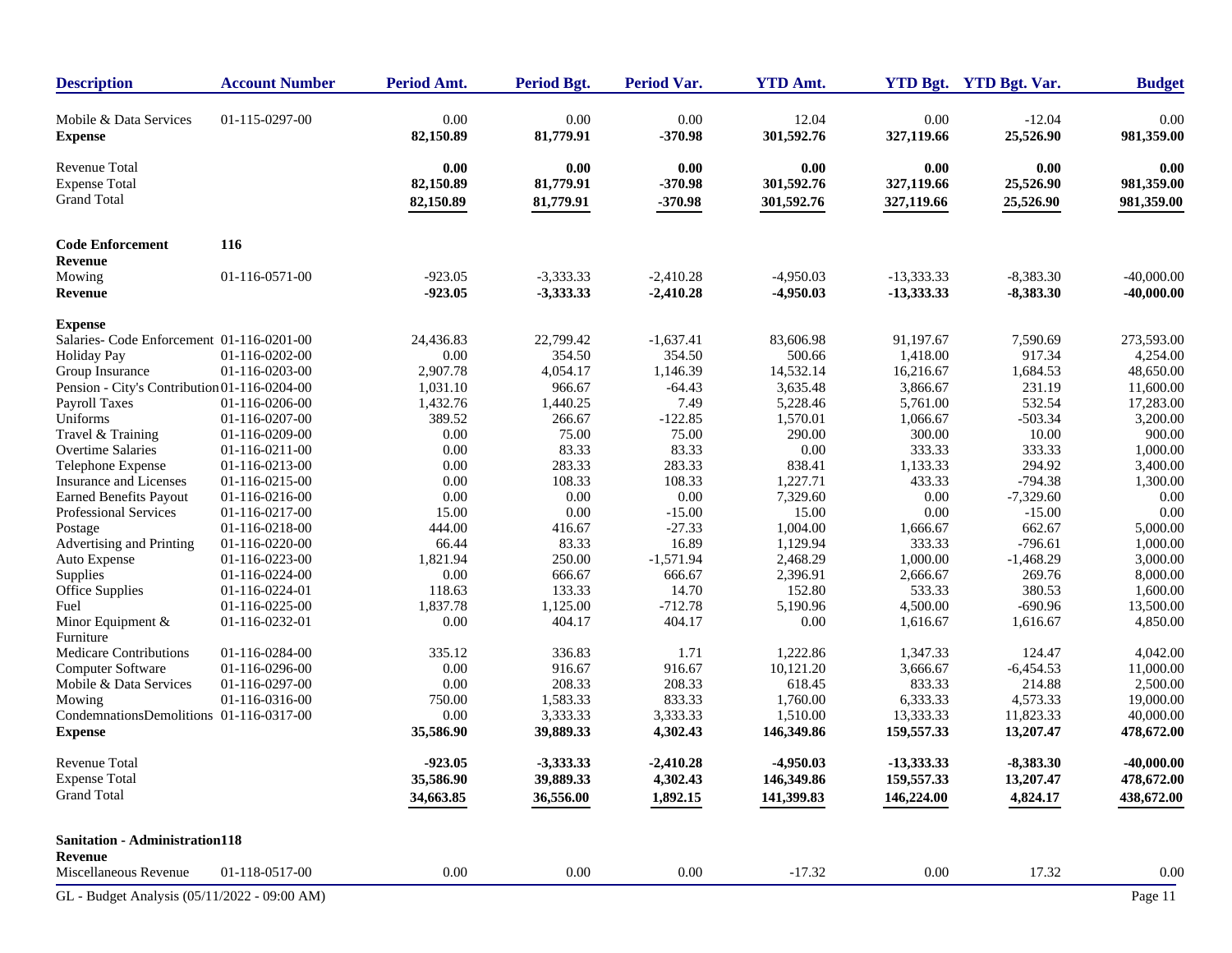| <b>Description</b>                                        | <b>Account Number</b> | Period Amt. | <b>Period Bgt.</b> | Period Var.     | <b>YTD Amt.</b>  |              | YTD Bgt. YTD Bgt. Var. | <b>Budget</b> |
|-----------------------------------------------------------|-----------------------|-------------|--------------------|-----------------|------------------|--------------|------------------------|---------------|
| <b>Revenue</b>                                            |                       | 0.00        | 0.00               | 0.00            | $-17.32$         | 0.00         | 17.32                  | 0.00          |
| <b>Expense</b>                                            |                       |             |                    |                 |                  |              |                        |               |
| Salaries-Sanitation Admin. 01-118-0201-00                 |                       | 14,169.02   | 15,999.92          | 1,830.90        | 42,283.66        | 63,999.67    | 21,716.01              | 191,999.00    |
| <b>Holiday Pay</b>                                        | 01-118-0202-00        | 0.00        | 248.25             | 248.25          | 0.00             | 993.00       | 993.00                 | 2,979.00      |
| Group Insurance                                           | 01-118-0203-00        | 438.76      | 1,125.00           | 686.24          | 1,755.04         | 4,500.00     | 2,744.96               | 13,500.00     |
| Pension - City's Contribution 01-118-0204-00              |                       | 708.44      | 714.92             | 6.48            | 2,164.17         | 2,859.67     | 695.50                 | 8,579.00      |
| Payroll Taxes                                             | 01-118-0206-00        | 879.76      | 1,012.50           | 132.74          | 2,677.55         | 4,050.00     | 1,372.45               | 12,150.00     |
| Uniforms                                                  | 01-118-0207-00        | 624.97      | 0.00               | $-624.97$       | 648.40           | 0.00         | $-648.40$              | 0.00          |
| Travel & Training                                         | 01-118-0209-00        | 0.00        | 0.00               | 0.00            | 175.00           | 0.00         | $-175.00$              | 0.00          |
| Telephone Expense                                         | 01-118-0213-00        | 49.87       | 229.17             | 179.30          | 370.16           | 916.67       | 546.51                 | 2,750.00      |
| Insurance and Licenses                                    | 01-118-0215-00        | 1,314.21    | 4,181.00           | 2,866.79        | 51,388.59        | 16,024.20    | $-35,364.39$           | 50,024.20     |
| Professional Services                                     | 01-118-0217-00        | 0.00        | 2,800.00           | 2,800.00        | 60,000.00        | 11,200.00    | $-48,800.00$           | 33,600.00     |
| Postage                                                   | 01-118-0218-00        | 0.00        | 8.33               | 8.33            | 0.00             | 33.33        | 33.33                  | 100.00        |
| Advertising and Printing                                  | 01-118-0220-00        | 0.00        | 33.33              | 33.33           | 216.89           | 133.33       | $-83.56$               | 400.00        |
| <b>Equipment Maintenance</b>                              | 01-118-0222-00        | 0.00        | 33.33              | 33.33           | 0.00             | 133.33       | 133.33                 | 400.00        |
| Auto Expense                                              | 01-118-0223-00        | 55.03       | 83.33              | 28.30           | 55.03            | 333.33       | 278.30                 | 1,000.00      |
| Supplies                                                  | 01-118-0224-00        | 386.44      | 208.33             | $-178.11$       | 554.21           | 833.33       | 279.12                 | 2,500.00      |
| Office Supplies                                           | 01-118-0224-01        | 101.45      | 100.00             | $-1.45$         | 198.09           | 400.00       | 201.91                 | 1,200.00      |
| Fuel                                                      | 01-118-0225-00        | 0.00        | 208.33             | 208.33          | 246.28           | 833.33       | 587.05                 | 2,500.00      |
| Dues & Subscriptions                                      | 01-118-0228-00        | 0.00        | 1.67               | 1.67            | 0.00             | 6.67         | 6.67                   | 20.00         |
| Minor Equipment &                                         | 01-118-0232-01        | 0.00        | 166.67             | 166.67          | 1,383.38         | 666.67       | $-716.71$              | 2,000.00      |
| Furniture                                                 |                       |             |                    |                 |                  |              |                        |               |
|                                                           | 01-118-0233-00        |             |                    |                 |                  |              |                        |               |
| <b>Rentals Contracts</b><br><b>Medicare Contributions</b> |                       | 51.60       | 83.33              | 31.73           | 155.94           | 333.33       | 177.39                 | 1,000.00      |
|                                                           | 01-118-0284-00        | 205.75      | 236.75             | 31.00           | 626.22           | 947.00       | 320.78                 | 2,841.00      |
| Longevity Pay                                             | 01-118-0285-00        | 0.00        | 83.33              | 83.33           | 1,000.00         | 333.33       | $-666.67$              | 1,000.00      |
| Mobile & Data Services                                    | 01-118-0297-00        | 0.00        | 0.00               | $0.00\,$        | 12.03            | 0.00         | $-12.03$               | 0.00          |
| <b>Expense</b>                                            |                       | 18,985.30   | 27,557.49          | 8,572.19        | 165,910.64       | 109,530.19   | $-56,380.45$           | 330,542.20    |
| <b>Revenue Total</b>                                      |                       | 0.00        | 0.00               | 0.00            | $-17.32$         | 0.00         | 17.32                  | 0.00          |
| <b>Expense Total</b>                                      |                       | 18,985.30   | 27,557.49          | 8,572.19        | 165,910.64       | 109,530.19   | $-56,380.45$           | 330,542.20    |
| <b>Grand Total</b>                                        |                       | 18,985.30   | 27,557.49          | 8,572.19        | 165,893.32       | 109,530.19   | $-56,363.13$           | 330,542.20    |
| <b>Sanitation - Incinerator</b>                           | 119                   |             |                    |                 |                  |              |                        |               |
| Revenue                                                   |                       |             |                    |                 |                  |              |                        |               |
| <b>Incinerator Tipping Fees</b>                           | 01-119-0523-00        | $-4,536.71$ | $-2,916.67$        | 1,620.04        | $-17,457.20$     | $-11,666.67$ | 5,790.53               | $-35,000.00$  |
| Revenue                                                   |                       | $-4,536.71$ | $-2,916.67$        | 1,620.04        | $-17,457.20$     | $-11,666.67$ | 5,790.53               | $-35,000.00$  |
| <b>Expense</b>                                            |                       |             |                    |                 |                  |              |                        |               |
| Salaries-Sanit. Incinerator                               | 01-119-0201-00        | 9,518.41    | 7,833.83           | $-1.684.58$     | 27.814.40        | 31,335.33    | 3,520.93               | 94,006.00     |
| <b>Holiday Pay</b>                                        | 01-119-0202-00        | 0.00        | 120.58             | 120.58          | 0.00             | 482.33       | 482.33                 | 1,447.00      |
| Group Insurance                                           | 01-119-0203-00        | 1,624.86    | 1,666.67           | 41.81           | 5,680.30         | 6,666.67     | 986.37                 | 20,000.00     |
| Pension - City's Contribution 01-119-0204-00              |                       | 166.82      | 340.00             | 173.18          | 663.09           | 1,360.00     | 696.91                 | 4,080.00      |
| Payroll Taxes                                             | 01-119-0206-00        | 519.94      | 508.33             | $-11.61$        | 2,271.25         | 2,033.33     | $-237.92$              | 6,100.00      |
| Uniforms                                                  | 01-119-0207-00        | 100.00      | 100.00             | 0.00            | 359.05           | 400.00       | 40.95                  | 1,200.00      |
| Travel & Training                                         | 01-119-0209-00        | 0.00        | 166.67             | 166.67          | 800.00           | 666.67       | $-133.33$              | 2,000.00      |
| Overtime Salaries                                         | 01-119-0211-00        |             |                    |                 |                  |              |                        |               |
| Insurance and Licenses                                    | 01-119-0215-00        | 0.00        | 166.67<br>83.33    | 166.67<br>83.33 | 1,259.29<br>0.00 | 666.67       | $-592.62$<br>333.33    | 2,000.00      |
|                                                           |                       | 0.00        |                    |                 |                  | 333.33       |                        | 1,000.00      |
| GL - Budget Analysis (05/11/2022 - 09:00 AM)              |                       |             |                    |                 |                  |              |                        | Page 12       |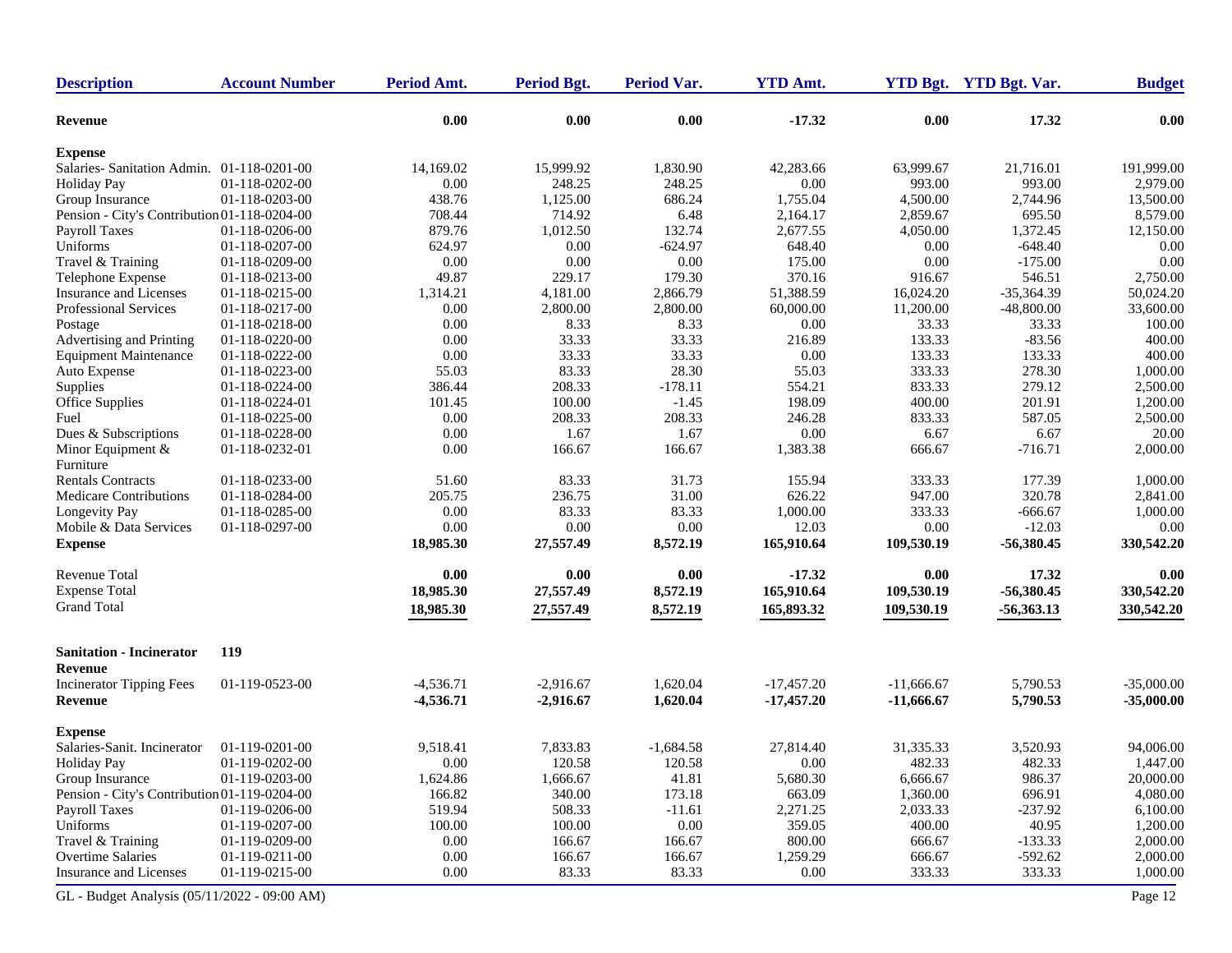| <b>Description</b>                             | <b>Account Number</b>            | Period Amt.      | <b>Period Bgt.</b>   | <b>Period Var.</b>    | <b>YTD Amt.</b>       |                      | YTD Bgt. YTD Bgt. Var. | <b>Budget</b>          |
|------------------------------------------------|----------------------------------|------------------|----------------------|-----------------------|-----------------------|----------------------|------------------------|------------------------|
| <b>Earned Benefits Payout</b>                  | 01-119-0216-00                   | 0.00             | 0.00                 | 0.00                  | 10,672.48             | 0.00                 | $-10,672.48$           | 0.00                   |
| Professional Services                          | 01-119-0217-00                   | 0.00             | 25.00                | 25.00                 | 0.00                  | 100.00               | 100.00                 | 300.00                 |
| Advertising and Printing                       | 01-119-0220-00                   | 0.00             | 100.00               | 100.00                | 0.00                  | 400.00               | 400.00                 | 1,200.00               |
| <b>Equipment Maintenance</b>                   | 01-119-0222-00                   | 0.00             | 10,833.33            | 10,833.33             | 0.00                  | 43,333.33            | 43,333.33              | 130,000.00             |
| Auto Expense                                   | 01-119-0223-00                   | 76.09            | 833.33               | 757.24                | 1,872.59              | 3,333.33             | 1,460.74               | 10,000.00              |
| Supplies                                       | 01-119-0224-00                   | 340.95           | 666.67               | 325.72                | 2,055.43              | 2,666.67             | 611.24                 | 8,000.00               |
| Fuel                                           | 01-119-0225-00                   | 1,007.56         | 333.33               | $-674.23$             | 3,242.22              | 1,333.33             | $-1,908.89$            | 4,000.00               |
| <b>Fixed Assets</b>                            | 01-119-0232-00                   | 0.00             | 11,916.67            | 11,916.67             | 0.00                  | 47,666.67            | 47,666.67              | 143,000.00             |
| <b>Rentals Contracts</b>                       | 01-119-0233-00                   | 0.00             | 83.33                | 83.33                 | 0.00                  | 333.33               | 333.33                 | 1,000.00               |
| <b>Medicare Contributions</b>                  | 01-119-0284-00                   | 121.60           | 118.83               | $-2.77$               | 531.17                | 475.33               | $-55.84$               | 1,426.00               |
| Longevity Pay                                  | 01-119-0285-00                   | 0.00             | 83.33                | 83.33                 | 1,000.00              | 333.33               | $-666.67$              | 1,000.00               |
| <b>Expense</b>                                 |                                  | 13,476.23        | 35,979.90            | 22,503.67             | 58,221.27             | 143,919.65           | 85,698.38              | 431,759.00             |
| Revenue Total                                  |                                  | $-4,536.71$      | $-2,916.67$          | 1,620.04              | $-17,457.20$          | $-11,666.67$         | 5,790.53               | $-35,000.00$           |
| <b>Expense Total</b>                           |                                  | 13,476.23        | 35,979.90            | 22,503.67             | 58,221.27             | 143,919.65           | 85,698.38              | 431,759.00             |
| <b>Grand Total</b>                             |                                  | 8,939.52         | 33,063.23            | 24,123.71             | 40,764.07             | 132,252.98           | 91,488.91              | 396,759.00             |
| <b>Sanitation - Residential</b>                | <b>120</b>                       |                  |                      |                       |                       |                      |                        |                        |
| <b>Revenue</b>                                 |                                  |                  |                      |                       |                       |                      |                        |                        |
| Miscellaneous Revenue                          | 01-120-0517-00                   | 0.00             | 0.00                 | 0.00                  | 0.00                  | 0.00                 | 0.00                   | 0.00                   |
| Sale of City Property                          | 01-120-0592-00                   | $-1,300.00$      | $-1,666.67$          | $-366.67$             | $-185,580.00$         | $-6,666.67$          | 178,913.33             | $-20,000.00$           |
| <b>Revenue</b>                                 |                                  | $-1,300.00$      | $-1,666.67$          | $-366.67$             | $-185,580.00$         | $-6,666.67$          | 178,913.33             | $-20,000.00$           |
| <b>Expense</b>                                 |                                  |                  |                      |                       |                       |                      |                        |                        |
| Salaries- Sanit. Residential                   | 01-120-0201-00                   | 133,379.96       | 106,844.58           | $-26,535.38$          | 412,118.54            | 427,378.33           | 15,259.79              | 1,282,135.00           |
| <b>Holiday Pay</b>                             | 01-120-0202-00                   | 257.98           | 1,646.83             | 1,388.85              | 257.98                | 6,587.33             | 6,329.35               | 19,762.00              |
| Group Insurance                                | 01-120-0203-00                   | 16,042.70        | 19,166.67            | 3,123.97              | 71,702.46             | 76,666.67            | 4,964.21               | 230,000.00             |
| Pension - City's Contribution 01-120-0204-00   |                                  | 4,594.45         | 3,359.42             | $-1,235.03$           | 14,874.64             | 13,437.67            | $-1,436.97$            | 40,313.00              |
| Payroll Taxes                                  | 01-120-0206-00                   | 8,819.45         | 7,175.92             | $-1,643.53$           | 27,073.33             | 28,703.67            | 1,630.34               | 86,111.00              |
| Uniforms                                       | 01-120-0207-00                   | 1,272.60         | 1,250.00             | $-22.60$              | 4,977.38              | 5,000.00             | 22.62                  | 15,000.00              |
| Travel & Training                              | 01-120-0209-00                   | 0.00             | 0.00                 | 0.00                  | 350.00                | 0.00                 | $-350.00$              | 0.00                   |
| Part-Time Salaries                             | 01-120-0210-00                   | 12,929.61        | 2,083.33             | $-10,846.28$          | 25,178.33             | 8,333.33             | $-16,845.00$           | 25,000.00              |
| <b>Overtime Salaries</b>                       | 01-120-0211-00                   | 2,460.04         | 4,166.67             | 1,706.63              | 17,526.74             | 16,666.67            | $-860.07$              | 50,000.00              |
| Insurance and Licenses                         | 01-120-0215-00                   | 94.00            | 69.00                | $-25.00$              | 1,000.80              | 975.80               | $-25.00$               | 975.80                 |
| <b>Earned Benefits Payout</b>                  | 01-120-0216-00                   | 0.00             | 583.33               | 583.33                | 0.00                  | 2,333.33             | 2,333.33               | 7,000.00               |
| Professional Services                          | 01-120-0217-00                   | 45.20            | 83.33                | 38.13                 | 207.85                | 333.33               | 125.48                 | 1,000.00               |
| Advertising and Printing                       | 01-120-0220-00                   | 0.00             | 16.67                | 16.67                 | 39.65                 | 66.67                | 27.02                  | 200.00                 |
| <b>Equipment Maintenance</b>                   | 01-120-0222-00                   | 0.00             | 250.00               | 250.00                | 0.00                  | 1,000.00             | 1,000.00               | 3,000.00               |
| Auto Expense                                   | 01-120-0223-00                   | 40,749.18        | 16,666.67            | $-24,082.51$          | 104,287.07            | 66,666.67            | $-37,620.40$           | 200,000.00             |
| Supplies                                       | 01-120-0224-00                   | 1,270.86         | 16,666.67            | 15,395.81             | 39,504.98             | 66,666.67            | 27,161.69              | 200,000.00             |
| Fuel                                           | 01-120-0225-00                   | 42,844.13        | 18,333.33            | $-24,510.80$          | 120,707.95            | 73,333.33            | $-47,374.62$           | 220,000.00             |
| <b>Fixed Assets</b>                            | 01-120-0232-00                   | 0.00             | 12,500.00            | 12,500.00             | $0.00\,$              | 50,000.00            | 50,000.00              | 150,000.00             |
| Minor Equipment &                              | 01-120-0232-01                   | 0.00             | 416.67               | 416.67                | 4,150.12              | 1,666.67             | $-2,483.45$            | 5,000.00               |
| Furniture                                      |                                  |                  |                      |                       |                       |                      |                        |                        |
| <b>Rentals Contracts</b>                       | 01-120-0233-00                   | 0.00             | 166.67               | 166.67                | 331.85                | 666.67               | 334.82                 | 2,000.00               |
| UnemploymentWkms.Comp.01-120-0279-00           |                                  | $0.00\,$         | 6,895.83             | 6,895.83              | 75,163.02             | 27,583.33            | $-47,579.69$           | 82,750.00              |
| Medicare Contributions<br><b>Longevity Pay</b> | 01-120-0284-00<br>01-120-0285-00 | 2,062.61<br>0.00 | 1,678.25<br>1,000.00 | $-384.36$<br>1,000.00 | 6,331.65<br>12,000.00 | 6,713.00<br>4,000.00 | 381.35<br>$-8,000.00$  | 20,139.00<br>12,000.00 |
| GL - Budget Analysis (05/11/2022 - 09:00 AM)   |                                  |                  |                      |                       |                       |                      |                        | Page 13                |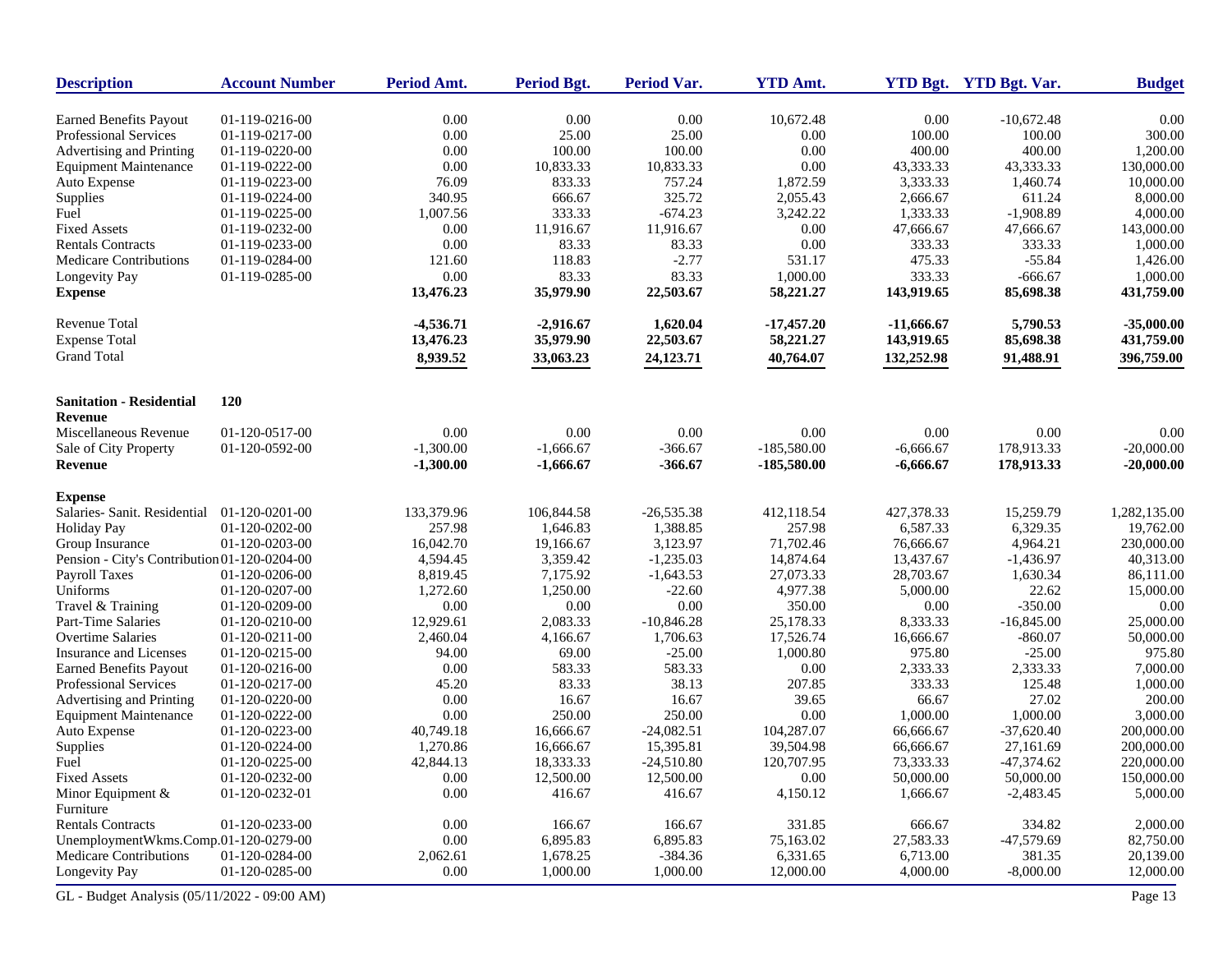| <b>Description</b>                                                                    | <b>Account Number</b>                              | Period Amt.                                       | Period Bgt.                                       | <b>Period Var.</b>                                         | <b>YTD Amt.</b>                                       |                                                      | YTD Bgt. YTD Bgt. Var.                                   | <b>Budget</b>                                           |
|---------------------------------------------------------------------------------------|----------------------------------------------------|---------------------------------------------------|---------------------------------------------------|------------------------------------------------------------|-------------------------------------------------------|------------------------------------------------------|----------------------------------------------------------|---------------------------------------------------------|
| <b>Tipping Fees</b><br><b>Interest Expense</b><br>Principal Payment<br><b>Expense</b> | 01-120-0290-00<br>01-120-0756-00<br>01-120-0756-01 | 140,626.78<br>3,882.64<br>47,904.56<br>459,236.75 | 135,416.67<br>2,479.17<br>31,641.00<br>390,556.68 | $-5,210.11$<br>$-1,403.47$<br>$-16,263.56$<br>$-68,680.07$ | 517,328.87<br>12,828.61<br>156,673.52<br>1,624,615.34 | 541,666.67<br>9,916.67<br>126,564.00<br>1,562,926.48 | 24,337.80<br>$-2,911.94$<br>$-30,109.52$<br>$-61,688.86$ | 1,625,000.00<br>29,750.00<br>379,692.00<br>4,686,827.80 |
| <b>Revenue Total</b><br><b>Expense Total</b><br><b>Grand Total</b>                    |                                                    | $-1,300.00$<br>459,236.75<br>457,936.75           | $-1,666.67$<br>390,556.68<br>388,890.01           | $-366.67$<br>$-68,680.07$<br>$-69,046.74$                  | $-185,580.00$<br>1,624,615.34<br>1,439,035.34         | $-6,666.67$<br>1,562,926.48<br>1,556,259.81          | 178,913.33<br>$-61,688.86$<br>117,224.47                 | $-20,000.00$<br>4,686,827.80<br>4,666,827.80            |
| <b>Sanitation - Recycling</b><br><b>Revenue</b>                                       | 121                                                |                                                   |                                                   |                                                            |                                                       |                                                      |                                                          |                                                         |
| <b>Recycling Proceeds</b><br>Sale of City Property<br><b>Revenue</b>                  | 01-121-0525-00<br>01-121-0592-00                   | $-3,605.40$<br>$-500.00$<br>$-4,105.40$           | $-3,155.33$<br>$-721.92$<br>$-3,877.25$           | 450.07<br>$-221.92$<br>228.15                              | $-17,982.28$<br>$-2,550.00$<br>$-20,532.28$           | $-12,621.33$<br>$-2,887.67$<br>$-15,509.00$          | 5,360.95<br>$-337.67$<br>5,023.28                        | $-37,864.00$<br>$-8,663.00$<br>$-46,527.00$             |
| <b>Expense</b>                                                                        |                                                    |                                                   |                                                   |                                                            |                                                       |                                                      |                                                          |                                                         |
| Salaries-Sanitation<br>Recycling                                                      | 01-121-0201-00                                     | 8,207.19                                          | 5,924.83                                          | $-2,282.36$                                                | 24,598.29                                             | 23,699.33                                            | $-898.96$                                                | 71,098.00                                               |
| <b>Holiday Pay</b>                                                                    | 01-121-0202-00                                     | 0.00                                              | 92.17                                             | 92.17                                                      | 0.00                                                  | 368.67                                               | 368.67                                                   | 1,106.00                                                |
| Group Insurance                                                                       | 01-121-0203-00                                     | 806.08                                            | 833.33                                            | 27.25                                                      | 3,224.32                                              | 3,333.33                                             | 109.01                                                   | 10,000.00                                               |
| Pension - City's Contribution 01-121-0204-00                                          |                                                    | 423.13                                            | 297.50                                            | $-125.63$                                                  | 1,284.87                                              | 1,190.00                                             | $-94.87$                                                 | 3,570.00                                                |
| <b>Payroll Taxes</b>                                                                  | 01-121-0206-00                                     | 504.90                                            | 375.33                                            | $-129.57$                                                  | 1,514.12                                              | 1,501.33                                             | $-12.79$                                                 | 4,504.00                                                |
| Uniforms                                                                              | 01-121-0207-00                                     | 100.00                                            | 66.67                                             | $-33.33$                                                   | 280.00                                                | 266.67                                               | $-13.33$                                                 | 800.00                                                  |
| <b>Overtime Salaries</b>                                                              | 01-121-0211-00                                     | 255.31                                            | 41.67                                             | $-213.64$                                                  | 1,098.96                                              | 166.67                                               | $-932.29$                                                | 500.00                                                  |
| Advertising and Printing                                                              | 01-121-0220-00                                     | 0.00                                              | 25.00                                             | 25.00                                                      | 0.00                                                  | 100.00                                               | 100.00                                                   | 300.00                                                  |
| <b>Equipment Maintenance</b>                                                          | 01-121-0222-00                                     | 0.00                                              | 25.00                                             | 25.00                                                      | 0.00                                                  | 100.00                                               | 100.00                                                   | 300.00                                                  |
| Auto Expense                                                                          | 01-121-0223-00<br>01-121-0224-00                   | 67.76<br>566.77                                   | 1,250.00<br>625.00                                | 1,182.24<br>58.23                                          | 4,441.66<br>2,394.09                                  | 5,000.00<br>2,500.00                                 | 558.34<br>105.91                                         | 15,000.00<br>7,500.00                                   |
| Supplies<br>Fuel                                                                      |                                                    | 3,038.21                                          | 1,958.33                                          | $-1,079.88$                                                |                                                       | 7,833.33                                             |                                                          |                                                         |
| <b>Fixed Assets</b>                                                                   | 01-121-0225-00<br>01-121-0232-00                   | 0.00                                              | 12,500.00                                         | 12,500.00                                                  | 10,243.96<br>0.00                                     | 50,000.00                                            | $-2,410.63$<br>50,000.00                                 | 23,500.00<br>150,000.00                                 |
| <b>Rentals Contracts</b>                                                              | 01-121-0233-00                                     | 0.00                                              | 16.67                                             | 16.67                                                      | 331.85                                                | 66.67                                                | $-265.18$                                                | 200.00                                                  |
| <b>Medicare Contributions</b>                                                         | 01-121-0284-00                                     | 118.09                                            | 87.75                                             | $-30.34$                                                   | 354.12                                                | 351.00                                               | $-3.12$                                                  | 1,053.00                                                |
| <b>Tipping Fees</b>                                                                   | 01-121-0290-00                                     | 2,279.71                                          | 1,250.00                                          | $-1,029.71$                                                | 7,243.49                                              | 5,000.00                                             | $-2,243.49$                                              | 15,000.00                                               |
| Recycling Processing                                                                  | 01-121-0291-00                                     | 7,380.52                                          | 8,333.33                                          | 952.81                                                     | 27,686.88                                             | 33,333.33                                            | 5,646.45                                                 | 100,000.00                                              |
| <b>Expense</b>                                                                        |                                                    | 23,747.67                                         | 33,702.58                                         | 9,954.91                                                   | 84,696.61                                             | 134,810.33                                           | 50,113.72                                                | 404,431.00                                              |
| Revenue Total                                                                         |                                                    | $-4,105.40$                                       | $-3,877.25$                                       | 228.15                                                     | $-20,532,28$                                          | $-15,509.00$                                         | 5,023.28                                                 | $-46,527.00$                                            |
| <b>Expense Total</b>                                                                  |                                                    | 23,747.67                                         | 33,702.58                                         | 9,954.91                                                   | 84,696.61                                             | 134,810.33                                           | 50,113.72                                                | 404,431.00                                              |
| <b>Grand Total</b>                                                                    |                                                    | 19,642.27                                         | 29,825.33                                         | 10,183.06                                                  | 64,164.33                                             | 119,301.33                                           | 55,137.00                                                | 357,904.00                                              |
| <b>Parks - Administration</b>                                                         | 123                                                |                                                   |                                                   |                                                            |                                                       |                                                      |                                                          |                                                         |
| <b>Revenue</b>                                                                        |                                                    |                                                   |                                                   |                                                            |                                                       |                                                      |                                                          |                                                         |
| Miscellaneous Revenue<br><b>Revenue</b>                                               | 01-123-0517-00                                     | $-3,634.00$<br>$-3,634.00$                        | 0.00<br>0.00                                      | 3,634.00<br>3,634.00                                       | $-3,660.62$<br>$-3,660.62$                            | 0.00<br>0.00                                         | 3,660.62<br>3,660.62                                     | 0.00<br>0.00                                            |

**Expense**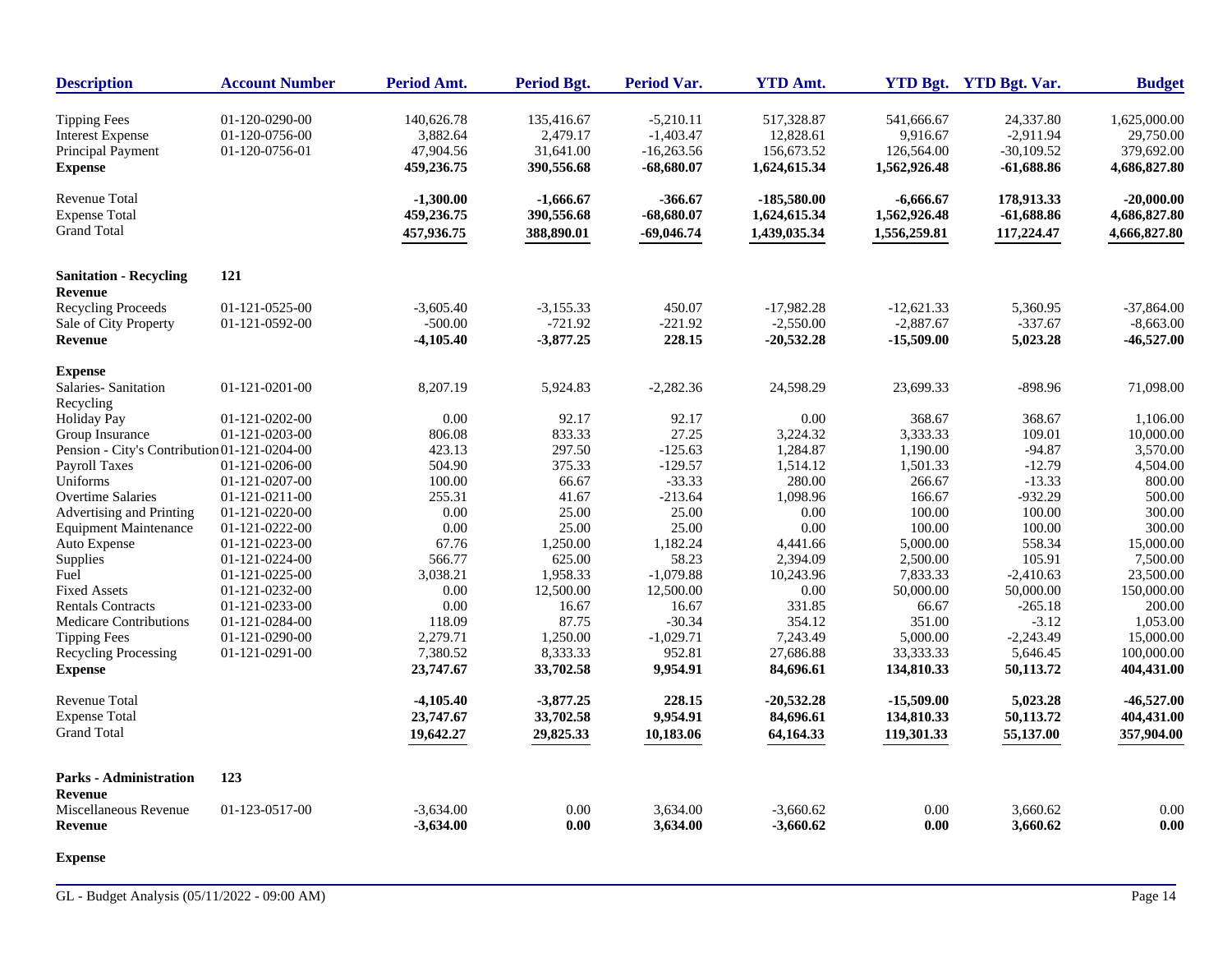| <b>Description</b>                           | <b>Account Number</b> | Period Amt.       | <b>Period Bgt.</b>  | <b>Period Var.</b> | <b>YTD Amt.</b>    |                      | YTD Bgt. YTD Bgt. Var. | <b>Budget</b>          |
|----------------------------------------------|-----------------------|-------------------|---------------------|--------------------|--------------------|----------------------|------------------------|------------------------|
| Salaries-Parks                               | 01-123-0201-00        | 24,096.82         | 17,608.67           | $-6,488.15$        | 68,292.80          | 70,434.67            | 2.141.87               | 211,304.00             |
| <b>Holiday Pay</b>                           | 01-123-0202-00        | $0.00\,$          | 272.83              | 272.83             | 0.00               | 1,091.33             | 1,091.33               | 3,274.00               |
| Group Insurance                              | 01-123-0203-00        | 1,709.12          | 1,958.33            | 249.21             | 5,193.00           | 7,833.33             | 2,640.33               | 23,500.00              |
| Pension - City's Contribution 01-123-0204-00 |                       | 1,204.86          | 833.33              | $-371.53$          | 3,352.89           | 3,333.33             | $-19.56$               | 10,000.00              |
| Payroll Taxes                                | 01-123-0206-00        | 1,479.92          | 1,186.08            | $-293.84$          | 4,184.75           | 4,744.33             | 559.58                 | 14,233.00              |
| Uniforms                                     | 01-123-0207-00        | 0.00              | 41.67               | 41.67              | 110.57             | 166.67               | 56.10                  | 500.00                 |
| Travel & Training                            | 01-123-0209-00        | 0.00              | 208.33              | 208.33             | 0.00               | 833.33               | 833.33                 | 2,500.00               |
| Part-Time Salaries                           | 01-123-0210-00        | 487.50            | 1,250.00            | 762.50             | 1,430.00           | 5,000.00             | 3,570.00               | 15,000.00              |
| Telephone Expense                            | 01-123-0213-00        | 0.00              | 1,041.67            | 1,041.67           | 392.09             | 4,166.67             | 3,774.58               | 12,500.00              |
| Insurance and Licenses                       | 01-123-0215-00        | 553.84            | 6,166.67            | 5,612.83           | 68,943.84          | 24,666.67            | $-44,277.17$           | 74,000.00              |
| <b>Professional Services</b>                 | 01-123-0217-00        | 21.20             | 125.00              | 103.80             | 84.25              | 500.00               | 415.75                 | 1,500.00               |
| Postage                                      | 01-123-0218-00        | 0.00              | 20.83               | 20.83              | 58.00              | 83.33                | 25.33                  | 250.00                 |
| Advertising and Printing                     | 01-123-0220-00        | 0.00              | 166.67              | 166.67             | 255.90             | 666.67               | 410.77                 | 2,000.00               |
| Maintenance Bldg & Grns.                     | 01-123-0221-00        | 115.02            | 208.33              | 93.31              | 172.53             | 833.33               | 660.80                 | 2,500.00               |
| Auto Expense                                 | 01-123-0223-00        | 670.48            | 166.67              | $-503.81$          | 3,184.45           | 666.67               | $-2,517.78$            | 2,000.00               |
| Supplies                                     | 01-123-0224-00        | 988.28            | 416.67              | $-571.61$          | 2,643.84           | 1,666.67             | $-977.17$              | 5,000.00               |
| Office Supplies                              | 01-123-0224-01        | 286.08            | 166.67              | $-119.41$          | 343.05             | 666.67               | 323.62                 | 2,000.00               |
| Fuel                                         | 01-123-0225-00        | 1,697.41          | 833.33              | $-864.08$          | 4,498.35           | 3,333.33             | $-1,165.02$            | 10,000.00              |
| Dues & Subscriptions                         | 01-123-0228-00        | 100.00            | 62.50               | $-37.50$           | 100.00             | 250.00               | 150.00                 | 750.00                 |
| <b>Fixed Assets</b>                          | 01-123-0232-00        | 0.00              | 0.00                | 0.00               | 0.00               | 0.00                 | 0.00                   | 42,652.11              |
| Minor Equipment $&$                          | 01-123-0232-01        | 1,366.02          | 62.50               | $-1,303.52$        | 1,366.02           | 250.00               | $-1,116.02$            | 750.00                 |
| Furniture                                    |                       |                   |                     |                    |                    |                      |                        |                        |
| <b>Rentals Contracts</b>                     |                       | 180.47            |                     | $-117.97$          | 337.97             | 250.00               |                        | 750.00                 |
|                                              | 01-123-0233-00        | 0.00              | 62.50               |                    | 29,814.25          |                      | $-87.97$               |                        |
| UnemploymentWkms.Comp.01-123-0279-00         |                       |                   | 2,166.67            | 2,166.67           |                    | 8,666.67             | $-21,147.58$           | 26,000.00              |
| <b>Medicare Contributions</b>                | 01-123-0284-00        | 346.10            | 277.33              | $-68.77$           | 978.66<br>0.00     | 1,109.33             | 130.67                 | 3,328.00               |
| Computer Software                            | 01-123-0296-00        | 0.00              | 2,083.33            | 2,083.33           |                    | 8,333.33             | 8,333.33               | 25,000.00              |
| Mobile & Data Services                       | 01-123-0297-00        | 47.01             | 108.33              | 61.32              | 303.98             | 433.33               | 129.35                 | 1,300.00               |
| Maintenance Contracts<br><b>Expense</b>      | 01-123-0318-00        | 0.00<br>35,350.13 | 208.33<br>37,703.24 | 208.33<br>2,353.11 | 0.00<br>196,041.19 | 833.33<br>150,812.99 | 833.33<br>$-45,228.20$ | 2,500.00<br>495,091.11 |
| Revenue Total                                |                       | $-3,634.00$       | 0.00                | 3,634.00           | $-3,660.62$        | 0.00                 | 3,660.62               | 0.00                   |
| <b>Expense Total</b>                         |                       |                   |                     | 2,353.11           |                    |                      |                        |                        |
| <b>Grand Total</b>                           |                       | 35,350.13         | 37,703.24           |                    | 196,041.19         | 150,812.99           | $-45,228.20$           | 495,091.11             |
|                                              |                       | 31,716.13         | 37,703.24           | 5,987.11           | 192,380.57         | 150,812.99           | $-41,567.58$           | 495,091.11             |
| Parks - Softball                             | 124                   |                   |                     |                    |                    |                      |                        |                        |
| Revenue                                      |                       |                   |                     |                    |                    |                      |                        |                        |
| SS-Miscellaneous Revenue                     | 01-124-0517-00        | $-274.00$         | 0.00                | 274.00             | $-274.00$          | 0.00                 | 274.00                 | 0.00                   |
| SS-Youth Leage                               | 01-124-0619-00        | $-7,610.50$       | $-3,750.00$         | 3,860.50           | $-19,139.27$       | $-15,000.00$         | 4,139.27               | $-45,000.00$           |
| Concessions                                  |                       |                   |                     |                    |                    |                      |                        |                        |
| SS-Youth Tournament                          | 01-124-0619-01        | $-6,779.75$       | $-6,250.00$         | 529.75             | $-17,976.75$       | $-25,000.00$         | $-7,023.25$            | $-75,000.00$           |
| Concession                                   |                       |                   |                     |                    |                    |                      |                        |                        |
| SS-Adult League                              | 01-124-0619-02        | $-900.25$         | $-1,000.00$         | $-99.75$           | $-900.25$          | $-4,000.00$          | $-3,099.75$            | $-12,000.00$           |
| Concessions                                  |                       |                   |                     |                    |                    |                      |                        |                        |
| SS-Adult Tournament                          | 01-124-0619-03        | $-1,870.49$       | $-2,090.50$         | $-220.01$          | $-7,619.99$        | $-8,362.00$          | $-742.01$              | $-25,086.00$           |
| Concession                                   |                       |                   |                     |                    |                    |                      |                        |                        |
| SS-Sponsorships                              | 01-124-0640-00        | 0.00              | $-1,137.50$         | $-1,137.50$        | $-2,900.00$        | $-4,550.00$          | $-1,650.00$            | $-13,650.00$           |
| SS-League Entry Fees                         | 01-124-0641-00        | $-8,495.00$       | $-5,862.08$         | 2,632.92           | $-43,495.00$       | $-23,448.33$         | 20,046.67              | $-70,345.00$           |
| SS-Tournament Entry Fees 01-124-0641-01      |                       | 0.00              | $-2,083.33$         | $-2,083.33$        | $0.00\,$           | $-8,333.33$          | $-8,333.33$            | $-25,000.00$           |
|                                              |                       |                   |                     |                    |                    |                      |                        |                        |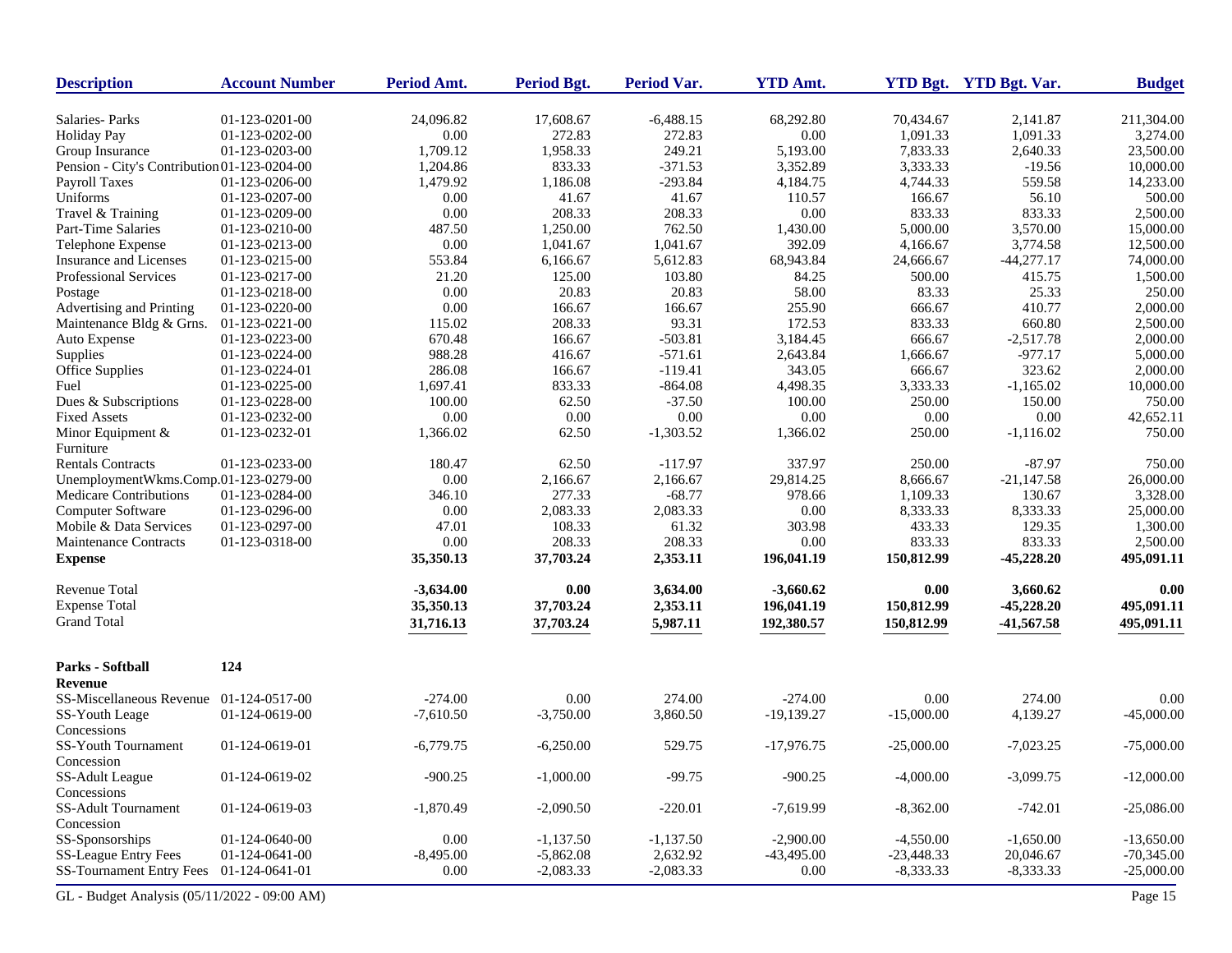| <b>Description</b>                           | <b>Account Number</b> | Period Amt.  | <b>Period Bgt.</b> | Period Var.  | <b>YTD Amt.</b> |              | YTD Bgt. YTD Bgt. Var. | <b>Budget</b> |
|----------------------------------------------|-----------------------|--------------|--------------------|--------------|-----------------|--------------|------------------------|---------------|
| <b>SS-Gate Fees</b>                          | 01-124-0646-00        | 0.00         | $-1,666.67$        | $-1,666.67$  | 0.00            | $-6,666.67$  | $-6,666.67$            | $-20,000.00$  |
| SS-Field Rental                              | 01-124-0648-00        | $-330.00$    | $-274.75$          | 55.25        | $-1,130.00$     | $-1,099.00$  | 31.00                  | $-3,297.00$   |
| <b>Revenue</b>                               |                       | $-26,259.99$ | $-24,114.83$       | 2,145.16     | $-93,435.26$    | -96,459.33   | $-3,024.07$            | -289,378.00   |
| <b>Expense</b>                               |                       |              |                    |              |                 |              |                        |               |
| Salaries-Softball                            | 01-124-0201-00        | 10,003.35    | 10,409.42          | 406.07       | 33,103.00       | 41,637.67    | 8,534.67               | 124,913.00    |
| <b>Holiday Pay</b>                           | 01-124-0202-00        | 0.00         | 160.83             | 160.83       | 429.10          | 643.33       | 214.23                 | 1,930.00      |
| Group Insurance                              | 01-124-0203-00        | 795.48       | 1,916.67           | 1,121.19     | 4,039.52        | 7,666.67     | 3,627.15               | 23,000.00     |
| Pension - City's Contribution 01-124-0204-00 |                       | 0.00         | 312.50             | 312.50       | 606.98          | 1,250.00     | 643.02                 | 3,750.00      |
| Payroll Taxes                                | 01-124-0206-00        | 2,328.33     | 1,611.17           | $-717.16$    | 5,447.24        | 6,444.67     | 997.43                 | 19,334.00     |
| Uniforms                                     | 01-124-0207-00        | 0.00         | 62.50              | 62.50        | 601.14          | 250.00       | $-351.14$              | 750.00        |
| Travel & Training                            | 01-124-0209-00        | 0.00         | 62.50              | 62.50        | 0.00            | 250.00       | 250.00                 | 750.00        |
| Part-Time Salaries                           | 01-124-0210-00        | 27,095.32    | 14,583.33          | $-12,511.99$ | 48,719.14       | 58,333.33    | 9,614.19               | 175,000.00    |
| <b>Overtime Salaries</b>                     | 01-124-0211-00        | 803.65       | 833.33             | 29.68        | 803.65          | 3,333.33     | 2,529.68               | 10,000.00     |
| Telephone Expense                            | 01-124-0213-00        | 0.00         | 90.00              | 90.00        | 389.40          | 360.00       | $-29.40$               | 1,080.00      |
| Insurance and Licenses                       | 01-124-0215-00        | 1,465.00     | 208.33             | $-1,256.67$  | 1,465.00        | 833.33       | $-631.67$              | 2,500.00      |
| <b>Earned Benefits Payout</b>                | 01-124-0216-00        | 0.00         | 0.00               | 0.00         | 6,436.47        | 0.00         | $-6,436.47$            | 0.00          |
| Professional Services                        | 01-124-0217-00        | 0.00         | 20.83              | 20.83        | 611.95          | 83.33        | $-528.62$              | 250.00        |
| Postage                                      | 01-124-0218-00        | 0.00         | 16.67              | 16.67        | 0.00            | 66.67        | 66.67                  | 200.00        |
| Advertising and Printing                     | 01-124-0220-00        | 0.00         | 250.00             | 250.00       | 0.00            | 1,000.00     | 1,000.00               | 3,000.00      |
| Maintenance Bldg & Grns.                     | 01-124-0221-00        | 8,470.32     | 4,166.67           | $-4,303.65$  | 15,946.68       | 16,666.67    | 719.99                 | 50,000.00     |
| <b>Equipment Maintenance</b>                 | 01-124-0222-00        | 659.39       | 500.00             | $-159.39$    | 995.93          | 2,000.00     | 1,004.07               | 6,000.00      |
| Auto Expense                                 | 01-124-0223-00        | 484.02       | 208.33             | $-275.69$    | 1,368.64        | 833.33       | $-535.31$              | 2,500.00      |
| Supplies                                     | 01-124-0224-00        | 1,132.38     | 2,916.67           | 1,784.29     | 1,943.33        | 11,666.67    | 9,723.34               | 35,000.00     |
| Office Supplies                              | 01-124-0224-01        | 0.00         | 83.33              | 83.33        | 81.55           | 333.33       | 251.78                 | 1,000.00      |
| Fuel                                         | 01-124-0225-00        | 219.17       | 541.67             | 322.50       | 905.05          | 2,166.67     | 1,261.62               | 6,500.00      |
| Dues & Subscriptions                         | 01-124-0228-00        | 600.00       | 416.67             | $-183.33$    | 1,680.00        | 1,666.67     | $-13.33$               | 5,000.00      |
| <b>Fixed Assets</b>                          | 01-124-0232-00        | 11,415.40    | 3,208.33           | $-8,207.07$  | 11,415.40       | 12,833.33    | 1,417.93               | 38,500.00     |
| Minor Equipment $&$                          | 01-124-0232-01        | 0.00         | 475.00             | 475.00       | 0.00            | 1,900.00     | 1,900.00               | 5,700.00      |
| Furniture                                    |                       |              |                    |              |                 |              |                        |               |
| <b>Rentals Contracts</b>                     | 01-124-0233-00        | 92.23        | 625.00             | 532.77       | 6,273.35        | 2,500.00     | $-3,773.35$            | 7,500.00      |
| <b>Contract Labor</b>                        | 01-124-0236-00        | 3,460.00     | 6,250.00           | 2,790.00     | 7,060.00        | 25,000.00    | 17,940.00              | 75,000.00     |
| Concessions- Cost of Goods 01-124-0280-00    |                       | 21,613.13    | 7,083.33           | $-14,529.80$ | 21,613.13       | 28,333.33    | 6,720.20               | 85,000.00     |
| Dry Goods- Cost of Goods                     | 01-124-0281-00        | 0.00         | 20.83              | 20.83        | 0.00            | 83.33        | 83.33                  | 250.00        |
| TShirt Cost-Sold in                          | 01-124-0282-00        | 0.00         | 416.67             | 416.67       | 0.00            | 1,666.67     | 1,666.67               | 5,000.00      |
| Concession                                   |                       |              |                    |              |                 |              |                        |               |
| <b>Medicare Contributions</b>                | 01-124-0284-00        | 544.60       | 256.00             | $-288.60$    | 1,274.03        | 1,024.00     | $-250.03$              | 3,072.00      |
| Mobile & Data Services                       | 01-124-0297-00        | 10.02        | 12.50              | 2.48         | 30.06           | 50.00        | 19.94                  | 150.00        |
| <b>Expense</b>                               |                       | 91,191.79    | 57,719.08          | $-33,472.71$ | 173,239.74      | 230,876.33   | 57,636.59              | 692,629.00    |
| <b>Revenue Total</b>                         |                       | $-26,259.99$ | $-24,114.83$       | 2,145.16     | $-93,435,26$    | -96,459.33   | $-3,024.07$            | -289,378.00   |
| <b>Expense Total</b>                         |                       | 91.191.79    | 57,719.08          | $-33,472.71$ | 173,239.74      | 230,876.33   | 57,636.59              | 692,629.00    |
| <b>Grand Total</b>                           |                       | 64,931.80    | 33,604.25          | $-31,327.55$ | 79,804.48       | 134,417.00   | 54,612.52              | 403,251.00    |
|                                              |                       |              |                    |              |                 |              |                        |               |
| <b>Parks - Cemetery Care</b>                 | 125                   |              |                    |              |                 |              |                        |               |
| Revenue<br><b>Burial Permits</b>             |                       |              |                    |              |                 |              |                        | $-35,000.00$  |
|                                              | 01-125-0505-00        | $-1,492.50$  | $-2,916.67$        | $-1,424.17$  | $-14,552.50$    | $-11,666.67$ | 2,885.83               |               |
| Revenue                                      |                       | $-1,492.50$  | $-2,916.67$        | $-1,424.17$  | $-14,552.50$    | $-11,666.67$ | 2,885.83               | $-35,000.00$  |
| GL - Budget Analysis (05/11/2022 - 09:00 AM) |                       |              |                    |              |                 |              |                        | Page 16       |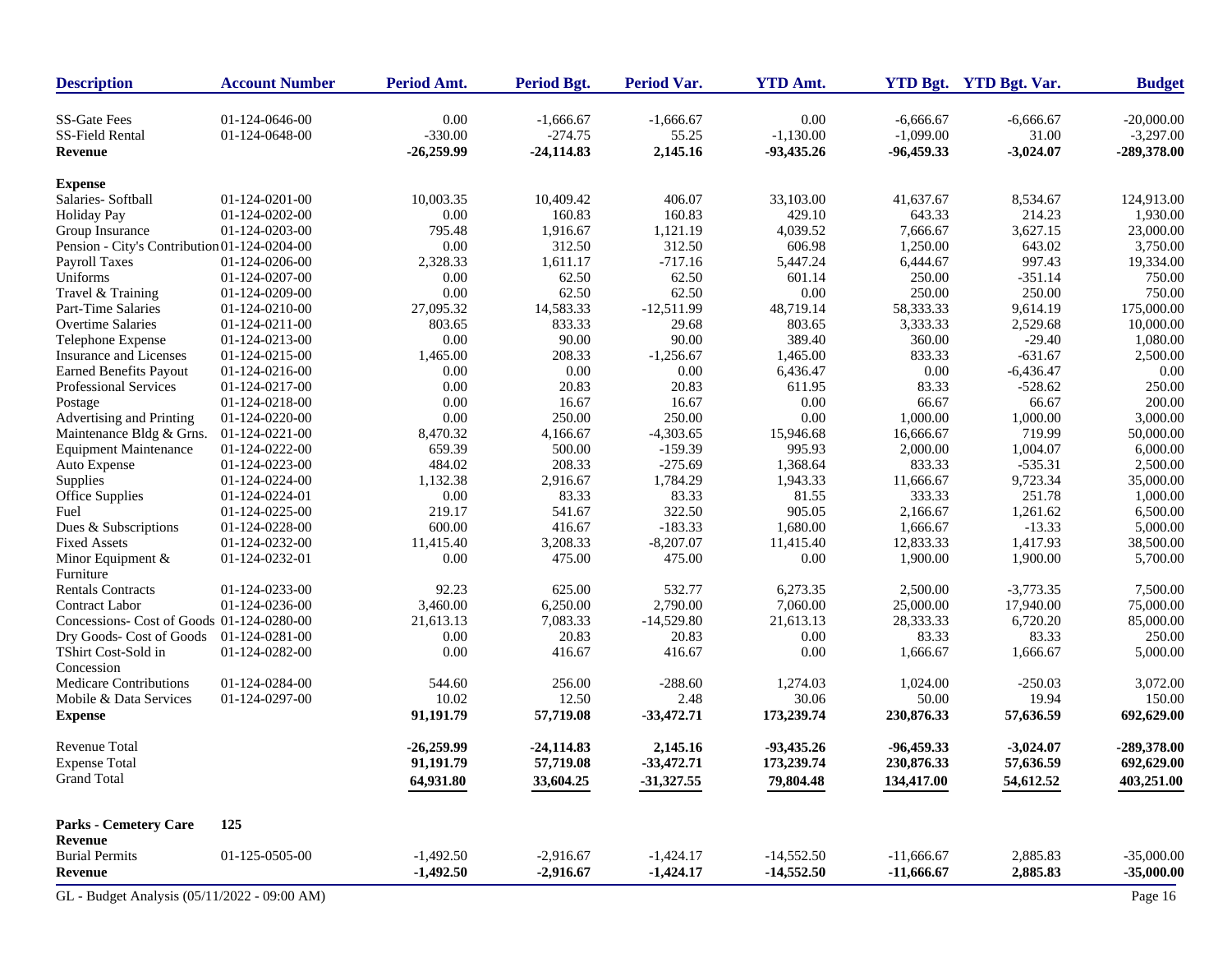| <b>Description</b>                           | <b>Account Number</b> | Period Amt.         | <b>Period Bgt.</b> | <b>Period Var.</b> | <b>YTD Amt.</b> |              | YTD Bgt. YTD Bgt. Var. | <b>Budget</b> |
|----------------------------------------------|-----------------------|---------------------|--------------------|--------------------|-----------------|--------------|------------------------|---------------|
|                                              |                       |                     |                    |                    |                 |              |                        |               |
| <b>Expense</b>                               |                       |                     |                    |                    |                 |              |                        |               |
| Salaries- Cemetery                           | 01-125-0201-00        | 14,918.62           | 10,415.08          | $-4,503.54$        | 39,453.83       | 41,660.33    | 2,206.50               | 124,981.00    |
| <b>Holiday Pay</b>                           | 01-125-0202-00        | 0.00                | 161.33             | 161.33             | 0.00            | 645.33       | 645.33                 | 1,936.00      |
| Group Insurance                              | 01-125-0203-00        | 2,474.82            | 2,341.67           | $-133.15$          | 8,246.20        | 9,366.67     | 1,120.47               | 28,100.00     |
| Pension - City's Contribution 01-125-0204-00 |                       | 79.05               | 83.33              | 4.28               | 131.75          | 333.33       | 201.58                 | 1,000.00      |
| Payroll Taxes                                | 01-125-0206-00        | 1,244.32            | 1,094.83           | $-149.49$          | 3,331.08        | 4,379.33     | 1,048.25               | 13,138.00     |
| Uniforms                                     | 01-125-0207-00        | 97.05               | 125.00             | 27.95              | 1,136.03        | 500.00       | $-636.03$              | 1,500.00      |
| Part-Time Salaries                           | 01-125-0210-00        | 5,654.75            | 6,666.67           | 1,011.92           | 17,192.19       | 26,666.67    | 9,474.48               | 80,000.00     |
| <b>Overtime Salaries</b>                     | 01-125-0211-00        | 693.11              | 416.67             | $-276.44$          | 1,056.88        | 1,666.67     | 609.79                 | 5,000.00      |
| Telephone Expense                            | 01-125-0213-00        | 0.00                | 45.83              | 45.83              | 346.96          | 183.33       | $-163.63$              | 550.00        |
| Insurance and Licenses                       | 01-125-0215-00        | 42.69               | 433.33             | 390.64             | 5,170.20        | 1,733.33     | $-3,436.87$            | 5,200.00      |
| <b>Professional Services</b>                 | 01-125-0217-00        | 0.00                | 10.00              | 10.00              | 0.00            | 40.00        | 40.00                  | 120.00        |
| Advertising and Printing                     | 01-125-0220-00        | 0.00                | 8.33               | 8.33               | 68.88           | 33.33        | $-35.55$               | 100.00        |
| Maintenance Bldg & Grns.                     | 01-125-0221-00        | 6,346.64            | 375.00             | $-5,971.64$        | 6,346.64        | 1,500.00     | $-4,846.64$            | 4,500.00      |
| <b>Equipment Maintenance</b>                 | 01-125-0222-00        | 144.01              | 291.67             | 147.66             | 1,767.60        | 1,166.67     | $-600.93$              | 3,500.00      |
| Auto Expense                                 | 01-125-0223-00        | 474.67              | 833.33             | 358.66             | 2,428.07        | 3,333.33     | 905.26                 | 10,000.00     |
| Supplies                                     | 01-125-0224-00        | 732.63              | 666.67             | $-65.96$           | 2,850.35        | 2,666.67     | $-183.68$              | 8,000.00      |
| Office Supplies                              | 01-125-0224-01        | 0.00                | 41.67              | 41.67              | 0.00            | 166.67       | 166.67                 | 500.00        |
| Fuel                                         | 01-125-0225-00        | 1,039.54            | 1,458.33           | 418.79             | 3,859.44        | 5,833.33     | 1,973.89               | 17,500.00     |
| Dues & Subscriptions                         | 01-125-0228-00        | 0.00                | 4.17               | 4.17               | 0.00            | 16.67        | 16.67                  | 50.00         |
| Minor Equipment &<br>Furniture               | 01-125-0232-01        | 534.68              | 188.33             | $-346.35$          | 534.68          | 753.33       | 218.65                 | 2,260.00      |
| UnemploymentWkms.Comp.01-125-0279-00         |                       | 0.00                | 485.42             | 485.42             | 5,087.29        | 1,941.67     | $-3,145.62$            | 5,825.00      |
| Medicare Contributions                       | 01-125-0284-00        | 291.03              | 256.00             | $-35.03$           | 779.10          | 1,024.00     | 244.90                 | 3,072.00      |
| Mobile & Data Services                       | 01-125-0297-00        | 12.55               | 16.67              | 4.12               | 25.10           | 66.67        | 41.57                  | 200.00        |
| <b>Expense</b>                               |                       | 34,780.16           | 26,419.33          | $-8,360.83$        | 99,812.27       | 105,677.33   | 5,865.06               | 317,032.00    |
| <b>Revenue Total</b>                         |                       | $-1,492.50$         | $-2,916.67$        | $-1,424.17$        | $-14,552.50$    | $-11,666.67$ | 2,885.83               | $-35,000.00$  |
| <b>Expense Total</b>                         |                       | 34,780.16           | 26,419.33          | $-8,360.83$        | 99,812.27       | 105,677.33   | 5,865.06               | 317,032.00    |
| <b>Grand Total</b>                           |                       |                     |                    |                    |                 |              |                        |               |
|                                              |                       | 33,287.66           | 23,502.66          | $-9,785.00$        | 85,259.77       | 94,010.66    | 8,750.89               | 282,032.00    |
| Parks - Winter<br>Wonderland                 | 126                   |                     |                    |                    |                 |              |                        |               |
| Revenue                                      |                       |                     |                    |                    |                 |              |                        |               |
| <b>WWL-Skating Rink</b>                      | 01-126-0619-00        | 0.00                | $-125.00$          | $-125.00$          | $-14.00$        | $-500.00$    | $-486.00$              | $-1,500.00$   |
| Concession                                   |                       |                     |                    |                    |                 |              |                        |               |
| <b>WWL-Skating Rink</b><br>Admissions        | 01-126-0646-00        | 0.00                | $-683.17$          | $-683.17$          | $-110.00$       | $-2,732.67$  | $-2,622.67$            | $-8,198.00$   |
| WWL-Skating Rink Rental 01-126-0648-00       |                       | 0.00                | $-125.00$          | $-125.00$          | 0.00            | $-500.00$    | $-500.00$              | $-1,500.00$   |
| Revenue                                      |                       | $\boldsymbol{0.00}$ | $-933.17$          | $-933.17$          | $-124.00$       | $-3,732.67$  | $-3,608.67$            | $-11,198.00$  |
|                                              |                       |                     |                    |                    |                 |              |                        |               |
| <b>Expense</b>                               |                       |                     |                    |                    |                 |              |                        |               |
| <b>Payroll Taxes</b>                         | 01-126-0206-00        | 0.00                | 51.67              | 51.67              | 175.47          | 206.67       | 31.20                  | 620.00        |
| Part-Time Salaries                           | 01-126-0210-00        | 0.00                | 833.33             | 833.33             | 2,829.75        | 3,333.33     | 503.58                 | 10,000.00     |
| Overtime Salaries                            | 01-126-0211-00        | 0.00                | 20.83              | 20.83              | 0.00            | 83.33        | 83.33                  | 250.00        |
| <b>Professional Services</b>                 | 01-126-0217-00        | 0.00                | 0.00               | $0.00\,$           | 535.00          | 0.00         | $-535.00$              | 0.00          |
| Advertising and Printing                     | 01-126-0220-00        | 0.00                | 125.00             | 125.00             | 0.00            | 500.00       | 500.00                 | 1,500.00      |
| GL - Budget Analysis (05/11/2022 - 09:00 AM) |                       |                     |                    |                    |                 |              |                        | Page 17       |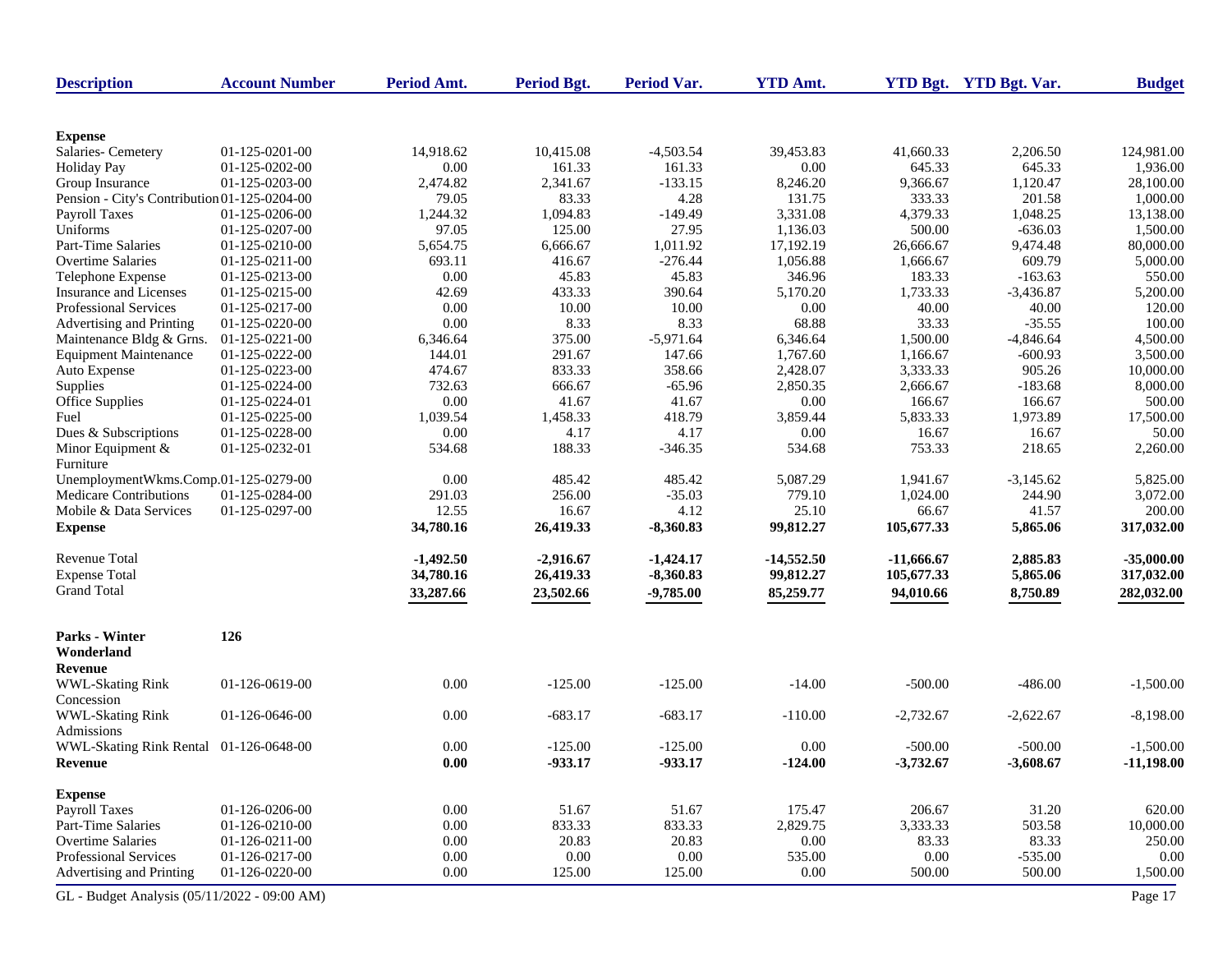| Maintenance Bldg & Grns.<br>$01-126-0221-00$<br><b>Equipment Maintenance</b><br>01-126-0222-00<br>01-126-0224-00<br>Supplies<br>Concessions- Cost of Goods 01-126-0280-00<br><b>Medicare Contributions</b><br>01-126-0284-00<br><b>Expense</b> | $0.00\,$<br>$0.00\,$<br>82.00<br>0.00<br>0.00<br>82.00<br>0.00<br>82.00<br>82.00 | 125.00<br>41.67<br>125.00<br>166.67<br>12.08<br>1,501.25<br>$-933.17$ | 125.00<br>41.67<br>43.00<br>166.67<br>12.08<br>1,419.25 | 631.56<br>0.00<br>1,865.20<br>0.00<br>41.06<br>6,078.04 | 500.00<br>166.67<br>500.00<br>666.67<br>48.33<br>6,005.00 | $-131.56$<br>166.67<br>$-1,365.20$<br>666.67<br>7.27 | 1,500.00<br>500.00<br>1,500.00<br>2,000.00<br>145.00 |
|------------------------------------------------------------------------------------------------------------------------------------------------------------------------------------------------------------------------------------------------|----------------------------------------------------------------------------------|-----------------------------------------------------------------------|---------------------------------------------------------|---------------------------------------------------------|-----------------------------------------------------------|------------------------------------------------------|------------------------------------------------------|
|                                                                                                                                                                                                                                                |                                                                                  |                                                                       |                                                         |                                                         |                                                           |                                                      |                                                      |
|                                                                                                                                                                                                                                                |                                                                                  |                                                                       |                                                         |                                                         |                                                           |                                                      |                                                      |
|                                                                                                                                                                                                                                                |                                                                                  |                                                                       |                                                         |                                                         |                                                           |                                                      |                                                      |
|                                                                                                                                                                                                                                                |                                                                                  |                                                                       |                                                         |                                                         |                                                           |                                                      |                                                      |
|                                                                                                                                                                                                                                                |                                                                                  |                                                                       |                                                         |                                                         |                                                           |                                                      |                                                      |
|                                                                                                                                                                                                                                                |                                                                                  |                                                                       |                                                         |                                                         |                                                           | $-73.04$                                             | 18,015.00                                            |
| <b>Revenue Total</b>                                                                                                                                                                                                                           |                                                                                  |                                                                       | $-933.17$                                               | $-124.00$                                               | $-3,732.67$                                               | $-3,608.67$                                          | $-11,198.00$                                         |
| <b>Expense Total</b>                                                                                                                                                                                                                           |                                                                                  | 1,501.25                                                              | 1,419.25                                                | 6,078.04                                                | 6,005.00                                                  | $-73.04$                                             | 18,015.00                                            |
| <b>Grand Total</b>                                                                                                                                                                                                                             |                                                                                  | 568.08                                                                | 486.08                                                  | 5,954.04                                                | 2,272.33                                                  | $-3,681.71$                                          | 6,817.00                                             |
| 127<br><b>Parks - Urban Parks</b>                                                                                                                                                                                                              |                                                                                  |                                                                       |                                                         |                                                         |                                                           |                                                      |                                                      |
| <b>Revenue</b>                                                                                                                                                                                                                                 |                                                                                  |                                                                       |                                                         |                                                         |                                                           |                                                      |                                                      |
| UP-Miscellaneous Revenue 01-127-0517-00                                                                                                                                                                                                        | 0.00                                                                             | 0.00                                                                  | 0.00                                                    | $-221.38$                                               | 0.00                                                      | 221.38                                               | 0.00                                                 |
| <b>Revenue</b>                                                                                                                                                                                                                                 | 0.00                                                                             | 0.00                                                                  | 0.00                                                    | $-221.38$                                               | 0.00                                                      | 221.38                                               | 0.00                                                 |
| <b>Expense</b>                                                                                                                                                                                                                                 |                                                                                  |                                                                       |                                                         |                                                         |                                                           |                                                      |                                                      |
| Salaries- Urban Parks<br>01-127-0201-00                                                                                                                                                                                                        | 16,296.32                                                                        | 13,758.33                                                             | $-2,537.99$                                             | 51,150.17                                               | 55,033.33                                                 | 3,883.16                                             | 165,100.00                                           |
| 01-127-0202-00<br>Holiday Pay                                                                                                                                                                                                                  | $0.00\,$                                                                         | 213.17                                                                | 213.17                                                  | 0.00                                                    | 852.67                                                    | 852.67                                               | 2,558.00                                             |
| Group Insurance<br>01-127-0203-00                                                                                                                                                                                                              | 1,239.04                                                                         | 1,708.33                                                              | 469.29                                                  | 5,781.34                                                | 6,833.33                                                  | 1,051.99                                             | 20,500.00                                            |
| Pension - City's Contribution 01-127-0204-00                                                                                                                                                                                                   | 243.84                                                                           | 225.00                                                                | $-18.84$                                                | 825.80                                                  | 900.00                                                    | 74.20                                                | 2,700.00                                             |
| <b>Payroll Taxes</b><br>01-127-0206-00                                                                                                                                                                                                         | 1,896.75                                                                         | 1,323.42                                                              | $-573.33$                                               | 5,524.46                                                | 5,293.67                                                  | $-230.79$                                            | 15,881.00                                            |
| Uniforms<br>01-127-0207-00                                                                                                                                                                                                                     | 178.90                                                                           | 166.67                                                                | $-12.23$                                                | 939.46                                                  | 666.67                                                    | $-272.79$                                            | 2,000.00                                             |
| Travel & Training<br>01-127-0209-00                                                                                                                                                                                                            | 0.00                                                                             | 25.00                                                                 | 25.00                                                   | 24.00                                                   | 100.00                                                    | 76.00                                                | 300.00                                               |
| Part-Time Salaries<br>01-127-0210-00                                                                                                                                                                                                           | 14,100.04                                                                        | 6,666.67                                                              | $-7,433.37$                                             | 38,480.21                                               | 26,666.67                                                 | $-11,813.54$                                         | 80,000.00                                            |
| <b>Overtime Salaries</b><br>01-127-0211-00                                                                                                                                                                                                     | 677.59                                                                           | 625.00                                                                | $-52.59$                                                | 909.86                                                  | 2,500.00                                                  | 1,590.14                                             | 7,500.00                                             |
| <b>Insurance and Licenses</b><br>01-127-0215-00                                                                                                                                                                                                | 0.00                                                                             | 4.17                                                                  | 4.17                                                    | 0.00                                                    | 16.67                                                     | 16.67                                                | 50.00                                                |
| <b>Professional Services</b><br>01-127-0217-00                                                                                                                                                                                                 | 0.00                                                                             | 8.33                                                                  | 8.33                                                    | 0.00                                                    | 33.33                                                     | 33.33                                                | 100.00                                               |
| Postage<br>01-127-0218-00                                                                                                                                                                                                                      | 0.00                                                                             | 20.83                                                                 | 20.83                                                   | 0.00                                                    | 83.33                                                     | 83.33                                                | 250.00                                               |
| Advertising and Printing<br>01-127-0220-00                                                                                                                                                                                                     | 0.00                                                                             | 125.00                                                                | 125.00                                                  | 478.13                                                  | 500.00                                                    | 21.87                                                | 1,500.00                                             |
| Maintenance Bldg & Grns.<br>01-127-0221-00                                                                                                                                                                                                     | 6,918.33                                                                         | 2,500.00                                                              | $-4,418.33$                                             | 7,765.01                                                | 10,000.00                                                 | 2,234.99                                             | 30,000.00                                            |
| <b>Equipment Maintenance</b><br>01-127-0222-00                                                                                                                                                                                                 | 669.27                                                                           | 1,000.00                                                              | 330.73                                                  | 1,688.65                                                | 4,000.00                                                  | 2,311.35                                             | 12,000.00                                            |
| Auto Expense<br>01-127-0223-00                                                                                                                                                                                                                 | 16.26                                                                            | 666.67                                                                | 650.41                                                  | 1,377.04                                                | 2,666.67                                                  | 1,289.63                                             | 8,000.00                                             |
| Supplies<br>01-127-0224-00                                                                                                                                                                                                                     | 1,035.22                                                                         | 2,083.33                                                              | 1,048.11                                                | 5,360.56                                                | 8,333.33                                                  | 2,972.77                                             | 25,000.00                                            |
| Office Supplies<br>01-127-0224-01                                                                                                                                                                                                              | $0.00\,$                                                                         | 125.00                                                                | 125.00                                                  | 0.00                                                    | 500.00                                                    | 500.00                                               | 1,500.00                                             |
| Fuel<br>01-127-0225-00                                                                                                                                                                                                                         | 2,131.04                                                                         | 1,458.33                                                              | $-672.71$                                               | 4,685.92                                                | 5,833.33                                                  | 1,147.41                                             | 17,500.00                                            |
| 01-127-0232-00<br><b>Fixed Assets</b>                                                                                                                                                                                                          | 19,561.70                                                                        | 7,000.00                                                              | $-12,561.70$                                            | 19,561.70                                               | 28,000.00                                                 | 8,438.30                                             | 84,000.00                                            |
| Minor Equipment &<br>01-127-0232-01                                                                                                                                                                                                            | 0.00                                                                             | 334.17                                                                | 334.17                                                  | 978.98                                                  | 1,336.67                                                  | 357.69                                               | 4,010.00                                             |
| Furniture                                                                                                                                                                                                                                      |                                                                                  |                                                                       |                                                         |                                                         |                                                           |                                                      |                                                      |
| <b>Medicare Contributions</b><br>01-127-0284-00                                                                                                                                                                                                | 443.60                                                                           | 309.50                                                                | $-134.10$                                               | 1.292.09                                                | 1,238.00                                                  | $-54.09$                                             | 3,714.00                                             |
| Longevity Pay<br>01-127-0285-00                                                                                                                                                                                                                | 0.00                                                                             | 83.33                                                                 | 83.33                                                   | 1,000.00                                                | 333.33                                                    | $-666.67$                                            | 1,000.00                                             |
| <b>Expense</b>                                                                                                                                                                                                                                 | 65,407.90                                                                        | 40,430.25                                                             | $-24,977.65$                                            | 147,823.38                                              | 161,721.00                                                | 13,897.62                                            | 485,163.00                                           |
| <b>Revenue Total</b>                                                                                                                                                                                                                           | 0.00                                                                             | 0.00                                                                  | 0.00                                                    | $-221.38$                                               | 0.00                                                      | 221.38                                               | 0.00                                                 |
| <b>Expense Total</b>                                                                                                                                                                                                                           | 65,407.90                                                                        | 40,430.25                                                             | $-24,977.65$                                            | 147,823.38                                              | 161,721.00                                                | 13,897.62                                            | 485,163.00                                           |
| <b>Grand Total</b>                                                                                                                                                                                                                             | 65,407.90                                                                        | 40,430.25                                                             | $-24,977.65$                                            | 147,602.00                                              | 161,721.00                                                | 14,119.00                                            | 485,163.00                                           |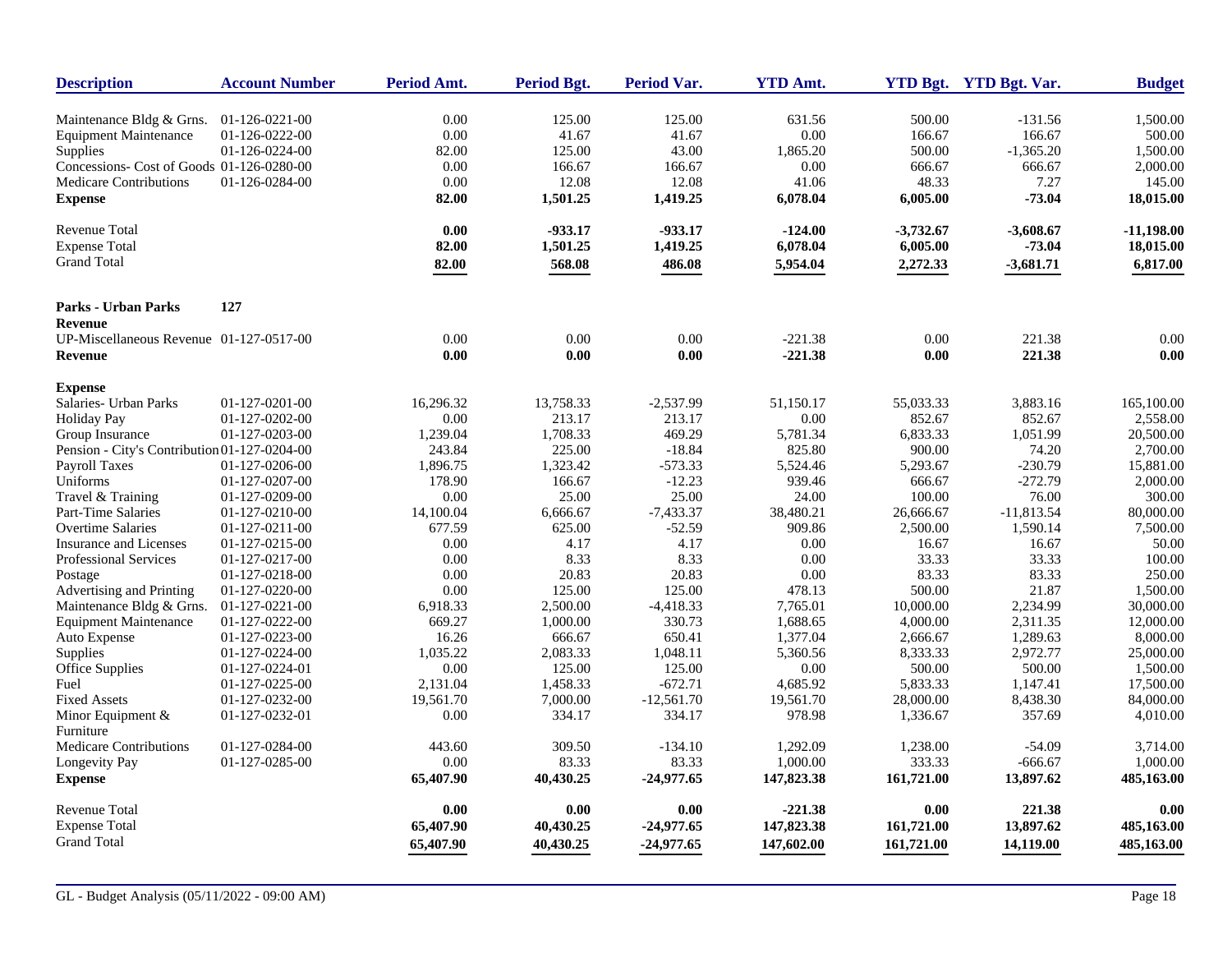| <b>Description</b>                           | <b>Account Number</b> | Period Amt.  | <b>Period Bgt.</b> | Period Var.  | <b>YTD Amt.</b> |              | YTD Bgt. YTD Bgt. Var. | <b>Budget</b> |
|----------------------------------------------|-----------------------|--------------|--------------------|--------------|-----------------|--------------|------------------------|---------------|
| <b>Parks - Craighead Forest</b> 128<br>Park  |                       |              |                    |              |                 |              |                        |               |
| Revenue                                      |                       |              |                    |              |                 |              |                        |               |
| CFP-Miscellaneous Revenue 01-128-0517-00     |                       | 0.00         | 0.00               | $0.00\,$     | $-535.11$       | 0.00         | 535.11                 | 0.00          |
| <b>Pavilion Rentals</b>                      | 01-128-0623-00        | $-4,680.00$  | $-2,369.50$        | 2,310.50     | $-10,050.00$    | $-9,478.00$  | 572.00                 | $-28,434.00$  |
| <b>Campground Fees</b>                       | 01-128-0624-00        | $-14,348.83$ | $-8,332.33$        | 6,016.50     | $-38,744.04$    | $-33,329.33$ | 5,414.71               | -99,988.00    |
| Revenue                                      |                       | $-19,028.83$ | $-10,701.83$       | 8,327.00     | $-49,329.15$    | $-42,807.33$ | 6,521.82               | $-128,422.00$ |
| <b>Expense</b>                               |                       |              |                    |              |                 |              |                        |               |
| Salaries- CFP                                | 01-128-0201-00        | 19,228.35    | 13,906.17          | $-5,322.18$  | 58,333.41       | 55,624.67    | $-2,708.74$            | 166,874.00    |
| <b>Holiday Pay</b>                           | 01-128-0202-00        | $0.00\,$     | 215.58             | 215.58       | 0.00            | 862.33       | 862.33                 | 2,587.00      |
| Group Insurance                              | 01-128-0203-00        | 1,627.02     | 2,500.00           | 872.98       | 5,688.54        | 10,000.00    | 4,311.46               | 30,000.00     |
| Pension - City's Contribution 01-128-0204-00 |                       | 699.93       | 475.00             | $-224.93$    | 2,196.86        | 1,900.00     | $-296.86$              | 5,700.00      |
| <b>Payroll Taxes</b>                         | 01-128-0206-00        | 1,436.45     | 1,348.25           | $-88.20$     | 4,337.17        | 5,393.00     | 1,055.83               | 16,179.00     |
| Uniforms                                     | 01-128-0207-00        | 216.70       | 291.67             | 74.97        | 736.78          | 1,166.67     | 429.89                 | 3,500.00      |
| Travel & Training                            | 01-128-0209-00        | 0.00         | 25.00              | 25.00        | 0.00            | 100.00       | 100.00                 | 300.00        |
| Part-Time Salaries                           | 01-128-0210-00        | 3,780.00     | 7,083.33           | 3,303.33     | 10,135.75       | 28,333.33    | 18,197.58              | 85,000.00     |
| <b>Overtime Salaries</b>                     | 01-128-0211-00        | 803.68       | 375.00             | $-428.68$    | 1,825.45        | 1,500.00     | $-325.45$              | 4,500.00      |
| Telephone Expense                            | 01-128-0213-00        | 0.00         | 91.67              | 91.67        | 92.04           | 366.67       | 274.63                 | 1,100.00      |
| Insurance and Licenses                       | 01-128-0215-00        | 0.00         | 8.33               | 8.33         | 0.00            | 33.33        | 33.33                  | 100.00        |
| Advertising and Printing                     | 01-128-0220-00        | 0.00         | 125.00             | 125.00       | 2,427.25        | 500.00       | $-1,927.25$            | 1,500.00      |
| Maintenance Bldg & Grns.                     | 01-128-0221-00        | 396.60       | 2,083.33           | 1,686.73     | 11,978.76       | 8,333.33     | $-3.645.43$            | 25,000.00     |
| <b>Equipment Maintenance</b>                 | 01-128-0222-00        | 591.55       | 708.33             | 116.78       | 1,048.26        | 2,833.33     | 1,785.07               | 8,500.00      |
| Auto Expense                                 | 01-128-0223-00        | 332.77       | 333.33             | 0.56         | 1,831.51        | 1,333.33     | $-498.18$              | 4,000.00      |
| Supplies                                     | 01-128-0224-00        | 2,184.84     | 1,666.67           | $-518.17$    | 7,537.08        | 6,666.67     | $-870.41$              | 20,000.00     |
| Office Supplies                              | 01-128-0224-01        | 0.00         | 83.33              | 83.33        | 0.00            | 333.33       | 333.33                 | 1,000.00      |
| Fuel                                         | 01-128-0225-00        | 1,050.86     | 833.33             | $-217.53$    | 3,240.79        | 3,333.33     | 92.54                  | 10,000.00     |
| Dues & Subscriptions                         | 01-128-0228-00        | 0.00         | 0.00               | 0.00         | 63.12           | 0.00         | $-63.12$               | 0.00          |
| <b>Fixed Assets</b>                          | 01-128-0232-00        | $0.00\,$     | 4,583.33           | 4,583.33     | 54,699.00       | 18,333.33    | $-36,365.67$           | 55,000.00     |
| Minor Equipment &                            | 01-128-0232-01        | 909.80       | 1,145.83           | 236.03       | 3,405.02        | 4,583.33     | 1,178.31               | 13,750.00     |
| Furniture                                    |                       |              |                    |              |                 |              |                        |               |
| Medicare Contributions                       | 01-128-0284-00        | 335.99       | 315.33             | $-20.66$     | 1,014.43        | 1,261.33     | 246.90                 | 3,784.00      |
| Longevity Pay                                | 01-128-0285-00        | 0.00         | 166.67             | 166.67       | 2,000.00        | 666.67       | $-1,333.33$            | 2,000.00      |
| Mobile & Data Services                       | 01-128-0297-00        | 0.00         | 0.00               | 0.00         | 247.38          | 0.00         | $-247.38$              | 0.00          |
| <b>Expense</b>                               |                       | 33,594.54    | 38,364.48          | 4,769.94     | 172,838.60      | 153,457.98   | $-19,380.62$           | 460,374.00    |
| Revenue Total                                |                       | $-19,028.83$ | $-10,701.83$       | 8,327.00     | $-49,329.15$    | $-42,807.33$ | 6,521.82               | $-128,422.00$ |
| <b>Expense Total</b>                         |                       | 33,594.54    | 38,364.48          | 4,769.94     | 172,838.60      | 153,457.98   | $-19,380.62$           | 460,374.00    |
| <b>Grand Total</b>                           |                       |              |                    |              |                 |              |                        |               |
|                                              |                       | 14,565.71    | 27,662.65          | 13,096.94    | 123,509.45      | 110,650.65   | $-12,858.80$           | 331,952.00    |
| Parks - Joe Mack<br><b>Campbell Park</b>     | 129                   |              |                    |              |                 |              |                        |               |
| Revenue<br>Joe Mack Campbell Park            | 01-129-0632-00        | $-1,660.00$  | $-1,403.50$        | 256.50       | $-14,795.00$    | $-5,614.00$  | 9,181.00               | $-16,842.00$  |
| Revenue                                      |                       |              |                    |              |                 |              |                        |               |
| JMC-Sponsorships                             | 01-129-0640-00        | $-2,500.00$  | $-16,666.67$       | $-14,166.67$ | $-16,750.00$    | $-66,666.67$ | -49,916.67             | $-200,000.00$ |
| Revenue                                      |                       | $-4,160.00$  | $-18,070.17$       | $-13,910.17$ | $-31,545.00$    | $-72,280.67$ | $-40,735.67$           | $-216,842.00$ |
|                                              |                       |              |                    |              |                 |              |                        |               |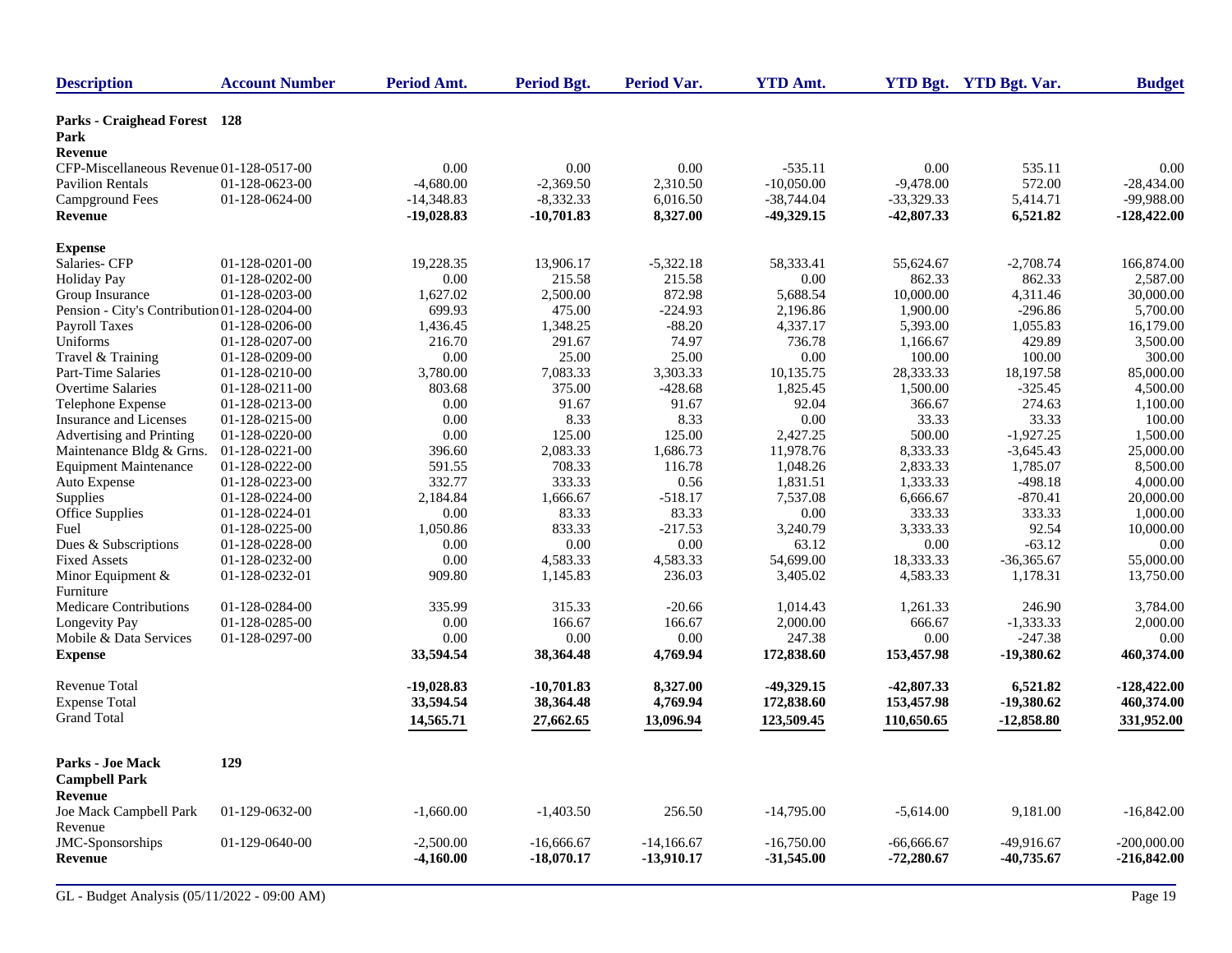| <b>Description</b>                           | <b>Account Number</b> | Period Amt. | Period Bgt.  | <b>Period Var.</b> | <b>YTD Amt.</b> |              | YTD Bgt. YTD Bgt. Var. | <b>Budget</b> |
|----------------------------------------------|-----------------------|-------------|--------------|--------------------|-----------------|--------------|------------------------|---------------|
|                                              |                       |             |              |                    |                 |              |                        |               |
| <b>Expense</b>                               |                       |             |              |                    |                 |              |                        |               |
| Salaries- JMC                                | 01-129-0201-00        | 15,478.58   | 11,096.33    | $-4,382.25$        | 45,794.91       | 44,385.33    | $-1,409.58$            | 133.156.00    |
| <b>Holiday Pay</b>                           | 01-129-0202-00        | 0.00        | 171.67       | 171.67             | 0.00            | 686.67       | 686.67                 | 2,060.00      |
| Group Insurance                              | 01-129-0203-00        | 1,202.82    | 841.67       | $-361.15$          | 4,801.68        | 3,366.67     | $-1,435.01$            | 10,100.00     |
| Pension - City's Contribution 01-129-0204-00 |                       | 722.39      | 491.67       | $-230.72$          | 2,093.97        | 1.966.67     | $-127.30$              | 5,900.00      |
| Payroll Taxes                                | 01-129-0206-00        | 1,794.26    | 1,176.50     | $-617.76$          | 4,406.78        | 4,706.00     | 299.22                 | 14.118.00     |
| Uniforms                                     | 01-129-0207-00        | 91.35       | 333.33       | 241.98             | 397.34          | 1,333.33     | 935.99                 | 4,000.00      |
| Travel & Training                            | 01-129-0209-00        | 0.00        | 25.00        | 25.00              | 0.00            | 100.00       | 100.00                 | 300.00        |
| Part-Time Salaries                           | 01-129-0210-00        | 11,914.99   | 7,083.33     | $-4,831.66$        | 24,807.41       | 28,333.33    | 3,525.92               | 85,000.00     |
| <b>Overtime Salaries</b>                     | 01-129-0211-00        | 1,925.76    | 625.00       | $-1,300.76$        | 2,082.62        | 2,500.00     | 417.38                 | 7,500.00      |
| Telephone Expense                            | 01-129-0213-00        | $0.00\,$    | 0.00         | 0.00               | 307.16          | 0.00         | $-307.16$              | 0.00          |
| Insurance and Licenses                       | 01-129-0215-00        | 0.00        | 41.67        | 41.67              | 0.00            | 166.67       | 166.67                 | 500.00        |
| <b>Professional Services</b>                 | 01-129-0217-00        | 0.00        | 20.83        | 20.83              | 0.00            | 83.33        | 83.33                  | 250.00        |
| Advertising and Printing                     | 01-129-0220-00        | 0.00        | 62.50        | 62.50              | 509.95          | 250.00       | $-259.95$              | 750.00        |
| Maintenance Bldg & Grns.                     | 01-129-0221-00        | 8,965.49    | 3,750.00     | $-5,215.49$        | 11,201.19       | 15,000.00    | 3,798.81               | 45,000.00     |
| <b>Equipment Maintenance</b>                 | 01-129-0222-00        | 3,800.01    | 1,666.67     | $-2,133.34$        | 4,587.43        | 6,666.67     | 2,079.24               | 20,000.00     |
| Auto Expense                                 | 01-129-0223-00        | 2,538.48    | 375.00       | $-2,163.48$        | 5,541.44        | 1,500.00     | $-4,041.44$            | 4,500.00      |
| Supplies                                     | 01-129-0224-00        | 1,354.82    | 2,333.33     | 978.51             | 5,456.15        | 9,333.33     | 3,877.18               | 28,000.00     |
| Office Supplies                              | 01-129-0224-01        | 0.00        | 20.83        | 20.83              | 0.00            | 83.33        | 83.33                  | 250.00        |
| Fuel                                         | 01-129-0225-00        | 1,208.13    | 708.33       | $-499.80$          | 2,198.68        | 2.833.33     | 634.65                 | 8,500.00      |
| <b>Fixed Assets</b>                          | 01-129-0232-00        | 22,624.22   | 10,875.00    | $-11,749.22$       | 22,624.22       | 43,500.00    | 20,875.78              | 130,500.00    |
| Minor Equipment $&$                          | 01-129-0232-01        | 0.00        | 1,386.67     | 1,386.67           | 3,251.76        | 5,546.67     | 2,294.91               | 16,640.00     |
| Furniture                                    |                       |             |              |                    |                 |              |                        |               |
| <b>RentalsContracts</b>                      | 01-129-0233-00        | 0.00        | 41.67        | 41.67              | 21.70           | 166.67       | 144.97                 | 500.00        |
| <b>Medicare Contributions</b>                | 01-129-0284-00        | 419.65      | 275.17       | $-144.48$          | 1,030.66        | 1,100.67     | 70.01                  | 3.302.00      |
| Mobile & Data Services                       | 01-129-0297-00        | 50.11       | 41.67        | $-8.44$            | 110.26          | 166.67       | 56.41                  | 500.00        |
| <b>Expense</b>                               |                       | 74,091.06   | 43,443.84    | $-30,647.22$       | 141,225.31      | 173,775.34   | 32,550.03              | 521,326.00    |
| <b>Revenue Total</b>                         |                       | $-4,160.00$ | $-18,070.17$ | -13,910.17         | $-31,545.00$    | $-72,280.67$ | -40,735.67             | $-216,842.00$ |
| <b>Expense Total</b>                         |                       | 74,091.06   | 43,443.84    | $-30,647,22$       | 141,225.31      | 173,775.34   | 32,550.03              | 521,326.00    |
| <b>Grand Total</b>                           |                       | 69,931.06   | 25,373.67    | -44,557.39         | 109,680.31      | 101,494.67   | $-8,185.64$            | 304,484.00    |
| <b>Outside Agencies</b>                      | 130                   |             |              |                    |                 |              |                        |               |
| <b>Revenue</b>                               |                       |             |              |                    |                 |              |                        |               |
| <b>BBO</b> Fest Revenue                      | 01-130-0335-01        | 0.00        | $-9.166.67$  | $-9.166.67$        | 0.00            | $-36,666,67$ | $-36,666,67$           | $-110,000,00$ |
| <b>Revenue</b>                               |                       | 0.00        |              | $-9,166.67$        | 0.00            |              |                        |               |
|                                              |                       |             | $-9,166.67$  |                    |                 | $-36,666.67$ | -36,666.67             | $-110,000.00$ |
| <b>Expense</b>                               |                       |             |              |                    |                 |              |                        |               |
| <b>Industrial Development</b>                | 01-130-0293-00        | 0.00        | 13,937.50    | 13,937.50          | 0.00            | 55,750.00    | 55,750.00              | 167,250.00    |
| Airport Improvements                         | 01-130-0294-00        | 0.00        | 5,833.33     | 5,833.33           | 0.00            | 23,333.33    | 23,333.33              | 70,000.00     |
| Craighead District Court                     | 01-130-0300-00        | 164,308.56  | 50,000.00    | $-114,308.56$      | 323,434.86      | 200,000.00   | $-123,434.86$          | 600,000.00    |
| <b>DAV</b>                                   | 01-130-0321-00        | 0.00        | 416.67       | 416.67             | 0.00            | 1,666.67     | 1,666.67               | 5,000.00      |
| Contribution to MPO                          | 01-130-0331-00        | 0.00        | 2,293.75     | 2,293.75           | 28,644.04       | 9,175.00     | $-19,469.04$           | 27,525.00     |
| <b>BBQ</b> Fest Expense                      | 01-130-0335-00        | 0.00        | 9,166.67     | 9,166.67           | 0.00            | 36,666.67    | 36,666.67              | 110,000.00    |
| <b>Expense</b>                               |                       | 164,308.56  | 81,647.92    | $-82,660.64$       | 352,078.90      | 326,591.67   | $-25,487,23$           | 979,775.00    |
|                                              |                       |             |              |                    |                 |              |                        |               |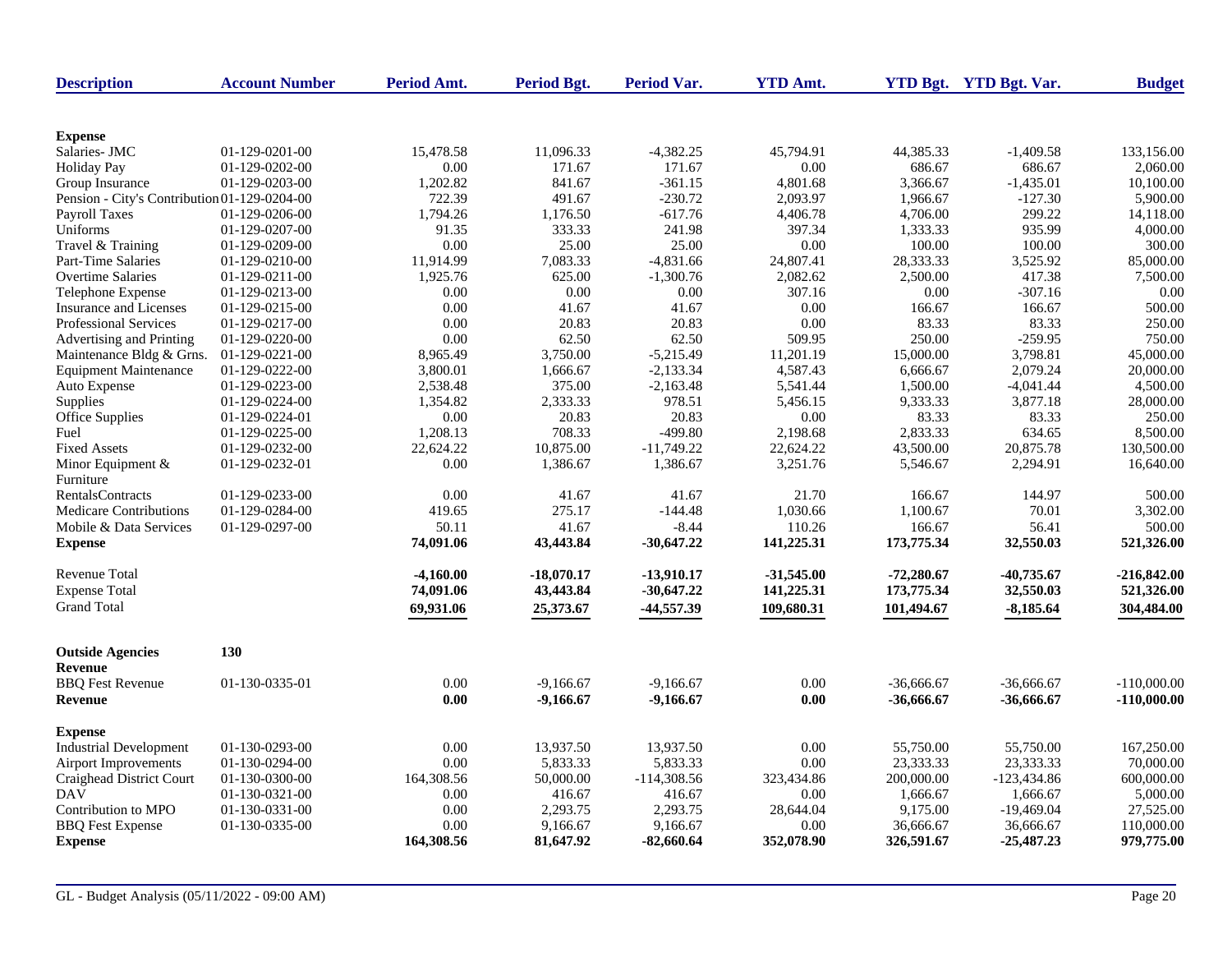| <b>Description</b>                           | <b>Account Number</b> | Period Amt. | <b>Period Bgt.</b> | Period Var.  | <b>YTD Amt.</b> |            | YTD Bgt. YTD Bgt. Var. | <b>Budget</b> |
|----------------------------------------------|-----------------------|-------------|--------------------|--------------|-----------------|------------|------------------------|---------------|
| <b>Revenue Total</b>                         |                       | 0.00        | $-9,166.67$        | $-9,166.67$  | 0.00            | -36,666.67 | $-36,666.67$           | $-110,000.00$ |
| <b>Expense Total</b>                         |                       | 164,308.56  | 81,647.92          | $-82,660.64$ | 352,078.90      | 326,591.67 | $-25,487.23$           | 979,775.00    |
| <b>Grand Total</b>                           |                       | 164,308.56  | 72,481.25          | $-91,827.31$ | 352,078.90      | 289,925.00 | $-62,153.90$           | 869,775.00    |
| <b>Mayor's Office</b>                        | 131                   |             |                    |              |                 |            |                        |               |
| <b>Expense</b>                               |                       |             |                    |              |                 |            |                        |               |
| Salaries-Mayor's Office                      | 01-131-0201-00        | 46,104.24   | 35,824.50          | $-10,279.74$ | 138,114.04      | 143,298.00 | 5,183.96               | 429,894.00    |
| <b>Holiday Pay</b>                           | 01-131-0202-00        | 0.00        | 388.67             | 388.67       | 0.00            | 1,554.67   | 1,554.67               | 4,664.00      |
| Group Insurance                              | 01-131-0203-00        | 3,684.28    | 2,958.33           | $-725.95$    | 14,737.12       | 11,833.33  | $-2,903.79$            | 35,500.00     |
| Pension - City's Contribution 01-131-0204-00 |                       | 470.56      | 487.08             | 16.52        | 1,409.70        | 1,948.33   | 538.63                 | 5,845.00      |
| Payroll Taxes                                | 01-131-0206-00        | 2,765.77    | 2,245.00           | $-520.77$    | 8,161.83        | 8,980.00   | 818.17                 | 26,940.00     |
| Travel & Training                            | 01-131-0209-00        | 894.64      | 833.33             | $-61.31$     | 1,593.16        | 3,333.33   | 1,740.17               | 10,000.00     |
| Overtime Salaries                            | 01-131-0211-00        | 292.08      | $0.00\,$           | $-292.08$    | 857.26          | 0.00       | $-857.26$              | 0.00          |
| Mayor's Expense                              | 01-131-0212-00        | 1,205.89    | 1,500.00           | 294.11       | 3,795.02        | 6,000.00   | 2,204.98               | 18,000.00     |
| Telephone Expense                            | 01-131-0213-00        | 0.00        | 150.00             | 150.00       | 470.61          | 600.00     | 129.39                 | 1,800.00      |
| Insurance and Licenses                       | 01-131-0215-00        | 0.00        | 62.50              | 62.50        | 575.40          | 250.00     | $-325.40$              | 750.00        |
| Professional Services                        | 01-131-0217-00        | 375.00      | 1,666.67           | 1,291.67     | 2,875.00        | 6,666.67   | 3,791.67               | 20,000.00     |
| Postage                                      | 01-131-0218-00        | 4.00        | 83.33              | 79.33        | 4.60            | 333.33     | 328.73                 | 1,000.00      |
| Advertising and Printing                     | 01-131-0220-00        | 1,025.61    | 166.67             | $-858.94$    | 1,093.29        | 666.67     | $-426.62$              | 2,000.00      |
| Auto Expense                                 | 01-131-0223-00        | 160.70      | 125.00             | $-35.70$     | 166.40          | 500.00     | 333.60                 | 1,500.00      |
| Supplies                                     | 01-131-0224-00        | 1,388.60    | 375.00             | $-1,013.60$  | 2,548.46        | 1,500.00   | $-1,048.46$            | 4,500.00      |
| Office Supplies                              | 01-131-0224-01        | 78.75       | 250.00             | 171.25       | 864.43          | 1,000.00   | 135.57                 | 3,000.00      |
| Fuel                                         | 01-131-0225-00        | 728.34      | 666.67             | $-61.67$     | 1,791.43        | 2,666.67   | 875.24                 | 8,000.00      |
| Dues & Subscriptions                         | 01-131-0228-00        | 0.00        | 833.33             | 833.33       | 7,922.55        | 3,333.33   | $-4,589.22$            | 10,000.00     |
| Minor Equipment $&$<br>Furniture             | 01-131-0232-01        | 0.00        | 125.00             | 125.00       | 681.36          | 500.00     | $-181.36$              | 1,500.00      |
| <b>Rentals Contracts</b>                     | 01-131-0233-00        | 218.43      | 208.33             | $-10.10$     | 411.23          | 833.33     | 422.10                 | 2,500.00      |
| <b>Medicare Contributions</b>                | 01-131-0284-00        | 646.85      | 525.00             | $-121.85$    | 1,908.86        | 2,100.00   | 191.14                 | 6,300.00      |
| Computer Software                            | 01-131-0296-00        | 0.00        | 20.83              | 20.83        | 0.00            | 83.33      | 83.33                  | 250.00        |
| Mobile & Data Services                       | 01-131-0297-00        | 26.97       | 41.67              | 14.70        | 76.08           | 166.67     | 90.59                  | 500.00        |
| <b>Expense</b>                               |                       | 60,070.71   | 49,536.91          | $-10,533.80$ | 190,057.83      | 198,147.66 | 8,089.83               | 594,443.00    |
| <b>Revenue Total</b>                         |                       | 0.00        | 0.00               | 0.00         | 0.00            | 0.00       | 0.00                   | 0.00          |
| <b>Expense Total</b>                         |                       | 60,070.71   | 49,536.91          | $-10,533.80$ | 190,057.83      | 198,147.66 | 8,089.83               | 594,443.00    |
| <b>Grand Total</b>                           |                       | 60,070.71   | 49,536.91          | $-10,533.80$ | 190,057.83      | 198,147.66 | 8,089.83               | 594,443.00    |
| Council                                      | 132                   |             |                    |              |                 |            |                        |               |
| <b>Expense</b>                               |                       |             |                    |              |                 |            |                        |               |
| Salaries- Council                            | 01-132-0201-00        | 9.800.40    | 9,996.50           | 196.10       | 39,201.60       | 39,986.00  | 784.40                 | 119,958.00    |
| Group Insurance                              | 01-132-0203-00        | 7,400.98    | 7,500.00           | 99.02        | 29,603.92       | 30,000.00  | 396.08                 | 90,000.00     |
| Payroll Taxes                                | 01-132-0206-00        | 390.48      | 619.75             | 229.27       | 1,561.92        | 2,479.00   | 917.08                 | 7,437.00      |
| Travel & Training                            | 01-132-0209-00        | 155.61      | 666.67             | 511.06       | $-29.39$        | 2,666.67   | 2,696.06               | 8,000.00      |
| Telephone Expense                            | 01-132-0213-00        | 0.00        | 83.33              | 83.33        | 259.98          | 333.33     | 73.35                  | 1,000.00      |
| Advertising and Printing                     | 01-132-0220-00        | 0.00        | 83.33              | 83.33        | $0.00\,$        | 333.33     | 333.33                 | 1,000.00      |
| Medicare Contributions                       | 01-132-0284-00        | 91.34       | 144.92             | 53.58        | 365.36          | 579.67     | 214.31                 | 1,739.00      |
| Mobile & Data Services                       | 01-132-0297-00        | 97.04       | 108.33             | 11.29        | 388.16          | 433.33     | 45.17                  | 1,300.00      |
| <b>Expense</b>                               |                       | 17,935.85   | 19,202.83          | 1,266.98     | 71,351.55       | 76,811.33  | 5,459.78               | 230,434.00    |
| GL - Budget Analysis (05/11/2022 - 09:00 AM) |                       |             |                    |              |                 |            |                        | Page 21       |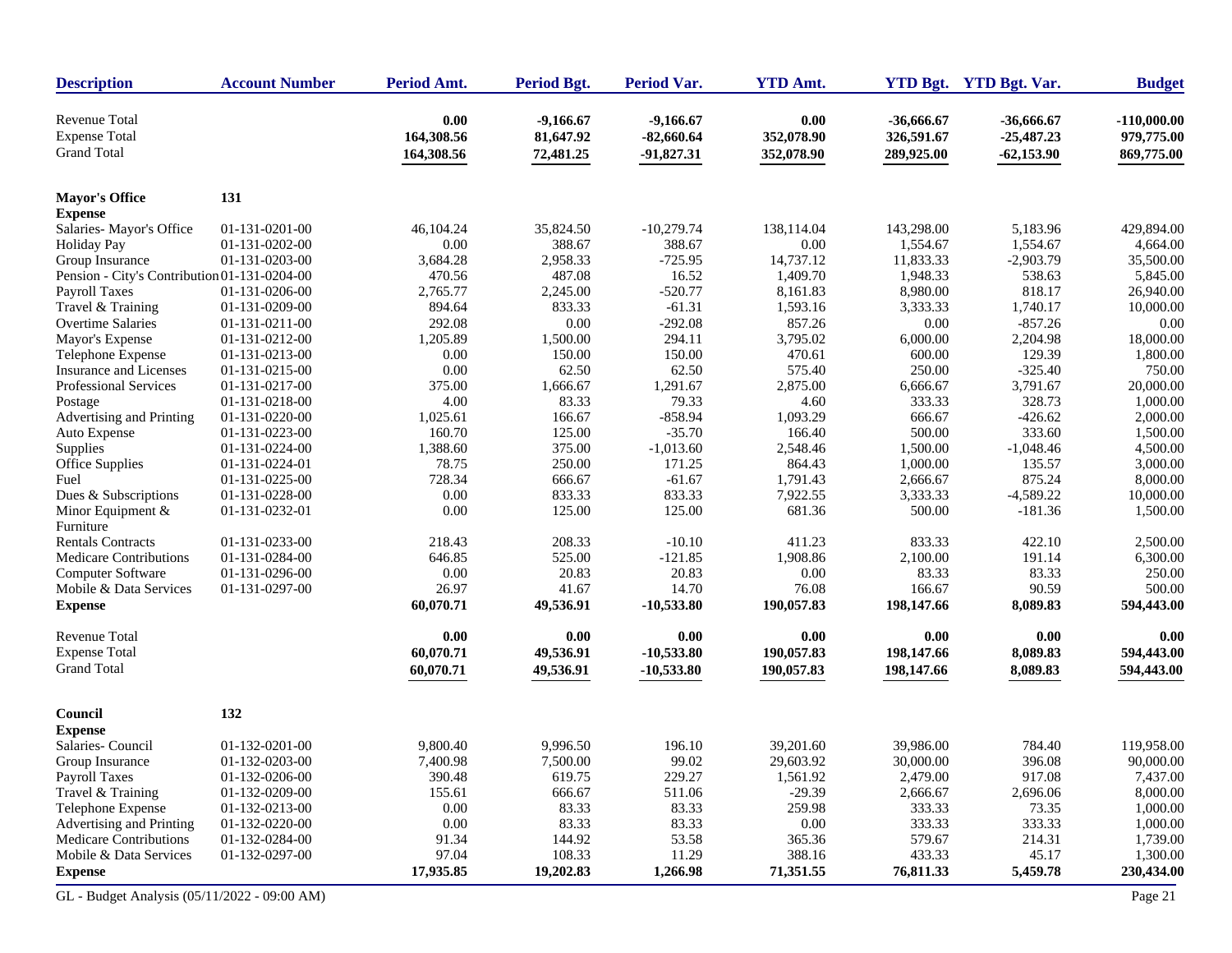| <b>Description</b>                                                 | <b>Account Number</b> | Period Amt.                    | <b>Period Bgt.</b>             | <b>Period Var.</b>           | <b>YTD Amt.</b>                |                                | YTD Bgt. YTD Bgt. Var.       | <b>Budget</b>                    |
|--------------------------------------------------------------------|-----------------------|--------------------------------|--------------------------------|------------------------------|--------------------------------|--------------------------------|------------------------------|----------------------------------|
| <b>Revenue Total</b><br><b>Expense Total</b><br><b>Grand Total</b> |                       | 0.00<br>17,935.85<br>17,935.85 | 0.00<br>19,202.83<br>19,202.83 | 0.00<br>1,266.98<br>1,266.98 | 0.00<br>71,351.55<br>71,351.55 | 0.00<br>76,811.33<br>76,811.33 | 0.00<br>5,459.78<br>5,459.78 | 0.00<br>230,434.00<br>230,434.00 |
| Jail                                                               | 133                   |                                |                                |                              |                                |                                |                              |                                  |
| <b>Expense</b>                                                     |                       |                                |                                |                              |                                |                                |                              |                                  |
| Professional Services                                              | 01-133-0217-00        | 60.00                          | 166.67                         | 106.67                       | 675.00                         | 666.67                         | $-8.33$                      | 2,000.00                         |
| Jail Fees                                                          | 01-133-0229-00        | 0.00                           | 227,925.75                     | 227,925.75                   | 683,777.16                     | 911,703.00                     | 227,925.84                   | 2,735,109.00                     |
| <b>Expense</b>                                                     |                       | 60.00                          | 228,092.42                     | 228,032.42                   | 684,452.16                     | 912,369.67                     | 227,917.51                   | 2,737,109.00                     |
| <b>Revenue Total</b>                                               |                       | 0.00                           | 0.00                           | 0.00                         | 0.00                           | 0.00                           | 0.00                         | 0.00                             |
| <b>Expense Total</b>                                               |                       | 60.00                          | 228,092.42                     | 228,032.42                   | 684,452.16                     | 912,369.67                     | 227,917.51                   | 2,737,109.00                     |
| <b>Grand Total</b>                                                 |                       | 60.00                          | 228,092.42                     | 228,032.42                   | 684,452.16                     | 912,369.67                     | 227,917.51                   | 2,737,109.00                     |
| <b>General Admin</b>                                               | 134                   |                                |                                |                              |                                |                                |                              |                                  |
| Revenue                                                            |                       |                                |                                |                              |                                |                                |                              |                                  |
| <b>Civil Court Costs</b>                                           | 01-134-0507-00        | $-24,808.39$                   | $-18,750.00$                   | 6,058.39                     | $-87,502.67$                   | $-75,000.00$                   | 12,502.67                    | $-225,000.00$                    |
| Fines                                                              | 01-134-0508-00        | $-80,985.48$                   | $-79,166.67$                   | 1,818.81                     | $-264,662.67$                  | $-316,666.67$                  | $-52,004.00$                 | $-950,000.00$                    |
| <b>State Turnback Funds</b>                                        | 01-134-0510-00        | $-75.785.70$                   | $-69,281.71$                   | 6,503.99                     | $-381,552.52$                  | $-359,084.35$                  | 22,468.17                    | $-1,097,774.00$                  |
| City Property Tax                                                  | 01-134-0511-00        | 0.00                           | 0.00                           | 0.00                         | 0.00                           | 0.00                           | 0.00                         | 0.00                             |
| <b>Interest Earned</b>                                             | 01-134-0515-00        | $-6,247.73$                    | $-8,666.67$                    | $-2,418.94$                  | $-25,309.27$                   | $-34,666.67$                   | $-9,357.40$                  | $-104,000.00$                    |
| Miscellaneous Revenue                                              | 01-134-0517-00        | $-1,587.96$                    | 0.00                           | 1,587.96                     | $-3,497.39$                    | 0.00                           | 3,497.39                     | 0.00                             |
| Misc. Mun. Court Receipts                                          | 01-134-0519-00        | $-856.05$                      | $-583.33$                      | 272.72                       | $-1,648.55$                    | $-2,333.33$                    | $-684.78$                    | $-7,000.00$                      |
| Domestic Refuse                                                    | 01-134-0521-00        | $-260.40$                      | $-333.33$                      | $-72.93$                     | $-1,058.96$                    | $-1,333.33$                    | $-274.37$                    | $-4,000.00$                      |
| <b>Municipal Center Leases</b>                                     | 01-134-0524-00        | $-10,608.00$                   | $-11,778.00$                   | $-1,170.00$                  | $-47,112.00$                   | $-47,112.00$                   | 0.00                         | $-141,336.00$                    |
| <b>Tower Rentals</b>                                               | 01-134-0528-00        | $-1,050.00$                    | $-525.00$                      | 525.00                       | $-5,250.00$                    | $-2,100.00$                    | 3,150.00                     | $-6,300.00$                      |
| <b>County Sales Tax</b>                                            | 01-134-0547-00        | $-1,427,139.44$                | $-1,317,521.69$                | 109,617.75                   | $-6,434,059.03$                | $-5,942,668.01$                | 491,391.02                   | $-18,473,077.00$                 |
| City Sales Tax                                                     | 01-134-0549-00        | $-1,888,135.01$                | $-1,666,168.94$                | 221,966.07                   | $-8,121,878.79$                | $-7,574,331.36$                | 547,547.43                   | $-23,338,642.00$                 |
| Craighead County Court<br>Rental                                   | 01-134-0552-00        | 0.00                           | $-2,335.17$                    | $-2,335.17$                  | $-14,011.22$                   | $-9,340.67$                    | 4,670.55                     | $-28,022.00$                     |
| Franchise Tax Revenue                                              | 01-134-0555-00        | $-137,738.14$                  | $-125,000.00$                  | 12,738.14                    | $-770, 132.47$                 | $-500,000.00$                  | 270,132.47                   | $-1,500,000.00$                  |
| Liab Ins Equip Act<br>27-22-101                                    | 01-134-0559-00        | $-16,904.59$                   | $-9,166.67$                    | 7,737.92                     | $-48,028.28$                   | $-36,666.67$                   | 11,361.61                    | $-110,000.00$                    |
| Alcohol Beverage Tax                                               | 01-134-0583-00        | $-54,234.14$                   | $-45,404.33$                   | 8,829.81                     | $-211,550.41$                  | $-181,617.33$                  | 29,933.08                    | $-544,852.00$                    |
| District Court Jail<br>Defrayment                                  | 01-134-0597-00        | $-12,087.02$                   | $-7,977.92$                    | 4,109.10                     | $-30,500.75$                   | $-31,911.67$                   | $-1,410.92$                  | $-95,735.00$                     |
| Revenue                                                            |                       | $-3,738,428.05$                | $-3,362,659.43$                | 375,768.62                   | $-16,447,754.98$               | $-15,114,832.06$               | 1,332,922.92                 | $-46,625,738.00$                 |
| <b>Expense</b>                                                     |                       |                                |                                |                              |                                |                                |                              |                                  |
| <b>Bank Service Charge</b>                                         | 01-134-0200-00        | 3,409.50                       | 1,750.00                       | $-1,659.50$                  | 11,885.73                      | 7,000.00                       | $-4,885.73$                  | 21,000.00                        |
| Group Insurance                                                    | 01-134-0203-00        | 0.00                           | 166.67                         | 166.67                       | 0.00                           | 666.67                         | 666.67                       | 2,000.00                         |
| Telephone Expense                                                  | 01-134-0213-00        | 197.50                         | 208.33                         | 10.83                        | 790.00                         | 833.33                         | 43.33                        | 2,500.00                         |
| Insurance and Licenses                                             | 01-134-0215-00        | 0.00                           | 10,166.67                      | 10,166.67                    | 53,375.16                      | 40,666.67                      | $-12,708.49$                 | 122,000.00                       |
| <b>Earned Benefits Payout</b>                                      | 01-134-0216-00        | 0.00                           | 6,250.00                       | 6,250.00                     | 0.00                           | 25,000.00                      | 25,000.00                    | 75,000.00                        |
| Professional Services                                              | 01-134-0217-00        | 10,542.11                      | 5,000.00                       | $-5,542.11$                  | 21,298.21                      | 20,000.00                      | $-1,298.21$                  | 60,000.00                        |
| <b>Mosquito Control Services</b>                                   | 01-134-0226-00        | 37,833.33                      | 37,833.33                      | 0.00                         | 151,333.32                     | 151,333.33                     | 0.01                         | 454,000.00                       |
| GL - Budget Analysis (05/11/2022 - 09:00 AM)                       |                       |                                |                                |                              |                                |                                |                              | Page 22                          |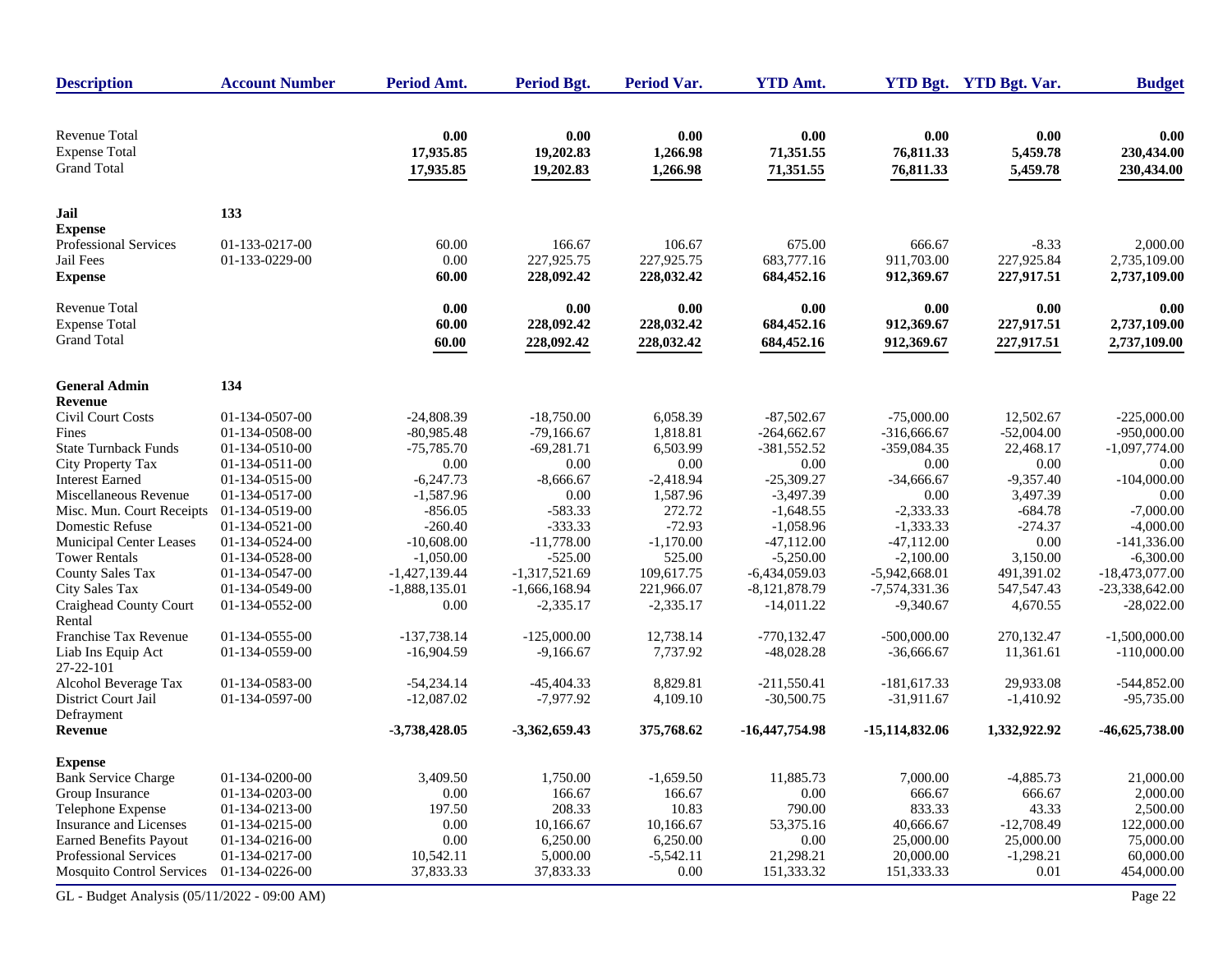| <b>Description</b>                              | <b>Account Number</b> | Period Amt.       | <b>Period Bgt.</b> | <b>Period Var.</b> | <b>YTD Amt.</b>     |                     | YTD Bgt. YTD Bgt. Var. | <b>Budget</b>       |
|-------------------------------------------------|-----------------------|-------------------|--------------------|--------------------|---------------------|---------------------|------------------------|---------------------|
| Dues & Subscriptions                            | 01-134-0228-00        | 0.00              | 8.646.75           | 8,646.75           | 103,760.32          | 34.587.00           | $-69,173.32$           | 103,761.00          |
| UnemploymentWkms.Comp.01-134-0279-00            |                       | $0.00\,$          | 3,020.83           | 3,020.83           | 30,503.96           | 12,083.33           | $-18,420.63$           | 36,250.00           |
| <b>Elected Retirement</b>                       | 01-134-0295-00        | 8,604.79          | 8,604.83           | 0.04               | 34,419.16           | 34,419.33           | 0.17                   | 103,258.00          |
| <b>Tornado Sirens Annual</b>                    | 01-134-0322-00        | 0.00              | 1,583.33           | 1,583.33           | 17,752.77           | 6,333.33            | $-11,419.44$           | 19,000.00           |
| Maint.                                          |                       |                   |                    |                    |                     |                     |                        |                     |
| <b>Expense</b>                                  |                       | 60,587.23         | 83,230.74          | 22,643.51          | 425,118.63          | 332,922.99          | $-92,195.64$           | 998,769.00          |
| <b>Revenue Total</b>                            |                       | $-3,738,428.05$   | $-3,362,659.43$    | 375,768.62         | $-16,447,754.98$    | $-15,114,832.06$    | 1,332,922.92           | $-46,625,738.00$    |
| <b>Expense Total</b>                            |                       | 60,587.23         | 83,230.74          | 22,643.51          | 425,118.63          | 332,922.99          | $-92,195.64$           | 998,769.00          |
| <b>Grand Total</b>                              |                       | $-3,677,840.82$   | $-3,279,428.69$    | 398,412.13         | $-16,022,636.35$    | -14,781,909.07      | 1,240,727.28           | -45,626,969.00      |
|                                                 | 135                   |                   |                    |                    |                     |                     |                        |                     |
| Parks - Miracle League<br>Revenue               |                       |                   |                    |                    |                     |                     |                        |                     |
| ML-Miscellaneous Revenue 01-135-0517-00         |                       | $-50.46$          | 0.00               | 50.46              | $-50.46$            | 0.00                | 50.46                  | 0.00                |
| ML-Youth League                                 | 01-135-0619-00        | 0.00              | $-83.33$           | $-83.33$           | 0.00                | $-333.33$           | $-333.33$              | $-1,000.00$         |
| Concessions                                     |                       |                   |                    |                    |                     |                     |                        |                     |
| ML-Sponsorships                                 | 01-135-0640-00        | 0.00              | $-583.33$          | $-583.33$          | 0.00                | $-2,333.33$         | $-2,333.33$            | $-7,000.00$         |
| <b>ML-League Entry Fees</b>                     | 01-135-0641-00        | $-980.00$         | $-125.00$          | 855.00             | $-2,560.00$         | $-500.00$           | 2,060.00               | $-1,500.00$         |
| ML-Field Rental                                 | 01-135-0648-00        | $-300.00$         | 0.00               | 300.00             | $-600.00$           | 0.00                | 600.00                 | 0.00                |
| ML-Donations                                    | 01-135-0650-00        | $-35.70$          | 0.00               | 35.70              | $-90.70$            | 0.00                | 90.70                  | 0.00                |
| Revenue                                         |                       | $-1,366.16$       | $-791.66$          | 574.50             | $-3,301.16$         | $-3,166.66$         | 134.50                 | $-9,500.00$         |
| <b>Expense</b>                                  |                       |                   |                    |                    |                     |                     |                        |                     |
| <b>Payroll Taxes</b>                            | 01-135-0206-00        | 136.74            | 180.83             | 44.09              | 684.39              | 723.33              | 38.94                  | 2,170.00            |
| Travel & Training                               | 01-135-0209-00        | 0.00              | 41.67              | 41.67              | 0.00                | 166.67              | 166.67                 | 500.00              |
| Part-Time Salaries                              | 01-135-0210-00        | 2,205.50          | 2,916.67           | 711.17             | 11,038.39           | 11,666.67           | 628.28                 | 35,000.00           |
| <b>Overtime Salaries</b>                        | 01-135-0211-00        | 0.00              | 12.50              | 12.50              | 0.00                | 50.00               | 50.00                  | 150.00              |
| Insurance and Licenses                          | 01-135-0215-00        | 0.00              | 166.67             | 166.67             | 1,944.57            | 666.67              | $-1,277.90$            | 2,000.00            |
| Advertising and Printing                        | 01-135-0220-00        | 0.00              | 83.33              | 83.33              | 0.00                | 333.33              | 333.33                 | 1,000.00            |
| Maintenance Bldg & Grns.                        | 01-135-0221-00        | 115.02            | 416.67             | 301.65             | 172.53              | 1,666.67            | 1,494.14               | 5,000.00            |
| <b>Equipment Maintenance</b>                    | 01-135-0222-00        | 0.00              | 83.33              | 83.33              | 0.00                | 333.33              | 333.33                 | 1,000.00            |
| Supplies                                        | 01-135-0224-00        | 1,340.41          | 666.67             | $-673.74$          | 1,340.41            | 2,666.67            | 1,326.26               | 8,000.00            |
| Office Supplies                                 | 01-135-0224-01        | 0.00              | 20.83              | 20.83              | 0.00                | 83.33               | 83.33                  | 250.00              |
| Dues & Subscriptions                            | 01-135-0228-00        | 0.00              | 83.33              | 83.33              | 0.00                | 333.33              | 333.33                 | 1,000.00            |
| Concessions- Cost of Goods 01-135-0280-00       |                       | 0.00              | 250.00             | 250.00             | 0.00                | 1,000.00            | 1,000.00               | 3,000.00            |
| <b>Medicare Contributions</b><br><b>Expense</b> | 01-135-0284-00        | 31.97<br>3,829.64 | 42.25<br>4,964.75  | 10.28<br>1,135.11  | 160.05<br>15,340.34 | 169.00<br>19,859.00 | 8.95<br>4,518.66       | 507.00<br>59,577.00 |
| Revenue Total                                   |                       | $-1,366.16$       | $-791.66$          | 574.50             | $-3,301.16$         | $-3,166.66$         | 134.50                 | $-9,500.00$         |
| <b>Expense Total</b>                            |                       | 3,829.64          | 4,964.75           | 1,135.11           | 15,340.34           | 19,859.00           | 4,518.66               | 59,577.00           |
| <b>Grand Total</b>                              |                       |                   |                    |                    |                     |                     | 4,653.16               |                     |
|                                                 |                       | 2,463.48          | 4,173.09           | 1,709.61           | 12,039.18           | 16,692.34           |                        | 50,077.00           |
| <b>Parks - Community</b>                        | 136                   |                   |                    |                    |                     |                     |                        |                     |
| <b>Centers</b>                                  |                       |                   |                    |                    |                     |                     |                        |                     |
| Revenue                                         |                       |                   |                    |                    |                     |                     |                        |                     |
| Miscellaneous Revenue                           | 01-136-0517-00        | $0.00\,$          | 0.00               | 0.00               | $-591.95$           | $0.00\,$            | 591.95                 | 0.00                |
| E.B. Watson Center Revenue01-136-0621-00        |                       | $-560.00$         | $-500.00$          | 60.00              | $-3,240.00$         | $-2,000.00$         | 1,240.00               | $-6,000.00$         |
| GL - Budget Analysis (05/11/2022 - 09:00 AM)    |                       |                   |                    |                    |                     |                     |                        | Page 23             |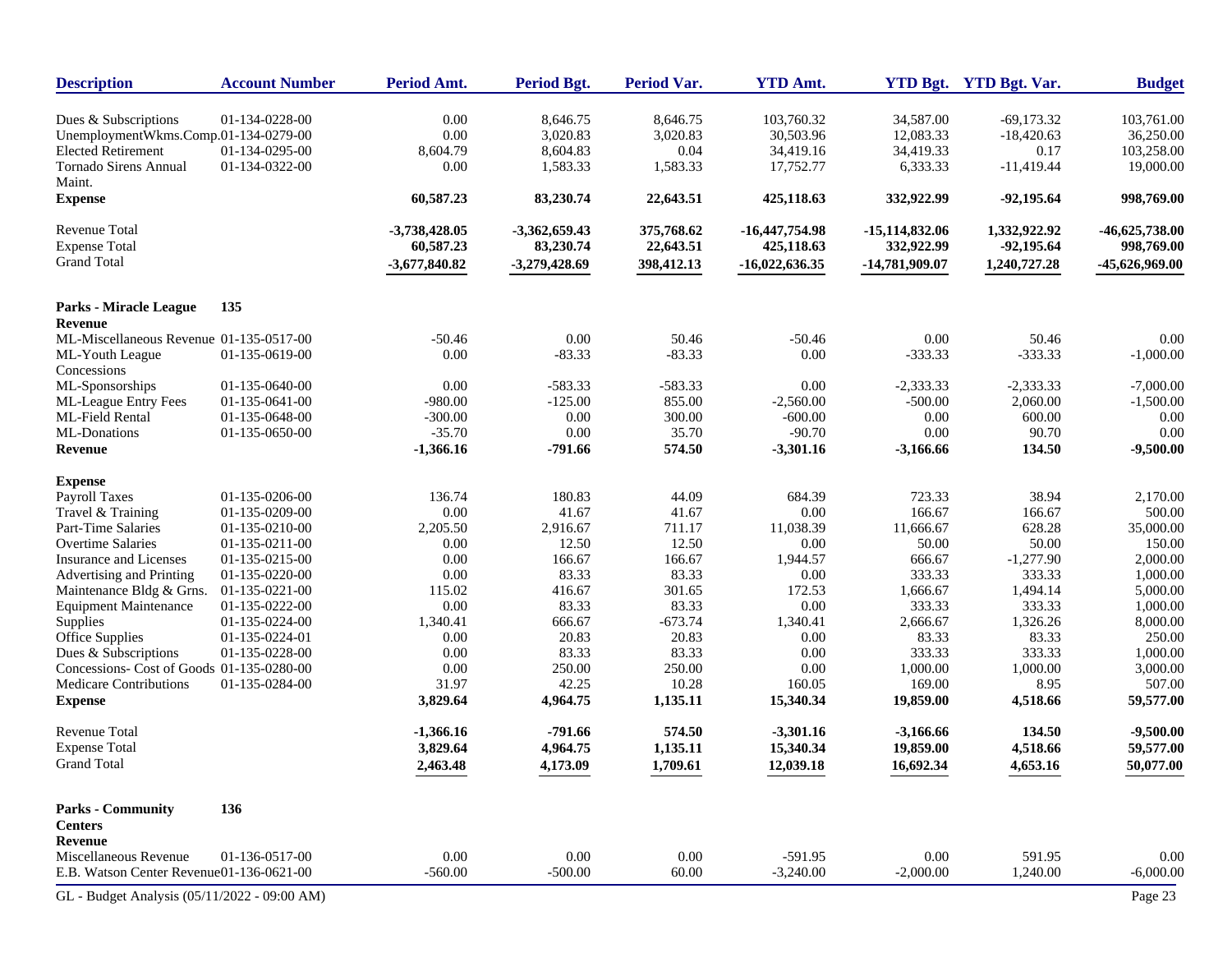| <b>Description</b>                           | <b>Account Number</b> | Period Amt.  | <b>Period Bgt.</b>         | Period Var.             | <b>YTD Amt.</b> |              | YTD Bgt. YTD Bgt. Var. | <b>Budget</b> |
|----------------------------------------------|-----------------------|--------------|----------------------------|-------------------------|-----------------|--------------|------------------------|---------------|
| Earl Bell Center Revenue                     | 01-136-0622-00        | $-1,450.00$  | -666.67                    | 783.33                  | $-2,849.00$     | $-2,666.67$  | 182.33                 | $-8,000.00$   |
| Allen Park Revenue                           | 01-136-0625-00        | $-2,295.00$  | $-916.67$                  | 1,378.33                | $-3,665.00$     | $-3,666.67$  | $-1.67$                | $-11,000.00$  |
| Parker Park Revenue                          | 01-136-0626-00        | $-740.00$    | $-930.58$                  | $-190.58$               | $-3,340.00$     | $-3,722.33$  | $-382.33$              | $-11,167.00$  |
| <b>Tennis Court Fees</b>                     | 01-136-0628-00        | 0.00         | $-41.67$                   | $-41.67$                | 0.00            | $-166.67$    | $-166.67$              | $-500.00$     |
| <b>Contract Instructor Fees</b>              | 01-136-0630-00        | $-150.00$    | $-166.67$                  | $-16.67$                | $-941.00$       | $-666.67$    | 274.33                 | $-2,000.00$   |
| Miles Park Revenue                           | 01-136-0631-00        | $-120.00$    | 0.00                       | 120.00                  | $-180.00$       | 0.00         | 180.00                 | 0.00          |
| <b>Revenue</b>                               |                       | $-5,315.00$  | $-3,222.26$                | 2,092.74                | $-14,806.95$    | $-12,889.01$ | 1,917.94               | $-38,667.00$  |
| <b>Expense</b>                               |                       |              |                            |                         |                 |              |                        |               |
| Salaries- Community                          | 01-136-0201-00        | 5,360.42     | 3,795.58                   | $-1,564.84$             | 16,012.34       | 15,182.33    | $-830.01$              | 45,547.00     |
| Centers                                      |                       |              |                            |                         |                 |              |                        |               |
| <b>Holiday Pay</b>                           | 01-136-0202-00        | 0.00         | 58.42                      | 58.42                   | 0.00            | 233.67       | 233.67                 | 701.00        |
| Group Insurance                              | 01-136-0203-00        | 402.54       | 416.67                     | 14.13                   | 1,610.16        | 1,666.67     | 56.51                  | 5,000.00      |
| Pension - City's Contribution 01-136-0204-00 |                       | 268.02       | 166.67                     | $-101.35$               | 875.62          | 666.67       | $-208.95$              | 2,000.00      |
| Payroll Taxes                                | 01-136-0206-00        | 1,677.26     | 977.75                     | $-699.51$               | 4,708.16        | 3,911.00     | $-797.16$              | 11,733.00     |
| Uniforms                                     | 01-136-0207-00        | 22.65        | 166.67                     | 144.02                  | 81.54           | 666.67       | 585.13                 | 2,000.00      |
| Part-Time Salaries                           | 01-136-0210-00        | 21,837.25    | 11,666.67                  | $-10,170.58$            | 59,167.83       | 46,666.67    | $-12,501.16$           | 140,000.00    |
| <b>Overtime Salaries</b>                     | 01-136-0211-00        | 53.63        | 125.00                     | 71.37                   | 53.63           | 500.00       | 446.37                 | 1,500.00      |
| Telephone Expense                            | 01-136-0213-00        | 0.00         | 0.00                       | 0.00                    | 46.02           | 0.00         | $-46.02$               | 0.00          |
| <b>Insurance and Licenses</b>                | 01-136-0215-00        | 0.00         | 125.00                     | 125.00                  | 0.00            | 500.00       | 500.00                 | 1,500.00      |
| Professional Services                        | 01-136-0217-00        | 0.00         | 16.67                      | 16.67                   | 0.00            | 66.67        | 66.67                  | 200.00        |
| Maintenance Bldg & Grns.                     | 01-136-0221-00        | 0.00         | 1,250.00                   | 1,250.00                | 48.17           | 5,000.00     | 4,951.83               | 15,000.00     |
| <b>Equipment Maintenance</b>                 | 01-136-0222-00        | 0.00         | 125.00                     | 125.00                  | 272.44          | 500.00       | 227.56                 | 1,500.00      |
| Auto Expense                                 | 01-136-0223-00        | 14.64        | 83.33                      | 68.69                   | 1,088.37        | 333.33       | $-755.04$              | 1,000.00      |
| Supplies                                     | 01-136-0224-00        | 3,441.40     | 2,916.67                   | $-524.73$               | 11,158.25       | 11,666.67    | 508.42                 | 35,000.00     |
| Office Supplies                              | 01-136-0224-01        | 66.52        | 125.00                     | 58.48                   | 578.86          | 500.00       | $-78.86$               | 1,500.00      |
| <b>Fixed Assets</b>                          | 01-136-0232-00        | 0.00         | 1,666.67                   | 1,666.67                | 0.00            | 6,666.67     | 6,666.67               | 20,000.00     |
| Minor Equipment &                            | 01-136-0232-01        | 0.00         | 733.33                     | 733.33                  | 1,041.25        | 2,933.33     | 1,892.08               | 8,800.00      |
| Furniture                                    |                       |              |                            |                         |                 |              |                        |               |
| Medicare Contributions                       | 01-136-0284-00        | 392.25       | 222.25                     | $-170.00$               | 1,101.12        | 889.00       | $-212.12$              | 2,667.00      |
| Longevity Pay                                | 01-136-0285-00        | 0.00         | 125.00                     | 125.00                  | 1,500.00        | 500.00       | $-1,000.00$            | 1,500.00      |
| <b>Expense</b>                               |                       | 33,536.58    | 24,762.35                  | $-8,774.23$             | 99,343.76       | 99,049.35    | $-294.41$              | 297,148.00    |
|                                              |                       |              |                            |                         |                 |              |                        |               |
| <b>Revenue Total</b>                         |                       | $-5,315.00$  | $-3,222.26$                | 2,092.74                | $-14,806.95$    | $-12,889.01$ | 1,917.94               | $-38,667.00$  |
| <b>Expense Total</b>                         |                       | 33,536.58    | 24,762.35                  | $-8,774.23$             | 99,343.76       | 99,049.35    | $-294.41$              | 297,148.00    |
| <b>Grand Total</b>                           |                       | 28,221.58    | 21,540.09                  | $-6,681.49$             | 84,536.81       | 86,160.34    | 1,623.53               | 258,481.00    |
| <b>Parks - Shooting Complex 137</b>          |                       |              |                            |                         |                 |              |                        |               |
| Revenue                                      |                       |              |                            |                         |                 |              |                        |               |
|                                              |                       |              |                            |                         |                 | $-6.666.67$  | $-6.666.67$            |               |
| SR-Concessions                               | 01-137-0619-00        | 0.00         | $-1,666.67$<br>$-5,000.00$ | $-1,666.67$<br>2,500.00 | 0.00            |              |                        | $-20,000.00$  |
| SR-Sponsorship                               | 01-137-0640-00        | $-7,500.00$  |                            |                         | $-12,500.00$    | $-20,000.00$ | $-7,500.00$            | $-60,000.00$  |
| SR-Membership Fees                           | 01-137-0641-00        | $-3,250.00$  | $-11,666.67$               | $-8,416.67$             | $-15,020.00$    | $-46,666.67$ | $-31,646.67$           | $-140,000.00$ |
| SR-Merchandise Fees                          | 01-137-0641-01        | $-3,971.00$  | $-3,333.33$                | 637.67                  | $-17,788.00$    | $-13,333.33$ | 4,454.67               | $-40,000.00$  |
| SR-Tournament Entry Fees 01-137-0641-02      |                       | $-2,550.00$  | 0.00                       | 2,550.00                | $-2,550.00$     | 0.00         | 2,550.00               | 0.00          |
| Revenue                                      |                       | $-17,271.00$ | $-21,666.67$               | $-4,395.67$             | $-47,858.00$    | $-86,666.67$ | $-38,808.67$           | $-260,000.00$ |
| <b>Expense</b>                               |                       |              |                            |                         |                 |              |                        |               |
| Salaries- Shooting Complex 01-137-0201-00    |                       | 7,788.83     | 8,565.83                   | 777.00                  | 14,869.58       | 34,263.33    | 19,393.75              | 102,790.00    |
| GL - Budget Analysis (05/11/2022 - 09:00 AM) |                       |              |                            |                         |                 |              |                        | Page 24       |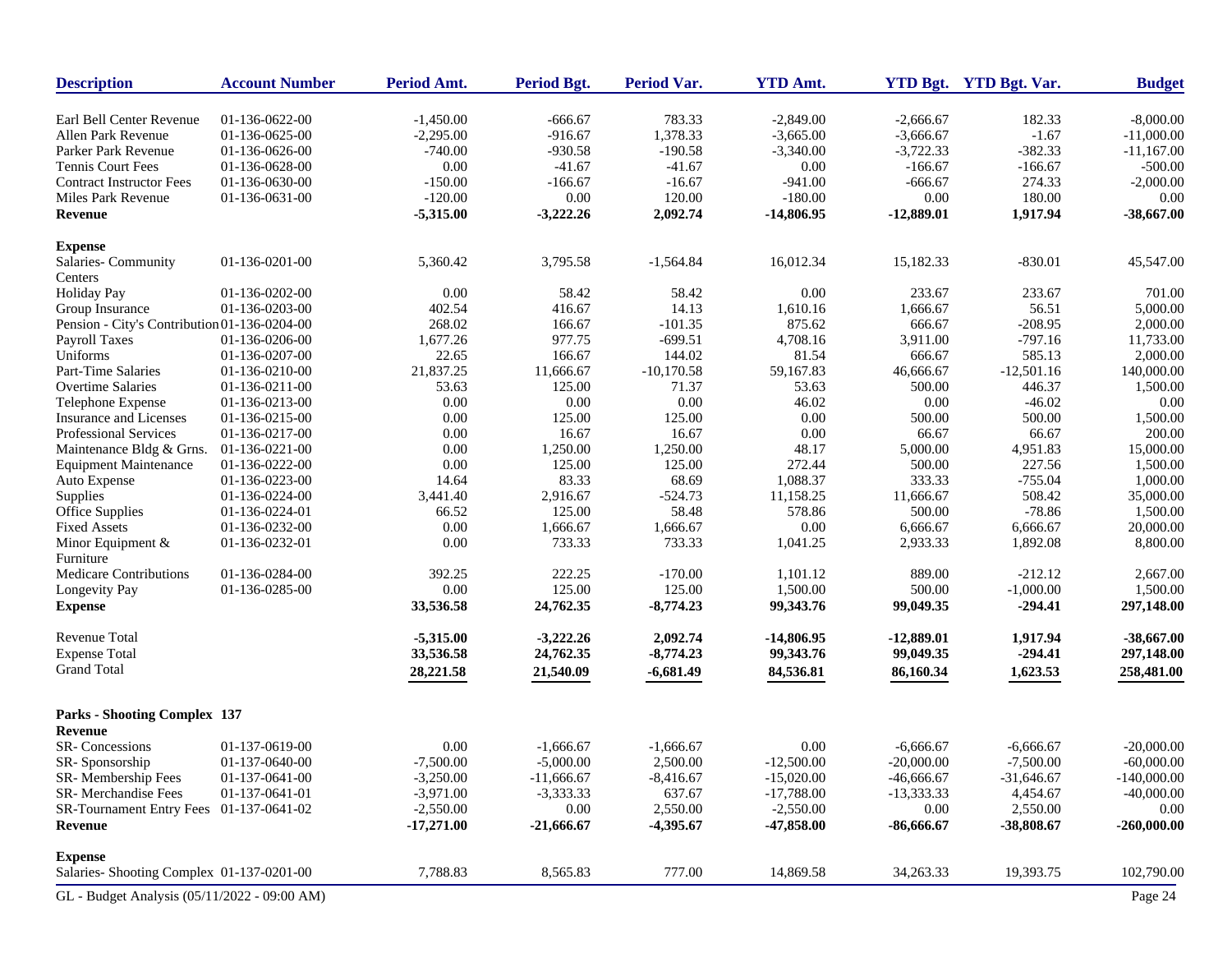| <b>Description</b>                           | <b>Account Number</b> | Period Amt.  | <b>Period Bgt.</b> | <b>Period Var.</b> | <b>YTD Amt.</b> |              | YTD Bgt. YTD Bgt. Var. | <b>Budget</b> |
|----------------------------------------------|-----------------------|--------------|--------------------|--------------------|-----------------|--------------|------------------------|---------------|
| <b>Holiday Pay</b>                           | 01-137-0202-00        | 0.00         | 131.83             | 131.83             | 0.00            | 527.33       | 527.33                 | 1,582.00      |
| Group Insurance                              | 01-137-0203-00        | 1,191.26     | 2,000.00           | 808.74             | 2,384.48        | 8,000.00     | 5,615.52               | 24,000.00     |
| Pension - City's Contribution 01-137-0204-00 |                       | 0.00         | 433.33             | 433.33             | 0.00            | 1,733.33     | 1,733.33               | 5,200.00      |
| Payroll Taxes                                | 01-137-0206-00        | 1,505.96     | 1,094.67           | $-411.29$          | 4,091.86        | 4,378.67     | 286.81                 | 13,136.00     |
| Uniforms                                     | 01-137-0207-00        | 0.00         | 208.33             | 208.33             | 371.96          | 833.33       | 461.37                 | 2,500.00      |
| Travel & Training                            | 01-137-0209-00        | 0.00         | 208.33             | 208.33             | 0.00            | 833.33       | 833.33                 | 2,500.00      |
| Part-Time Salaries                           | 01-137-0210-00        | 16,986.30    | 8,333.33           | $-8,652.97$        | 52,033.51       | 33,333.33    | $-18,700.18$           | 100,000.00    |
| Overtime Salaries                            | 01-137-0211-00        | 0.00         | 625.00             | 625.00             | 68.25           | 2,500.00     | 2,431.75               | 7,500.00      |
| Telephone Expense                            | 01-137-0213-00        | 188.94       | 95.00              | $-93.94$           | 317.58          | 380.00       | 62.42                  | 1,140.00      |
| Insurance and Licenses                       | 01-137-0215-00        | 0.00         | 0.00               | 0.00               | 4,620.00        | 0.00         | $-4,620.00$            | 0.00          |
| Professional Services                        | 01-137-0217-00        | 0.00         | 41.67              | 41.67              | 0.00            | 166.67       | 166.67                 | 500.00        |
| Postage                                      | 01-137-0218-00        | 0.00         | 20.83              | 20.83              | 58.00           | 83.33        | 25.33                  | 250.00        |
| Advertising and Printing                     | 01-137-0220-00        | 125.00       | 208.33             | 83.33              | 234.75          | 833.33       | 598.58                 | 2,500.00      |
| Maintenance Bldg & Grns.                     | 01-137-0221-00        | 2,187.02     | 4,166.67           | 1,979.65           | 3,012.08        | 16,666.67    | 13,654.59              | 50,000.00     |
| <b>Equipment Maintenance</b>                 | 01-137-0222-00        | 0.00         | 500.00             | 500.00             | 0.00            | 2,000.00     | 2,000.00               | 6,000.00      |
| Auto Expense                                 | 01-137-0223-00        | 108.50       | 208.33             | 99.83              | 108.50          | 833.33       | 724.83                 | 2,500.00      |
| Supplies                                     | 01-137-0224-00        | 4,767.79     | 10,833.33          | 6,065.54           | 17,232.45       | 43,333.33    | 26,100.88              | 130,000.00    |
| <b>Office Supplies</b>                       | 01-137-0224-01        | 284.72       | 125.00             | $-159.72$          | 1,055.41        | 500.00       | $-555.41$              | 1,500.00      |
| Fuel                                         | 01-137-0225-00        | 381.35       | 500.00             | 118.65             | 827.30          | 2,000.00     | 1,172.70               | 6,000.00      |
| Dues & Subscriptions                         | 01-137-0228-00        | 0.00         | 208.33             | 208.33             | 0.00            | 833.33       | 833.33                 | 2,500.00      |
| <b>Fixed Assets</b>                          | 01-137-0232-00        | 0.00         | 19,416.67          | 19,416.67          | 0.00            | 77,666.67    | 77,666.67              | 233,000.00    |
| Minor Equipment &                            | 01-137-0232-01        | 0.00         | 833.33             | 833.33             | 0.00            | 3,333.33     | 3,333.33               | 10,000.00     |
| Furniture                                    |                       |              |                    |                    |                 |              |                        |               |
| <b>RentalsContracts</b>                      | 01-137-0233-00        | 542.50       | 416.67             | $-125.83$          | 2,314.77        | 1,666.67     | $-648.10$              | 5,000.00      |
| <b>Medicare Contributions</b>                | 01-137-0284-00        | 352.20       | 256.00             | $-96.20$           | 956.99          | 1,024.00     | 67.01                  | 3,072.00      |
| Mobile & Data Services                       | 01-137-0297-00        | 0.00         | 150.00             | 150.00             | 12.04           | 600.00       | 587.96                 | 1,800.00      |
| <b>Expense</b>                               |                       | 36,410.37    | 59,580.81          | 23,170.44          | 104,569.51      | 238,323.31   | 133,753.80             | 714,970.00    |
| <b>Revenue Total</b>                         |                       | $-17,271.00$ | $-21,666.67$       | $-4,395.67$        | $-47,858.00$    | $-86,666.67$ | -38,808.67             | $-260,000.00$ |
| <b>Expense Total</b>                         |                       | 36,410.37    | 59,580.81          | 23,170.44          | 104,569.51      | 238,323.31   | 133,753.80             | 714,970.00    |
| <b>Grand Total</b>                           |                       | 19,139.37    | 37,914.14          | 18,774.77          | 56,711.51       | 151,656.64   | 94,945.13              | 454,970.00    |
| Parks - Jonesboro Pool<br><b>Center</b>      | 138                   |              |                    |                    |                 |              |                        |               |
| Revenue                                      |                       |              |                    |                    |                 |              |                        |               |
| <b>JPC</b> Concessions                       | 01-138-0619-00        | 0.00         | $-1,476.75$        | $-1,476.75$        | 0.00            | $-5,907.00$  | $-5,907.00$            | $-17,721.00$  |
| <b>JPC</b> Admissions                        | 01-138-0646-00        | 0.00         | $-3,154.92$        | $-3,154.92$        | 0.00            | $-12,619.67$ | $-12,619.67$           | $-37,859.00$  |
| <b>JPC</b> Rentals                           | 01-138-0648-00        | $-2,720.00$  | $-1,707.58$        | 1,012.42           | $-4,720.00$     | $-6,830.33$  | $-2,110.33$            | $-20,491.00$  |
| Revenue                                      |                       | $-2,720.00$  | $-6,339.25$        | $-3,619.25$        | $-4,720.00$     | $-25,357.00$ | $-20,637.00$           | $-76,071.00$  |
| <b>Expense</b>                               |                       |              |                    |                    |                 |              |                        |               |
| <b>Payroll Taxes</b>                         | 01-138-0206-00        | 95.29        | 421.08             | 325.79             | 197.38          | 1,684.33     | 1,486.95               | 5,053.00      |
| Uniforms                                     | 01-138-0207-00        | 0.00         | 166.67             | 166.67             | 0.00            | 666.67       | 666.67                 | 2,000.00      |
| Travel & Training                            | 01-138-0209-00        | 0.00         | 41.67              | 41.67              | 0.00            | 166.67       | 166.67                 | 500.00        |
| Part-Time Salaries                           | 01-138-0210-00        | 1,537.00     | 6,666.67           | 5,129.67           | 3,183.50        | 26,666.67    | 23,483.17              | 80,000.00     |
| <b>Overtime Salaries</b>                     | 01-138-0211-00        | 0.00         | 125.00             | 125.00             | 0.00            | 500.00       | 500.00                 | 1,500.00      |
| Insurance and Licenses                       | 01-138-0215-00        | 0.00         | 8.33               | 8.33               | 0.00            | 33.33        | 33.33                  | 100.00        |
| Maintenance Bldg & Grns.                     | 01-138-0221-00        | 0.00         | 2,916.67           | 2,916.67           | 4,996.43        | 11,666.67    | 6,670.24               | 35,000.00     |
| GL - Budget Analysis (05/11/2022 - 09:00 AM) |                       |              |                    |                    |                 |              |                        | Page 25       |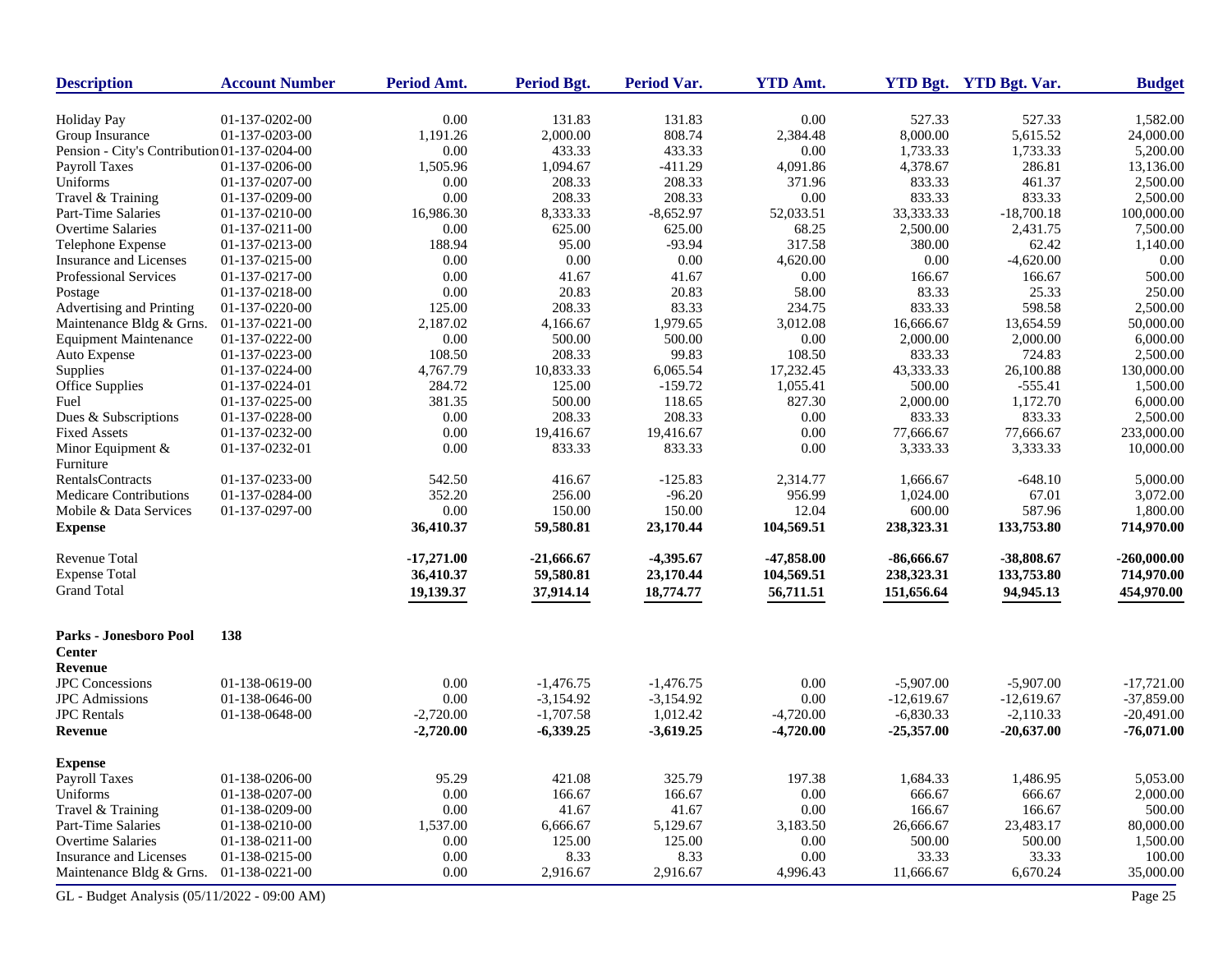| <b>Description</b>                               | <b>Account Number</b> | <b>Period Amt.</b> | <b>Period Bgt.</b> | <b>Period Var.</b> | <b>YTD Amt.</b> |              | YTD Bgt. YTD Bgt. Var. | <b>Budget</b> |
|--------------------------------------------------|-----------------------|--------------------|--------------------|--------------------|-----------------|--------------|------------------------|---------------|
| <b>Equipment Maintenance</b>                     | 01-138-0222-00        | 0.00               | 208.33             | 208.33             | 0.00            | 833.33       | 833.33                 | 2,500.00      |
| Supplies                                         | 01-138-0224-00        | 0.00               | 2,500.00           | 2,500.00           | 234.69          | 10,000.00    | 9,765.31               | 30,000.00     |
| Office Supplies                                  | 01-138-0224-01        | 0.00               | 12.50              | 12.50              | 0.00            | 50.00        | 50.00                  | 150.00        |
| Fuel                                             | 01-138-0225-00        | 0.00               | 83.33              | 83.33              | 0.00            | 333.33       | 333.33                 | 1,000.00      |
| Dues & Subscriptions                             | 01-138-0228-00        | 0.00               | 20.83              | 20.83              | 0.00            | 83.33        | 83.33                  | 250.00        |
| <b>Fixed Assets</b>                              | 01-138-0232-00        | 0.00               | 750.00             | 750.00             | 0.00            | 3,000.00     | 3,000.00               | 9,000.00      |
| Minor Equipment $&$<br>Furniture                 | 01-138-0232-01        | 0.00               | 265.00             | 265.00             | 0.00            | 1,060.00     | 1,060.00               | 3,180.00      |
| RentalsContracts                                 | 01-138-0233-00        | 0.00               | 62.50              | 62.50              | 0.00            | 250.00       | 250.00                 | 750.00        |
| Concessions-Cost of Goods 01-138-0280-00<br>Sold |                       | 0.00               | 1,500.00           | 1,500.00           | 0.00            | 6,000.00     | 6,000.00               | 18,000.00     |
| <b>Medicare Contributions</b>                    | 01-138-0284-00        | 22.29              | 98.50              | 76.21              | 46.16           | 394.00       | 347.84                 | 1,182.00      |
| <b>Expense</b>                                   |                       | 1,654.58           | 15,847.08          | 14,192.50          | 8,658.16        | 63,388.33    | 54,730.17              | 190,165.00    |
| <b>Revenue Total</b>                             |                       | -2,720.00          | $-6,339.25$        | $-3,619.25$        | $-4,720.00$     | $-25,357.00$ | $-20,637.00$           | $-76,071.00$  |
| <b>Expense Total</b>                             |                       | 1,654.58           | 15,847.08          | 14,192.50          | 8,658.16        | 63,388.33    | 54,730.17              | 190,165.00    |
| <b>Grand Total</b>                               |                       | $-1,065.42$        | 9,507.83           | 10,573.25          | 3,938.16        | 38,031.33    | 34,093.17              | 114,094.00    |
| <b>Parks - Sports Programs</b>                   | 139                   |                    |                    |                    |                 |              |                        |               |
| <b>Expense</b>                                   |                       |                    |                    |                    |                 |              |                        |               |
| Salaries- Sports Programs                        | 01-139-0201-00        | 13,984.56          | 10,023.75          | $-3,960.81$        | 41,811.96       | 40,095.00    | $-1,716.96$            | 120,285.00    |
| <b>Holiday Pay</b>                               | 01-139-0202-00        | 0.00               | 158.17             | 158.17             | 0.00            | 632.67       | 632.67                 | 1,898.00      |
| Group Insurance                                  | 01-139-0203-00        | 2.046.02           | 2,500.00           | 453.98             | 8.184.08        | 10,000.00    | 1,815.92               | 30,000.00     |
| Pension - City's Contribution 01-139-0204-00     |                       | 699.24             | 495.83             | $-203.41$          | 2,090.64        | 1,983.33     | $-107.31$              | 5,950.00      |
| <b>Payroll Taxes</b>                             | 01-139-0206-00        | 1,339.57           | 1,054.92           | $-284.65$          | 4,010.34        | 4,219.67     | 209.33                 | 12,659.00     |
| Uniforms                                         | 01-139-0207-00        | 0.00               | 41.67              | 41.67              | 0.00            | 166.67       | 166.67                 | 500.00        |
| Travel & Training                                | 01-139-0209-00        | 0.00               | 20.83              | 20.83              | 0.00            | 83.33        | 83.33                  | 250.00        |
| Part-Time Salaries                               | 01-139-0210-00        | 8,705.75           | 6,666.67           | $-2,039.08$        | 27,128.00       | 26,666.67    | $-461.33$              | 80,000.00     |
| <b>Overtime Salaries</b>                         | 01-139-0211-00        | 4.13               | 166.67             | 162.54             | 185.63          | 666.67       | 481.04                 | 2,000.00      |
| Telephone Expense                                | 01-139-0213-00        | 0.00               | 145.83             | 145.83             | 394.27          | 583.33       | 189.06                 | 1,750.00      |
| Postage                                          | 01-139-0218-00        | 0.00               | 20.83              | 20.83              | 0.00            | 83.33        | 83.33                  | 250.00        |
| Advertising and Printing                         | 01-139-0220-00        | 0.00               | 125.00             | 125.00             | 0.00            | 500.00       | 500.00                 | 1,500.00      |
| Maintenance Bldg & Grns.                         | 01-139-0221-00        | 0.00               | 125.00             | 125.00             | 0.00            | 500.00       | 500.00                 | 1,500.00      |
| <b>Equipment Maintenance</b>                     | 01-139-0222-00        | 0.00               | 125.00             | 125.00             | 0.00            | 500.00       | 500.00                 | 1,500.00      |
| Auto Expense                                     | 01-139-0223-00        | 29.02              | 208.33             | 179.31             | 310.92          | 833.33       | 522.41                 | 2,500.00      |
| Supplies                                         | 01-139-0224-00        | 0.00               | 1,333.33           | 1,333.33           | 2,074.33        | 5,333.33     | 3,259.00               | 16,000.00     |
| Office Supplies                                  | 01-139-0224-01        | 0.00               | 62.50              | 62.50              | 0.00            | 250.00       | 250.00                 | 750.00        |
| Fuel                                             | 01-139-0225-00        | 888.19             | 500.00             | $-388.19$          | 3,059.81        | 2,000.00     | $-1,059.81$            | 6,000.00      |
| Minor Equipment &<br>Furniture                   | 01-139-0232-01        | 0.00               | 41.67              | 41.67              | 0.00            | 166.67       | 166.67                 | 500.00        |
| <b>Rentals Contracts</b>                         | 01-139-0233-00        | 1,032.22           | 83.33              | $-948.89$          | 1,368.94        | 333.33       | $-1,035.61$            | 1,000.00      |
| <b>Medicare Contributions</b>                    | 01-139-0284-00        | 313.31             | 246.67             | $-66.64$           | 937.94          | 986.67       | 48.73                  | 2,960.00      |
| <b>Expense</b>                                   |                       | 29,042.01          | 24,146.00          | $-4,896.01$        | 91,556.86       | 96,584.00    | 5,027.14               | 289,752.00    |
| Revenue Total                                    |                       | 0.00               | 0.00               | 0.00               | 0.00            | 0.00         | 0.00                   | 0.00          |
| <b>Expense Total</b>                             |                       | 29,042.01          | 24,146.00          | $-4,896.01$        | 91,556.86       | 96,584.00    | 5,027.14               | 289,752.00    |
| <b>Grand Total</b>                               |                       | 29,042.01          | 24,146.00          | $-4,896.01$        | 91,556.86       | 96,584.00    | 5,027.14               | 289,752.00    |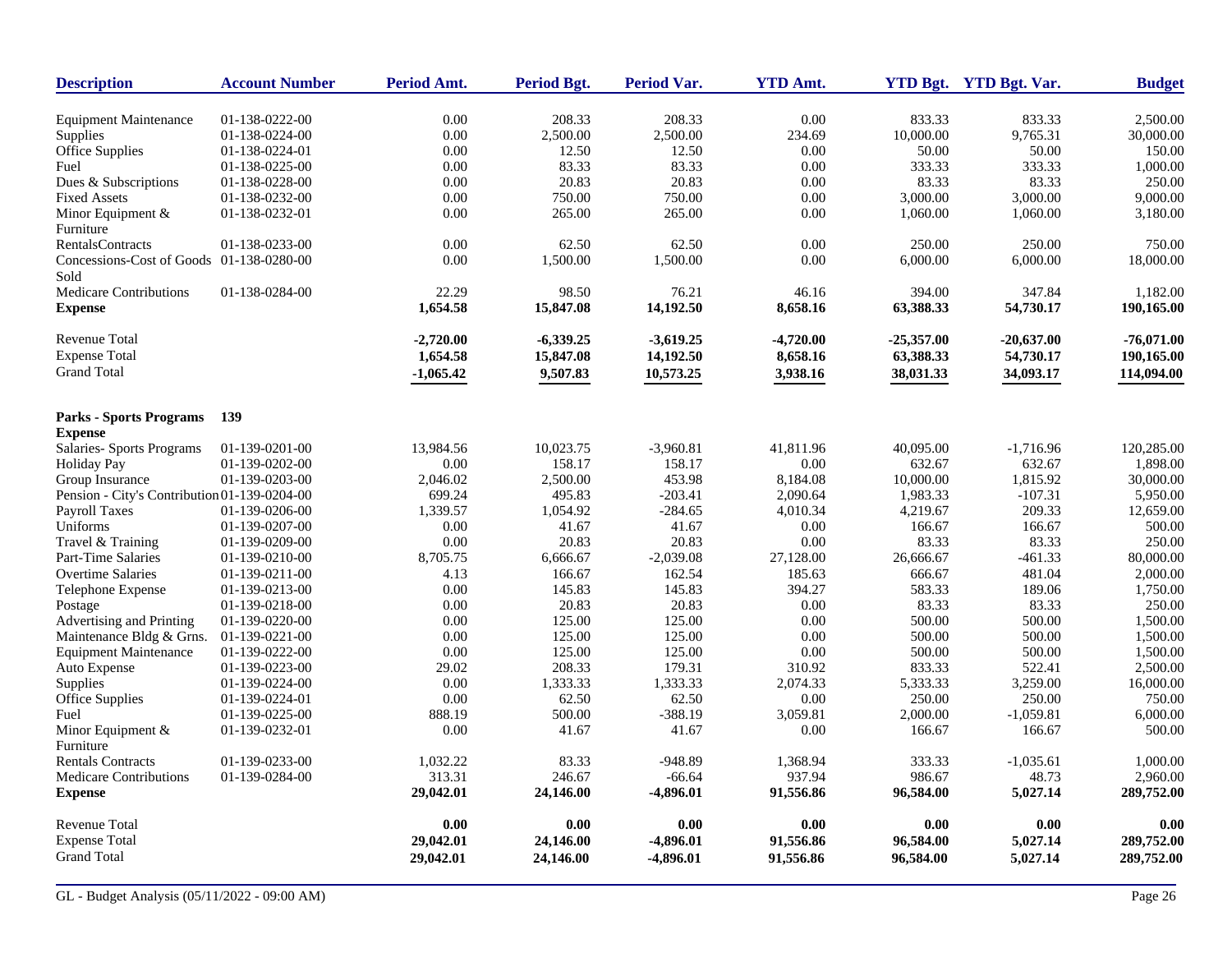| <b>Description</b>                           | <b>Account Number</b>            | Period Amt.  | <b>Period Bgt.</b> | <b>Period Var.</b> | <b>YTD Amt.</b>  |                 | YTD Bgt. YTD Bgt. Var. | <b>Budget</b>    |
|----------------------------------------------|----------------------------------|--------------|--------------------|--------------------|------------------|-----------------|------------------------|------------------|
|                                              |                                  |              |                    |                    |                  |                 |                        |                  |
| <b>Communications</b>                        | 141                              |              |                    |                    |                  |                 |                        |                  |
| Revenue<br>Miscellaneous Revenue             | 01-141-0517-00                   | 0.00         | 0.00               | 0.00               | $-3,000.00$      | 0.00            | 3,000.00               | 0.00             |
| Revenue                                      |                                  | 0.00         | 0.00               | 0.00               | $-3,000.00$      | 0.00            | 3,000.00               | 0.00             |
| <b>Expense</b>                               |                                  |              |                    |                    |                  |                 |                        |                  |
| <b>Salaries-Communications</b>               | $01-141-0201-00$                 | 17,359.93    | 12,583.33          | $-4,776.60$        | 51,838.95        | 50,333.33       | $-1,505.62$            | 151,000.00       |
| <b>Holiday Pay</b>                           | 01-141-0202-00                   | 0.00         | 195.25             | 195.25             | 0.00             | 781.00          | 781.00                 | 2,343.00         |
| Group Insurance                              | 01-141-0203-00                   | 1,199.02     | 1,666.67           | 467.65             | 4,796.08         | 6,666.67        | 1,870.59               | 20,000.00        |
| Pension - City's Contribution 01-141-0204-00 |                                  | 425.73       | 325.00             | $-100.73$          | 1,262.09         | 1,300.00        | 37.91                  | 3,900.00         |
| <b>Payroll Taxes</b>                         | 01-141-0206-00                   | 1,071.24     | 792.25             | $-278.99$          | 3,092.20         | 3,169.00        | 76.80                  | 9,507.00         |
| Travel & Training                            | 01-141-0209-00                   | 28.90        | 100.00             | 71.10              | 342.99           | 400.00          | 57.01                  | 1.200.00         |
| <b>Overtime Salaries</b>                     | $01-141-0211-00$                 | 545.80       | 0.00               | $-545.80$          | 545.80           | 0.00            | $-545.80$              | 0.00             |
| Telephone Expense                            | 01-141-0213-00                   | 0.00         | 125.00             | 125.00             | 398.13           | 500.00          | 101.87                 | 1,500.00         |
| <b>Professional Services</b>                 | 01-141-0217-00                   | 0.00         | 41.67              | 41.67              | 0.00             | 166.67          | 166.67                 | 500.00           |
| Advertising and Printing                     | 01-141-0220-00                   | 0.00         | 8.33               | 8.33               | 0.00             | 33.33           | 33.33                  | 100.00           |
| <b>Equipment Maintenance</b>                 | 01-141-0222-00                   | 0.00         | 50.00              | 50.00              | 0.00             | 200.00          | 200.00                 | 600.00           |
| Auto Expense                                 | 01-141-0223-00<br>01-141-0224-00 | 0.00         | 33.33              | 33.33              | 0.00             | 133.33          | 133.33                 | 400.00<br>400.00 |
| Supplies                                     |                                  | 0.00         | 33.33<br>12.50     | 33.33<br>12.50     | 1,138.23<br>0.00 | 133.33<br>50.00 | $-1,004.90$<br>50.00   | 150.00           |
| Office Supplies<br>Fuel                      | 01-141-0224-01<br>01-141-0225-00 | 0.00<br>0.00 | 41.67              | 41.67              | 139.79           | 166.67          | 26.88                  | 500.00           |
| Dues & Subscriptions                         | 01-141-0228-00                   | 8.00         | 133.33             | 125.33             | 259.88           | 533.33          | 273.45                 | 1,600.00         |
| <b>Fixed Assets</b>                          | 01-141-0232-00                   | 0.00         | 0.00               | 0.00               | 2,212.32         | 0.00            | $-2,212.32$            | 0.00             |
| Minor Equipment &                            | 01-141-0232-01                   | 0.00         | 166.67             | 166.67             | 1,593.85         | 666.67          | $-927.18$              | 2,000.00         |
| Furniture                                    |                                  |              |                    |                    |                  |                 |                        |                  |
| <b>Medicare Contributions</b>                | 01-141-0284-00                   | 250.53       | 185.25             | $-65.28$           | 723.16           | 741.00          | 17.84                  | 2,223.00         |
| Mobile & Data Services                       | 01-141-0297-00                   | 0.00         | 0.00               | 0.00               | 166.77           | 0.00            | $-166.77$              | 0.00             |
| <b>Maintenance Contracts</b>                 | 01-141-0318-00                   | 0.00         | 4.17               | 4.17               | 0.00             | 16.67           | 16.67                  | 50.00            |
| <b>Expense</b>                               |                                  | 20,889.15    | 16,497.75          | -4,391.40          | 68,510.24        | 65,991.00       | $-2,519.24$            | 197,973.00       |
| <b>Revenue Total</b>                         |                                  | 0.00         | 0.00               | 0.00               | $-3,000.00$      | 0.00            | 3,000.00               | 0.00             |
| <b>Expense Total</b>                         |                                  | 20,889.15    | 16,497.75          | $-4,391.40$        | 68,510.24        | 65,991.00       | $-2,519.24$            | 197,973.00       |
| <b>Grand Total</b>                           |                                  |              |                    |                    |                  |                 |                        |                  |
|                                              |                                  | 20,889.15    | 16,497.75          | $-4,391.40$        | 65,510.24        | 65,991.00       | 480.76                 | 197,973.00       |
| <b>Land Bank</b>                             | 162                              |              |                    |                    |                  |                 |                        |                  |
| <b>Expense</b>                               |                                  |              |                    |                    |                  |                 |                        |                  |
| Travel & Training                            | 01-162-0209-00                   | 0.00         | 250.00             | 250.00             | 0.00             | 1,000.00        | 1,000.00               | 3,000.00         |
| <b>Insurance and Licenses</b>                | 01-162-0215-00                   | 0.00         | 12.50              | 12.50              | 136.47           | 50.00           | $-86.47$               | 150.00           |
| <b>Professional Services</b>                 | 01-162-0217-00                   | 150.00       | 500.00             | 350.00             | 600.00           | 2,000.00        | 1,400.00               | 6,000.00         |
| Supplies                                     | 01-162-0224-00                   | 16.28        | 20.83              | 4.55               | 16.28            | 83.33           | 67.05                  | 250.00           |
| Dues & Subscriptions                         | 01-162-0228-00                   | 0.00         | 41.67              | 41.67              | 0.00             | 166.67          | 166.67                 | 500.00           |
| <b>Rentals Contracts</b>                     | 01-162-0233-00                   | 0.00         | 83.33              | 83.33              | 0.00             | 333.33          | 333.33                 | 1,000.00         |
| Land & Improvements                          | 01-162-0253-00                   | 0.00         | 4,166.67           | 4,166.67           | 0.00             | 16,666.67       | 16,666.67              | 50,000.00        |
| CondemnationsDemolitions 01-162-0317-00      |                                  | 0.00         | 1,166.67           | 1,166.67           | 0.00             | 4,666.67        | 4,666.67               | 14,000.00        |
| <b>Expense</b>                               |                                  | 166.28       | 6,241.67           | 6,075.39           | 752.75           | 24,966.67       | 24,213.92              | 74,900.00        |
|                                              |                                  |              |                    |                    |                  |                 |                        |                  |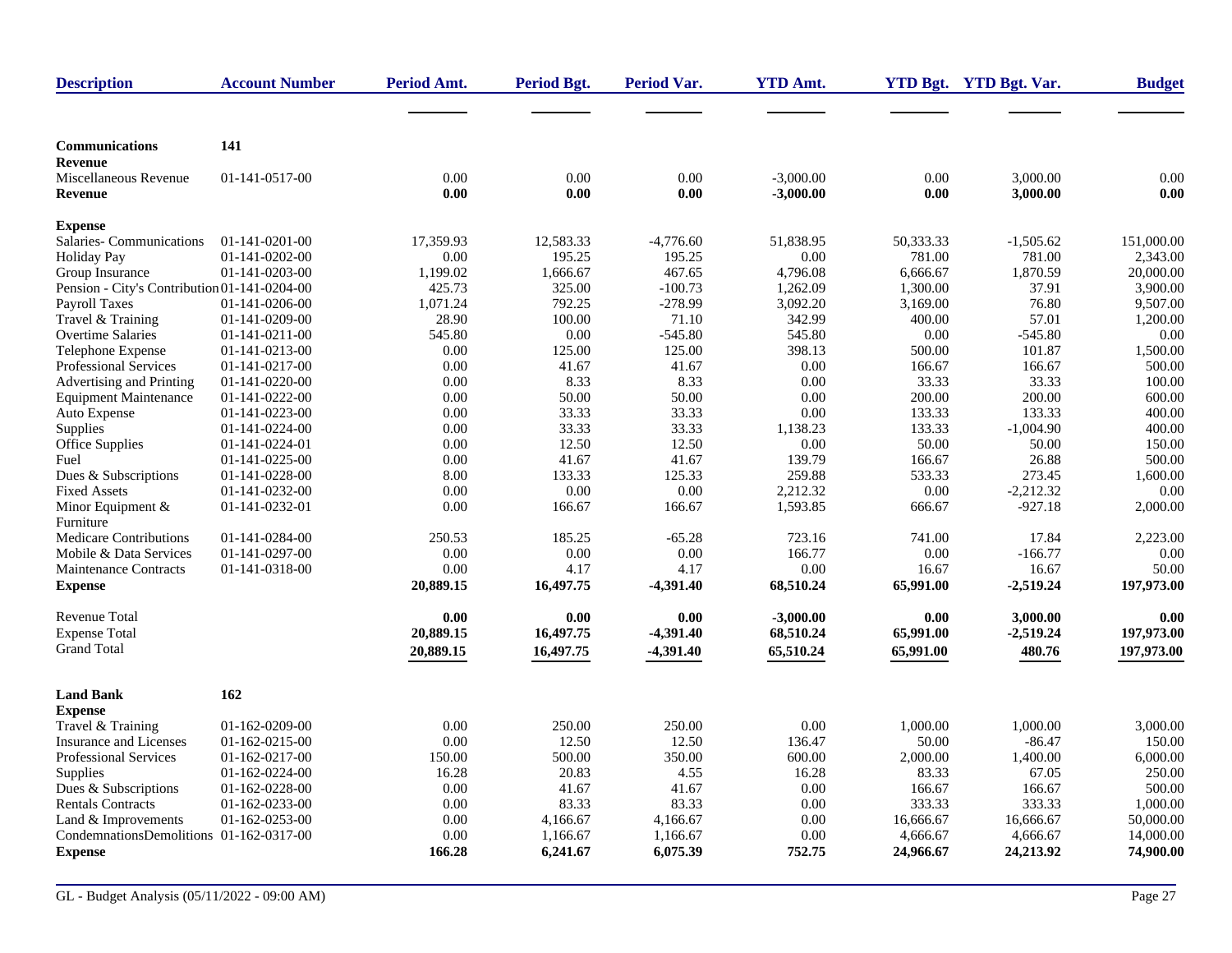| <b>Description</b>                           | <b>Account Number</b> | Period Amt.                  | <b>Period Bgt.</b>           | <b>Period Var.</b> | <b>YTD Amt.</b>              |                              | YTD Bgt. YTD Bgt. Var. | <b>Budget</b>                  |
|----------------------------------------------|-----------------------|------------------------------|------------------------------|--------------------|------------------------------|------------------------------|------------------------|--------------------------------|
| <b>Revenue Total</b><br><b>Expense Total</b> |                       | 0.00<br>166.28               | 0.00<br>6,241.67             | 0.00<br>6,075.39   | 0.00<br>752.75               | 0.00<br>24,966.67            | 0.00<br>24,213.92      | 0.00<br>74,900.00              |
| <b>Grand Total</b>                           |                       | 166.28                       | 6,241.67                     | 6,075.39           | 752.75                       | 24,966.67                    | 24,213.92              | 74,900.00                      |
| <b>Capital Improvement</b><br><b>Revenue</b> | 170                   |                              |                              |                    |                              |                              |                        |                                |
| City Water & Light<br>Revenue                | 01-170-0538-00        | $-14,913.51$<br>$-14,913.51$ | $-14,913.50$<br>$-14,913.50$ | 0.01<br>0.01       | $-59,654.02$<br>$-59,654.02$ | $-59,654.00$<br>$-59,654.00$ | 0.02<br>0.02           | $-178,962.00$<br>$-178,962.00$ |
| <b>Expense</b>                               |                       |                              |                              |                    |                              |                              |                        |                                |
| US Army Corps of<br>Engineers                | 01-170-0752-02        | $0.00\,$                     | 12,500.00                    | 12,500.00          | 0.00                         | 50,000.00                    | 50,000.00              | 150,000.00                     |
| Misc. Drainage Projects                      | 01-170-0752-03        | $-2,493.66$                  | 0.00                         | 2,493.66           | 3,906.00                     | 0.00                         | $-3,906.00$            | 0.00                           |
| <b>USGS</b> Stream Gauges                    | 01-170-0752-04        | 7,500.00                     | 2,458.33                     | $-5,041.67$        | 14,875.00                    | 9,833.33                     | $-5,041.67$            | 29,500.00                      |
| CI Facilities Project                        | 01-170-0753-00        | 0.00                         | 28,364.17                    | 28,364.17          | 0.00                         | 113,456.67                   | 113,456.67             | 340,370.00                     |
| GIS Web Mapping                              | 01-170-0753-10        | 0.00                         | 208.33                       | 208.33             | 0.00                         | 833.33                       | 833.33                 | 2,500.00                       |
| <b>NEA Development</b>                       | 01-170-0754-01        | 0.00                         | 18,958.33                    | 18,958.33          | 0.00                         | 75,833.33                    | 75,833.33              | 227,500.00                     |
| CI Parks Projects                            | 01-170-0755-00        | 175,434.43                   | 177,916.67                   | 2,482.24           | 245,931.13                   | 711,666.67                   | 465,735.54             | 2,135,000.00                   |
| Jonesboro Shooting<br>Complex                | 01-170-0755-09        | 0.00                         | 133,750.00                   | 133,750.00         | 842.96                       | 535,000.00                   | 534,157.04             | 1,605,000.00                   |
| <b>Expense</b>                               |                       | 180,440.77                   | 374,155.83                   | 193,715.06         | 265,555.09                   | 1,496,623.33                 | 1,231,068.24           | 4,489,870.00                   |
| Revenue Total                                |                       | $-14,913.51$                 | $-14,913.50$                 | 0.01               | $-59,654.02$                 | $-59,654.00$                 | 0.02                   | $-178,962.00$                  |
| <b>Expense Total</b>                         |                       | 180,440.77                   | 374,155.83                   | 193,715.06         | 265,555.09                   | 1,496,623.33                 | 1,231,068.24           | 4,489,870.00                   |
| <b>Grand Total</b>                           |                       | 165,527.26                   | 359,242.33                   | 193,715.07         | 205,901.07                   | 1,436,969.33                 | 1,231,068.26           | 4,310,908.00                   |
| <b>Other Expenses</b>                        | 888                   |                              |                              |                    |                              |                              |                        |                                |
| <b>Expense</b>                               |                       |                              |                              |                    |                              |                              |                        |                                |
| Coronavirus Pandemic<br>Expense              | 01-888-0500-03        | 11,700.00                    | 0.00                         | $-11,700.00$       | 37,404.00                    | $0.00\,$                     | $-37,404.00$           | $0.00\,$                       |
| <b>Insurance Claim Expenses</b>              | 01-888-0500-16        | 2,248.90                     | 0.00                         | $-2,248.90$        | 16,687.20                    | 0.00                         | $-16,687.20$           | 0.00                           |
| <b>Expense</b>                               |                       | 13,948.90                    | 0.00                         | $-13,948.90$       | 54,091.20                    | 0.00                         | $-54,091.20$           | 0.00                           |
| <b>Revenue Total</b>                         |                       | 0.00                         | 0.00                         | 0.00               | 0.00                         | 0.00                         | 0.00                   | $0.00\,$                       |
| <b>Expense Total</b>                         |                       | 13,948.90                    | 0.00                         | $-13,948.90$       | 54,091.20                    | 0.00                         | $-54,091.20$           | 0.00                           |
| <b>Grand Total</b>                           |                       | 13,948.90                    | 0.00                         | $-13,948.90$       | 54,091.20                    | 0.00                         | $-54,091.20$           | 0.00                           |
| <b>Grants Administration</b>                 | 900                   |                              |                              |                    |                              |                              |                        |                                |
| <b>Expense</b>                               |                       |                              |                              |                    |                              |                              |                        |                                |
| Salaries- Grants Admin                       | 01-900-0201-00        | 8,107.42                     | 6,680.67                     | $-1,426.75$        | 24,355.08                    | 26,722.67                    | 2,367.59               | 80,168.00                      |
| <b>Holiday Pay</b>                           | 01-900-0202-00        | 91.63                        | 102.83                       | 11.20              | 91.63                        | 411.33                       | 319.70                 | 1,234.00                       |
| Group Insurance                              | 01-900-0203-00        | 123.30                       | 843.83                       | 720.53             | 2,880.99                     | 3,375.33                     | 494.34                 | 10,126.00                      |
| Pension - City's Contribution 01-900-0204-00 |                       | 325.48                       | 308.33                       | $-17.15$           | 931.55                       | 1,233.33                     | 301.78                 | 3,700.00                       |
| Payroll Taxes                                | 01-900-0206-00        | 505.12                       | 472.25                       | $-32.87$           | 1,473.99                     | 1,889.00                     | 415.01                 | 5,667.00                       |
| Travel & Training                            | 01-900-0209-00        | 365.11                       | 666.67                       | 301.56             | 453.01                       | 2,666.67                     | 2,213.66               | 8,000.00                       |
| Part-Time Salaries                           | 01-900-0210-00        | $0.00\,$                     | 833.33                       | 833.33             | 504.00                       | 3,333.33                     | 2,829.33               | 10,000.00                      |
| GL - Budget Analysis (05/11/2022 - 09:00 AM) |                       |                              |                              |                    |                              |                              |                        | Page 28                        |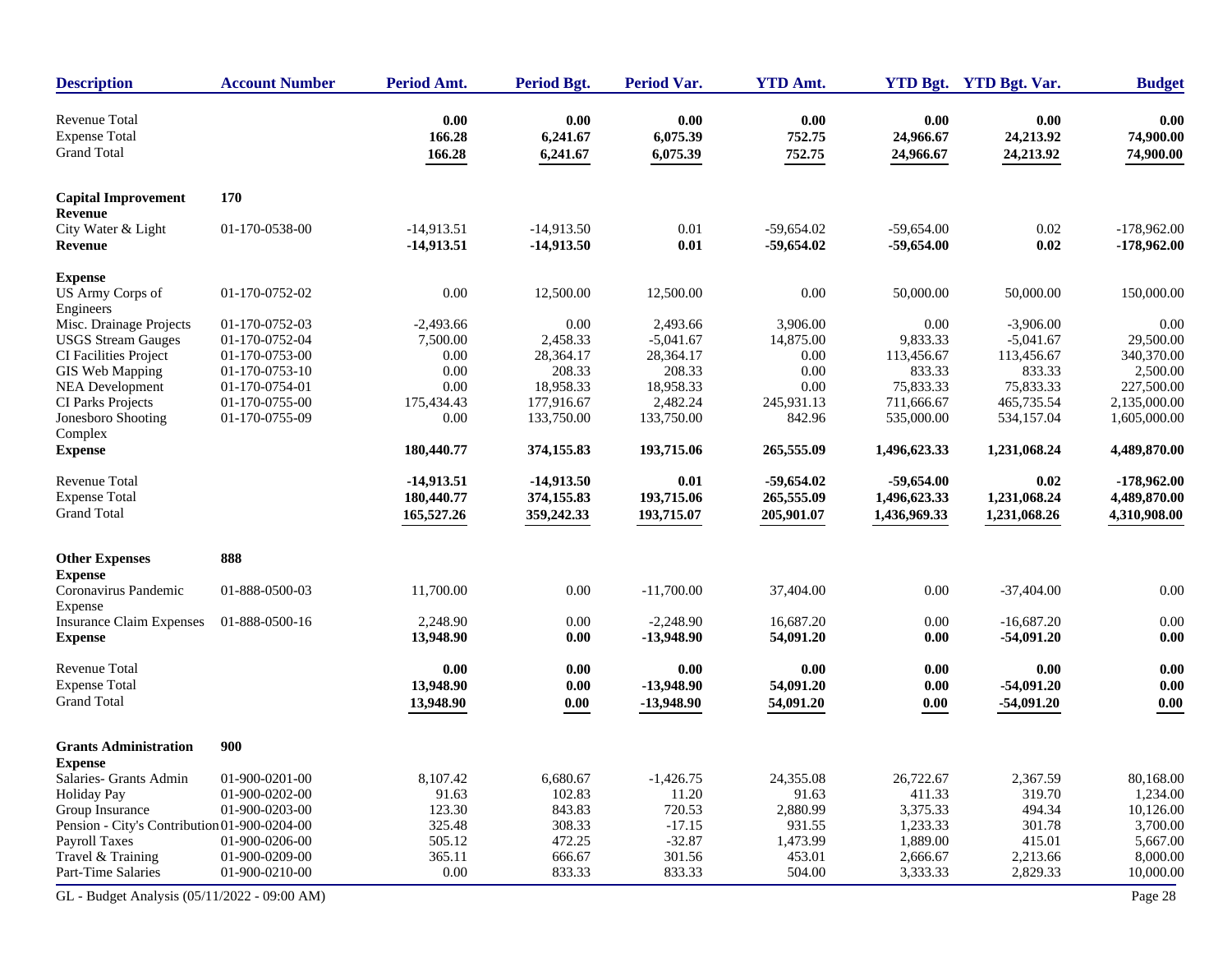| <b>Description</b>                           | <b>Account Number</b> | Period Amt.   | <b>Period Bgt.</b> | <b>Period Var.</b> | <b>YTD Amt.</b> |                     | YTD Bgt. YTD Bgt. Var. | <b>Budget</b>    |
|----------------------------------------------|-----------------------|---------------|--------------------|--------------------|-----------------|---------------------|------------------------|------------------|
| Telephone Expense                            | 01-900-0213-00        | 80.02         | 91.67              | 11.65              | 340.00          | 366.67              | 26.67                  | 1,100.00         |
| Professional Services                        | 01-900-0217-00        | 0.00          | 5,000.00           | 5,000.00           | 0.00            | 20,000.00           | 20,000.00              | 60,000.00        |
| Postage                                      | 01-900-0218-00        | 0.00          | 20.67              | 20.67              | 0.00            | 82.67               | 82.67                  | 248.00           |
| Advertising and Printing                     | 01-900-0220-00        | 0.00          | 166.67             | 166.67             | 0.00            | 666.67              | 666.67                 | 2,000.00         |
| Supplies                                     | 01-900-0224-00        | 158.42        | 41.67              | $-116.75$          | 158.42          | 166.67              | 8.25                   | 500.00           |
| Office Supplies                              | 01-900-0224-01        | 0.00          | 41.67              | 41.67              | 102.58          | 166.67              | 64.09                  | 500.00           |
| Fuel                                         | 01-900-0225-00        | 0.00          | 4.17               | 4.17               | 0.00            | 16.67               | 16.67                  | 50.00            |
| Dues & Subscriptions                         | 01-900-0228-00        | 0.00          | 416.67             | 416.67             | 84.95           | 1,666.67            | 1,581.72               | 5,000.00         |
| Minor Equipment &                            | 01-900-0232-01        | 0.00          | 100.00             | 100.00             | 0.00            | 400.00              | 400.00                 | 1,200.00         |
| Furniture                                    |                       |               |                    |                    |                 |                     |                        |                  |
| <b>Rentals Contracts</b>                     | 01-900-0233-00        | 128.26        | 108.33             | $-19.93$           | 247.13          | 433.33              | 186.20                 | 1,300.00         |
| <b>Medicare Contributions</b>                | 01-900-0284-00        | 118.13        | 110.42             | $-7.71$            | 344.78          | 441.67              | 96.89                  | 1,325.00         |
| Computer Software                            | 01-900-0296-00        | 0.00          | 83.33              | 83.33              | 0.00            | 333.33              | 333.33                 | 1,000.00         |
| Mobile & Data Services                       | 01-900-0297-00        | 50.11         | 54.17              | 4.06               | 212.98          | 216.67              | 3.69                   | 650.00           |
| Grants Cost Share -<br>Americorps            | 01-900-2300-02        | 0.00          | 1,125.00           | 1,125.00           | 0.00            | 4,500.00            | 4,500.00               | 13,500.00        |
| <b>Expense</b>                               |                       | 10,053.00     | 17,272.35          | 7,219.35           | 32,181.09       | 69,089.35           | 36,908.26              | 207,268.00       |
| <b>Revenue Total</b>                         |                       | 0.00          | 0.00               | 0.00               | 0.00            | 0.00                | 0.00                   | 0.00             |
| <b>Expense Total</b>                         |                       | 10,053.00     | 17,272.35          | 7,219.35           | 32,181.09       | 69,089.35           | 36,908.26              | 207,268.00       |
| <b>Grand Total</b>                           |                       | 10,053.00     | 17,272.35          | 7,219.35           | 32,181.09       | 69,089.35           | 36,908.26              | 207,268.00       |
|                                              |                       |               |                    |                    |                 |                     |                        |                  |
| <b>Veterans Cottages</b>                     | 901                   |               |                    |                    |                 |                     |                        |                  |
| <b>Expense</b>                               |                       |               |                    |                    |                 |                     |                        |                  |
| Travel & Training                            | 01-901-0209-00        | 0.00          | 0.00               | 0.00               | 41.89           | $0.00\,$            | $-41.89$               | $0.00\,$         |
| Maintenance Bldg & Grns.                     | 01-901-0221-00        | 52.15         | 0.00               | $-52.15$           | 3,086.95        | 0.00                | $-3,086.95$            | 0.00             |
| Supplies                                     | 01-901-0224-00        | 0.00          | 0.00               | 0.00               | 53.17           | 0.00                | $-53.17$               | $0.00\,$         |
| <b>Expense</b>                               |                       | 52.15         | 0.00               | $-52.15$           | 3,182.01        | 0.00                | $-3,182.01$            | 0.00             |
| <b>Revenue Total</b>                         |                       | 0.00          | 0.00               | 0.00               | 0.00            | 0.00                | 0.00                   | 0.00             |
| <b>Expense Total</b>                         |                       | 52.15         | 0.00               | $-52.15$           | 3,182.01        | 0.00                | $-3,182.01$            | $0.00\,$         |
| <b>Grand Total</b>                           |                       | 52.15         | 0.00               | $-52.15$           | 3,182.01        | $0.00\,$            | $-3,182.01$            | 0.00             |
|                                              |                       |               |                    |                    |                 |                     |                        |                  |
| <b>Other Revenues</b>                        | 999                   |               |                    |                    |                 |                     |                        |                  |
| Revenue                                      |                       |               |                    |                    |                 |                     |                        |                  |
| 2020 Tornado Damage                          | 01-999-0500-04        | $-85,850.98$  | 0.00               | 85,850.98          | $-85,850.98$    | 0.00                | 85,850.98              | 0.00             |
| Reimb                                        |                       |               |                    |                    |                 |                     |                        |                  |
| <b>Insurance Claim Recovery</b>              | 01-999-0500-16        | $-4,577.03$   | 0.00               | 4,577.03           | $-51,981.24$    | 0.00                | 51,981.24              | 0.00             |
| Revenue                                      |                       | $-90,428.01$  | 0.00               | 90,428.01          | -137,832.22     | 0.00                | 137,832.22             | 0.00             |
| Revenue Total                                |                       | $-90,428.01$  | 0.00               | 90,428.01          | -137,832.22     | $\boldsymbol{0.00}$ | 137,832.22             | 0.00             |
| <b>Expense Total</b>                         |                       | 0.00          | 0.00               | 0.00               | 0.00            | 0.00                | 0.00                   | 0.00             |
| <b>Grand Total</b>                           |                       | $-90,428.01$  | 0.00               | 90,428.01          | -137,832.22     | 0.00                | 137,832.22             | 0.00             |
|                                              |                       |               |                    |                    |                 |                     |                        |                  |
| Revenue Total                                |                       | -4,510,039.05 | -3,981,772.89      | 528,266.16         | -19,791,321.77  | -17,591,285.77      | 2,200,036.00           | $-54,055,099.00$ |
| <b>Expense Total</b>                         |                       | 4,946,998.44  | 4,479,875.21       | $-467, 123.23$     | 17,783,446.81   | 17,919,500.96       | 136,054.15             | 53,801,155.11    |
| GL - Budget Analysis (05/11/2022 - 09:00 AM) |                       |               |                    |                    |                 |                     |                        | Page 29          |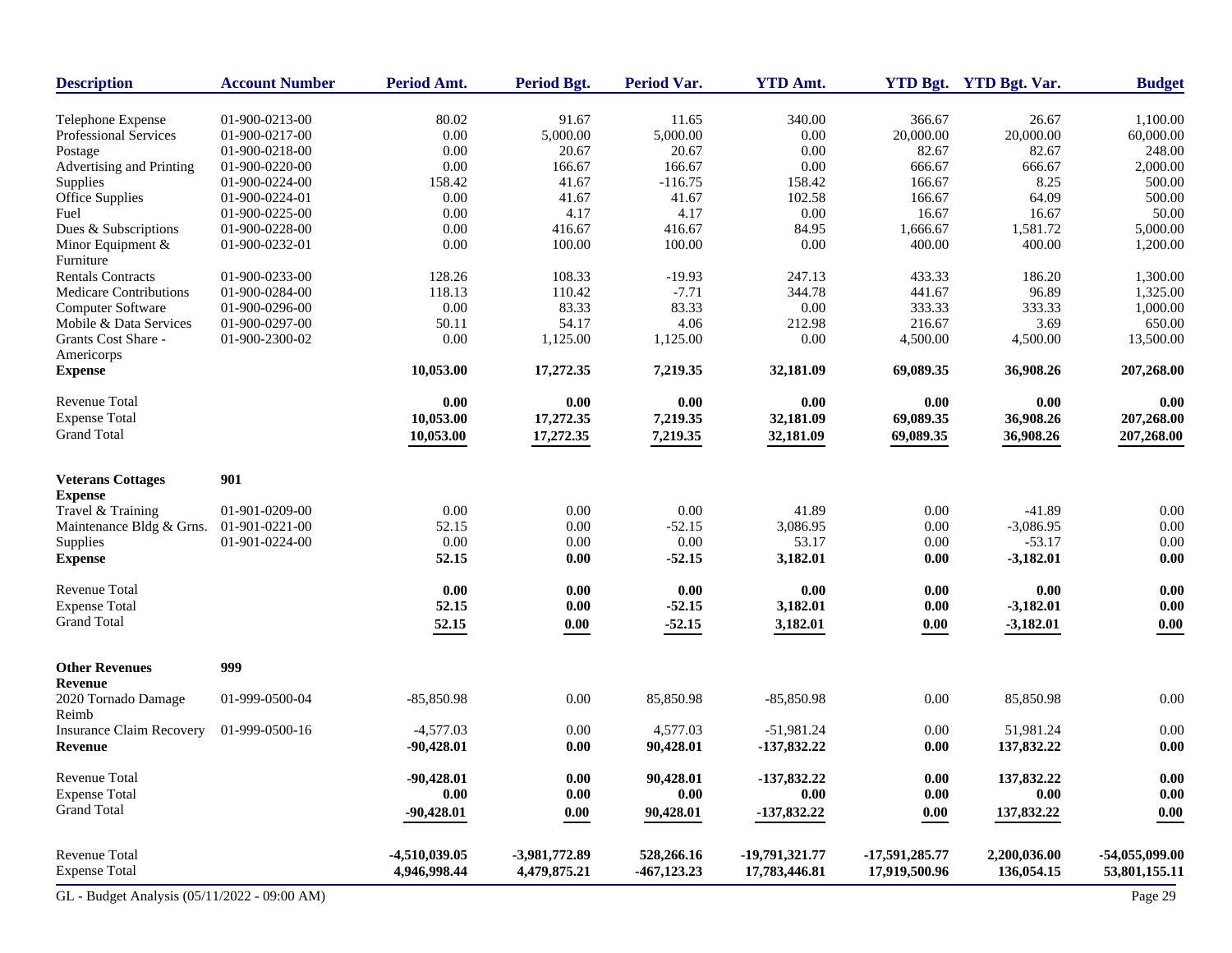| <b>Description</b>  | <b>Account Number</b> | <b>Period Amt.</b> | <b>Period Bgt.</b> | <b>Period Var.</b> | $VTD$ Amt.      | <b>YTD Bgt.</b> | <b>YTD Bgt. Var.</b> | <b>Budget</b> |
|---------------------|-----------------------|--------------------|--------------------|--------------------|-----------------|-----------------|----------------------|---------------|
| <b>Grand Total</b>  | 01                    | 436.959.39         | 498.102.32         | 61,142.93          | $-2.007,874.96$ | 328,215.19      | 2,336,090.15         | -253,943.89   |
| <b>General Fund</b> |                       | 436,959.39         | 498,102.32         | 61,142.93          | $-2,007,874.96$ | 328,215.19      | 2,336,090.15         | -253,943.89   |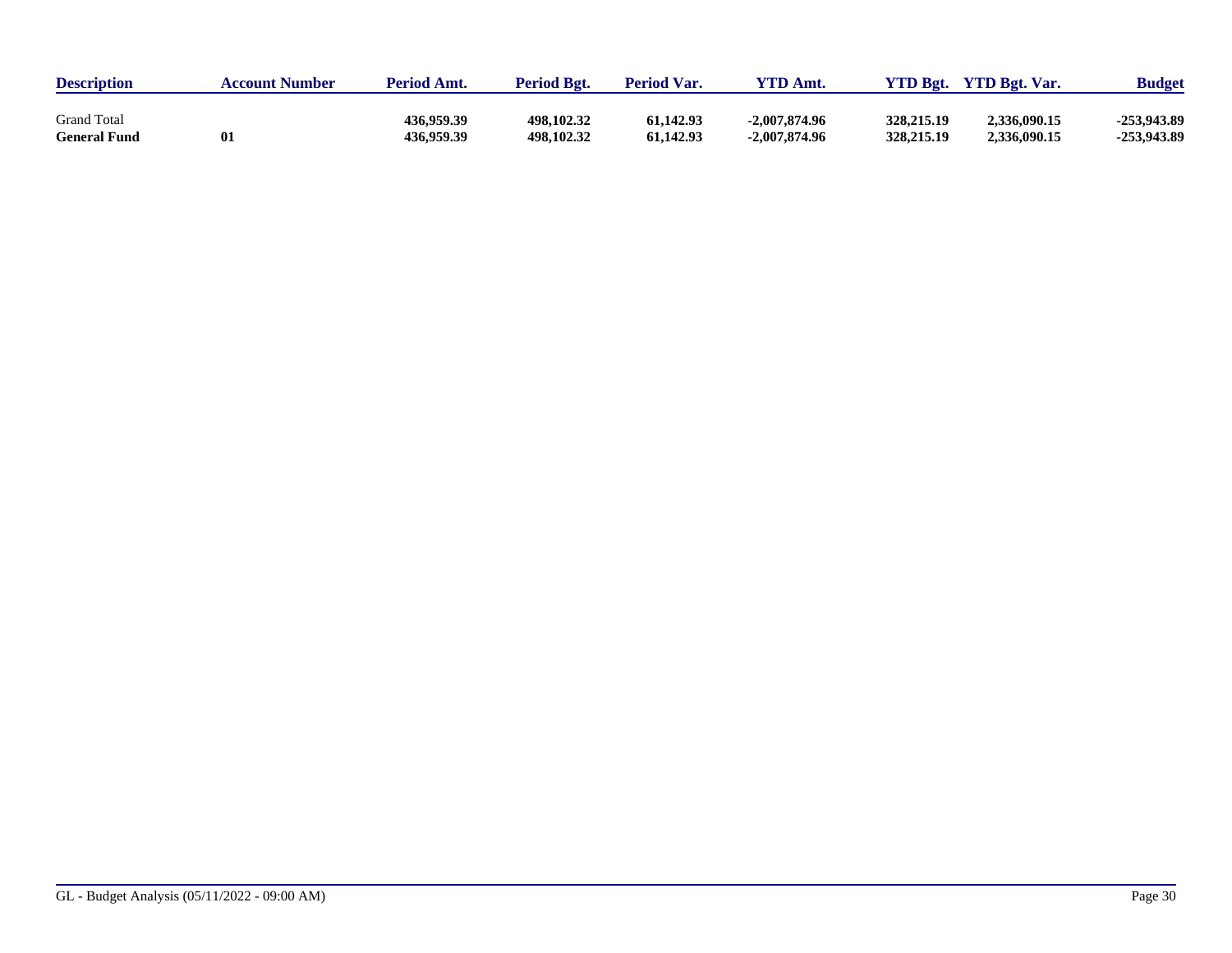

| <b>Description</b>                               | <b>Account Number</b> | Period Amt.    | Period Bgt.    | <b>Period Var.</b> | <b>YTD Amt.</b> |                 | YTD Bgt. YTD Bgt. Var. | <b>Budget</b>   |
|--------------------------------------------------|-----------------------|----------------|----------------|--------------------|-----------------|-----------------|------------------------|-----------------|
|                                                  |                       |                |                |                    |                 |                 |                        |                 |
| <b>Street Fund</b>                               | 02<br>134             |                |                |                    |                 |                 |                        |                 |
| <b>General Admin</b>                             |                       |                |                |                    |                 |                 |                        |                 |
| <b>Revenue</b><br><b>State Turnback Funds</b>    |                       | $-331, 197.41$ | $-305, 115.75$ | 26,081.66          | $-1,303,432.18$ | $-1,238,635.92$ | 64,796.26              | $-3,823,658.00$ |
|                                                  | 02-134-0510-00        |                |                |                    | $-720.909.64$   | $-605.614.17$   |                        |                 |
| State Turnback Funds-Hwy 02-134-0510-01<br>Const |                       | $-197,041.02$  | $-151,369.98$  | 45,671.04          |                 |                 | 115,295.47             | $-1,904,185.00$ |
| <b>Interest Earned</b>                           | 02-134-0515-00        | $-675.14$      | $-1,333,33$    | $-658.19$          | $-2,903.43$     | $-5,333.33$     | $-2.429.90$            | $-16,000.00$    |
| Miscellaneous Revenue                            | 02-134-0517-00        | 0.00           | $-8,358.75$    | $-8,358.75$        | $-2,300.00$     | $-33,435.00$    | $-31,135.00$           | $-100,305.00$   |
| County Road Tax                                  | 02-134-0520-00        | $-135,578.57$  | $-170,449.92$  | $-34,871.35$       | $-438,392.10$   | $-681,799.67$   | $-243,407.57$          | $-2,045,399.00$ |
| Natural Gas Severance Tax                        | 02-134-0548-00        | $-24,666.03$   | $-13,333.33$   | 11,332.70          | $-133,358.08$   | $-53,333.33$    | 80,024.75              | $-160,000.00$   |
| Adopt an Intersection                            | 02-134-0582-00        | 0.00           | $-1,594.00$    | $-1,594.00$        | 0.00            | $-6,376.00$     | $-6,376.00$            | $-19,128.00$    |
| Revenue                                          |                       | $-689,158.17$  | -651,555.06    | 37,603.11          | $-2,601,295.43$ | $-2,624,527.42$ | $-23,231.99$           | $-8,068,675,00$ |
| Revenue Total                                    |                       | $-689,158.17$  | $-651,555.06$  | 37,603.11          | $-2,601,295.43$ | $-2,624,527.42$ | $-23,231.99$           | $-8,068,675.00$ |
| <b>Expense Total</b>                             |                       | 0.00           | 0.00           | 0.00               | 0.00            | 0.00            | 0.00                   | 0.00            |
| <b>Grand Total</b>                               |                       | $-689,158.17$  | $-651,555.06$  | 37,603.11          | $-2,601,295.43$ | $-2,624,527.42$ | $-23,231.99$           | $-8,068,675.00$ |
| <b>Street Department</b>                         | 160                   |                |                |                    |                 |                 |                        |                 |
| <b>Revenue</b>                                   |                       |                |                |                    |                 |                 |                        |                 |
| Miscellaneous Revenue                            | 02-160-0517-00        | $-1,911.00$    | 0.00           | 1,911.00           | $-4,507.45$     | 0.00            | 4,507.45               | 0.00            |
| <b>Street Plate Fees</b>                         | 02-160-0721-00        | $-435.00$      | $-375.00$      | 60.00              | $-2,250.00$     | $-1,500.00$     | 750.00                 | $-4,500.00$     |
| <b>Barricade Fees</b>                            | 02-160-0722-00        | $-70.00$       | $-83.33$       | $-13.33$           | $-70.00$        | $-333.33$       | $-263.33$              | $-1,000.00$     |
| Cone Fees                                        | 02-160-0723-00        | 0.00           | $-6.25$        | $-6.25$            | 0.00            | $-25.00$        | $-25.00$               | $-75.00$        |
| <b>Asphalt Repair Fees</b>                       | 02-160-0724-00        | $-1,150.00$    | $-1,083.33$    | 66.67              | $-5,980.00$     | $-4,333.33$     | 1,646.67               | $-13,000.00$    |
| Sign & Post Fees                                 | 02-160-0725-00        | 0.00           | $-83.33$       | $-83.33$           | 0.00            | $-333.33$       | $-333.33$              | $-1,000.00$     |
| Revenue                                          |                       | $-3,566.00$    | $-1,631.24$    | 1,934.76           | $-12,807.45$    | $-6,524.99$     | 6,282.46               | $-19,575.00$    |
| <b>Expense</b>                                   |                       |                |                |                    |                 |                 |                        |                 |
| Salaries- Street                                 | 02-160-0201-00        | 188,322.96     | 169,826.67     | $-18,496.29$       | 592,079.93      | 679,306.67      | 87,226.74              | 2,037,920.00    |
| <b>Holiday Pay</b>                               | 02-160-0202-00        | 917.76         | 2,641.17       | 1,723.41           | 1,207.93        | 10,564.67       | 9,356.74               | 31,694.00       |
| Group Insurance                                  | 02-160-0203-00        | 18,526.54      | 23,791.67      | 5,265.13           | 81,879.42       | 95,166.67       | 13,287.25              | 285,500.00      |
| Pension - City's Contribution 02-160-0204-00     |                       | 6,086.53       | 4,927.08       | $-1,159.45$        | 20,154.30       | 19,708.33       | $-445.97$              | 59,125.00       |
| <b>Payroll Taxes</b>                             | 02-160-0206-00        | 11,709.87      | 11,240.67      | $-469.20$          | 36,047.80       | 44,962.67       | 8,914.87               | 134,888.00      |
| Uniforms                                         | 02-160-0207-00        | 1,895.07       | 1,833.33       | $-61.74$           | 7,453.50        | 7,333.33        | $-120.17$              | 22,000.00       |
| Travel & Training                                | 02-160-0209-00        | 0.00           | 166.67         | 166.67             | 0.00            | 666.67          | 666.67                 | 2,000.00        |
| <b>Part-Time Salaries</b>                        | 02-160-0210-00        | 0.00           | 6,500.00       | 6,500.00           | 0.00            | 26,000.00       | 26,000.00              | 78,000.00       |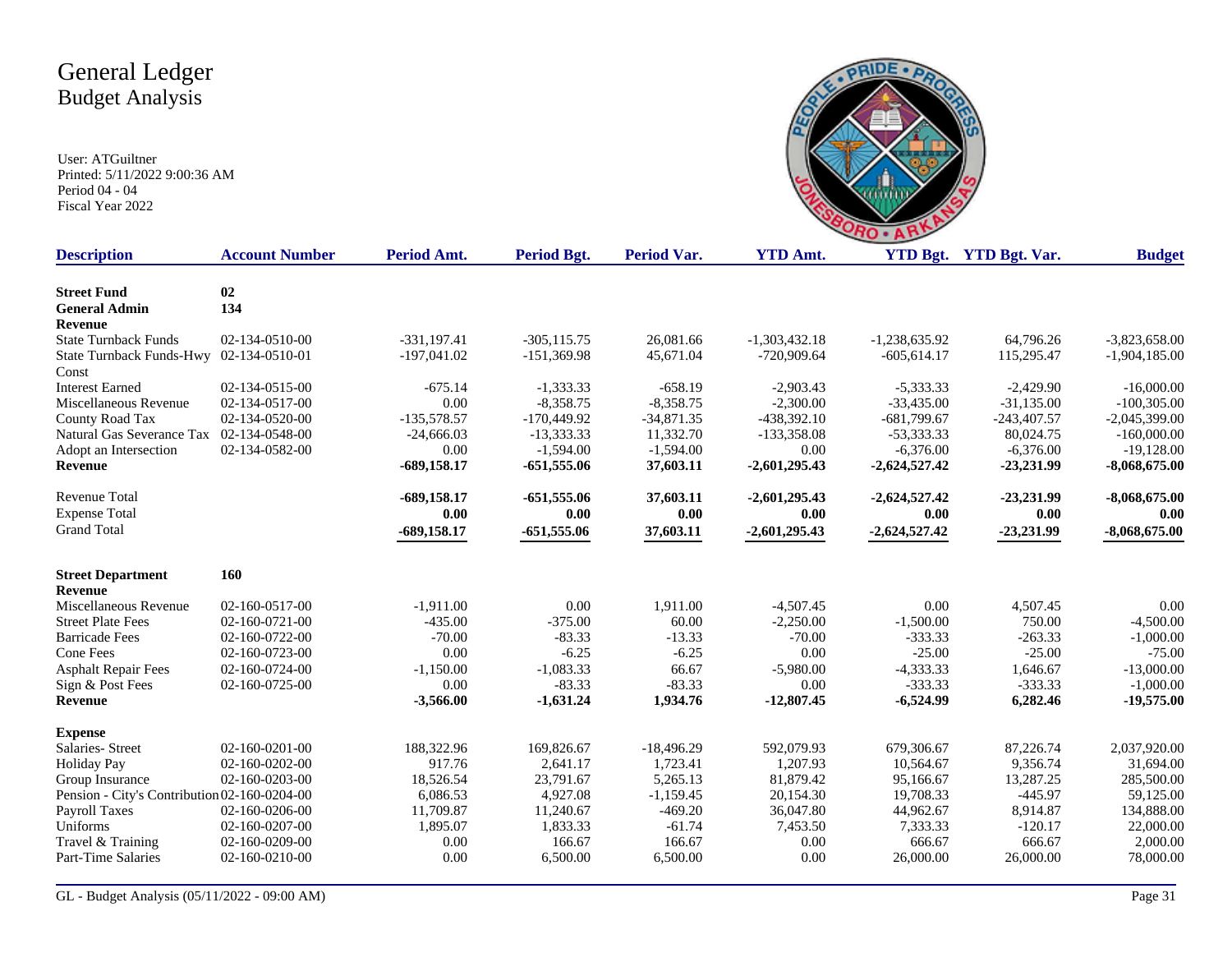| <b>Description</b>                           | <b>Account Number</b>            | Period Amt.    | <b>Period Bgt.</b> | <b>Period Var.</b> | <b>YTD Amt.</b>  |              | <b>YTD Bgt.</b> YTD Bgt. Var. | <b>Budget</b> |
|----------------------------------------------|----------------------------------|----------------|--------------------|--------------------|------------------|--------------|-------------------------------|---------------|
| <b>Overtime Salaries</b>                     | 02-160-0211-00                   | 1,612.60       | 1,666.67           | 54.07              | 12,087.76        | 6,666.67     | $-5,421.09$                   | 20,000.00     |
| Telephone Expense                            | 02-160-0213-00                   | 0.00           | 183.33             | 183.33             | 392.11           | 733.33       | 341.22                        | 2,200.00      |
| Insurance and Licenses                       | 02-160-0215-00                   | 91.59          | 5,291.67           | 5,200.08           | 65,889.92        | 21,166.67    | $-44,723.25$                  | 63,500.00     |
| <b>Earned Benefits Payout</b>                | 02-160-0216-00                   | 7,109.44       | 500.00             | $-6,609.44$        | 7,975.27         | 2,000.00     | $-5,975.27$                   | 6,000.00      |
| Professional Services                        | 02-160-0217-00                   | 89.15          | 1,666.67           | 1,577.52           | 211.95           | 6,666.67     | 6,454.72                      | 20,000.00     |
| Postage                                      | 02-160-0218-00                   | 0.00           | 8.33               | 8.33               | 0.00             | 33.33        | 33.33                         | 100.00        |
| Advertising and Printing                     | 02-160-0220-00                   | 71.83          | 25.00              | $-46.83$           | 440.17           | 100.00       | $-340.17$                     | 300.00        |
| Maintenance Bldg & Grns.                     | 02-160-0221-00                   | 0.00           | 0.00               | $0.00\,$           | 62.47            | 0.00         | $-62.47$                      | 0.00          |
| <b>Equipment Maintenance</b>                 | 02-160-0222-00                   | 2,173.15       | 1,666.67           | $-506.48$          | 10,046.43        | 6,666.67     | $-3,379.76$                   | 20,000.00     |
| Auto Expense                                 | 02-160-0223-00                   | 18,419.70      | 25,000.00          | 6,580.30           | 64,035.25        | 100,000.00   | 35,964.75                     | 300,000.00    |
| Supplies                                     | 02-160-0224-00                   | 21,601.96      | 7,500.00           | $-14,101.96$       | 54,867.95        | 30,000.00    | $-24,867.95$                  | 90,000.00     |
| Office Supplies                              | 02-160-0224-01                   | 0.00           | 83.33              | 83.33              | 10.90            | 333.33       | 322.43                        | 1,000.00      |
| Fuel                                         | 02-160-0225-00                   | 14,867.71      | 16,666.67          | 1,798.96           | 69,802.79        | 66,666.67    | $-3,136.12$                   | 200,000.00    |
| Dues & Subscriptions                         | 02-160-0228-00                   | 0.00           | 8.33               | 8.33               | 0.00             | 33.33        | 33.33                         | 100.00        |
| <b>Fixed Assets</b>                          | 02-160-0232-00                   | 78,069.82      | 70,074.67          | $-7,995.15$        | 394,412.53       | 280,298.67   | $-114, 113.86$                | 840,896.00    |
| Minor Equipment &<br>Furniture               | 02-160-0232-01                   | 0.00           | 458.33             | 458.33             | 1,463.43         | 1,833.33     | 369.90                        | 5,500.00      |
| <b>Rentals Contracts</b>                     | 02-160-0233-00                   | 247.69         | 500.00             | 252.31             | 789.72           | 2,000.00     | 1,210.28                      | 6,000.00      |
| <b>Street Materials</b>                      | 02-160-0235-00                   | 52,764.47      | 33,333.33          | $-19,431.14$       | 110,962.72       | 133,333.33   | 22,370.61                     | 400,000.00    |
| <b>Street Contracts</b>                      | 02-160-0236-00                   | 0.00           | 16,666.67          | 16,666.67          | 30,806.30        | 66,666.67    | 35,860.37                     | 200,000.00    |
| <b>Street Signalization</b>                  | 02-160-0239-00                   | 3,019.16       | 14,583.33          | 11,564.17          | 24,513.61        | 58,333.33    | 33,819.72                     | 175,000.00    |
| UnemploymentWkms.Comp.02-160-0279-00         |                                  | 0.00           | 6,291.67           | 6,291.67           | 67,887.95        | 25,166.67    | $-42,721.28$                  | 75,500.00     |
| Medicare Contributions                       | 02-160-0284-00                   | 2,738.56       | 2,628.83           | $-109.73$          | 8,430.46         | 10,515.33    | 2,084.87                      | 31,546.00     |
|                                              | 02-160-0285-00                   | 0.00           | 666.67             | 666.67             | 8,000.00         | 2,666.67     | $-5,333.33$                   | 8,000.00      |
| Longevity Pay<br>Computer Software           | 02-160-0296-00                   | 0.00           | 199.17             | 199.17             | 0.00             | 796.67       | 796.67                        | 2,390.00      |
| Mobile & Data Services                       |                                  |                | 291.67             | 31.44              |                  | 1,166.67     | $-738.12$                     | 3,500.00      |
| Maintenance Contracts                        | 02-160-0297-00<br>02-160-0318-00 | 260.23<br>0.00 | 1,085.00           | 1,085.00           | 1,904.79<br>0.00 | 4,340.00     | 4,340.00                      | 13,020.00     |
| <b>Expense</b>                               |                                  | 430,595.79     | 427,973.27         | $-2,622.52$        | 1,673,817.36     | 1,711,893.02 | 38,075.66                     | 5,135,679.00  |
| Revenue Total                                |                                  | $-3,566.00$    | $-1,631.24$        | 1,934.76           | $-12,807.45$     | $-6,524.99$  | 6,282.46                      | $-19,575.00$  |
| <b>Expense Total</b>                         |                                  | 430,595.79     | 427,973.27         | $-2,622.52$        | 1,673,817.36     | 1,711,893.02 | 38,075.66                     | 5,135,679.00  |
| <b>Grand Total</b>                           |                                  | 427,029.79     | 426,342.03         | $-687.76$          | 1,661,009.91     | 1,705,368.03 | 44,358.12                     | 5,116,104.00  |
| <b>Street Engineering</b><br>Revenue         | 161                              |                |                    |                    |                  |              |                               |               |
| Miscellaneous Revenue                        | 02-161-0517-00                   | 0.00           | 0.00               | 0.00               | $-7,063.08$      | 0.00         | 7,063.08                      | 0.00          |
| Floodplain Permits                           | 02-161-0553-00                   | $-300.00$      | $-1,404.25$        | $-1,104.25$        | $-385.00$        | $-5,617.00$  | $-5,232.00$                   | $-16,851.00$  |
| <b>RoadLane Closure Permits</b>              | 02-161-0556-00                   | $-300.00$      | $-63.42$           | 236.58             | $-475.00$        | $-253.67$    | 221.33                        | $-761.00$     |
| <b>Residential Site Permits</b>              | 02-161-0558-00                   | $-2,350.00$    | $-1,397.83$        | 952.17             | $-6,200.00$      | $-5,591.33$  | 608.67                        | $-16,774.00$  |
| Stormwater Grading Permits 02-161-0563-00    |                                  | $-1,699.00$    | $-3,833.33$        | $-2,134.33$        | $-11,746.00$     | $-15,333.33$ | $-3,587.33$                   | $-46,000.00$  |
| <b>Site Dev Review Permits</b>               | 02-161-0565-00                   | 0.00           | $-376.25$          | $-376.25$          | 0.00             | $-1,505.00$  | $-1,505.00$                   | $-4,515.00$   |
| <b>Stormwater Management</b>                 | 02-161-0573-00                   | $-700.00$      | $-4,077.83$        | $-3,377.83$        | $-6,200.00$      | $-16,311.33$ | $-10,111.33$                  | $-48,934.00$  |
| Permits                                      |                                  |                |                    |                    |                  |              |                               |               |
| Driveway Permits                             | 02-161-0575-00                   | $-1,650.00$    | $-1,851.50$        | $-201.50$          | $-5,065.00$      | $-7,406.00$  | $-2,341.00$                   | $-22,218.00$  |
| <b>Stormwater Appeal Fees</b>                | 02-161-0577-00                   | $-200.00$      | $-91.92$           | 108.08             | $-200.00$        | $-367.67$    | $-167.67$                     | $-1,103.00$   |
| Revenue                                      |                                  | $-7,199.00$    | $-13,096.33$       | $-5,897.33$        | $-37,334.08$     | $-52,385.33$ | $-15,051.25$                  | $-157,156.00$ |
| <b>Expense</b>                               |                                  |                |                    |                    |                  |              |                               |               |
| Salaries-Engineering                         | 02-161-0201-00                   | 79,169.41      | 63,455.08          | $-15,714.33$       | 237, 214.58      | 253,820.33   | 16,605.75                     | 761,461.00    |
| GL - Budget Analysis (05/11/2022 - 09:00 AM) |                                  |                |                    |                    |                  |              |                               | Page 32       |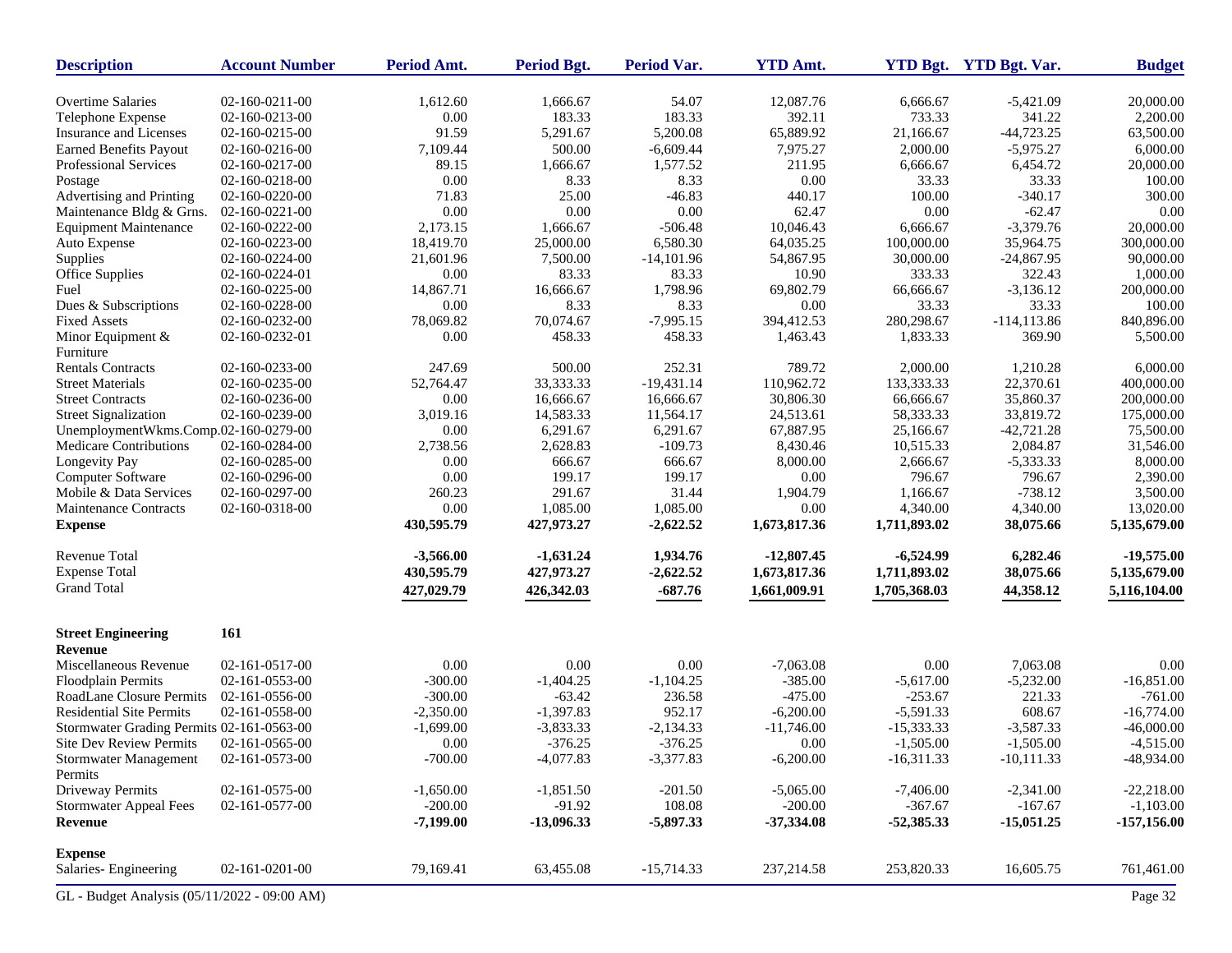| <b>Description</b>                           | <b>Account Number</b> | Period Amt. | <b>Period Bgt.</b> | Period Var.  | <b>YTD Amt.</b> |              | YTD Bgt. YTD Bgt. Var. | <b>Budget</b> |
|----------------------------------------------|-----------------------|-------------|--------------------|--------------|-----------------|--------------|------------------------|---------------|
| <b>Holiday Pay</b>                           | 02-161-0202-00        | 0.00        | 982.75             | 982.75       | 0.00            | 3,931.00     | 3,931.00               | 11,793.00     |
| Group Insurance                              | 02-161-0203-00        | 7,477.14    | 8,833.33           | 1,356.19     | 29,908.56       | 35,333.33    | 5,424.77               | 106,000.00    |
| Pension - City's Contribution 02-161-0204-00 |                       | 3,655.02    | 2,592.50           | $-1,062.52$  | 11,100.29       | 10,370.00    | $-730.29$              | 31,110.00     |
| Payroll Taxes                                | 02-161-0206-00        | 4,623.03    | 4,023.50           | $-599.53$    | 13,751.41       | 16,094.00    | 2,342.59               | 48,282.00     |
| Travel & Training                            | 02-161-0209-00        | 798.00      | 500.00             | $-298.00$    | 1,068.00        | 2,000.00     | 932.00                 | 6,000.00      |
| Telephone Expense                            | 02-161-0213-00        | 1,136.35    | 1,260.00           | 123.65       | 4,810.72        | 5,040.00     | 229.28                 | 15,120.00     |
| Insurance and Licenses                       | 02-161-0215-00        | 69.60       | 333.33             | 263.73       | 4,000.03        | 1,333.33     | $-2,666.70$            | 4,000.00      |
| Professional Services                        | 02-161-0217-00        | 20.52       | 125.00             | 104.48       | 192.52          | 500.00       | 307.48                 | 1,500.00      |
| Postage                                      | 02-161-0218-00        | 7.00        | 58.33              | 51.33        | 312.16          | 233.33       | $-78.83$               | 700.00        |
| Advertising and Printing                     | 02-161-0220-00        | 633.10      | 208.33             | $-424.77$    | 1,957.80        | 833.33       | $-1,124.47$            | 2,500.00      |
| Auto Expense                                 | 02-161-0223-00        | 77.00       | 208.33             | 131.33       | 360.66          | 833.33       | 472.67                 | 2,500.00      |
| Supplies                                     | 02-161-0224-00        | 303.04      | 166.67             | $-136.37$    | 838.70          | 666.67       | $-172.03$              | 2,000.00      |
| <b>Office Supplies</b>                       | 02-161-0224-01        | 433.71      | 125.00             | $-308.71$    | 630.05          | 500.00       | $-130.05$              | 1,500.00      |
| Fuel                                         | 02-161-0225-00        | 731.14      | 1,166.67           | 435.53       | 4,842.86        | 4,666.67     | $-176.19$              | 14,000.00     |
| Dues & Subscriptions                         | 02-161-0228-00        | 0.00        | 125.00             | 125.00       | 40.00           | 500.00       | 460.00                 | 1,500.00      |
| <b>Fixed Assets</b>                          | 02-161-0232-00        | 0.00        | 1,041.67           | 1,041.67     | 11,490.00       | 4,166.67     | $-7,323.33$            | 12,500.00     |
| Minor Equipment &                            | 02-161-0232-01        | 0.00        | 1,666.67           | 1,666.67     | 0.00            | 6,666.67     | 6,666.67               | 20,000.00     |
| Furniture                                    |                       |             |                    |              |                 |              |                        |               |
| <b>Rentals Contracts</b>                     | 02-161-0233-00        | 392.56      | 208.33             | $-184.23$    | 653.32          | 833.33       | 180.01                 | 2,500.00      |
| <b>Street Signalization</b>                  | 02-161-0239-00        | 7,528.90    | 11,074.17          | 3,545.27     | 21,599.02       | 44,296.67    | 22,697.65              | 132,890.00    |
| Medicare Contributions                       | 02-161-0284-00        | 1,081.18    | 941.00             | $-140.18$    | 3,215.99        | 3,764.00     | 548.01                 | 11,292.00     |
| Longevity Pay                                | 02-161-0285-00        | 0.00        | 250.00             | 250.00       | 3,000.00        | 1,000.00     | $-2,000.00$            | 3,000.00      |
| Computer Software                            | 02-161-0296-00        | 0.00        | 4,166.67           | 4,166.67     | 0.00            | 16,666.67    | 16,666.67              | 50,000.00     |
| Mobile & Data Services                       | 02-161-0297-00        | 227.52      | 375.00             | 147.48       | 1,170.83        | 1,500.00     | 329.17                 | 4,500.00      |
| <b>Maintenance Contracts</b>                 | 02-161-0318-00        | 0.00        | 1,750.00           | 1,750.00     | 0.00            | 7,000.00     | 7,000.00               | 21,000.00     |
| <b>Street Overlays</b>                       | 02-161-0329-00        | 0.00        | 83,333.33          | 83,333.33    | 0.00            | 333, 333. 33 | 333, 333. 33           | 1,000,000.00  |
| <b>Expense</b>                               |                       | 108,364.22  | 188,970.66         | 80,606.44    | 352,157.50      | 755,882.66   | 403,725.16             | 2,267,648.00  |
| <b>Revenue Total</b>                         |                       | $-7,199.00$ | $-13,096.33$       | $-5,897.33$  | $-37,334.08$    | $-52,385.33$ | $-15,051.25$           | $-157,156.00$ |
| <b>Expense Total</b>                         |                       | 108,364.22  | 188,970.66         | 80,606.44    | 352,157.50      | 755,882.66   | 403,725.16             | 2,267,648.00  |
| <b>Grand Total</b>                           |                       | 101,165.22  | 175,874.33         | 74,709.11    | 314,823.42      | 703,497.33   | 388,673.91             | 2,110,492.00  |
| <b>Capital Improvement</b>                   | 170                   |             |                    |              |                 |              |                        |               |
| Revenue                                      |                       |             |                    |              |                 |              |                        |               |
| AHTD100657 MLK<br>Extension                  | 02-170-0536-13        | 0.00        | -48,333.33         | -48,333.33   | 0.00            | -193,333.33  | -193,333.33            | $-580,000.00$ |
| Revenue                                      |                       | 0.00        | -48,333.33         | -48,333.33   | 0.00            | -193,333.33  | -193,333.33            | $-580,000.00$ |
| <b>Expense</b>                               |                       |             |                    |              |                 |              |                        |               |
| Caraway - Parker to Fox<br>Meadow            | 02-170-0751-03        | 15,736.97   | 0.00               | $-15,736.97$ | 89,680.04       | 0.00         | $-89,680.04$           | 0.00          |
| Misc. Street Projects                        | 02-170-0751-04        | 448,303.95  | 62,500.00          | -385,803.95  | 508,681.23      | 250,000.00   | $-258,681.23$          | 750,000.00    |
| SidewalksMisc Concrete                       | 02-170-0751-05        | 95,048.37   | 62,500.00          | $-32,548.37$ | 183,513.87      | 250,000.00   | 66,486.13              | 750,000.00    |
| <b>AHTD Bridge Inspections</b>               | 02-170-0751-09        | 0.00        | 250.00             | 250.00       | 0.00            | 1,000.00     | 1,000.00               | 3,000.00      |
| Railroad Maintenance                         | 02-170-0751-11        | 0.00        | 12,500.00          | 12,500.00    | 9,838.00        | 50,000.00    | 40,162.00              | 150,000.00    |
| AHTD100881 1B- Widening02-170-0759-09        |                       | 0.00        | 0.00               | 0.00         | 15,268.99       | 0.00         | $-15,268.99$           | 0.00          |
| <b>Expense</b>                               |                       | 559,089.29  | 137,750.00         | -421,339.29  | 806,982.13      | 551,000.00   | $-255,982.13$          | 1,653,000.00  |
| Revenue Total                                |                       | $0.00\,$    | -48,333.33         | -48,333.33   | 0.00            | -193,333.33  | -193,333.33            | $-580,000.00$ |
| GL - Budget Analysis (05/11/2022 - 09:00 AM) |                       |             |                    |              |                 |              |                        | Page 33       |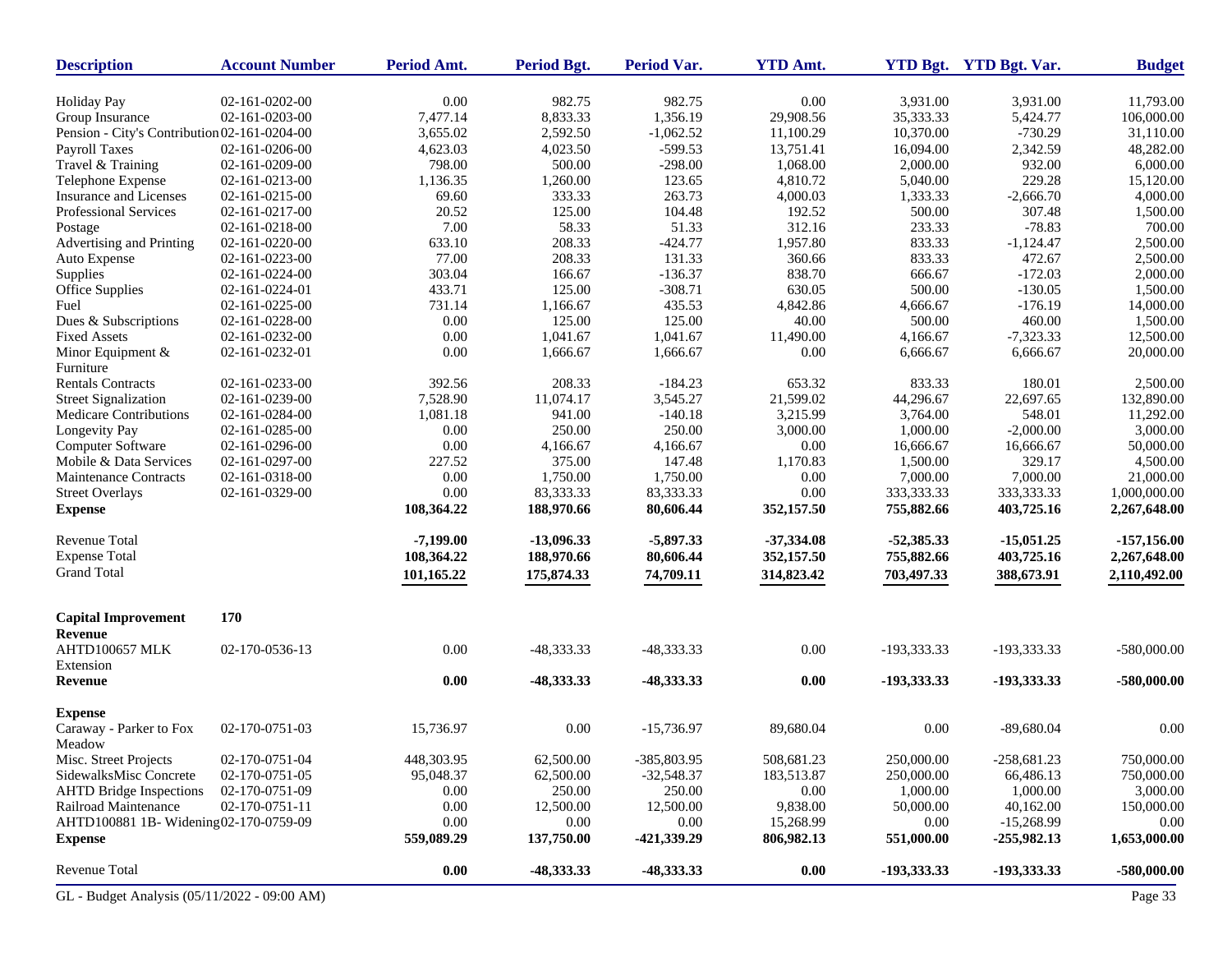| <b>Description</b>                      | <b>Account Number</b> | Period Amt.   | Period Bgt.   | <b>Period Var.</b> | <b>YTD Amt.</b> | <b>YTD Bgt.</b> | <b>YTD Bgt. Var.</b> | <b>Budget</b>   |
|-----------------------------------------|-----------------------|---------------|---------------|--------------------|-----------------|-----------------|----------------------|-----------------|
| <b>Expense Total</b>                    |                       | 559,089.29    | 137,750.00    | -421,339.29        | 806,982.13      | 551,000.00      | $-255,982.13$        | 1,653,000.00    |
| <b>Grand Total</b>                      |                       | 559,089.29    | 89,416.67     | -469,672.62        | 806,982.13      | 357,666.67      | -449,315.46          | 1,073,000.00    |
| <b>Other Expenses</b><br><b>Expense</b> | 888                   |               |               |                    |                 |                 |                      |                 |
| <b>Insurance Claim Expenses</b>         | 02-888-0500-16        | 10,958.67     | 0.00          | $-10.958.67$       | 227,643.09      | 0.00            | $-227,643.09$        | 0.00            |
| <b>Expense</b>                          |                       | 10,958.67     | 0.00          | $-10,958.67$       | 227,643.09      | 0.00            | $-227,643.09$        | 0.00            |
| <b>Revenue Total</b>                    |                       | 0.00          | 0.00          | 0.00               | 0.00            | 0.00            | 0.00                 | 0.00            |
| <b>Expense Total</b>                    |                       | 10,958.67     | 0.00          | $-10,958.67$       | 227,643.09      | 0.00            | $-227,643.09$        | 0.00            |
| <b>Grand Total</b>                      |                       | 10,958.67     | 0.00          | $-10,958.67$       | 227,643.09      | 0.00            | $-227,643.09$        | 0.00            |
| <b>Other Revenues</b><br><b>Revenue</b> | 999                   |               |               |                    |                 |                 |                      |                 |
| <b>Insurance Claim Recovery</b>         | 02-999-0500-16        | $-4,169.81$   | 0.00          | 4,169.81           | $-17.212.02$    | 0.00            | 17.212.02            | 0.00            |
| <b>Revenue</b>                          |                       | $-4,169.81$   | 0.00          | 4,169.81           | $-17,212.02$    | 0.00            | 17,212.02            | 0.00            |
| <b>Revenue Total</b>                    |                       | $-4,169.81$   | 0.00          | 4,169.81           | $-17,212.02$    | 0.00            | 17,212.02            | 0.00            |
| <b>Expense Total</b>                    |                       | 0.00          | 0.00          | 0.00               | 0.00            | 0.00            | 0.00                 | 0.00            |
| <b>Grand Total</b>                      |                       | $-4,169.81$   | 0.00          | 4,169.81           | $-17,212.02$    | 0.00            | 17,212.02            | 0.00            |
| <b>Revenue Total</b>                    | 02                    | $-704,092.98$ | $-714,615.96$ | $-10,522.98$       | $-2,668,648.98$ | $-2,876,771.07$ | $-208,122.09$        | $-8,825,406.00$ |
| <b>Expense Total</b>                    |                       | 1,109,007.97  | 754,693.93    | $-354,314.04$      | 3,060,600.08    | 3,018,775.68    | $-41,824.40$         | 9,056,327.00    |
| <b>Grand Total</b>                      |                       | 404.914.99    | 40,077.97     | $-364,837.02$      | 391,951.10      | 142,004.61      | $-249,946.49$        | 230,921.00      |
| <b>Street Fund</b>                      |                       | 404,914.99    | 40,077.97     | $-364,837.02$      | 391,951.10      | 142,004.61      | -249,946.49          | 230,921.00      |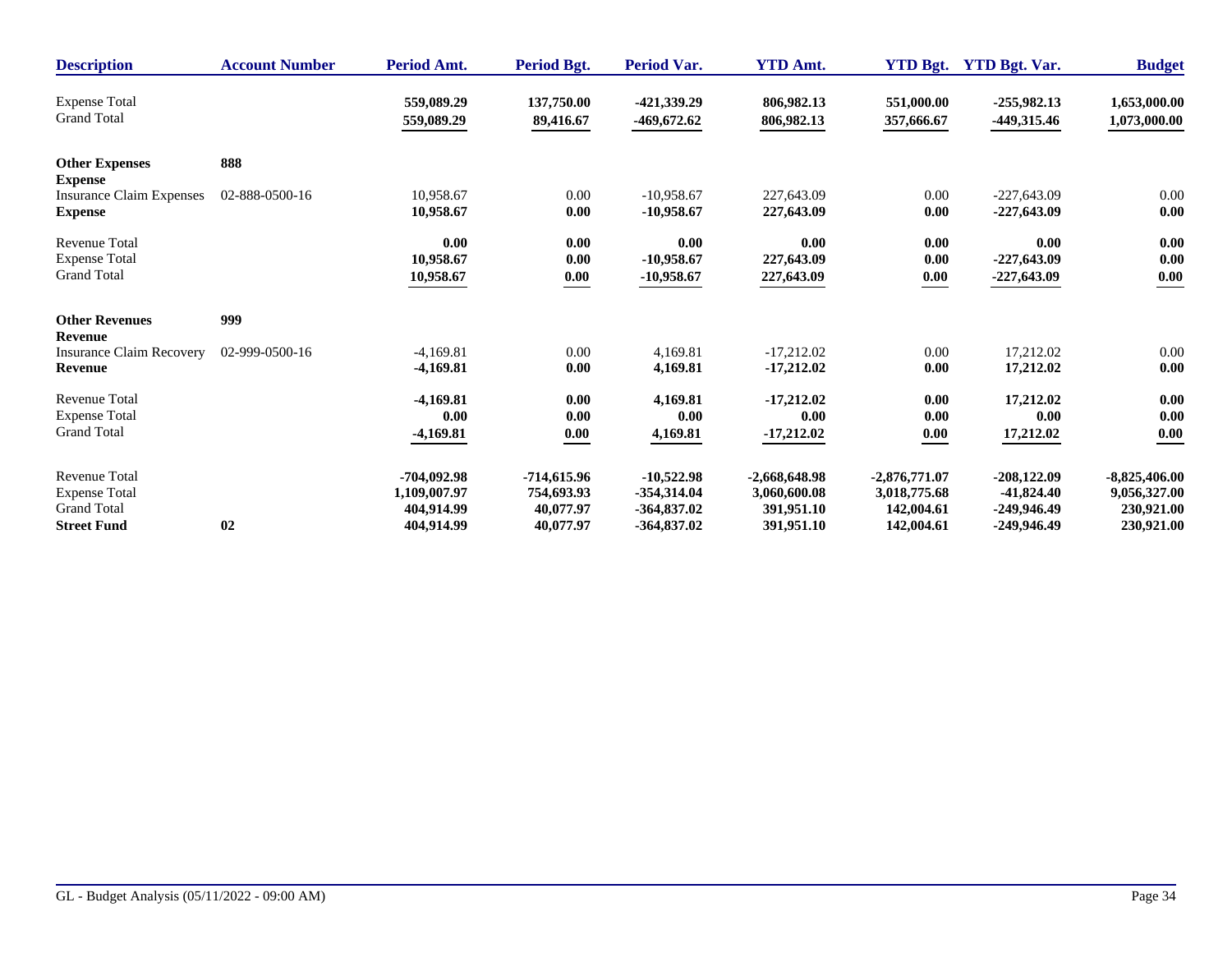User: ATGuiltner Printed: 5/11/2022 9:00:36 AM Period 04 - 04 Fiscal Year 2022



| <b>Description</b>                           | <b>Account Number</b> | Period Amt.    | <b>Period Bgt.</b> | <b>Period Var.</b>  | <b>YTD Amt.</b> |               | YTD Bgt. YTD Bgt. Var. | <b>Budget</b>   |
|----------------------------------------------|-----------------------|----------------|--------------------|---------------------|-----------------|---------------|------------------------|-----------------|
| <b>Emergency 911 Fund</b>                    | 06                    |                |                    |                     |                 |               |                        |                 |
| E-911                                        | 145                   |                |                    |                     |                 |               |                        |                 |
| Revenue                                      |                       |                |                    |                     |                 |               |                        |                 |
| <b>Interest Earned</b>                       | 06-145-0515-00        | $-165.96$      | $-233.33$          | $-67.37$            | $-607.02$       | $-933.33$     | $-326.31$              | $-2,800.00$     |
| E911 Surcharge                               | 06-145-0550-00        | $-8,559.43$    | $-7,916.67$        | 642.76              | $-34,163.40$    | $-31,666.67$  | 2,496.73               | $-95,000.00$    |
| <b>PSAP Distribution</b>                     | 06-145-0600-00        | 0.00           | $-140,000.00$      | $-140,000.00$       | $-396,086.22$   | $-560,000.00$ | $-163,913.78$          | $-1,680,000.00$ |
| <b>Revenue</b>                               |                       | $-8,725.39$    | $-148,150.00$      | $-139,424.61$       | -430,856.64     | $-592,600.00$ | $-161,743.36$          | $-1,777,800.00$ |
|                                              |                       |                |                    |                     |                 |               |                        |                 |
| <b>Expense</b>                               |                       |                |                    |                     |                 |               |                        |                 |
| Salaries-E-911                               | 06-145-0201-00        | 83,625.49      | 70,790.58          | $-12,834.91$        | 248,349.44      | 283,162.33    | 34,812.89              | 849,487.00      |
| <b>Holiday Pay</b>                           | 06-145-0202-00        | 120.56         | 3,022.75           | 2,902.19            | 132.04          | 12,091.00     | 11,958.96              | 36,273.00       |
| Group Insurance                              | 06-145-0203-00        | 8,917.02       | 11,541.67          | 2,624.65            | 34,872.60       | 46,166.67     | 11,294.07              | 138,500.00      |
| Pension - City's Contribution 06-145-0204-00 |                       | 2,427.28       | 2,250.00           | $-177.28$           | 7,570.62        | 9,000.00      | 1,429.38               | 27,000.00       |
| Payroll Taxes                                | 06-145-0206-00        | 5,131.47       | 4,638.42           | $-493.05$           | 15,916.20       | 18,553.67     | 2,637.47               | 55,661.00       |
| Uniforms                                     | 06-145-0207-00        | 0.00           | 83.33              | 83.33               | 0.00            | 333.33        | 333.33                 | 1,000.00        |
| Travel & Training                            | 06-145-0209-00        | 0.00<br>600.00 | 416.67<br>416.67   | 416.67<br>$-183.33$ | 431.48          | 1,666.67      | 1,235.19               | 5,000.00        |
| Part-Time Salaries                           | 06-145-0210-00        |                |                    |                     | 4,998.75        | 1,666.67      | $-3,332.08$            | 5,000.00        |
| <b>Overtime Salaries</b>                     | 06-145-0211-00        | 2,411.75       | 833.33             | $-1,578.42$         | 16,675.99       | 3,333.33      | $-13,342.66$           | 10,000.00       |
| Telephone Expense                            | 06-145-0213-00        | $-65.65$       | 208.33             | 273.98              | 427.53          | 833.33        | 405.80                 | 2,500.00        |
| <b>Insurance and Licenses</b>                | 06-145-0215-00        | 0.00           | 1,258.33           | 1,258.33            | 15,032.88       | 5,033.33      | $-9,999.55$            | 15,100.00       |
| <b>Earned Benefits Payout</b>                | 06-145-0216-00        | 0.00           | 833.33             | 833.33              | 96.03           | 3,333.33      | 3,237.30               | 10,000.00       |
| Professional Services                        | 06-145-0217-00        | 0.00           | 41.67              | 41.67               | 92.50           | 166.67        | 74.17                  | 500.00          |
| Advertising and Printing                     | 06-145-0220-00        | 0.00           | 25.00              | 25.00               | 0.00            | 100.00        | 100.00                 | 300.00          |
| Maintenance Bldg & Grns                      | 06-145-0221-00        | 276.88         | 333.33             | 56.45               | 8,487.93        | 1,333.33      | $-7,154.60$            | 4,000.00        |
| <b>Equipment Maintenance</b>                 | 06-145-0222-00        | 537.61         | 83.33              | $-454.28$           | 537.61          | 333.33        | $-204.28$              | 1,000.00        |
| Auto Expense                                 | 06-145-0223-00        | 0.00           | 66.67              | 66.67               | 0.00            | 266.67        | 266.67                 | 800.00          |
| Supplies                                     | 06-145-0224-00        | 426.95         | 700.00             | 273.05              | 1,934.39        | 2,800.00      | 865.61                 | 8,400.00        |
| Office Supplies                              | 06-145-0224-01        | 112.49         | 166.67             | 54.18               | 882.39          | 666.67        | $-215.72$              | 2,000.00        |
| Fuel                                         | 06-145-0225-00        | 563.04         | 416.67             | $-146.37$           | 1,882.55        | 1,666.67      | $-215.88$              | 5,000.00        |
| Dues & Subscriptions                         | 06-145-0228-00        | 241.88         | 698.00             | 456.12              | 1,198.56        | 2,792.00      | 1,593.44               | 8,376.00        |
| <b>Fixed Assets</b>                          | 06-145-0232-00        | 16,478.98      | 1,541.67           | $-14,937.31$        | 25,521.04       | 6,166.67      | $-19,354.37$           | 18,500.00       |
| Minor Equipment $&$                          | 06-145-0232-01        | 0.00           | 987.50             | 987.50              | 1,942.58        | 3,950.00      | 2,007.42               | 11,850.00       |
| Furniture                                    |                       |                |                    |                     |                 |               |                        |                 |
| <b>Rentals Contracts</b>                     | 06-145-0233-00        | 1,444.21       | 1,666.67           | 222.46              | 5,503.91        | 6,666.67      | 1.162.76               | 20,000.00       |
| UnemploymentWkms.Comp.06-145-0279-00         |                       | 0.00           | 979.17             | 979.17              | 11,621.56       | 3,916.67      | $-7,704.89$            | 11,750.00       |
| <b>Medicare Contributions</b>                | 06-145-0284-00        | 1,200.09       | 1,084.75           | $-115.34$           | 3,722.30        | 4,339.00      | 616.70                 | 13,017.00       |
| Longevity Pay                                | 06-145-0285-00        | 0.00           | 166.67             | 166.67              | 2,000.00        | 666.67        | $-1,333.33$            | 2,000.00        |
| Mobile & Data Services                       | 06-145-0297-00        | 33.78          | 83.33              | 49.55               | 382.83          | 333.33        | $-49.50$               | 1,000.00        |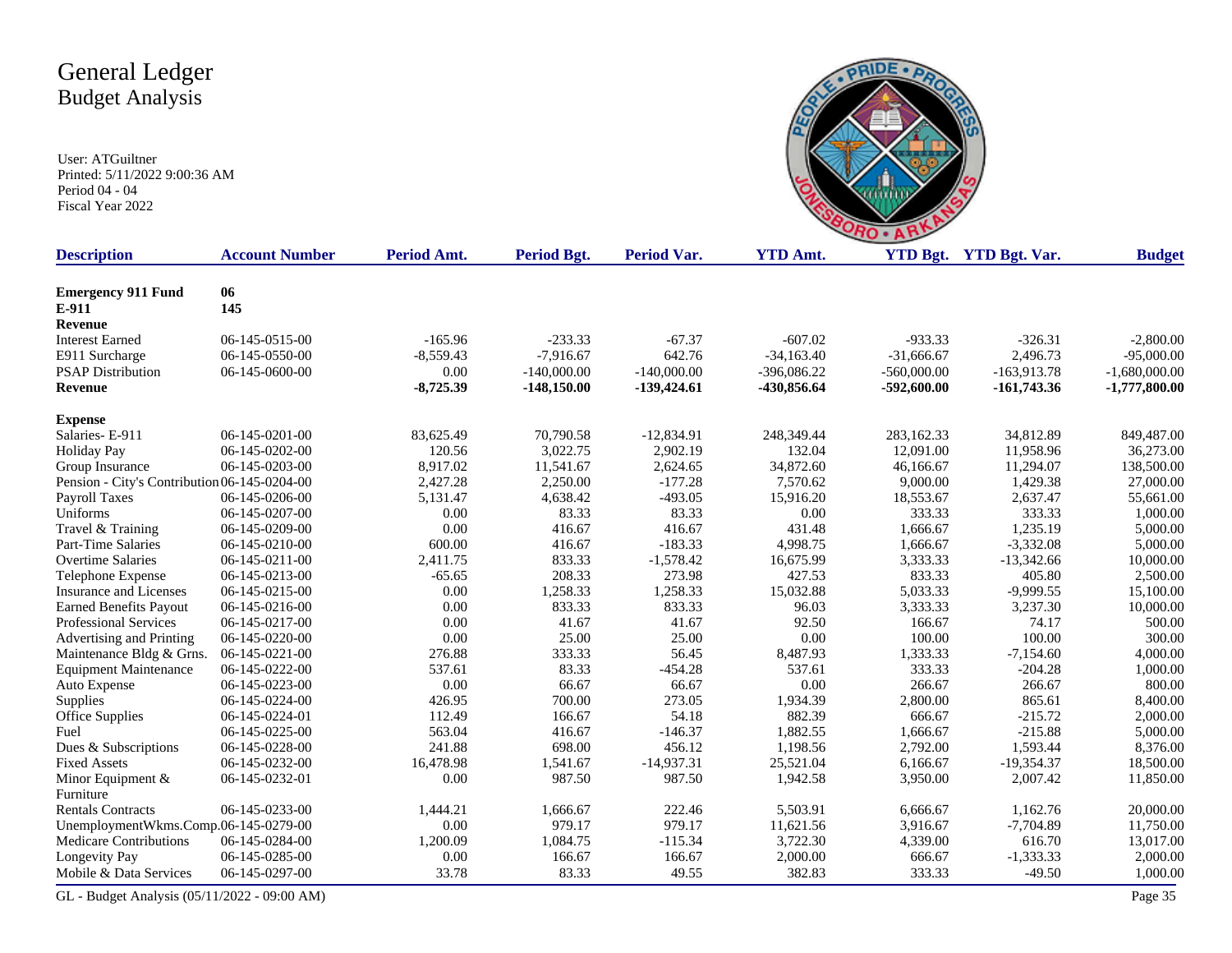| <b>Description</b>                        | <b>Account Number</b> | <b>Period Amt.</b> | Period Bgt.   | <b>Period Var.</b> | <b>YTD Amt.</b> | <b>YTD Bgt.</b> | <b>YTD Bgt. Var.</b> | <b>Budget</b>   |
|-------------------------------------------|-----------------------|--------------------|---------------|--------------------|-----------------|-----------------|----------------------|-----------------|
| Maintenance Contracts                     | 06-145-0318-00        | 350.46             | 34.458.33     | 34,107.87          | 65,298.00       | 137,833,33      | 72.535.33            | 413,500.00      |
| Dedicated Circuits & Cable 06-145-0320-00 |                       | 10.550.52          | 9,000.00      | $-1.550.52$        | 40.944.08       | 36,000.00       | $-4.944.08$          | 108,000.00      |
| <b>Expense</b>                            |                       | 135,384.81         | 148.792.84    | 13,408.03          | 516,455.79      | 595,171.34      | 78,715.55            | 1,785,514.00    |
| Revenue Total                             |                       | $-8.725.39$        | $-148.150.00$ | $-139,424.61$      | -430,856.64     | $-592,600,00$   | $-161,743,36$        | $-1,777,800.00$ |
| <b>Expense Total</b>                      |                       | 135,384.81         | 148,792.84    | 13,408.03          | 516,455.79      | 595,171,34      | 78,715.55            | 1,785,514.00    |
| <b>Grand Total</b>                        |                       | 126,659.42         | 642.84        | $-126,016.58$      | 85,599.15       | 2,571.34        | $-83,027.81$         | 7,714.00        |
| Revenue Total                             |                       | $-8,725,39$        | $-148.150.00$ | $-139,424.61$      | -430,856.64     | $-592,600.00$   | $-161,743,36$        | $-1,777,800.00$ |
| <b>Expense Total</b>                      |                       | 135,384.81         | 148,792.84    | 13,408.03          | 516,455.79      | 595,171,34      | 78,715.55            | 1,785,514.00    |
| <b>Grand Total</b>                        |                       | 126,659.42         | 642.84        | $-126.016.58$      | 85,599.15       | 2,571.34        | $-83.027.81$         | 7,714.00        |
| <b>Emergency 911 Fund</b>                 | 06                    | 126,659.42         | 642.84        | $-126,016.58$      | 85,599.15       | 2.571.34        | $-83.027.81$         | 7.714.00        |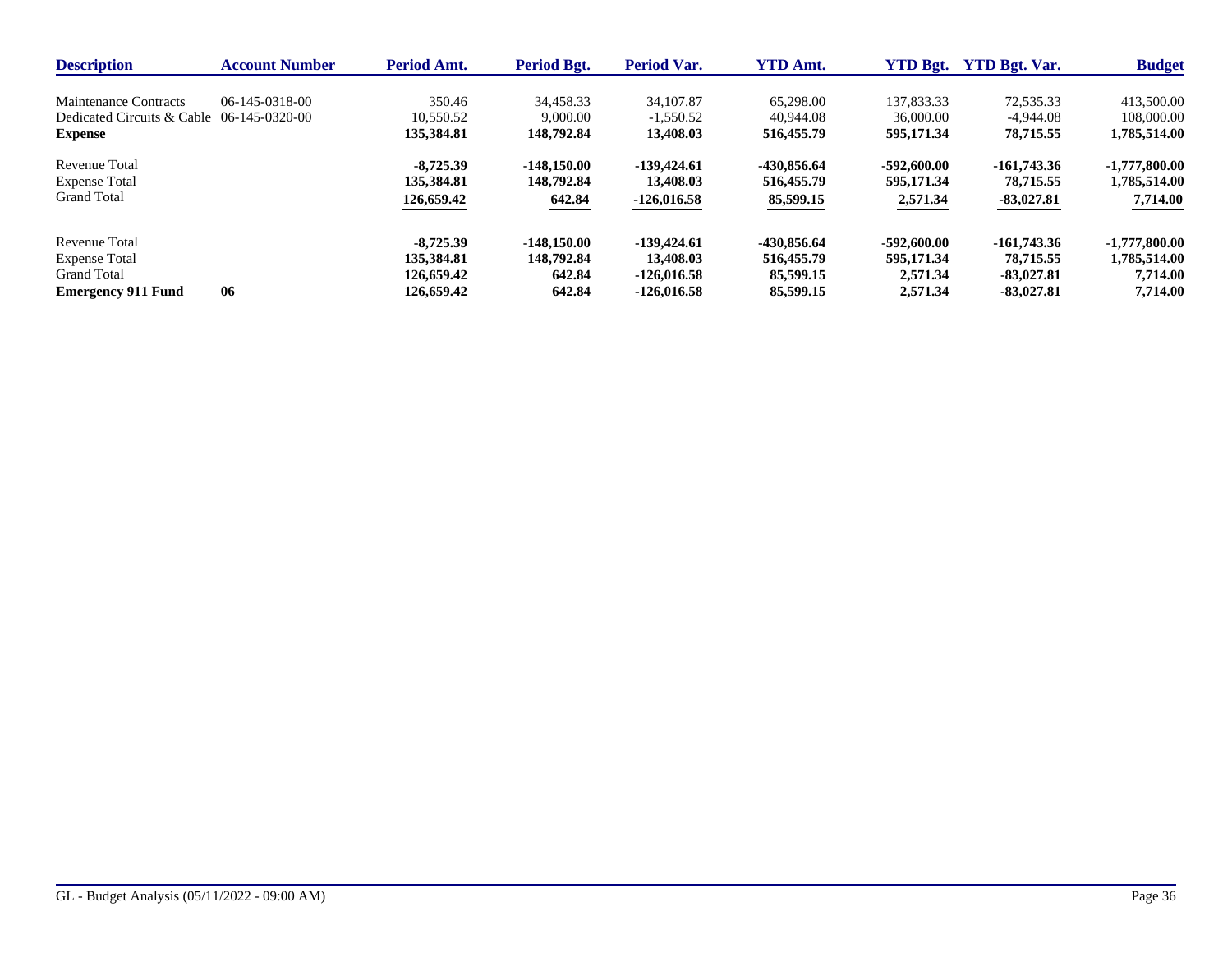

| <b>Description</b>                   | <b>Account Number</b> | <b>Period Amt.</b> | <b>Period Bgt.</b> | <b>Period Var.</b> | <b>YTD Amt.</b> | <b>YTD Bgt.</b> | <b>YTD Bgt. Var.</b> | <b>Budget</b>   |
|--------------------------------------|-----------------------|--------------------|--------------------|--------------------|-----------------|-----------------|----------------------|-----------------|
| A & P Fund                           | 08                    |                    |                    |                    |                 |                 |                      |                 |
| Advertising &                        | 180                   |                    |                    |                    |                 |                 |                      |                 |
| <b>Promotion</b>                     |                       |                    |                    |                    |                 |                 |                      |                 |
| Revenue                              |                       |                    |                    |                    |                 |                 |                      |                 |
| <b>Interest Earned</b>               | 08-180-0515-00        | $-291.39$          | $-636.83$          | $-345.44$          | $-789.56$       | $-2.547.33$     | $-1.757.77$          | $-7.642.00$     |
| Hotel & Motel 3%                     | 08-180-0567-00        | $-114, 121.58$     | $-66,797.67$       | 47,323.91          | $-329,009.66$   | $-267,190.67$   | 61,818.99            | $-801,572.00$   |
| Tourism                              |                       |                    |                    |                    |                 |                 |                      |                 |
| Hotel & Motel 1%                     | 08-180-0567-01        | $-2,806.00$        | $-22,265.08$       | $-19,459.08$       | $-43,826.97$    | $-89,060.33$    | $-45,233.36$         | $-267,181.00$   |
| Tourism                              |                       |                    |                    |                    |                 |                 |                      |                 |
| A & P Prepared Food 08-180-0567-02   |                       | -498,576.45        | $-230,208.33$      | 268,368.12         | $-1,265,427.19$ | -920,833.33     | 344,593.86           | $-2,762,500.00$ |
| Revenue                              |                       | $-615,795.42$      | -319,907.91        | 295,887.51         | $-1,639,053.38$ | $-1,279,631.66$ | 359,421.72           | -3,838,895.00   |
|                                      |                       |                    |                    |                    |                 |                 |                      |                 |
| <b>Expense</b>                       |                       |                    |                    |                    |                 |                 |                      |                 |
| Salaries-A & P                       | 08-180-0201-00        | 4,535.08           | 0.00               | $-4.535.08$        | 20,407.86       | 0.00            | $-20,407.86$         | 0.00            |
| Payroll Taxes                        | 08-180-0206-00        | 281.18             | 0.00               | $-281.18$          | 1.265.29        | 0.00            | $-1,265.29$          | 0.00            |
| Professional Services 08-180-0217-00 |                       | 0.00               | 0.00               | 0.00               | 20,000.00       | 0.00            | $-20,000.00$         | 0.00            |
| Dues & Subscriptions 08-180-0228-00  |                       | 35,858.73          | 0.00               | $-35,858.73$       | 38,308.20       | 0.00            | $-38,308.20$         | 0.00            |
| Minor Equipment & 08-180-0232-01     |                       | 0.00               | 0.00               | 0.00               | 1,896.58        | 0.00            | $-1,896.58$          | 0.00            |
| Furniture                            |                       |                    |                    |                    |                 |                 |                      |                 |
| Rentals                              | 08-180-0233-00        | 0.00               | $0.00\,$           | 0.00               | 3,900.00        | 0.00            | $-3,900.00$          | 0.00            |
| <b>Contract Labor</b>                | 08-180-0236-00        | 3.50               | 0.00               | $-3.50$            | 2,015.75        | 0.00            | $-2,015.75$          | 0.00            |
| <b>Embassy Suites</b>                | 08-180-0250-00        | 96,129.03          | 0.00               | $-96,129.03$       | 96,129.03       | 0.00            | $-96,129.03$         | 0.00            |
| Reimbursements                       |                       |                    |                    |                    |                 |                 |                      |                 |
| UnemploymentWkms 08-180-0279-00      |                       | 0.00               | 0.00               | 0.00               | 70.83           | 0.00            | $-70.83$             | 0.00            |
| Comp                                 |                       |                    |                    |                    |                 |                 |                      |                 |
| Medicare                             | 08-180-0284-00        | 65.75              | 0.00               | $-65.75$           | 295.91          | 0.00            | $-295.91$            | 0.00            |
| Contributions                        |                       |                    |                    |                    |                 |                 |                      |                 |
| Adv.& Promotion                      | 08-180-0313-00        | 38,000.00          | 60,416.67          | 22,416.67          | 119,875.00      | 241,666.67      | 121,791.67           | 725,000.00      |
| Expense                              |                       |                    |                    |                    |                 |                 |                      |                 |
| <b>Expense</b>                       |                       | 174,873.27         | 60,416.67          | $-114,456.60$      | 304,164.45      | 241,666.67      | $-62,497.78$         | 725,000.00      |
|                                      |                       |                    |                    |                    |                 |                 |                      |                 |
| <b>Revenue Total</b>                 |                       | $-615,795.42$      | -319,907.91        | 295,887.51         | $-1,639,053.38$ | $-1,279,631.66$ | 359,421.72           | -3,838,895.00   |
| <b>Expense Total</b>                 |                       | 174,873.27         | 60,416.67          | $-114,456.60$      | 304,164.45      | 241,666.67      | $-62,497.78$         | 725,000.00      |
| <b>Grand Total</b>                   |                       | $-440,922.15$      | $-259,491.24$      | 181,430.91         | -1,334,888.93   | $-1,037,964.99$ | 296,923.94           | $-3,113,895.00$ |
|                                      |                       |                    |                    |                    |                 |                 |                      |                 |
| <b>Revenue Total</b>                 |                       | $-615,795.42$      | -319,907.91        | 295,887.51         | $-1,639,053.38$ | $-1,279,631.66$ | 359,421.72           | -3,838,895.00   |
|                                      |                       |                    |                    |                    |                 |                 |                      |                 |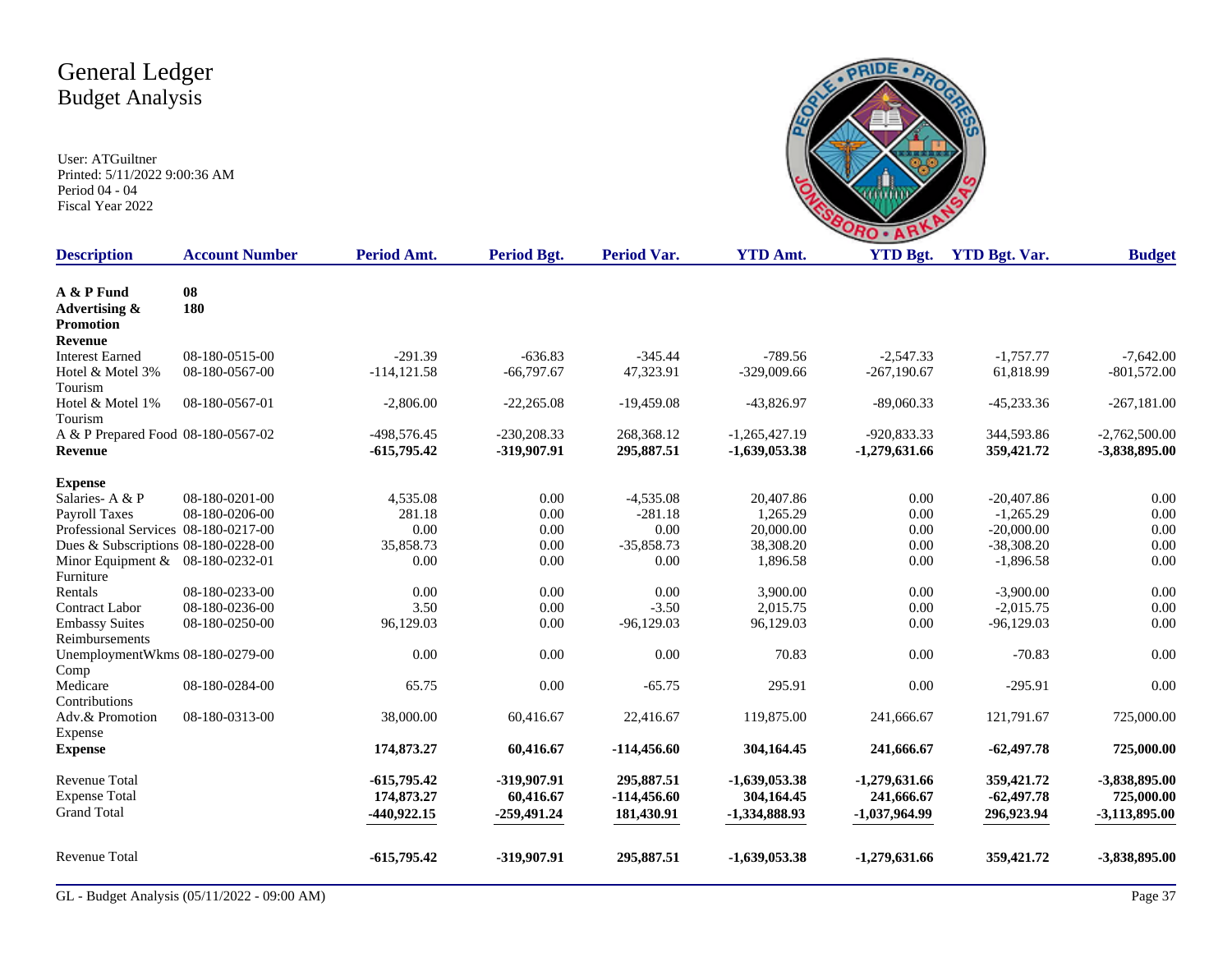| <b>Description</b>                         | <b>Account Number</b> | <b>Period Amt.</b>        | <b>Period Bgt.</b>       | <b>Period Var.</b>        | <b>YTD Amt.</b>               | <b>YTD Bgt.</b>             | <b>YTD Bgt. Var.</b>       | <b>Budget</b>                 |
|--------------------------------------------|-----------------------|---------------------------|--------------------------|---------------------------|-------------------------------|-----------------------------|----------------------------|-------------------------------|
| <b>Expense Total</b><br><b>Grand Total</b> |                       | 174.873.27<br>-440.922.15 | 60,416.67<br>-259.491.24 | -114.456.60<br>181,430.91 | 304, 164, 45<br>-1.334,888.93 | 241,666.67<br>-1.037.964.99 | $-62,497.78$<br>296,923.94 | 725,000.00<br>$-3.113.895.00$ |
| A & P Fund                                 | 08                    | -440,922.15               | -259.491.24              | 181.430.91                | -1.334,888.93                 | -1.037.964.99               | 296,923.94                 | $-3.113.895.00$               |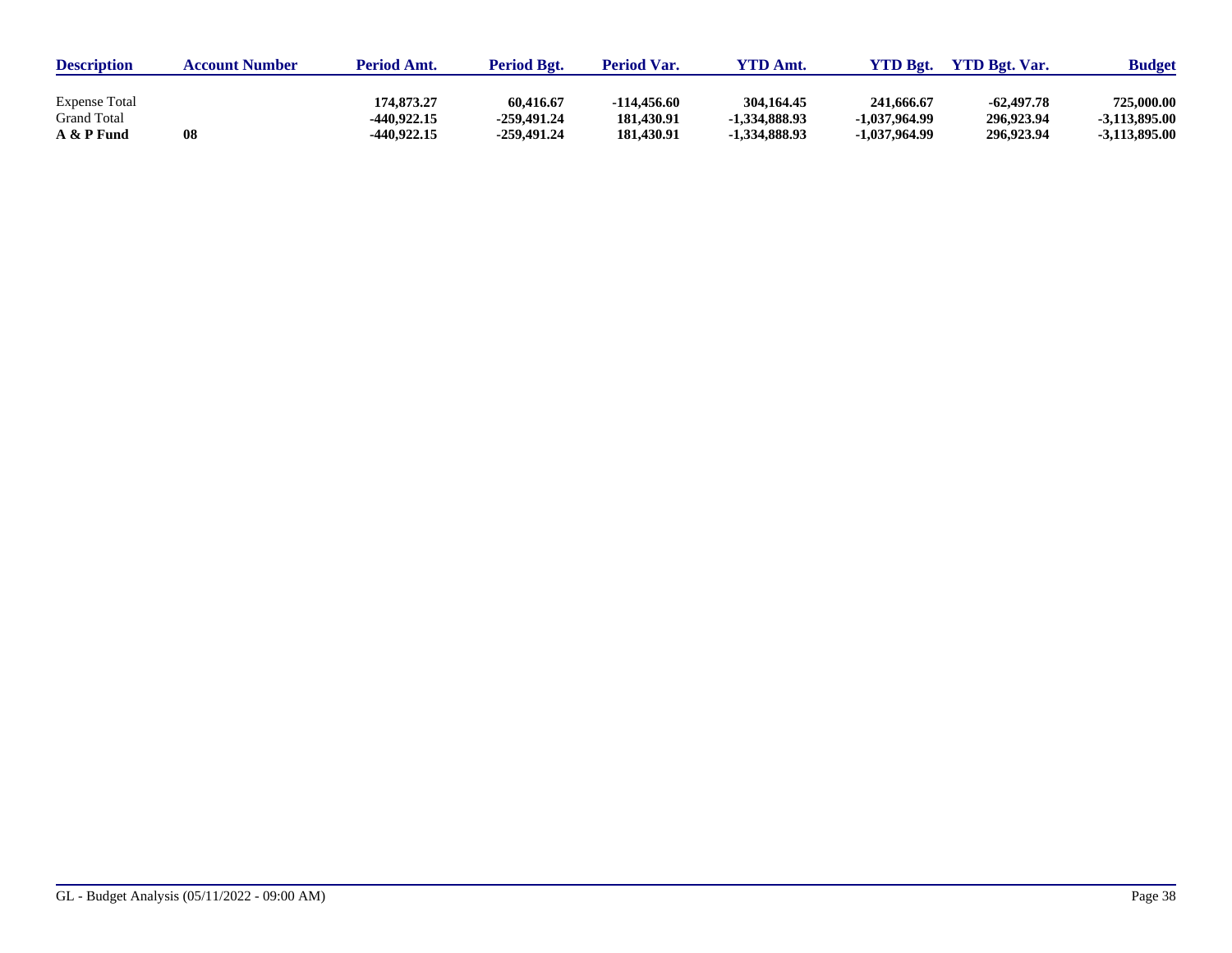User: ATGuiltner Printed: 5/11/2022 9:00:36 AM Period 04 - 04 Fiscal Year 2022

|                    | ÷           |       |
|--------------------|-------------|-------|
| $\triangle$ $\sim$ | VTD D.<br>◢ | VTD D |

| <b>Description</b>                                                                       | <b>Account Number</b> | <b>Period Amt.</b>             | Period Bgt.                     | <b>Period Var.</b>                          | <b>YTD Amt.</b>                          | <b>YTD Bgt.</b>                                  | <b>YTD Bgt. Var.</b>                     | <b>Budget</b>                         |
|------------------------------------------------------------------------------------------|-----------------------|--------------------------------|---------------------------------|---------------------------------------------|------------------------------------------|--------------------------------------------------|------------------------------------------|---------------------------------------|
| <b>Federal Grants Fund09</b><br><b>HazardFlood</b><br><b>Mitigation Grant</b><br>Revenue | 932                   |                                |                                 |                                             |                                          |                                                  |                                          |                                       |
| Federal Funding -<br><b>FEMA</b>                                                         | 09-932-0664-00        | 0.00                           | 0.00                            | 0.00                                        | $-55,718.03$                             | 0.00                                             | 55,718.03                                | 0.00                                  |
| Revenue                                                                                  |                       | 0.00                           | 0.00                            | 0.00                                        | $-55,718.03$                             | 0.00                                             | 55,718.03                                | 0.00                                  |
| <b>Expense</b><br><b>Hazard Mitigation</b><br><b>Assit Grant</b>                         | 09-932-1540-00        | 1,189.96                       | 0.00                            | $-1,189.96$                                 | 8,670.94                                 | 0.00                                             | $-8,670.94$                              | 0.00                                  |
| <b>Expense</b>                                                                           |                       | 1,189.96                       | 0.00                            | $-1,189.96$                                 | 8,670.94                                 | 0.00                                             | $-8,670.94$                              | 0.00                                  |
| <b>Revenue Total</b><br><b>Expense Total</b><br><b>Grand Total</b>                       |                       | 0.00<br>1,189.96<br>1,189.96   | 0.00<br>0.00<br>0.00            | 0.00<br>$-1,189.96$<br>$-1,189.96$          | $-55,718.03$<br>8,670.94<br>$-47,047.09$ | 0.00<br>0.00<br>$\boldsymbol{0.00}$              | 55,718.03<br>$-8,670.94$<br>47,047.09    | 0.00<br>0.00<br>$0.00\,$              |
| <b>Bullet Proof Vests</b><br>Grant<br><b>Revenue</b>                                     | 950                   |                                |                                 |                                             |                                          |                                                  |                                          |                                       |
| Federal Funding -                                                                        | 09-950-0662-00        | 0.00                           | $-3,839.58$                     | $-3,839.58$                                 | $-21,800.00$                             | $-15,358.33$                                     | 6,441.67                                 | $-46,075.00$                          |
| <b>DOJ</b><br>Revenue                                                                    |                       | 0.00                           | $-3,839.58$                     | $-3,839.58$                                 | $-21,800.00$                             | $-15,358.33$                                     | 6,441.67                                 | $-46,075.00$                          |
| <b>Expense</b><br>Police Equipment -<br><b>BVP</b>                                       | 09-950-0224-00        | 38,032.49                      | 3,839.58                        | $-34,192.91$                                | 38,032.49                                | 15,358.33                                        | $-22,674.16$                             | 46,075.00                             |
| <b>Expense</b>                                                                           |                       | 38,032.49                      | 3,839.58                        | $-34,192.91$                                | 38,032.49                                | 15,358.33                                        | $-22,674.16$                             | 46,075.00                             |
| <b>Revenue Total</b><br><b>Expense Total</b><br><b>Grand Total</b>                       |                       | 0.00<br>38,032.49<br>38,032.49 | $-3,839.58$<br>3,839.58<br>0.00 | $-3,839.58$<br>$-34,192.91$<br>$-38,032.49$ | $-21,800.00$<br>38,032.49<br>16,232.49   | $-15,358.33$<br>15,358.33<br>$\boldsymbol{0.00}$ | 6,441.67<br>$-22,674.16$<br>$-16,232.49$ | $-46,075.00$<br>46,075.00<br>$0.00\,$ |
| <b>JAG</b> Grant                                                                         | 954                   |                                |                                 |                                             |                                          |                                                  |                                          |                                       |

**Revenue**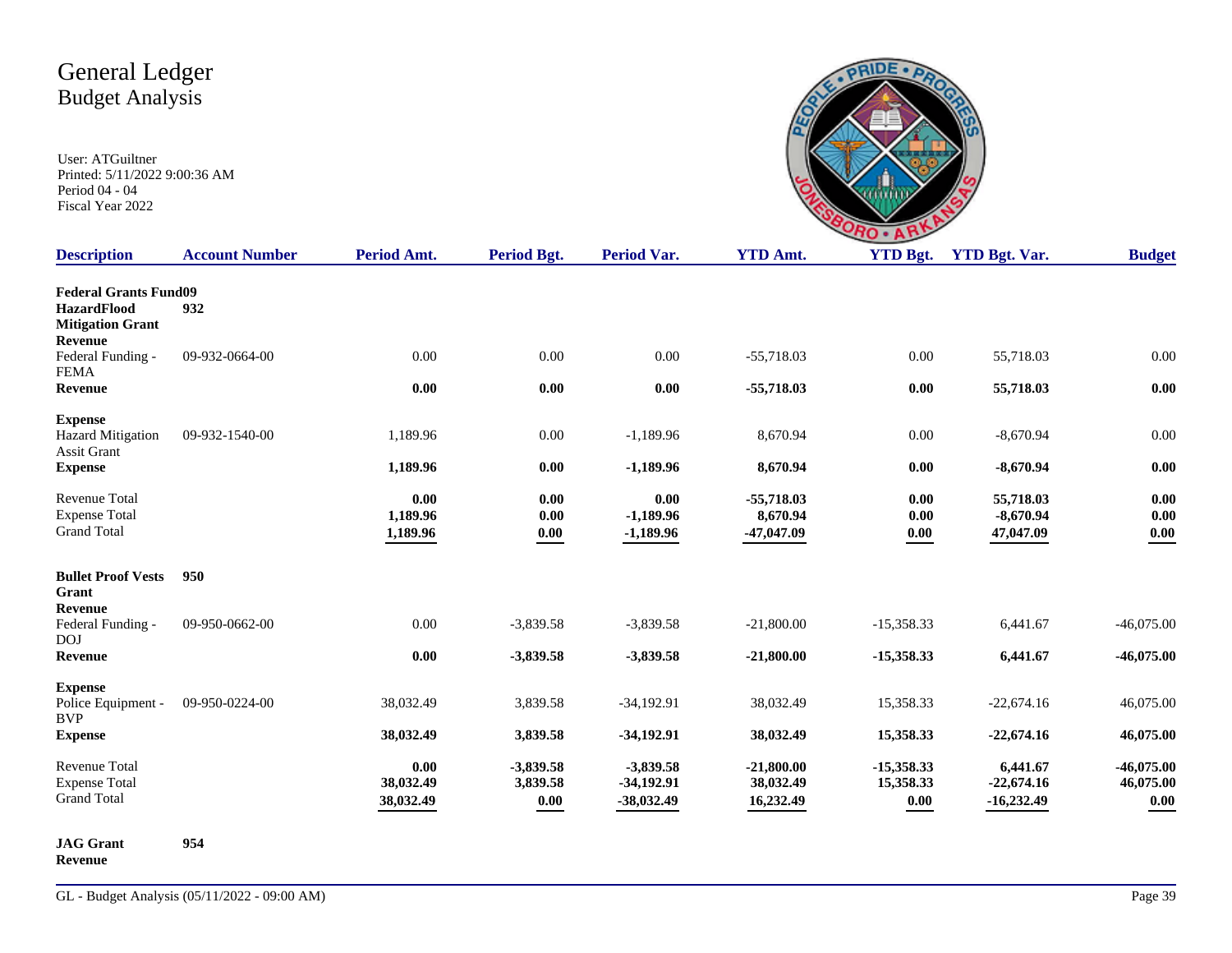| <b>Description</b>               | <b>Account Number</b>                        | Period Amt.  | Period Bgt. | <b>Period Var.</b> | <b>YTD Amt.</b> | <b>YTD Bgt.</b> | <b>YTD Bgt. Var.</b> | <b>Budget</b> |
|----------------------------------|----------------------------------------------|--------------|-------------|--------------------|-----------------|-----------------|----------------------|---------------|
| Federal Funding -<br><b>DOJ</b>  | 09-954-0662-00                               | $-11,355.00$ | 0.00        | 11,355.00          | $-18,281.00$    | 0.00            | 18,281.00            | $0.00\,$      |
| Revenue                          |                                              | $-11,355.00$ | 0.00        | 11,355.00          | $-18,281.00$    | 0.00            | 18,281.00            | $0.00\,$      |
| <b>Expense</b>                   |                                              |              |             |                    |                 |                 |                      |               |
| Supplies                         | 09-954-0224-00                               | 0.00         | 0.00        | 0.00               | 1,036.00        | 0.00            | $-1,036.00$          | 0.00          |
| <b>Fixed Assets</b>              | 09-954-0232-00                               | 11,355.00    | 0.00        | $-11,355.00$       | 17,245.00       | 0.00            | $-17,245.00$         | $0.00\,$      |
| <b>Expense</b>                   |                                              | 11,355.00    | 0.00        | $-11,355.00$       | 18,281.00       | 0.00            | $-18,281.00$         | 0.00          |
| Revenue Total                    |                                              | $-11,355.00$ | 0.00        | 11,355.00          | $-18,281.00$    | 0.00            | 18,281.00            | 0.00          |
| <b>Expense Total</b>             |                                              | 11,355.00    | 0.00        | $-11,355.00$       | 18,281.00       | 0.00            | $-18,281.00$         | 0.00          |
| <b>Grand Total</b>               |                                              | 0.00         | $0.00\,$    | 0.00               | 0.00            | 0.00            | 0.00                 | 0.00          |
| <b>STEP Grant</b>                | 955                                          |              |             |                    |                 |                 |                      |               |
| Revenue                          |                                              |              |             |                    |                 |                 |                      |               |
| Federal Funding -<br><b>DOJ</b>  | 09-955-0662-00                               | $-4,501.55$  | $-5,608.33$ | $-1,106.78$        | $-16,633.18$    | $-22,433.33$    | $-5,800.15$          | $-67,300.00$  |
| Revenue                          |                                              | $-4,501.55$  | $-5,608.33$ | $-1,106.78$        | $-16,633.18$    | $-22,433.33$    | $-5,800.15$          | $-67,300.00$  |
| <b>Expense</b>                   |                                              |              |             |                    |                 |                 |                      |               |
| Group Insurance                  | 09-955-0203-00                               | 17.21        | 0.00        | $-17.21$           | 78.97           | 0.00            | $-78.97$             | 0.00          |
| LOPFI - City's                   | 09-955-0205-00                               | 1,146.17     | 0.00        | $-1,146.17$        | 3,649.99        | 0.00            | $-3,649.99$          | 0.00          |
| Contribution                     |                                              |              |             |                    |                 |                 |                      |               |
| STEP Overtime                    | 09-955-0211-00                               | 4,877.34     | 5,608.33    | 730.99             | 15,531.84       | 22,433.33       | 6,901.49             | 67,300.00     |
| Salaries<br>Medicare             | 09-955-0284-00                               | 62.00        | 0.00        | $-62.00$           | 193.20          | 0.00            | $-193.20$            | 0.00          |
| Contributions                    |                                              |              |             |                    |                 |                 |                      |               |
| <b>Expense</b>                   |                                              | 6,102.72     | 5,608.33    | -494.39            | 19,454.00       | 22,433.33       | 2,979.33             | 67,300.00     |
| Revenue Total                    |                                              | $-4,501.55$  | $-5,608.33$ | $-1,106.78$        | $-16,633.18$    | $-22,433.33$    | $-5,800.15$          | $-67,300.00$  |
| <b>Expense Total</b>             |                                              | 6,102.72     | 5,608.33    | -494.39            | 19,454.00       | 22,433.33       | 2,979.33             | 67,300.00     |
| <b>Grand Total</b>               |                                              | 1,601.17     | $0.00\,$    | $-1,601.17$        | 2,820.82        | 0.00            | $-2,820.82$          | 0.00          |
| <b>FY17 SAFER Grant 956</b>      |                                              |              |             |                    |                 |                 |                      |               |
| Revenue                          |                                              |              |             |                    |                 |                 |                      |               |
| Federal Funding -<br><b>FEMA</b> | 09-956-0664-00                               | 0.00         | $-778.92$   | $-778.92$          | $-7,092.73$     | $-3,115.67$     | 3,977.06             | $-9,347.00$   |
| <b>Revenue</b>                   |                                              | $0.00\,$     | $-778.92$   | $-778.92$          | $-7,092.73$     | $-3,115.67$     | 3,977.06             | $-9,347.00$   |
| <b>Expense</b>                   |                                              |              |             |                    |                 |                 |                      |               |
| Salaries-FY17                    | 09-956-0201-00                               | $0.00\,$     | 583.33      | 583.33             | 5,286.44        | 2,333.33        | $-2,953.11$          | 7,000.00      |
| <b>SAFER Grant</b>               |                                              |              |             |                    |                 |                 |                      |               |
| Group Insurance                  | 09-956-0203-00                               | 0.00         | 50.00       | 50.00              | 497.34          | 200.00          | $-297.34$            | 600.00        |
| LOPFI - City's                   | 09-956-0205-00                               | 0.00         | 137.08      | 137.08             | 1,242.34        | 548.33          | $-694.01$            | 1,645.00      |
| Contribution                     |                                              |              |             |                    |                 |                 |                      |               |
| Medicare                         | 09-956-0284-00                               | $0.00\,$     | 8.50        | 8.50               | 66.61           | 34.00           | $-32.61$             | 102.00        |
| Contributions                    |                                              | 0.00         |             |                    |                 |                 |                      |               |
| <b>Expense</b>                   |                                              |              | 778.91      | 778.91             | 7,092.73        | 3,115.66        | $-3,977.07$          | 9,347.00      |
|                                  | GL - Budget Analysis (05/11/2022 - 09:00 AM) |              |             |                    |                 |                 |                      | Page 40       |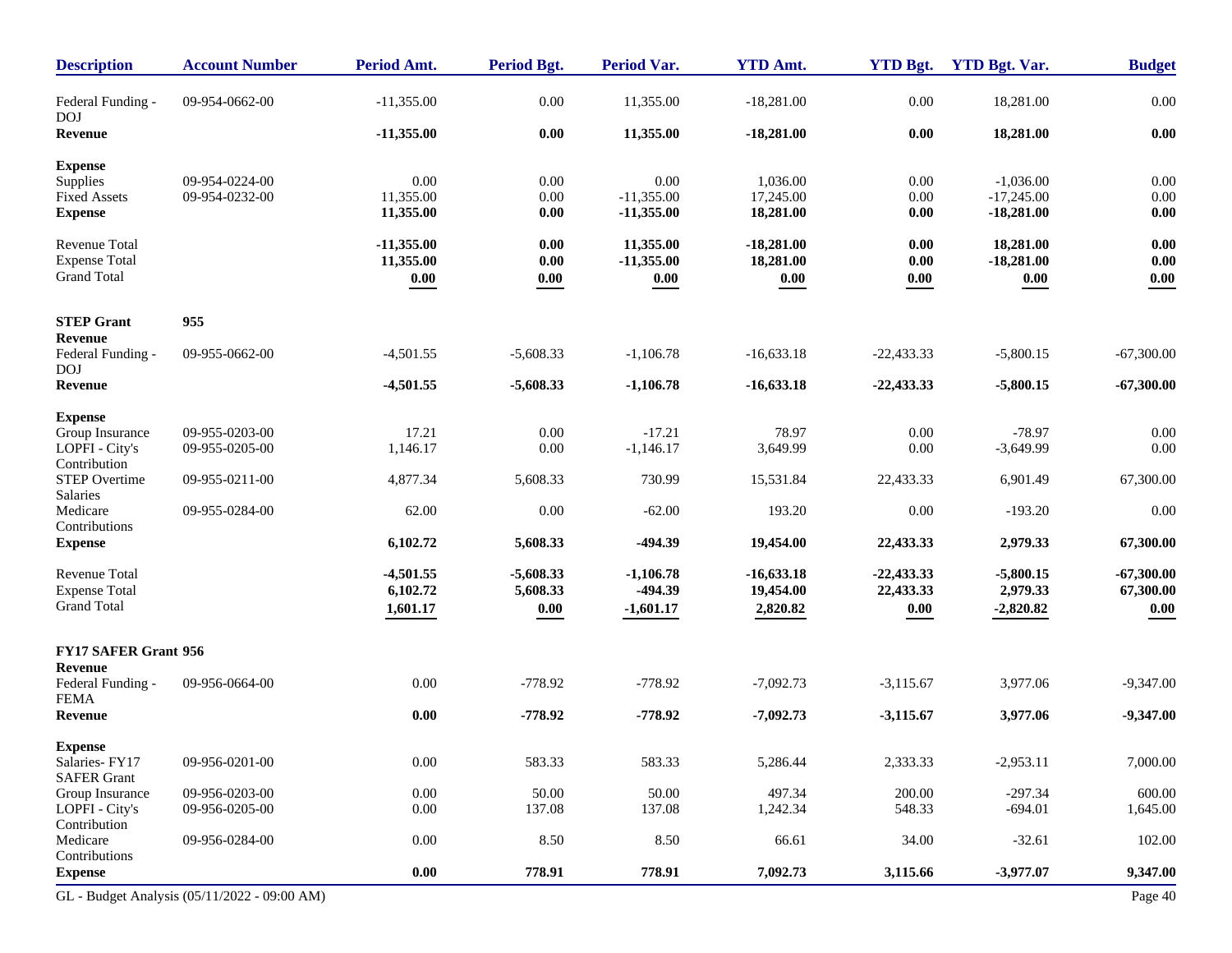| <b>Description</b>                                                 | <b>Account Number</b> | <b>Period Amt.</b>             | <b>Period Bgt.</b>                    | <b>Period Var.</b>                      | <b>YTD Amt.</b>                        | <b>YTD Bgt.</b>                       | <b>YTD Bgt. Var.</b>                      | <b>Budget</b>                     |
|--------------------------------------------------------------------|-----------------------|--------------------------------|---------------------------------------|-----------------------------------------|----------------------------------------|---------------------------------------|-------------------------------------------|-----------------------------------|
| <b>Revenue Total</b><br><b>Expense Total</b><br><b>Grand Total</b> |                       | 0.00<br>0.00<br>0.00           | $-778.92$<br>778.91<br>$-0.01$        | $-778.92$<br>778.91<br>$-0.01$          | $-7,092.73$<br>7,092.73<br>0.00        | $-3,115.67$<br>3,115.66<br>$-0.01$    | 3,977.06<br>$-3,977.07$<br>$-0.01$        | $-9,347.00$<br>9,347.00<br>0.00   |
| <b>FY18 SAFER Grant 958</b>                                        |                       |                                |                                       |                                         |                                        |                                       |                                           |                                   |
| <b>Revenue</b><br>Federal Funding -<br><b>FEMA</b>                 | 09-958-0664-00        | 0.00                           | $-13,660.83$                          | $-13,660.83$                            | $-18,919.14$                           | $-54,643.33$                          | $-35,724.19$                              | $-163,930.00$                     |
| Revenue                                                            |                       | 0.00                           | $-13,660.83$                          | $-13,660.83$                            | $-18,919.14$                           | $-54,643.33$                          | $-35,724.19$                              | $-163,930.00$                     |
| <b>Expense</b>                                                     |                       |                                |                                       |                                         |                                        |                                       |                                           |                                   |
| Salaries-FY18<br><b>SAFER Grant</b>                                | 09-958-0201-00        | 9,811.23                       | 9,231.00                              | $-580.23$                               | 28,995.92                              | 36,924.00                             | 7,928.08                                  | 110,772.00                        |
| Group Insurance                                                    | 09-958-0203-00        | 1,530.93                       | 2,126.75                              | 595.82                                  | 6,005.13                               | 8,507.00                              | 2,501.87                                  | 25,521.00                         |
| LOPFI - City's<br>Contribution                                     | 09-958-0205-00        | 2,305.60                       | 2,169.25                              | $-136.35$                               | 6,814.09                               | 8,677.00                              | 1,862.91                                  | 26,031.00                         |
| Medicare<br>Contributions                                          | 09-958-0284-00        | 120.63                         | 133.83                                | 13.20                                   | 347.18                                 | 535.33                                | 188.15                                    | 1,606.00                          |
| <b>Expense</b>                                                     |                       | 13,768.39                      | 13,660.83                             | $-107.56$                               | 42,162.32                              | 54,643.33                             | 12,481.01                                 | 163,930.00                        |
| Revenue Total<br><b>Expense Total</b><br><b>Grand Total</b>        |                       | 0.00<br>13,768.39<br>13,768.39 | $-13,660.83$<br>13,660.83<br>$0.00\,$ | $-13,660.83$<br>$-107.56$<br>-13,768.39 | $-18,919.14$<br>42,162.32<br>23,243.18 | $-54,643.33$<br>54,643.33<br>$0.00\,$ | $-35,724.19$<br>12,481.01<br>$-23,243.18$ | -163,930.00<br>163,930.00<br>0.00 |
|                                                                    |                       |                                |                                       |                                         |                                        |                                       |                                           |                                   |
| FY20 COPS Hiring 963<br>Grant                                      |                       |                                |                                       |                                         |                                        |                                       |                                           |                                   |
| <b>Revenue</b><br>Federal Funding -<br>DOJ                         | 09-963-0662-00        | $-15,150.94$                   | $-21,956.58$                          | $-6,805.64$                             | $-61,301.45$                           | $-87,826.33$                          | $-26,524.88$                              | $-263,479.00$                     |
| Revenue                                                            |                       | $-15,150.94$                   | $-21,956.58$                          | $-6,805.64$                             | $-61,301.45$                           | $-87,826.33$                          | $-26,524.88$                              | $-263,479.00$                     |
| <b>Expense</b>                                                     |                       |                                |                                       |                                         |                                        |                                       |                                           |                                   |
| Salaries-2020 COPS 09-963-0201-00<br>Hiring Gran                   |                       | 15,973.93                      | 15,529.50                             | $-444.43$                               | 49,018.14                              | 62,118.00                             | 13,099.86                                 | 186,354.00                        |
| Group Insurance                                                    | 09-963-0203-00        | 1.544.41                       | 2,356.08                              | 811.67                                  | 6.749.87                               | 9,424.33                              | 2,674.46                                  | 28.273.00                         |
| LOPFI - City's<br>Contribution                                     | 09-963-0205-00        | 3,753.90                       | 3,882.33                              | 128.43                                  | 11,519.30                              | 15,529.33                             | 4,010.03                                  | 46,588.00                         |
| Medicare<br>Contributions                                          | 09-963-0284-00        | 200.56                         | 188.67                                | $-11.89$                                | 603.11                                 | 754.67                                | 151.56                                    | 2,264.00                          |
| <b>Expense</b>                                                     |                       | 21,472.80                      | 21,956.58                             | 483.78                                  | 67,890.42                              | 87,826.33                             | 19,935.91                                 | 263,479.00                        |
| <b>Revenue Total</b><br><b>Expense Total</b>                       |                       | -15,150.94<br>21,472.80        | $-21,956.58$<br>21,956.58             | $-6,805.64$<br>483.78                   | $-61,301.45$<br>67,890.42              | $-87,826.33$<br>87,826.33             | $-26,524.88$<br>19,935.91                 | -263,479.00<br>263,479.00         |
| <b>Grand Total</b>                                                 |                       | 6,321.86                       | 0.00                                  | $-6,321.86$                             | 6,588.97                               | $0.00\,$                              | $-6,588.97$                               | 0.00                              |

#### **Industrial Rail Spur 982**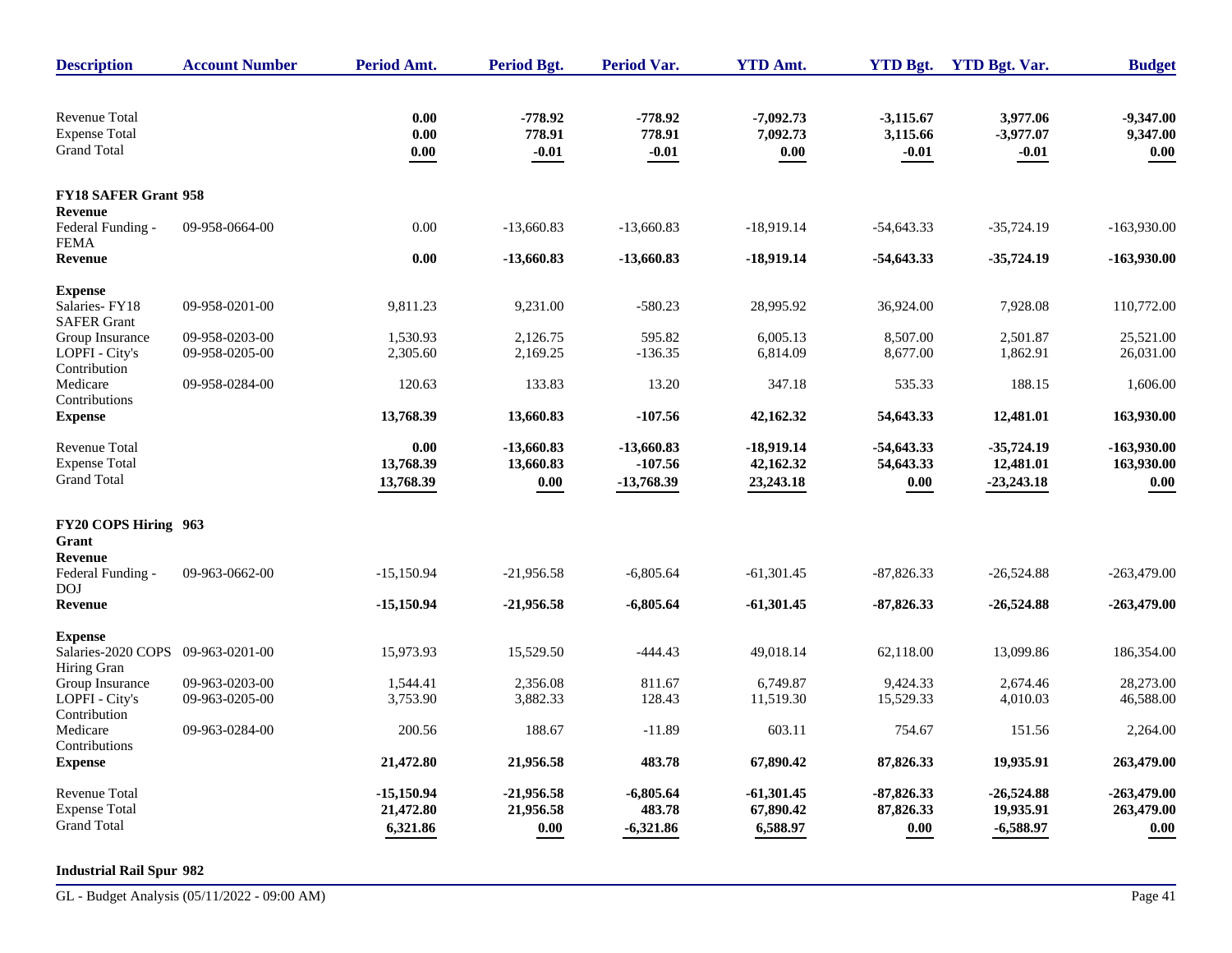| <b>Description</b>               | <b>Account Number</b> | Period Amt.   | Period Bgt.  | <b>Period Var.</b> | <b>YTD Amt.</b> | <b>YTD Bgt.</b> | <b>YTD Bgt. Var.</b> | <b>Budget</b>      |
|----------------------------------|-----------------------|---------------|--------------|--------------------|-----------------|-----------------|----------------------|--------------------|
| <b>Projects</b>                  |                       |               |              |                    |                 |                 |                      |                    |
| Revenue                          |                       |               |              |                    |                 |                 |                      |                    |
| FRA Reimbursement 09-982-0647-00 |                       | $-135,525.46$ | 0.00         | 135,525.46         | $-208,663.93$   | 0.00            | 208,663.93           | $0.00\,$           |
| Revenue                          |                       | $-135,525.46$ | 0.00         | 135,525.46         | $-208,663.93$   | 0.00            | 208,663.93           | 0.00               |
| <b>Expense</b>                   |                       |               |              |                    |                 |                 |                      |                    |
| <b>CRISI</b> Construction        | 09-982-2100-00        | 38,308.13     | 0.00         | $-38,308.13$       | 240,486.73      | 0.00            | $-240,486.73$        | 0.00               |
| <b>EDA</b> Construction          | 09-982-2301-00        | 12,407.06     | 0.00         | $-12,407.06$       | 20.280.65       | 0.00            | $-20.280.65$         | 0.00               |
| <b>DRA</b> Construction          | 09-982-2302-00        | 3.101.76      | 0.00         | $-3,101.76$        | 5,070.15        | 0.00            | $-5,070.15$          | 0.00               |
| <b>Expense</b>                   |                       | 53,816.95     | 0.00         | -53,816.95         | 265,837.53      | 0.00            | $-265,837.53$        | 0.00               |
| <b>Revenue Total</b>             |                       | $-135,525.46$ | 0.00         | 135,525.46         | $-208,663.93$   | 0.00            | 208,663.93           | 0.00               |
| <b>Expense Total</b>             |                       | 53,816.95     | 0.00         | -53,816.95         | 265,837.53      | 0.00            | $-265,837.53$        | 0.00               |
| <b>Grand Total</b>               |                       | $-81,708.51$  | 0.00         | 81,708.51          | 57,173.60       | 0.00            | $-57,173.60$         | $\underline{0.00}$ |
|                                  |                       |               |              |                    |                 |                 |                      |                    |
| <b>Veteran's Village</b>         | 983                   |               |              |                    |                 |                 |                      |                    |
| <b>Revenue</b>                   |                       |               |              |                    |                 |                 |                      |                    |
| Veterans Village<br>Revenue      | 09-983-0323-01        | $-3,418.20$   | 0.00         | 3,418.20           | $-3,418.20$     | 0.00            | 3,418.20             | 0.00               |
| <b>Revenue</b>                   |                       | $-3,418.20$   | 0.00         | 3,418.20           | $-3,418.20$     | 0.00            | 3,418.20             | 0.00               |
| <b>Revenue Total</b>             |                       | $-3,418.20$   | 0.00         | 3,418.20           | $-3,418.20$     | 0.00            | 3,418.20             | 0.00               |
| <b>Expense Total</b>             |                       | 0.00          | 0.00         | 0.00               | 0.00            | 0.00            | 0.00                 | 0.00               |
| <b>Grand Total</b>               |                       | $-3,418.20$   | 0.00         | 3,418.20           | $-3,418.20$     | 0.00            | 3,418.20             | 0.00               |
|                                  |                       |               |              |                    |                 |                 |                      |                    |
| <b>Revenue Total</b>             |                       | $-169,951.15$ | $-45,844.24$ | 124,106.91         | -411,827.66     | -183,376.99     | 228,450.67           | $-550,131.00$      |
| <b>Expense Total</b>             |                       | 145,738.31    | 45,844.23    | -99,894.08         | 467, 421. 43    | 183,376.98      | $-284,044.45$        | 550,131.00         |
| <b>Grand Total</b>               |                       | $-24,212.84$  | $-0.01$      | 24,212.83          | 55,593.77       | $-0.01$         | $-55,593.78$         | 0.00               |
| <b>Federal Grants Fund09</b>     |                       | $-24,212.84$  | $-0.01$      | 24,212.83          | 55,593.77       | $-0.01$         | $-55,593.78$         | 0.00               |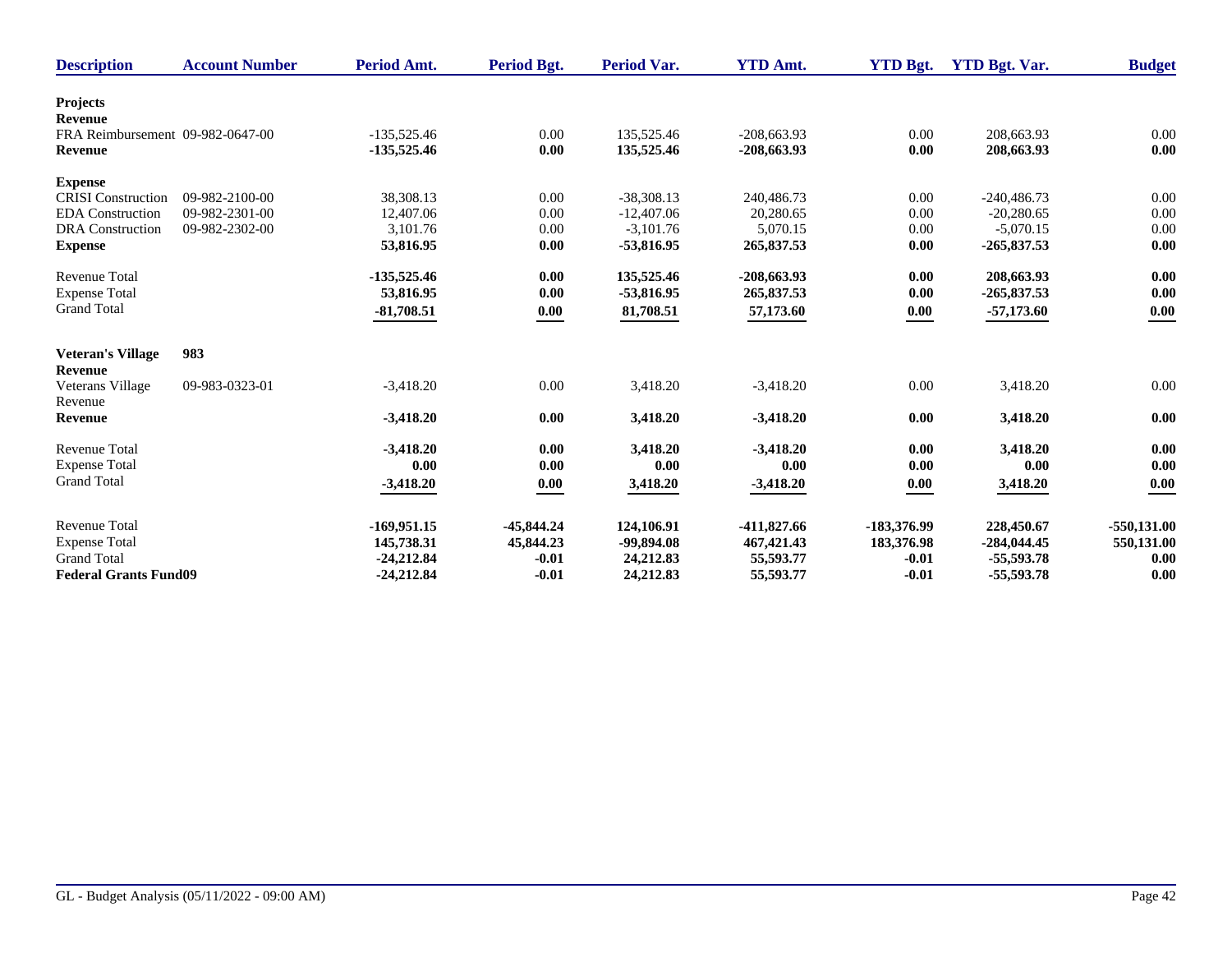

| <b>Description</b>                   | <b>Account Number</b>                        | Period Amt.  | Period Bgt.    | <b>Period Var.</b> | <b>YTD Amt.</b> | <b>YTD Bgt.</b> | <b>YTD Bgt. Var.</b> | <b>Budget</b>   |
|--------------------------------------|----------------------------------------------|--------------|----------------|--------------------|-----------------|-----------------|----------------------|-----------------|
| <b>CDBG</b> Fund<br><b>CDBG</b>      | 10<br>165                                    |              |                |                    |                 |                 |                      |                 |
| <b>Revenue</b>                       |                                              |              |                |                    |                 |                 |                      |                 |
| Miscellaneous                        | 10-165-0517-00                               | 0.00         | 0.00           | 0.00               | $-12,294.43$    | 0.00            | 12,294.43            | 0.00            |
| Revenue                              |                                              |              |                |                    |                 |                 |                      |                 |
| CDBG Funding -                       | 10-165-0660-00                               | $-75,407.72$ | $-59,211.67$   | 16,196.05          | $-118,197.83$   | $-236,846.67$   | $-118,648.84$        | $-710,540.00$   |
| <b>HUD</b>                           |                                              |              |                |                    |                 |                 |                      |                 |
| CDBG Funding-                        | 10-165-0660-01                               | 0.00         | $-18,424.33$   | $-18,424.33$       | 0.00            | $-73,697.33$    | $-73,697.33$         | $-221,092.00$   |
| HUD-CV1                              |                                              |              |                |                    |                 |                 |                      |                 |
| CDBG Funding-                        | 10-165-0660-02                               | 0.00         | $-37,500.00$   | $-37,500.00$       | 0.00            | $-150,000.00$   | $-150,000.00$        | $-450,000.00$   |
| HUD-CV3                              |                                              |              |                |                    |                 |                 |                      |                 |
| <b>Revenue</b>                       |                                              | -75,407.72   | $-115, 136.00$ | $-39,728.28$       | $-130,492.26$   | $-460,544.00$   | $-330,051.74$        | $-1,381,632.00$ |
| <b>Expense</b>                       |                                              |              |                |                    |                 |                 |                      |                 |
| Salaries-CDBG                        | 10-165-0201-00                               | 10,585.73    | 10,692.50      | 106.77             | 37,525.92       | 42,770.00       | 5,244.08             | 128,310.00      |
| <b>Holiday Pay</b>                   | 10-165-0202-00                               | 274.89       | 164.50         | $-110.39$          | 274.89          | 658.00          | 383.11               | 1,974.00        |
| Group Insurance                      | 10-165-0203-00                               | 648.03       | 667.25         | 19.22              | 2,614.31        | 2,669.00        | 54.69                | 8,007.00        |
| Pension - City's                     | 10-165-0204-00                               | 543.03       | 524.75         | $-18.28$           | 1,890.04        | 2,099.00        | 208.96               | 6,297.00        |
| Contribution                         |                                              |              |                |                    |                 |                 |                      |                 |
| <b>Payroll Taxes</b>                 | 10-165-0206-00                               | 644.57       | 673.08         | 28.51              | 2,228.57        | 2,692.33        | 463.76               | 8,077.00        |
| Travel & Training                    | 10-165-0209-00                               | 1,286.58     | 416.67         | $-869.91$          | 2,084.84        | 1,666.67        | $-418.17$            | 5,000.00        |
| Insurance and                        | 10-165-0215-00                               | 0.00         | 0.00           | 0.00               | $-26.71$        | 0.00            | 26.71                | 0.00            |
| Licenses                             |                                              |              |                |                    |                 |                 |                      |                 |
| Professional Services 10-165-0217-00 |                                              | 50.00        | 508.33         | 458.33             | 65.00           | 2,033.33        | 1,968.33             | 6,100.00        |
| Postage                              | 10-165-0218-00                               | 7.38         | 11.67          | 4.29               | 7.38            | 46.67           | 39.29                | 140.00          |
| Advertising and                      | 10-165-0220-00                               | 0.00         | 208.33         | 208.33             | 873.60          | 833.33          | $-40.27$             | 2,500.00        |
| Printing                             |                                              |              |                |                    |                 |                 |                      |                 |
| Auto Expense                         | 10-165-0223-00                               | 0.00         | 8.33           | 8.33               | 81.38           | 33.33           | $-48.05$             | 100.00          |
| Supplies                             | 10-165-0224-00                               | 0.00         | 70.83          | 70.83              | 21.68           | 283.33          | 261.65               | 850.00          |
| <b>Office Supplies</b>               | 10-165-0224-01                               | 28.20        | 33.33          | 5.13               | 319.18          | 133.33          | $-185.85$            | 400.00          |
| Dues & Subscriptions 10-165-0228-00  |                                              | 0.00         | 125.00         | 125.00             | $0.00\,$        | 500.00          | 500.00               | 1,500.00        |
| <b>Rentals Contracts</b>             | 10-165-0233-00                               | 0.00         | 22.92          | 22.92              | 0.00            | 91.67           | 91.67                | 275.00          |
| Medicare                             | 10-165-0284-00                               | 150.75       | 157.42         | 6.67               | 521.17          | 629.67          | 108.50               | 1,889.00        |
| Contributions                        |                                              |              |                |                    |                 |                 |                      |                 |
| Computer Software                    | 10-165-0296-00                               | 0.00         | 22.92          | 22.92              | 0.00            | 91.67           | 91.67                | 275.00          |
| Projects - General                   | 10-165-2004-00                               | 0.00         | 19,594.67      | 19,594.67          | 0.00            | 78,378.67       | 78,378.67            | 235,136.00      |
| Government                           |                                              |              |                |                    |                 |                 |                      |                 |
| Projects - Social                    | 10-165-2005-00                               | 0.00         | 14,142.50      | 14,142.50          | 63,491.74       | 56,570.00       | $-6,921.74$          | 169,710.00      |
|                                      | GL - Budget Analysis (05/11/2022 - 09:00 AM) |              |                |                    |                 |                 |                      | Page 43         |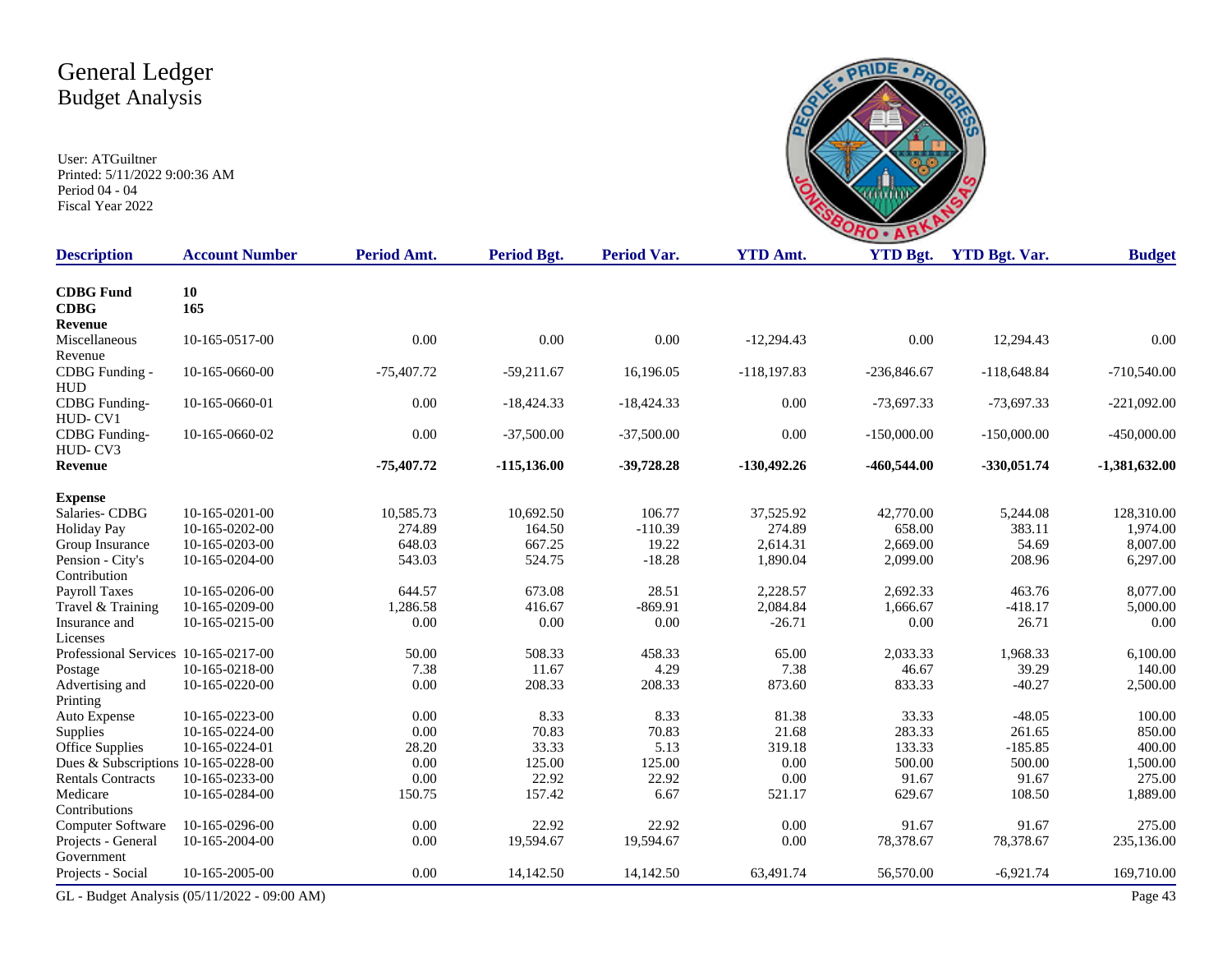| <b>Description</b>                  | <b>Account Number</b> | Period Amt.  | Period Bgt.    | Period Var.  | <b>YTD Amt.</b> | <b>YTD Bgt.</b> | <b>YTD Bgt. Var.</b> | <b>Budget</b>   |
|-------------------------------------|-----------------------|--------------|----------------|--------------|-----------------|-----------------|----------------------|-----------------|
|                                     |                       |              |                |              |                 |                 |                      |                 |
| Service                             |                       |              |                |              |                 |                 |                      |                 |
| Projects -                          | 10-165-2006-00        | 0.00         | 7,500.00       | 7,500.00     | 0.00            | 30,000.00       | 30,000.00            | 90,000.00       |
| <b>RecreationCulture</b>            |                       |              |                |              |                 |                 |                      |                 |
| Projects - Housing                  | 10-165-2007-00        | 0.00         | 3,666.67       | 3,666.67     | 22,344.17       | 14,666.67       | $-7,677.50$          | 44,000.00       |
| Services                            |                       |              |                |              |                 |                 |                      |                 |
| Projects - CARES Act 10-165-2008-00 |                       | 0.00         | 18,424.33      | 18,424.33    | 0.00            | 73,697.33       | 73,697.33            | 221,092.00      |
| CV <sub>1</sub>                     |                       |              |                |              |                 |                 |                      |                 |
| Projects - CARES Act 10-165-2009-00 |                       | 0.00         | 37,500.00      | 37,500.00    | 0.00            | 150,000.00      | 150,000.00           | 450,000.00      |
| CV <sub>3</sub>                     |                       |              |                |              |                 |                 |                      |                 |
| <b>Expense</b>                      |                       | 14,219.16    | 115,136.00     | 100,916.84   | 134,317.16      | 460,544.00      | 326,226.84           | 1,381,632.00    |
| Revenue Total                       |                       | -75,407.72   | $-115, 136.00$ | $-39,728.28$ | $-130,492.26$   | $-460,544.00$   | $-330,051.74$        | $-1,381,632.00$ |
| <b>Expense Total</b>                |                       | 14,219.16    | 115,136.00     | 100,916.84   | 134,317.16      | 460,544.00      | 326,226.84           | 1,381,632.00    |
| <b>Grand Total</b>                  |                       | -61,188.56   | 0.00           | 61,188.56    | 3,824.90        | 0.00            | $-3,824.90$          | 0.00            |
|                                     |                       |              |                |              |                 |                 |                      |                 |
| <b>Revenue Total</b>                |                       | -75,407.72   | $-115, 136.00$ | $-39,728.28$ | $-130,492.26$   | $-460,544.00$   | $-330,051.74$        | $-1,381,632.00$ |
| <b>Expense Total</b>                |                       | 14,219.16    | 115,136.00     | 100,916.84   | 134,317.16      | 460,544.00      | 326,226.84           | 1,381,632.00    |
| <b>Grand Total</b>                  |                       | $-61,188.56$ | 0.00           | 61,188.56    | 3,824.90        | 0.00            | $-3,824.90$          | 0.00            |
|                                     |                       |              |                |              |                 |                 |                      |                 |
| <b>CDBG</b> Fund                    | 10                    | $-61,188.56$ | 0.00           | 61,188.56    | 3,824.90        | 0.00            | $-3,824.90$          | 0.00            |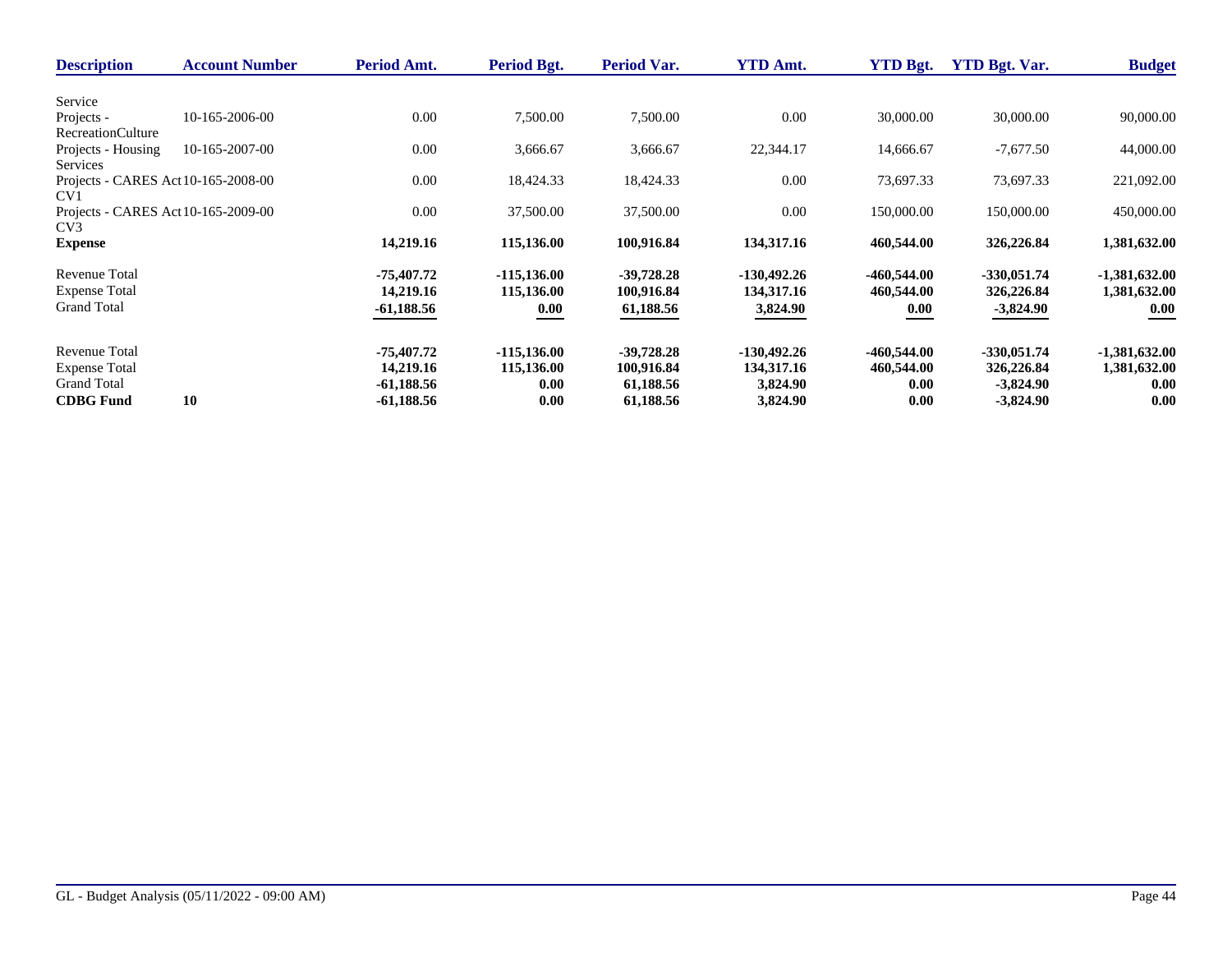

| <b>Description</b>                   | <b>Account Number</b>                        | Period Amt. | Period Bgt.  | <b>Period Var.</b> | <b>YTD Amt.</b> | <b>YTD Bgt.</b> | <b>YTD Bgt. Var.</b> | <b>Budget</b>  |
|--------------------------------------|----------------------------------------------|-------------|--------------|--------------------|-----------------|-----------------|----------------------|----------------|
| <b>MPO</b> Fund                      | 11                                           |             |              |                    |                 |                 |                      |                |
| <b>MPO</b>                           | 166                                          |             |              |                    |                 |                 |                      |                |
| Revenue                              |                                              |             |              |                    |                 |                 |                      |                |
| <b>Interest Earned</b>               | 11-166-0515-00                               | $-28.59$    | $-48.33$     | $-19.74$           | $-114.56$       | $-193.33$       | $-78.77$             | $-580.00$      |
| <b>MPO</b>                           | 11-166-0602-00                               | 0.00        | $-260.25$    | $-260.25$          | $-7,711.11$     | $-1,041.00$     | 6,670.11             | $-3,123.00$    |
| Contributions-Other                  |                                              |             |              |                    |                 |                 |                      |                |
| Cities                               |                                              |             |              |                    |                 |                 |                      |                |
| <b>MPO</b>                           | 11-166-0602-01                               | 0.00        | $-2,293.75$  | $-2,293.75$        | $-28,644.04$    | $-9,175.00$     | 19,469.04            | $-27,525.00$   |
| Contributions-City of                |                                              |             |              |                    |                 |                 |                      |                |
| Jone                                 |                                              |             |              |                    |                 |                 |                      |                |
| MPO Planning Grants 11-166-0603-00   |                                              | $-7,548.42$ | $-10,409.17$ | $-2,860.75$        | $-50,700,13$    | $-41,636.67$    | 9.063.46             | $-124.910.00$  |
| Revenue                              |                                              | $-7,577.01$ | $-13,011.50$ | $-5,434.49$        | $-87,169.84$    | $-52,046.00$    | 35,123.84            | $-156, 138.00$ |
| <b>Expense</b>                       |                                              |             |              |                    |                 |                 |                      |                |
| Salaries-MPO                         | 11-166-0201-00                               | 11,914.06   | 8,700.67     | $-3,213.39$        | 35,710.92       | 34,802.67       | $-908.25$            | 104,408.00     |
| <b>Holiday Pay</b>                   | 11-166-0202-00                               | 0.00        | 137.25       | 137.25             | 0.00            | 549.00          | 549.00               | 1,647.00       |
| Group Insurance                      | 11-166-0203-00                               | 852.16      | 1,237.50     | 385.34             | 3,408.64        | 4,950.00        | 1,541.36             | 14,850.00      |
| Pension - City's                     | 11-166-0204-00                               | 93.74       | 100.00       | 6.26               | 279.83          | 400.00          | 120.17               | 1,200.00       |
| Contribution                         |                                              |             |              |                    |                 |                 |                      |                |
| Payroll Taxes                        | 11-166-0206-00                               | 714.72      | 547.92       | $-166.80$          | 2,114.65        | 2,191.67        | 77.02                | 6,575.00       |
| Travel & Training                    | 11-166-0209-00                               | 0.00        | 666.67       | 666.67             | $0.00\,$        | 2,666.67        | 2,666.67             | 8,000.00       |
| <b>Overtime Salaries</b>             | 11-166-0211-00                               | 19.39       | 0.00         | $-19.39$           | 19.39           | 0.00            | $-19.39$             | 0.00           |
| Telephone Expense                    | 11-166-0213-00                               | 0.00        | 47.50        | 47.50              | 131.06          | 190.00          | 58.94                | 570.00         |
| Professional Services 11-166-0217-00 |                                              | 0.00        | 458.33       | 458.33             | 0.00            | 1,833.33        | 1,833.33             | 5,500.00       |
| Postage                              | 11-166-0218-00                               | 0.00        | 20.83        | 20.83              | 0.00            | 83.33           | 83.33                | 250.00         |
| Advertising and                      | 11-166-0220-00                               | $-63.05$    | 291.67       | 354.72             | 185.00          | 1,166.67        | 981.67               | 3,500.00       |
| Printing                             |                                              |             |              |                    |                 |                 |                      |                |
| Office Supplies                      | 11-166-0224-01                               | 0.00        | 66.67        | 66.67              | 0.00            | 266.67          | 266.67               | 800.00         |
| Dues & Subscriptions 11-166-0228-00  |                                              | 0.00        | 208.33       | 208.33             | 0.00            | 833.33          | 833.33               | 2,500.00       |
| Minor Equipment & 11-166-0232-01     |                                              | 0.00        | 125.00       | 125.00             | 0.00            | 500.00          | 500.00               | 1,500.00       |
| Furniture                            |                                              |             |              |                    |                 |                 |                      |                |
| <b>Rentals Contracts</b>             | 11-166-0233-00                               | 25.88       | 166.67       | 140.79             | 35.12           | 666.67          | 631.55               | 2,000.00       |
| Medicare                             | 11-166-0284-00                               | 167.15      | 128.17       | $-38.98$           | 494.55          | 512.67          | 18.12                | 1,538.00       |
| Contributions                        |                                              |             |              |                    |                 |                 |                      |                |
| Computer Software                    | 11-166-0296-00                               | 0.00        | 66.67        | 66.67              | 0.00            | 266.67          | 266.67               | 800.00         |
| Mobile & Data                        | 11-166-0297-00                               | 0.00        | 0.00         | 0.00               | 20.04           | 0.00            | $-20.04$             | 0.00           |
| Services                             |                                              |             |              |                    |                 |                 |                      |                |
| Maintenance                          | 11-166-0318-00                               | 0.00        | 41.67        | 41.67              | 0.00            | 166.67          | 166.67               | 500.00         |
|                                      | GL - Budget Analysis (05/11/2022 - 09:00 AM) |             |              |                    |                 |                 |                      | Page 45        |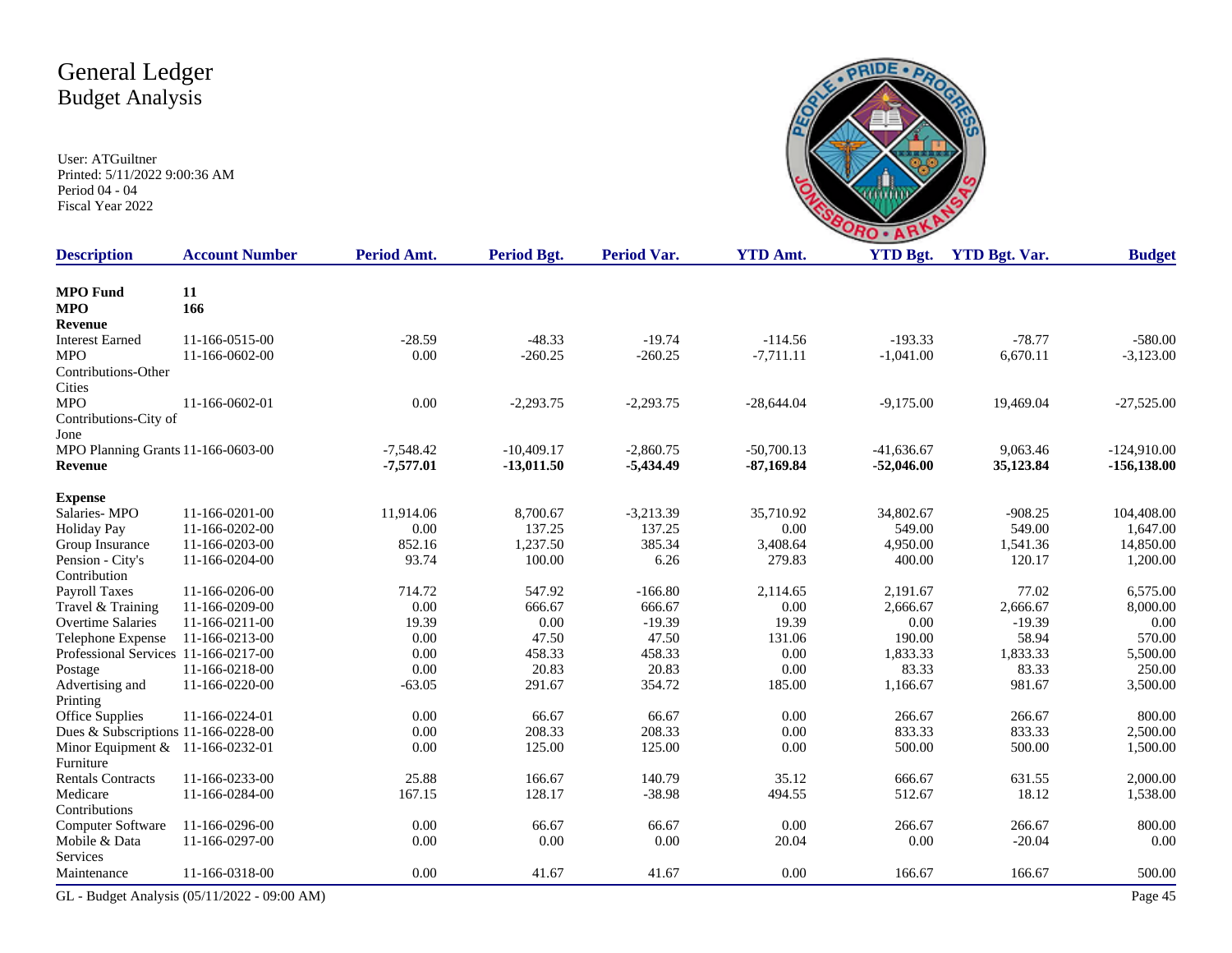| <b>Description</b>          | <b>Account Number</b> | Period Amt. | Period Bgt.  | Period Var. | <b>YTD Amt.</b> | <b>YTD Bgt.</b> | <b>YTD Bgt. Var.</b> | <b>Budget</b> |
|-----------------------------|-----------------------|-------------|--------------|-------------|-----------------|-----------------|----------------------|---------------|
| Contracts<br><b>Expense</b> |                       | 13,724.05   | 13,011.52    | $-712.53$   | 42,399.20       | 52,046.02       | 9,646.82             | 156,138.00    |
| Revenue Total               |                       | $-7.577.01$ | $-13.011.50$ | -5.434.49   | $-87,169.84$    | $-52,046,00$    | 35,123.84            | $-156.138.00$ |
| <b>Expense Total</b>        |                       | 13,724.05   | 13,011.52    | $-712.53$   | 42,399.20       | 52,046.02       | 9.646.82             | 156,138.00    |
| <b>Grand Total</b>          |                       | 6,147.04    | 0.02         | $-6,147.02$ | -44,770.64      | 0.02            | 44,770.66            | 0.00          |
| Revenue Total               | 11                    | $-7.577.01$ | $-13.011.50$ | -5.434.49   | $-87.169.84$    | $-52,046,00$    | 35,123.84            | $-156.138.00$ |
| <b>Expense Total</b>        |                       | 13,724.05   | 13,011.52    | $-712.53$   | 42,399.20       | 52,046.02       | 9,646.82             | 156,138.00    |
| <b>Grand Total</b>          |                       | 6.147.04    | 0.02         | $-6,147.02$ | -44,770.64      | 0.02            | 44,770.66            | 0.00          |
| <b>MPO</b> Fund             |                       | 6,147.04    | 0.02         | $-6,147.02$ | $-44,770.64$    | 0.02            | 44,770.66            | 0.00          |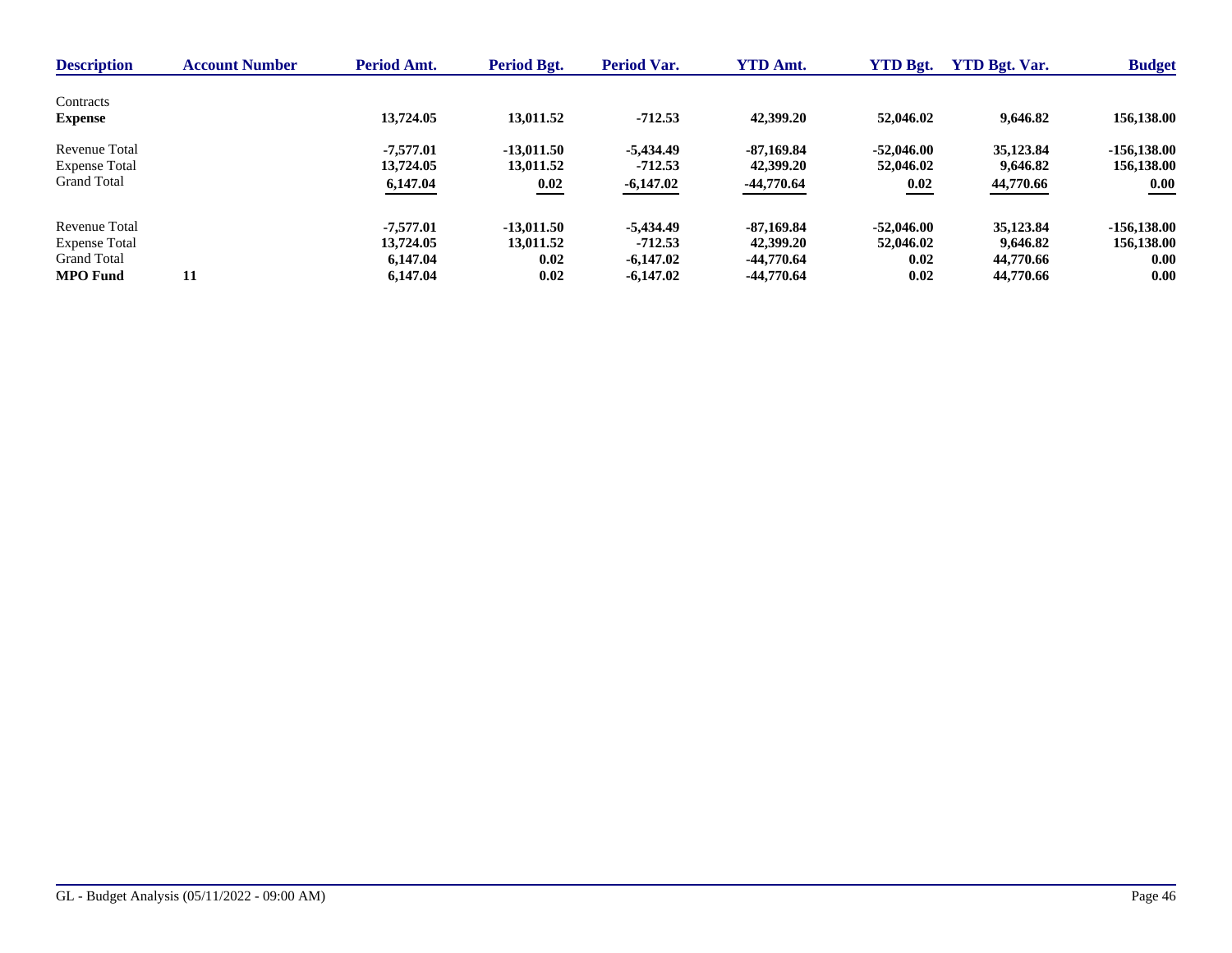

| <b>Description</b>     | <b>Account Number</b> | Period Amt. | Period Bgt. | <b>Period Var.</b> | <b>YTD Amt.</b> | <b>YTD Bgt.</b> | <b>YTD Bgt. Var.</b> | <b>Budget</b> |
|------------------------|-----------------------|-------------|-------------|--------------------|-----------------|-----------------|----------------------|---------------|
| <b>American Rescue</b> | 12                    |             |             |                    |                 |                 |                      |               |
| Plan                   |                       |             |             |                    |                 |                 |                      |               |
| <b>American Rescue</b> | 975                   |             |             |                    |                 |                 |                      |               |
| Plan                   |                       |             |             |                    |                 |                 |                      |               |
| Revenue                |                       |             |             |                    |                 |                 |                      |               |
| <b>Interest Earned</b> | 12-975-0515-00        | $-1,176.55$ | $0.00\,$    | 1,176.55           | $-4,961.04$     | 0.00            | 4,961.04             | 0.00          |
| Revenue                |                       | $-1,176.55$ | 0.00        | 1,176.55           | $-4,961.04$     | 0.00            | 4,961.04             | 0.00          |
| <b>Expense</b>         |                       |             |             |                    |                 |                 |                      |               |
| American Rescue        | 12-975-2303-25        | 429,424.95  | $0.00\,$    | $-429,424.95$      | 794,536.94      | 0.00            | -794,536.94          | 0.00          |
| Plan Expense           |                       |             |             |                    |                 |                 |                      |               |
| <b>Expense</b>         |                       | 429,424.95  | 0.00        | -429,424.95        | 794,536.94      | 0.00            | -794,536.94          | 0.00          |
| Revenue Total          |                       | $-1,176.55$ | 0.00        | 1,176.55           | $-4,961.04$     | 0.00            | 4,961.04             | 0.00          |
| <b>Expense Total</b>   |                       | 429,424.95  | 0.00        | -429,424.95        | 794,536.94      | 0.00            | -794,536.94          | 0.00          |
| <b>Grand Total</b>     |                       | 428,248.40  | 0.00        | $-428,248.40$      | 789,575.90      | 0.00            | -789,575.90          | 0.00          |
| Revenue Total          |                       | $-1,176.55$ | 0.00        | 1,176.55           | $-4,961.04$     | 0.00            | 4,961.04             | 0.00          |
| <b>Expense Total</b>   |                       | 429,424.95  | 0.00        | -429,424.95        | 794,536.94      | 0.00            | -794,536.94          | 0.00          |
| <b>Grand Total</b>     |                       | 428,248.40  | 0.00        | -428,248.40        | 789,575.90      | 0.00            | -789,575.90          | 0.00          |
| <b>American Rescue</b> | 12                    | 428,248.40  | 0.00        | -428,248.40        | 789,575.90      | 0.00            | -789,575.90          | 0.00          |
| Plan                   |                       |             |             |                    |                 |                 |                      |               |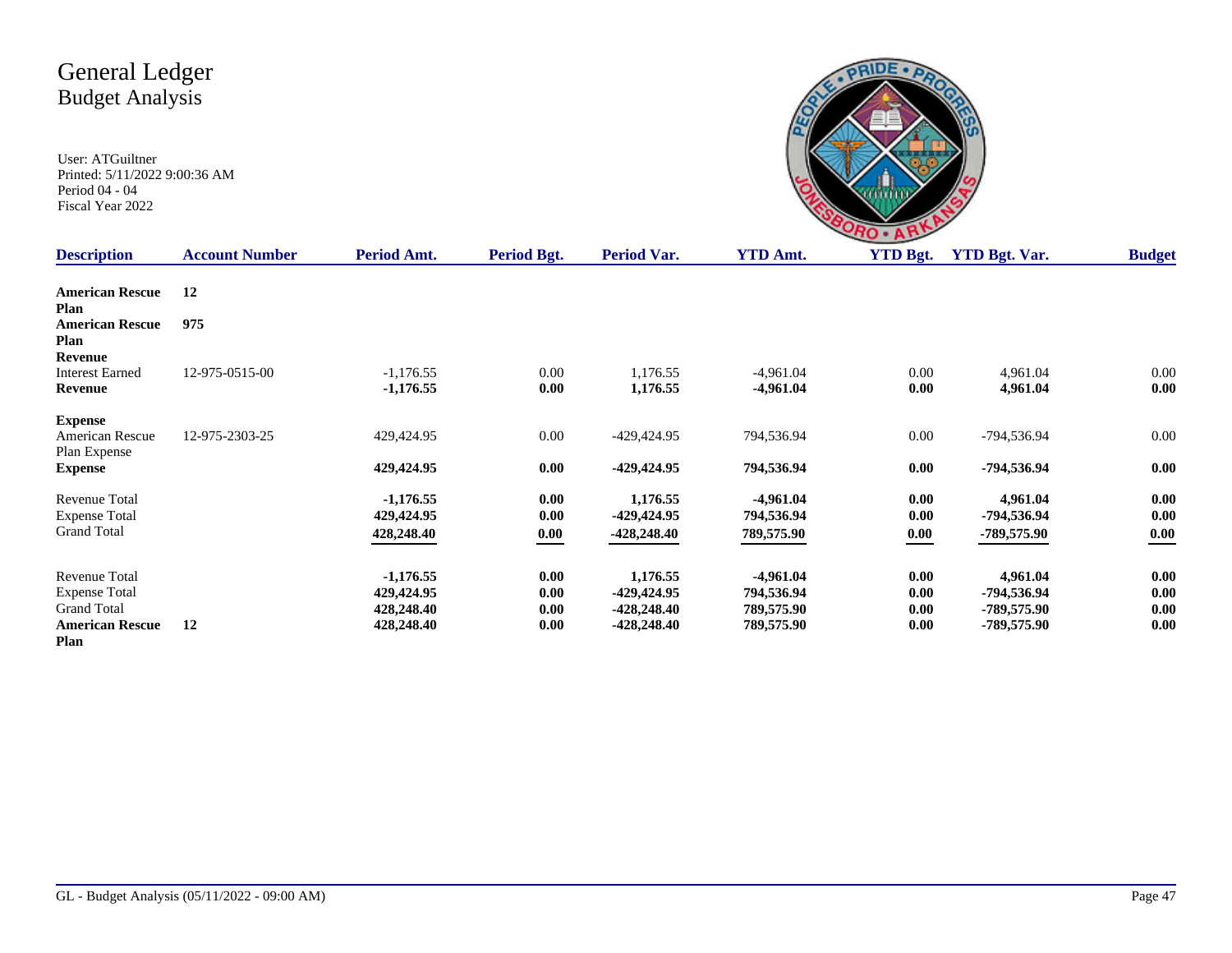

| <b>Description</b>                           | <b>Account Number</b> | <b>Period Amt.</b> | <b>Period Bgt.</b> | <b>Period Var.</b> | <b>YTD Amt.</b> |               | YTD Bgt. YTD Bgt. Var. | <b>Budget</b>   |
|----------------------------------------------|-----------------------|--------------------|--------------------|--------------------|-----------------|---------------|------------------------|-----------------|
|                                              |                       |                    |                    |                    |                 |               |                        |                 |
| <b>JET Fund</b>                              | 13                    |                    |                    |                    |                 |               |                        |                 |
| <b>JET</b>                                   | 167                   |                    |                    |                    |                 |               |                        |                 |
| Revenue                                      |                       |                    |                    |                    |                 |               |                        |                 |
| <b>Promotional Revenue</b>                   | 13-167-0627-00        | 0.00               | $-1,000.00$        | $-1,000.00$        | $-4.860.00$     | $-4,000.00$   | 860.00                 | $-12,000.00$    |
| Other State Aid - AHTD                       | 13-167-0652-01        | 0.00               | $-4,666.67$        | $-4,666.67$        | $-14,078.00$    | $-18,666.67$  | $-4,588.67$            | $-56,000.00$    |
| Revenue                                      |                       | 0.00               | $-5,666.67$        | $-5,666.67$        | $-18,938.00$    | $-22,666.67$  | $-3,728.67$            | $-68,000.00$    |
| <b>Revenue Total</b>                         |                       | 0.00               | $-5,666.67$        | $-5,666.67$        | $-18,938.00$    | $-22,666.67$  | $-3,728.67$            | $-68,000.00$    |
| <b>Expense Total</b>                         |                       | 0.00               | 0.00               | 0.00               | 0.00            | 0.00          | $0.00\,$               | 0.00            |
| <b>Grand Total</b>                           |                       | 0.00               | $-5,666.67$        | $-5,666.67$        | $-18,938.00$    | $-22,666.67$  | $-3,728.67$            | $-68,000.00$    |
| <b>JET Cares Act</b>                         | 168                   |                    |                    |                    |                 |               |                        |                 |
| <b>Revenue</b>                               |                       |                    |                    |                    |                 |               |                        |                 |
| <b>Interest Earned</b>                       | 13-168-0515-00        | $-95.06$           | $-71.67$           | 23.39              | $-355.28$       | $-286.67$     | 68.61                  | $-860.00$       |
| <b>JET Pass Sales</b>                        | 13-168-0629-00        | $-822.75$          | $-727.25$          | 95.50              | $-3,655.00$     | $-2,909.00$   | 746.00                 | $-8,727.00$     |
| <b>JET Bus Fares</b>                         | 13-168-0629-01        | $-4,089.44$        | $-3,037.33$        | 1,052.11           | $-16,678.24$    | $-12,149.33$  | 4,528.91               | $-36,448.00$    |
| <b>CPT-HSTP Revenue</b>                      | 13-168-0653-02        | 0.00               | $-83.33$           | $-83.33$           | 0.00            | $-333.33$     | $-333.33$              | $-1,000.00$     |
| Transit FTA 5307                             | 13-168-0655-00        | 0.00               | $-44,085.08$       | $-44,085.08$       | 0.00            | $-176,340.33$ | $-176,340.33$          | $-529,021.00$   |
| JET Cares Act Funding                        | 13-168-0655-01        | $-99.689.00$       | $-115.169.42$      | $-15,480.42$       | $-377,300.00$   | $-460.677.67$ | $-83.377.67$           | $-1,382,033.00$ |
| <b>Revenue</b>                               |                       | $-104,696.25$      | $-163,174.08$      | $-58,477.83$       | -397,988.52     | $-652,696.33$ | $-254,707.81$          | $-1,958,089.00$ |
| <b>Expense</b>                               |                       |                    |                    |                    |                 |               |                        |                 |
| Salaries- JET Cares Act                      | 13-168-0201-00        | 85,281.89          | 66,001.08          | $-19,280.81$       | 257, 259. 25    | 264,004.33    | 6,745.08               | 792,013.00      |
| <b>Holiday Pay</b>                           | 13-168-0202-00        | 0.00               | 1,025.83           | 1,025.83           | 288.90          | 4,103.33      | 3,814.43               | 12,310.00       |
| Group Insurance                              | 13-168-0203-00        | 7,930.04           | 8,384.75           | 454.71             | 30,523.58       | 33,539.00     | 3,015.42               | 100,617.00      |
| Pension - City's Contribution 13-168-0204-00 |                       | 2,803.51           | 2,269.25           | $-534.26$          | 8,313.33        | 9,077.00      | 763.67                 | 27,231.00       |
| Payroll Taxes                                | 13-168-0206-00        | 6,021.16           | 5,320.67           | $-700.49$          | 17,961.17       | 21,282.67     | 3,321.50               | 63,848.00       |
| Uniforms                                     | 13-168-0207-00        | 1,118.89           | 1,166.67           | 47.78              | 5,126.03        | 4,666.67      | $-459.36$              | 14,000.00       |
| Travel & Training                            | 13-168-0209-00        | 0.00               | 416.67             | 416.67             | 0.00            | 1,666.67      | 1,666.67               | 5,000.00        |
| Part-Time Salaries                           | 13-168-0210-00        | 14,037.20          | 17,125.00          | 3,087.80           | 41,158.37       | 68,500.00     | 27,341.63              | 205,500.00      |
| <b>Overtime Salaries</b>                     | 13-168-0211-00        | 2,230.24           | 1,666.67           | $-563.57$          | 5,260.87        | 6,666.67      | 1,405.80               | 20,000.00       |
| Telephone Expense                            | 13-168-0213-00        | 155.53             | 166.67             | 11.14              | 473.29          | 666.67        | 193.38                 | 2,000.00        |
| Insurance and Licenses                       | 13-168-0215-00        | 0.00               | 1,291.67           | 1,291.67           | 14,686.91       | 5,166.67      | $-9,520.24$            | 15,500.00       |
| <b>Earned Benefits Payout</b>                | 13-168-0216-00        | 0.00               | 500.00             | 500.00             | 2,812.62        | 2,000.00      | $-812.62$              | 6,000.00        |
| Professional Services                        | 13-168-0217-00        | 0.00               | 1,666.67           | 1,666.67           | 199.90          | 6,666.67      | 6,466.77               | 20,000.00       |
| Postage                                      | 13-168-0218-00        | 20.26              | 58.33              | 38.07              | 38.65           | 233.33        | 194.68                 | 700.00          |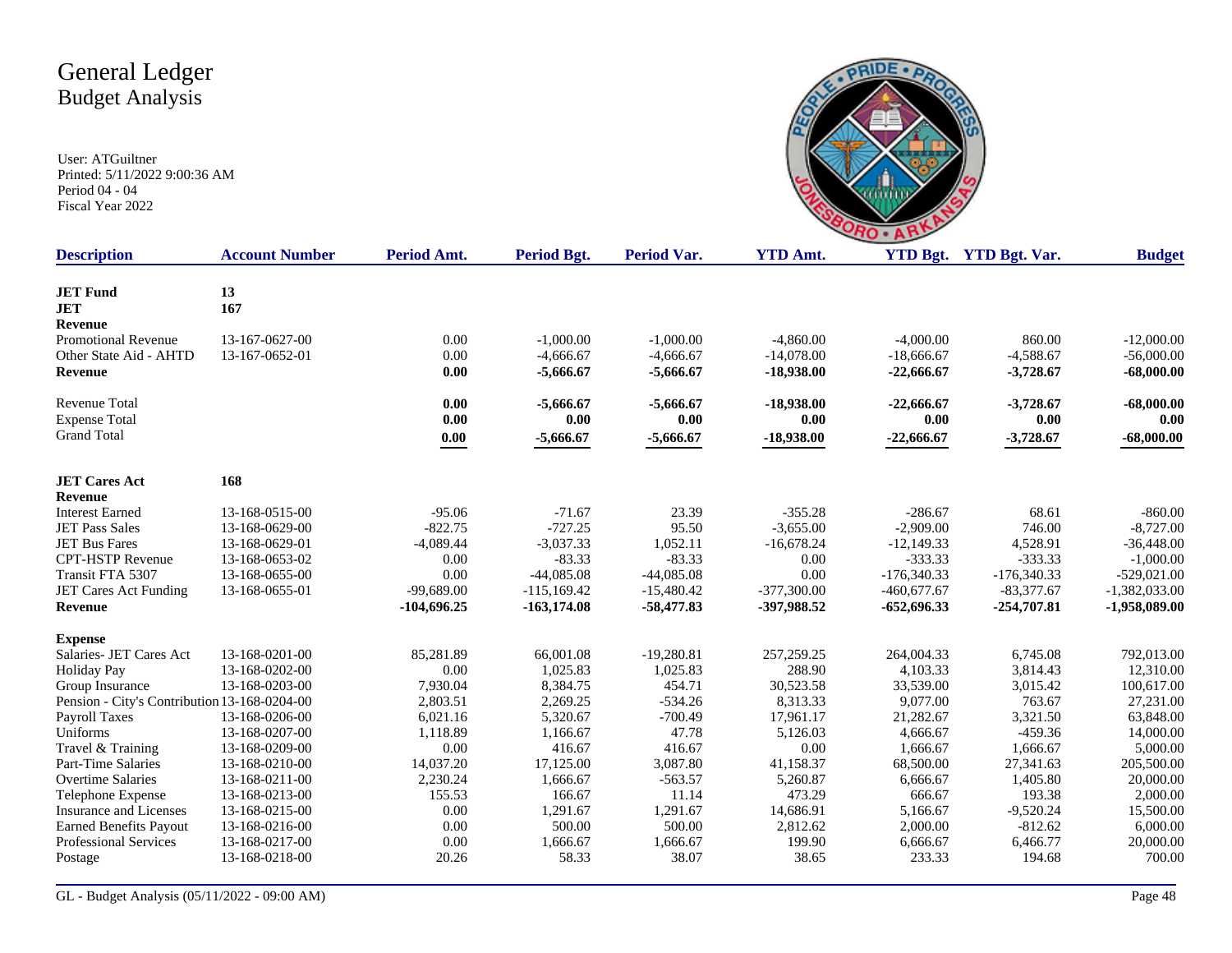| <b>Description</b>                           | <b>Account Number</b> | Period Amt.   | <b>Period Bgt.</b> | Period Var.  | <b>YTD Amt.</b> |               | YTD Bgt. YTD Bgt. Var. | <b>Budget</b>       |
|----------------------------------------------|-----------------------|---------------|--------------------|--------------|-----------------|---------------|------------------------|---------------------|
| Advertising and Printing                     | 13-168-0220-00        | 232.67        | 666.67             | 434.00       | 947.67          | 2,666.67      | 1,719.00               | 8,000.00            |
| Maintenance Bldg & Grns.                     | 13-168-0221-00        | 650.63        | 1,629.17           | 978.54       | 3,162.73        | 6,516.67      | 3,353.94               | 19,550.00           |
| <b>Equipment Maintenance</b>                 | 13-168-0222-00        | 1,908.97      | 416.67             | $-1,492.30$  | 1,908.97        | 1,666.67      | $-242.30$              | 5,000.00            |
| Auto Expense                                 | 13-168-0223-00        | 4,277.28      | 4,100.00           | $-177.28$    | 19,136.97       | 16,400.00     | $-2,736.97$            | 49,200.00           |
| Auto Expense- CPT-HSTP                       | 13-168-0223-01        | 0.00          | 125.00             | 125.00       | 0.00            | 500.00        | 500.00                 | 1,500.00            |
| Supplies                                     | 13-168-0224-00        | 478.70        | 500.00             | 21.30        | 857.87          | 2,000.00      | 1,142.13               | 6,000.00            |
| Office Supplies                              | 13-168-0224-01        | 135.94        | 83.33              | $-52.61$     | 334.80          | 333.33        | $-1.47$                | 1,000.00            |
| Fuel                                         | 13-168-0225-00        | 16,816.47     | 11,833.33          | $-4,983.14$  | 51,600.57       | 47,333.33     | $-4,267.24$            | 142,000.00          |
| Dues & Subscriptions                         | 13-168-0228-00        | 0.00          | 83.33              | 83.33        | 0.00            | 333.33        | 333.33                 | 1,000.00            |
| <b>Fixed Assets</b>                          | 13-168-0232-00        | 0.00          | 28,104.00          | 28,104.00    | 0.00            | 112,416.00    | 112,416.00             | 337,248.00          |
| Minor Equipment &                            | 13-168-0232-01        | 0.00          | 500.00             | 500.00       | 759.47          | 2,000.00      | 1,240.53               | 6,000.00            |
| Furniture                                    |                       |               |                    |              |                 |               |                        |                     |
| <b>Rentals Contracts</b>                     | 13-168-0233-00        | 86.17         | 208.33             | 122.16       | 160.30          | 833.33        | 673.03                 | 2,500.00            |
| Sidewalk Improvements                        | 13-168-0252-00        | 0.00          | 18,521.08          | 18,521.08    | 37,760.03       | 74,084.33     | 36,324.30              | 222,253.00          |
| UnemploymentWkms.Comp.13-168-0279-00         |                       | 0.00          | 1,641.67           | 1,641.67     | 19,063.11       | 6,566.67      | $-12,496.44$           | 19,700.00           |
| Medicare Contributions                       | 13-168-0284-00        | 1,408.17      | 1,244.33           | $-163.84$    | 4,200.64        | 4,977.33      | 776.69                 | 14,932.00           |
| Computer Software                            | 13-168-0296-00        | 0.00          | 2,083.33           | 2,083.33     | 3,246.74        | 8,333.33      | 5,086.59               | 25,000.00           |
| Mobile & Data Services                       | 13-168-0297-00        | 140.21        | 104.17             | $-36.04$     | 572.87          | 416.67        | $-156.20$              | 1,250.00            |
| <b>Maintenance Contracts</b>                 | 13-168-0318-00        | 0.00          | 1,250.00           | 1,250.00     | 10,000.00       | 5,000.00      | $-5,000.00$            | 15,000.00           |
| Dedicated Circuits & Cable 13-168-0320-00    |                       | 27.13         | 333.33             | 306.20       | 108.52          | 1,333.33      | 1,224.81               | 4,000.00            |
| ADA Improvement Projects 13-168-0710-00      |                       | 0.00          | 416.67             | 416.67       | 0.00            | 1,666.67      | 1,666.67               | 5,000.00            |
| <b>Expense</b>                               |                       | 145,761.06    | 180,904.34         | 35,143.28    | 537,924.13      | 723,617.34    | 185,693.21             | 2,170,852.00        |
| <b>Revenue Total</b>                         |                       | $-104,696.25$ | $-163,174.08$      | $-58,477.83$ | -397,988.52     | $-652,696.33$ | $-254,707.81$          | $-1,958,089.00$     |
| <b>Expense Total</b>                         |                       | 145,761.06    | 180,904.34         | 35,143.28    | 537,924.13      | 723,617.34    | 185,693.21             | 2,170,852.00        |
| <b>Grand Total</b>                           |                       | 41,064.81     | 17,730.26          | $-23,334.55$ | 139,935.61      | 70,921.01     | $-69,014.60$           | 212,763.00          |
|                                              |                       |               |                    |              |                 |               |                        |                     |
| <b>Other Expenses</b><br><b>Expense</b>      | 888                   |               |                    |              |                 |               |                        |                     |
| <b>Insurance Claim Expenses</b>              | 13-888-0500-16        | 3,337.03      | 0.00               | $-3,337.03$  | 3,337.03        | 0.00          | $-3,337.03$            | 0.00                |
| <b>Expense</b>                               |                       | 3,337.03      | 0.00               | $-3,337.03$  | 3,337.03        | 0.00          | $-3,337.03$            | 0.00                |
| Revenue Total                                |                       | 0.00          | 0.00               | $0.00\,$     | 0.00            | 0.00          | 0.00                   | $0.00\,$            |
| <b>Expense Total</b>                         |                       | 3,337.03      | 0.00               | $-3,337.03$  | 3,337.03        | 0.00          | $-3,337.03$            | 0.00                |
| <b>Grand Total</b>                           |                       | 3,337.03      | 0.00               | $-3,337.03$  | 3,337.03        | $0.00\,$      | $-3,337.03$            | 0.00                |
| <b>Other Revenues</b>                        | 999                   |               |                    |              |                 |               |                        |                     |
| Revenue                                      |                       |               |                    |              |                 |               |                        |                     |
| <b>Insurance Claim Recovery</b>              | 13-999-0500-16        | $-3,923.94$   | 0.00               | 3,923.94     | $-3,923.94$     | 0.00          | 3,923.94               | 0.00                |
| Revenue                                      |                       | $-3,923.94$   | 0.00               | 3,923.94     | $-3,923.94$     | 0.00          | 3,923.94               | 0.00                |
| Revenue Total                                |                       | $-3,923.94$   | 0.00               | 3,923.94     | $-3,923.94$     | 0.00          | 3,923.94               | $\boldsymbol{0.00}$ |
| <b>Expense Total</b>                         |                       | 0.00          | 0.00               | 0.00         | 0.00            | 0.00          | 0.00                   | 0.00                |
| <b>Grand Total</b>                           |                       | $-3,923.94$   | 0.00               | 3,923.94     | $-3,923.94$     | 0.00          | 3,923.94               | 0.00                |
| <b>Revenue Total</b>                         |                       | $-108,620.19$ | $-168,840.75$      | $-60,220.56$ | $-420,850.46$   | $-675,363.00$ | $-254,512.54$          | $-2,026,089.00$     |
| <b>Expense Total</b>                         |                       | 149,098.09    | 180,904.34         | 31,806.25    | 541,261.16      | 723,617.34    | 182,356.18             | 2,170,852.00        |
| GL - Budget Analysis (05/11/2022 - 09:00 AM) |                       |               |                    |              |                 |               |                        | Page 49             |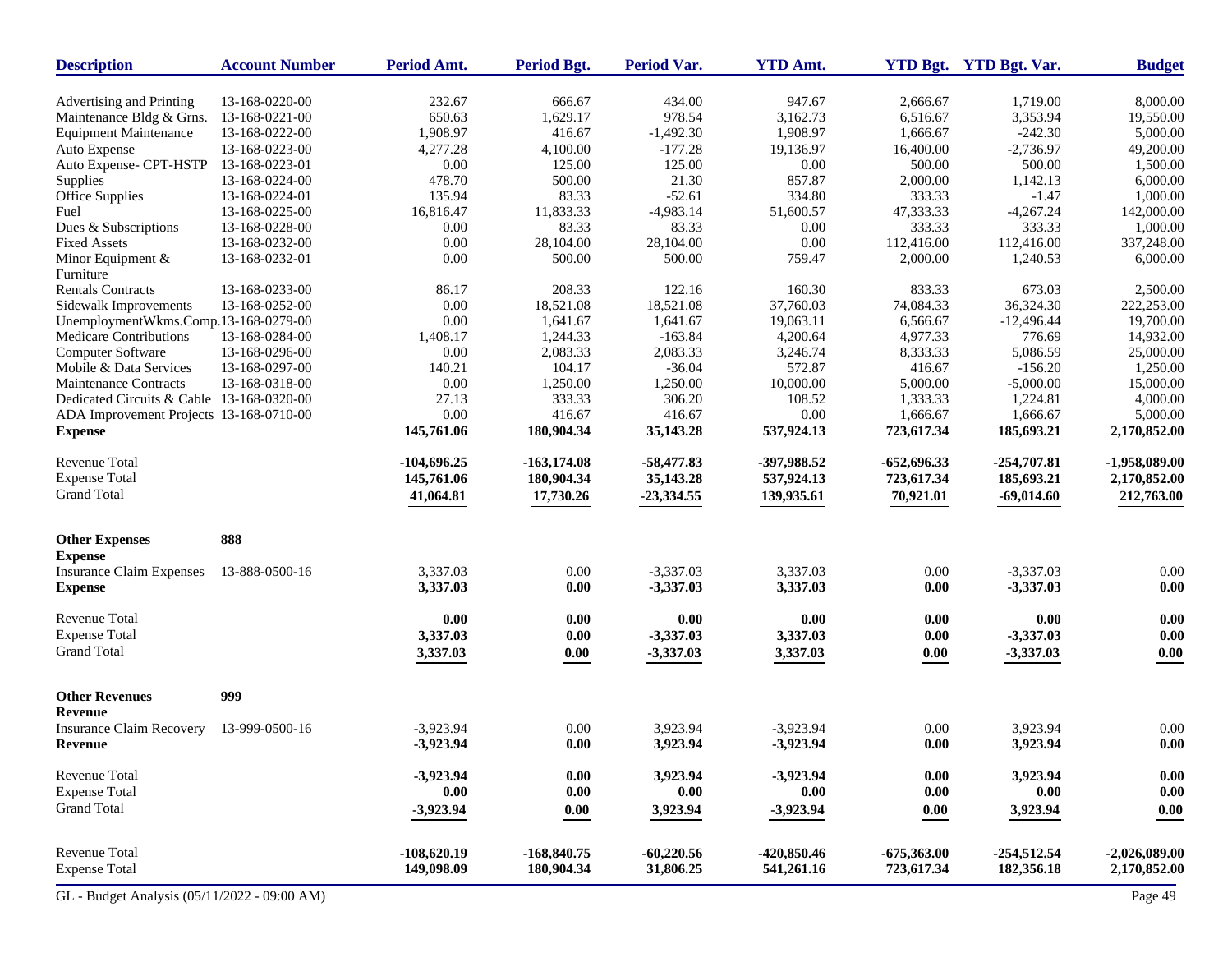| <b>Description</b> | <b>Account Number</b> | <b>Period Amt.</b> | <b>Period Bgt.</b> | <b>Period Var.</b> | VTD Amt.   | <b>YTD Bgt.</b> | <b>YTD Bgt. Var.</b> | <b>Budget</b> |
|--------------------|-----------------------|--------------------|--------------------|--------------------|------------|-----------------|----------------------|---------------|
| <b>Grand Total</b> |                       | 40,477.90          | 12.063.59          | $-28,414,31$       | 120,410.70 | 48,254.34       | $-72,156.36$         | 144,763.00    |
| <b>JET Fund</b>    |                       | 40,477.90          | 12,063.59          | $-28,414,31$       | 120,410.70 | 48,254.34       | $-72,156.36$         | 144,763.00    |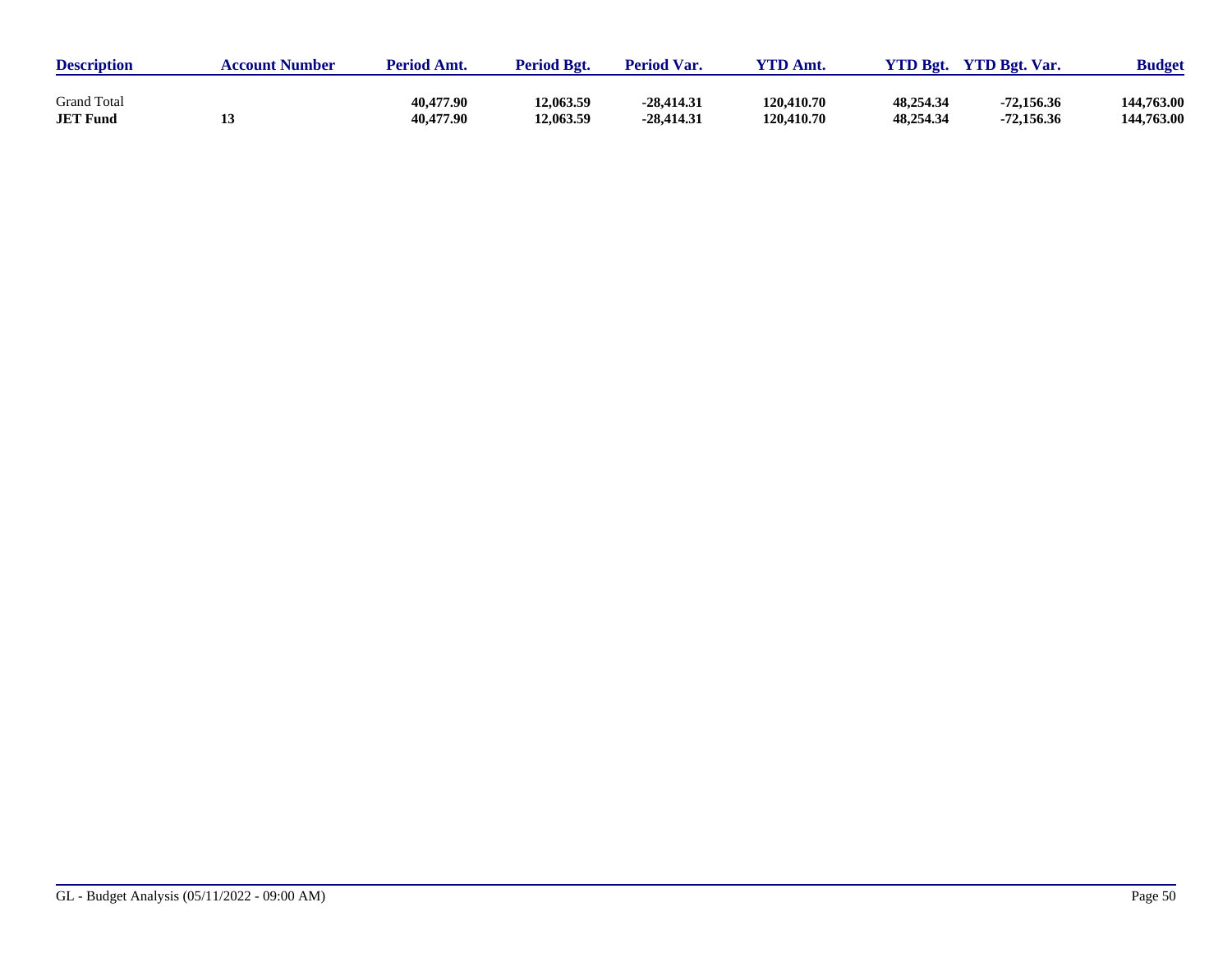Expense

Animal Control Expenses<br>Auto Depreciation

| <b>Budget Analysis</b><br>User: ATGuiltner<br>Printed: 5/11/2022 9:00:36 AM<br>Period 04 - 04<br>Fiscal Year 2022 |                       |             | <b>DO</b>          |                    |                 |                 |                      |               |
|-------------------------------------------------------------------------------------------------------------------|-----------------------|-------------|--------------------|--------------------|-----------------|-----------------|----------------------|---------------|
| <b>Description</b>                                                                                                | <b>Account Number</b> | Period Amt. | <b>Period Bgt.</b> | <b>Period Var.</b> | <b>YTD Amt.</b> | <b>YTD Bgt.</b> | <b>YTD Bgt. Var.</b> | <b>Budget</b> |
| <b>Restricted Fund</b><br>Capital<br>Improvement<br><b>Expense</b>                                                | 17<br>170             |             |                    |                    |                 |                 |                      |               |
| <b>Industrial Rail Spur</b><br>Projects                                                                           | 17-170-0751-01        | 10,804.85   | 0.00               | $-10,804.85$       | 67,829.57       | 0.00            | $-67,829.57$         | 0.00          |
| Misc. Drainage<br>Projects                                                                                        | 17-170-0752-03        | 2,890.31    | 0.00               | $-2,890.31$        | 2,890.31        | 0.00            | $-2,890.31$          | 0.00          |
| <b>CI Facilities Project</b>                                                                                      | 17-170-0753-00        | 0.00        | $0.00\,$           | 0.00               | 66,703.10       | 0.00            | $-66,703,10$         | $0.00\,$      |
| Animal Control<br>Building                                                                                        | 17-170-0753-11        | 46,589.36   | 0.00               | $-46,589.36$       | 46,589.36       | 0.00            | $-46,589.36$         | 0.00          |
| CI Parks Projects                                                                                                 | 17-170-0755-00        | 10,616.42   | 0.00               | $-10,616.42$       | 34,775.58       | 0.00            | $-34,775.58$         | 0.00          |
| Jonesboro Shooting<br>Complex                                                                                     | 17-170-0755-09        | 0.00        | 0.00               | 0.00               | 306,901.05      | 0.00            | $-306,901.05$        | 0.00          |
| J'boro Downtown to 17-170-0755-11<br><b>ASU</b> Connect                                                           |                       | 36,535.85   | 0.00               | $-36,535.85$       | 76,428.24       | 0.00            | $-76,428.24$         | 0.00          |
| AHTD100657 MLK 17-170-0759-13<br>Extension                                                                        |                       | 1,144.73    | 0.00               | $-1,144.73$        | 2,484.38        | 0.00            | $-2,484.38$          | $0.00\,$      |
| <b>Expense</b>                                                                                                    |                       | 108,581.52  | 0.00               | $-108,581.52$      | 604,601.59      | 0.00            | $-604,601.59$        | 0.00          |
| Revenue Total                                                                                                     |                       | 0.00        | 0.00               | 0.00               | 0.00            | 0.00            | 0.00                 | 0.00          |
| <b>Expense Total</b>                                                                                              |                       | 108,581.52  | 0.00               | $-108,581.52$      | 604,601.59      | 0.00            | $-604,601.59$        | 0.00          |
| <b>Grand Total</b>                                                                                                |                       | 108,581.52  | 0.00               | $-108,581.52$      | 604,601.59      | 0.00            | $-604,601.59$        | 0.00          |
| <b>Other Expenses</b><br><b>Expense</b>                                                                           | 888                   |             |                    |                    |                 |                 |                      |               |
| Fire Act 833                                                                                                      | 17-888-0500-01        | 19,325.48   | 14,583.33          | $-4,742.15$        | 65,255.60       | 58,333.33       | $-6,922.27$          | 175,000.00    |
| Keep Jonesboro<br><b>Beautiful Comm</b>                                                                           | 17-888-0500-05        | 603.30      | 1,166.67           | 563.37             | 6,091.14        | 4,666.67        | $-1,424.47$          | 14,000.00     |
| Library Millage                                                                                                   | 17-888-0500-09        | 305,549.51  | 233,833.33         | $-71,716.18$       | 718,539.81      | 935,333.33      | 216,793.52           | 2,806,000.00  |
| Adopt An Intersection 17-888-0500-22                                                                              |                       | 0.00        | 0.00               | 0.00               | 16,233.77       | 0.00            | $-16,233.77$         | 0.00          |
| <b>DARE</b> Expenses                                                                                              | 17-888-0500-29        | 3,099.21    | 2,083.33           | $-1,015.88$        | 5,412.00        | 8,333.33        | 2,921.33             | 25,000.00     |
| K9 Aquisition<br>Expense                                                                                          | 17-888-0500-34        | 0.00        | 833.33             | 833.33             | 375.00          | 3,333.33        | 2,958.33             | 10,000.00     |

**PRIDE** · P

17-888-0500-67 0.00 333.33 333.33 0.00 1,333.33 1,333.33 4,000.00

Auto Depreciation 17-888-0500-80 0.00 0.00 0.00 912,879.00 0.00 -912,879.00 0.00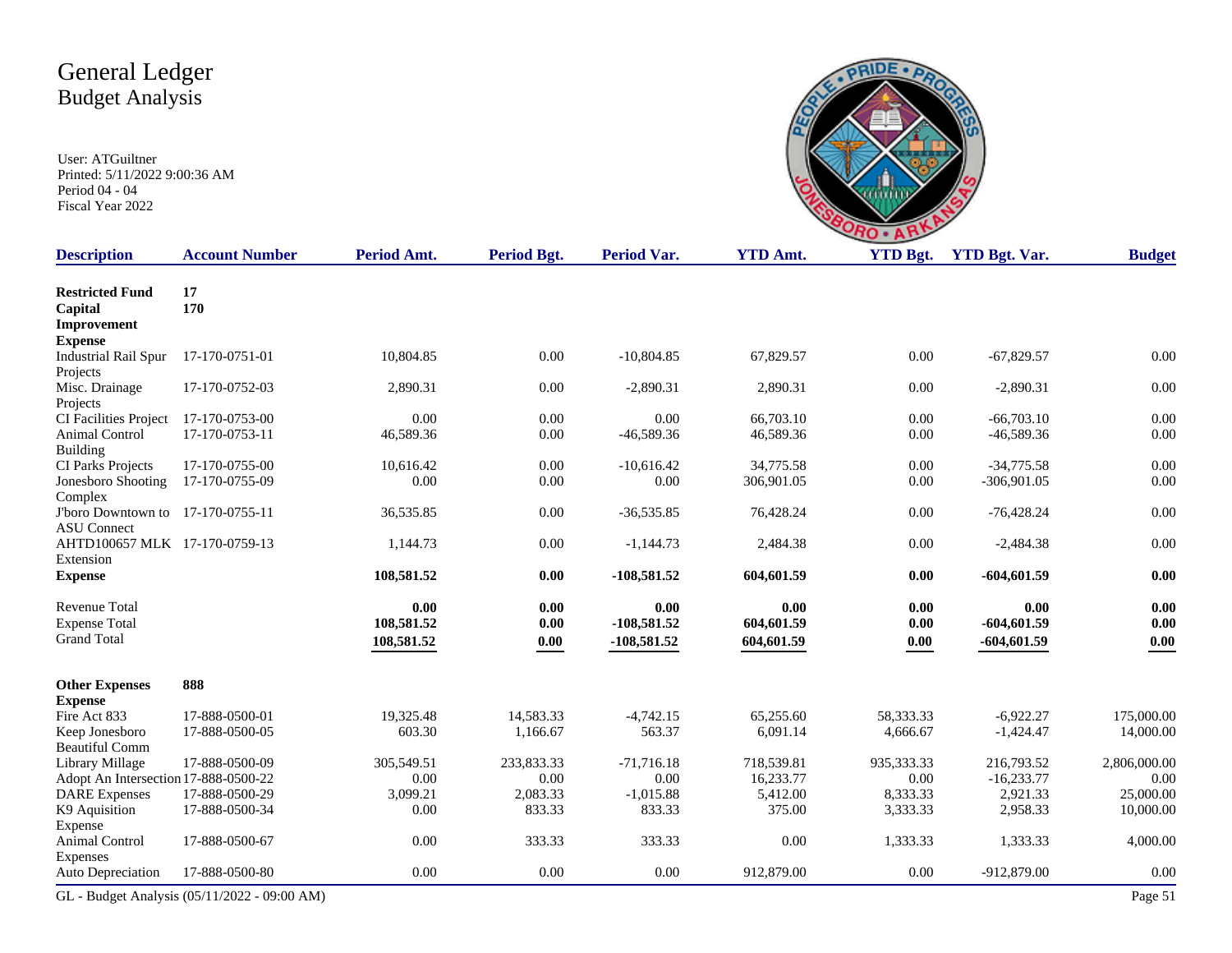| <b>Description</b>                      | <b>Account Number</b> | <b>Period Amt.</b> | Period Bgt.   | <b>Period Var.</b> | <b>YTD Amt.</b> | <b>YTD Bgt.</b> | <b>YTD Bgt. Var.</b> | <b>Budget</b>   |
|-----------------------------------------|-----------------------|--------------------|---------------|--------------------|-----------------|-----------------|----------------------|-----------------|
|                                         |                       |                    |               |                    |                 |                 |                      |                 |
| Fund<br><b>Public Safety</b>            | 17-888-0500-89        | 0.00               | 250.00        | 250.00             | 0.00            | 1,000.00        | 1,000.00             | 3,000.00        |
| Surveillance Ept                        |                       |                    |               |                    |                 |                 |                      |                 |
| Police Suspense                         | 17-888-0500-90        | 0.00               | 1,219.58      | 1,219.58           | 0.00            | 4,878.33        | 4,878.33             | 14,635.00       |
| State Asset Forfeiture 17-888-0500-91   |                       | 92.21              | 4,166.67      | 4,074.46           | 29,425.49       | 16,666.67       | $-12,758.82$         | 50,000.00       |
| In Lieu of Sidewalks 17-888-0500-93     |                       | 0.00               | 3,333.33      | 3,333.33           | 0.00            | 13,333.33       | 13,333.33            | 40,000.00       |
| Cemetery Fund                           | 17-888-0500-95        | 180.00             | 2,916.67      | 2,736.67           | 8,135.00        | 11,666.67       | 3,531.67             | 35,000.00       |
| Expense                                 |                       |                    |               |                    |                 |                 |                      |                 |
| <b>Expense</b>                          |                       | 328,849.71         | 264,719.57    | $-64,130.14$       | 1,762,346.81    | 1,058,878.32    | -703,468.49          | 3,176,635.00    |
| <b>Revenue Total</b>                    |                       | 0.00               | 0.00          | 0.00               | 0.00            | 0.00            | 0.00                 | 0.00            |
| <b>Expense Total</b>                    |                       | 328,849.71         | 264,719.57    | $-64,130.14$       | 1,762,346.81    | 1,058,878.32    | -703,468.49          | 3,176,635.00    |
| <b>Grand Total</b>                      |                       | 328,849.71         | 264,719.57    | $-64,130.14$       | 1,762,346.81    | 1,058,878.32    | -703,468.49          | 3,176,635.00    |
|                                         |                       |                    |               |                    |                 |                 |                      |                 |
| <b>Other Revenues</b><br><b>Revenue</b> | 999                   |                    |               |                    |                 |                 |                      |                 |
| Fire Act 833                            | 17-999-0500-01        | $-80,411.67$       | $-14,583.33$  | 65,828.34          | $-80,411.67$    | -58,333.33      | 22,078.34            | $-175,000.00$   |
| Library Millage                         | 17-999-0500-09        | $-208,056.24$      | $-233.833.33$ | $-25,777.09$       | $-718.539.81$   | -935.333.33     | $-216,793.52$        | $-2,806,000.00$ |
| <b>WWL</b> Donations                    | 17-999-0500-18        | 0.00               | 0.00          | 0.00               | $-114.99$       | 0.00            | 114.99               | 0.00            |
| Dare Donations                          | 17-999-0500-29        | $-1,580.00$        | $-1,422.08$   | 157.92             | $-5,578.00$     | $-5,688.33$     | $-110.33$            | $-17,065.00$    |
| Fair View                               | 17-999-0500-30        | $-2,000.00$        | 0.00          | 2,000.00           | $-2,000.00$     | 0.00            | 2,000.00             | 0.00            |
| Park-Brazos Donation                    |                       |                    |               |                    |                 |                 |                      |                 |
| K9 Aquisition                           | 17-999-0500-34        | 0.00               | $-833.33$     | $-833.33$          | 0.00            | $-3,333.33$     | $-3,333.33$          | $-10,000.00$    |
| Donations                               |                       |                    |               |                    |                 |                 |                      |                 |
| Contribution to                         | 17-999-0500-67        | $-1,744.00$        | $-333.33$     | 1,410.67           | $-2,409.00$     | $-1,333.33$     | 1,075.67             | $-4,000.00$     |
| Animal Control                          |                       |                    |               |                    |                 |                 |                      |                 |
| State Asset Forfeiture 17-999-0500-91   |                       | 0.00               | $-4,166.67$   | $-4,166.67$        | $-19,667.77$    | $-16,666.67$    | 3,001.10             | $-50,000.00$    |
| In Lieu of Sidewalks 17-999-0500-93     |                       | 0.00               | $-1,250.00$   | $-1,250.00$        | 0.00            | $-5.000.00$     | $-5,000.00$          | $-15,000.00$    |
| Cemetery Fund                           | 17-999-0500-95        | $-1,492.50$        | $-2,916.67$   | $-1,424.17$        | $-14,552.50$    | $-11,666.67$    | 2,885.83             | $-35,000.00$    |
| Revenue                                 |                       |                    |               |                    |                 |                 |                      |                 |
| <b>MYAC</b>                             | 17-999-0500-99        | $-25.00$           | 0.00          | 25.00              | $-325.00$       | 0.00            | 325.00               | 0.00            |
| <b>Revenue</b>                          |                       | $-295,309.41$      | -259,338.74   | 35,970.67          | -843,598.74     | $-1,037,354.99$ | -193,756.25          | $-3,112,065.00$ |
| <b>Revenue Total</b>                    |                       | -295,309.41        | -259,338.74   | 35,970.67          | -843,598.74     | $-1,037,354.99$ | -193,756.25          | $-3,112,065.00$ |
| <b>Expense Total</b>                    |                       | 0.00               | 0.00          | 0.00               | 0.00            | 0.00            | 0.00                 | 0.00            |
| <b>Grand Total</b>                      |                       | -295,309.41        | $-259,338.74$ | 35,970.67          | $-843,598.74$   | $-1,037,354.99$ | $-193,756.25$        | $-3,112,065.00$ |
| <b>Revenue Total</b>                    |                       | -295,309.41        | -259,338.74   | 35,970.67          | $-843,598.74$   | $-1,037,354.99$ | -193,756.25          | $-3,112,065.00$ |
| <b>Expense Total</b>                    |                       | 437, 431.23        | 264,719.57    | $-172,711.66$      | 2,366,948.40    | 1,058,878.32    | $-1,308,070.08$      | 3,176,635.00    |
| <b>Grand Total</b>                      |                       | 142,121.82         | 5,380.83      | -136,740.99        | 1,523,349.66    | 21,523.33       | $-1,501,826.33$      | 64,570.00       |
| <b>Restricted Fund</b>                  | 17                    | 142,121.82         | 5,380.83      | -136,740.99        | 1,523,349.66    | 21,523.33       | $-1,501,826.33$      | 64,570.00       |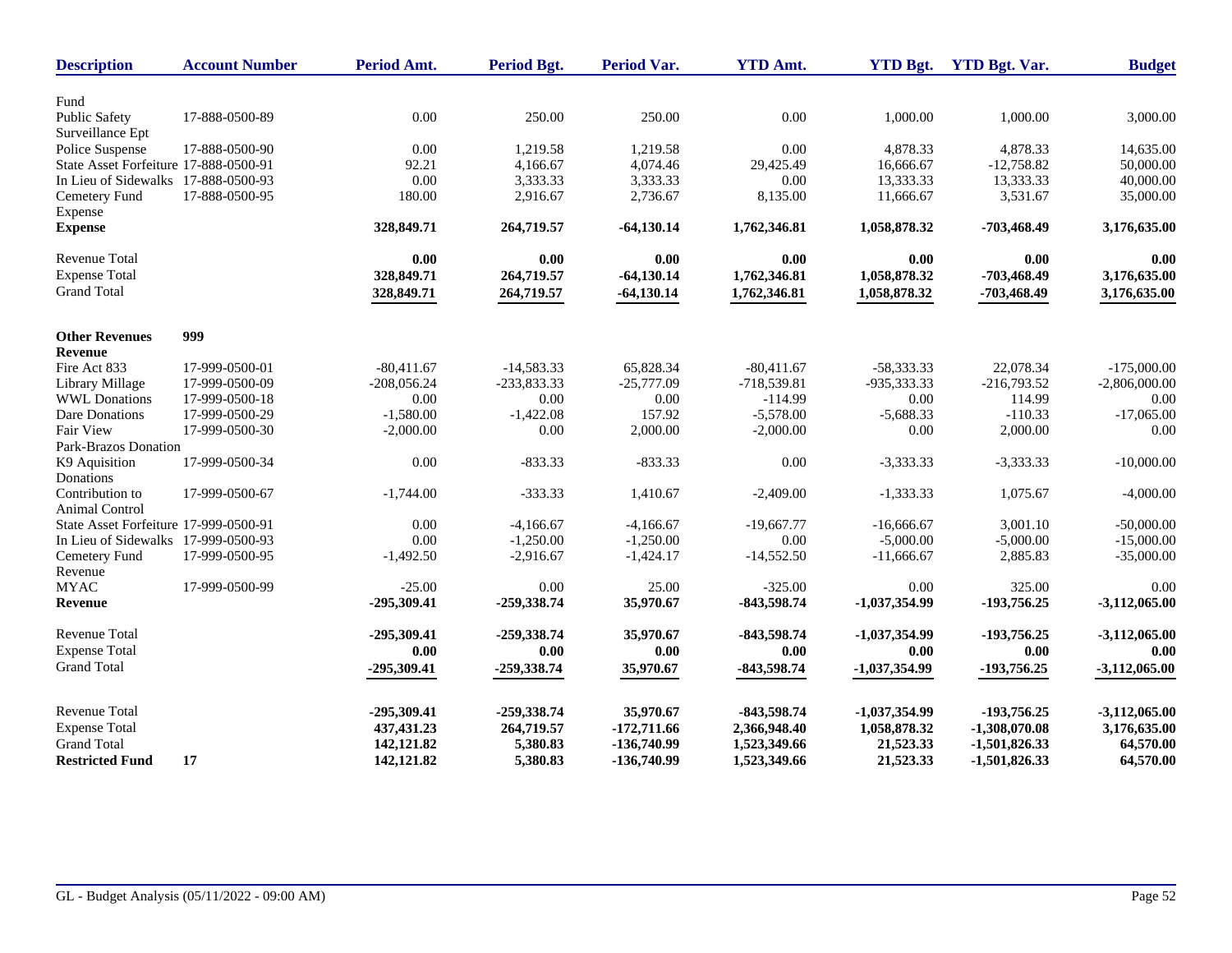

| <b>Description</b>       | <b>Account Number</b> | Period Amt. | <b>Period Bgt.</b> | <b>Period Var.</b> | <b>YTD Amt.</b> | <b>YTD Bgt.</b> | <b>YTD Bgt. Var.</b> | <b>Budget</b> |
|--------------------------|-----------------------|-------------|--------------------|--------------------|-----------------|-----------------|----------------------|---------------|
| Non-Uniform              | 19                    |             |                    |                    |                 |                 |                      |               |
| <b>Pension Plan Fund</b> |                       |             |                    |                    |                 |                 |                      |               |
| <b>Non Department</b>    | 000                   |             |                    |                    |                 |                 |                      |               |
| <b>Revenue</b>           |                       |             |                    |                    |                 |                 |                      |               |
| <b>Interest Earned</b>   | 19-000-0515-00        | $-23.82$    | 0.00               | 23.82              | $-103.85$       | 0.00            | 103.85               | 0.00          |
| <b>Benefit Payments</b>  | 19-000-0539-00        | $-692.62$   | 0.00               | 692.62             | $-908.75$       | 0.00            | 908.75               | 0.00          |
| Credits                  |                       |             |                    |                    |                 |                 |                      |               |
| Dividends                | 19-000-0540-00        | $-1,208.62$ | 0.00               | 1,208.62           | $-4,892.44$     | 0.00            | 4,892.44             | 0.00          |
| <b>Investment Return</b> | 19-000-0541-00        | 631.094.66  | 0.00               | $-631.094.66$      | 1.324.734.94    | 0.00            | $-1,324,734.94$      | 0.00          |
| <b>Revenue</b>           |                       | 629,169.60  | 0.00               | $-629,169.60$      | 1,318,829.90    | 0.00            | -1,318,829.90        | 0.00          |
| <b>Expense</b>           |                       |             |                    |                    |                 |                 |                      |               |
| Pension - City's         | 19-000-0204-00        | 12,782.71   | 0.00               | $-12,782.71$       | 51,346.97       | 0.00            | $-51,346.97$         | 0.00          |
| Contribution             |                       |             |                    |                    |                 |                 |                      |               |
| Pension Benefits -       | 19-000-0204-01        | 28,828.14   | 0.00               | $-28,828.14$       | 113,317.74      | 0.00            | $-113,317.74$        | 0.00          |
| <b>Stephens</b>          |                       |             |                    |                    |                 |                 |                      |               |
| Administrative           | 19-000-0217-00        | 1,960.17    | 0.00               | $-1,960.17$        | 8,486.52        | 0.00            | $-8,486.52$          | 0.00          |
| Expenses                 |                       |             |                    |                    |                 |                 |                      |               |
| <b>Expense</b>           |                       | 43,571.02   | 0.00               | $-43,571.02$       | 173, 151.23     | 0.00            | $-173,151.23$        | $0.00\,$      |
| <b>Revenue Total</b>     |                       | 629,169.60  | 0.00               | $-629,169.60$      | 1,318,829.90    | 0.00            | $-1,318,829.90$      | 0.00          |
| <b>Expense Total</b>     |                       | 43,571.02   | 0.00               | $-43,571.02$       | 173, 151.23     | 0.00            | -173,151.23          | 0.00          |
| <b>Grand Total</b>       |                       | 672,740.62  | 0.00               | $-672,740.62$      | 1,491,981.13    | 0.00            | -1,491,981.13        | 0.00          |
|                          |                       |             |                    |                    |                 |                 |                      |               |
| <b>Revenue Total</b>     |                       | 629,169.60  | 0.00               | $-629,169.60$      | 1,318,829.90    | 0.00            | -1,318,829.90        | 0.00          |
| <b>Expense Total</b>     |                       | 43,571.02   | 0.00               | $-43,571.02$       | 173, 151.23     | 0.00            | $-173,151.23$        | $0.00\,$      |
| <b>Grand Total</b>       |                       | 672,740.62  | 0.00               | $-672,740.62$      | 1,491,981.13    | 0.00            | -1,491,981.13        | 0.00          |
| Non-Uniform              | 19                    | 672,740.62  | 0.00               | $-672,740.62$      | 1,491,981.13    | 0.00            | $-1,491,981.13$      | 0.00          |
| <b>Pension Plan Fund</b> |                       |             |                    |                    |                 |                 |                      |               |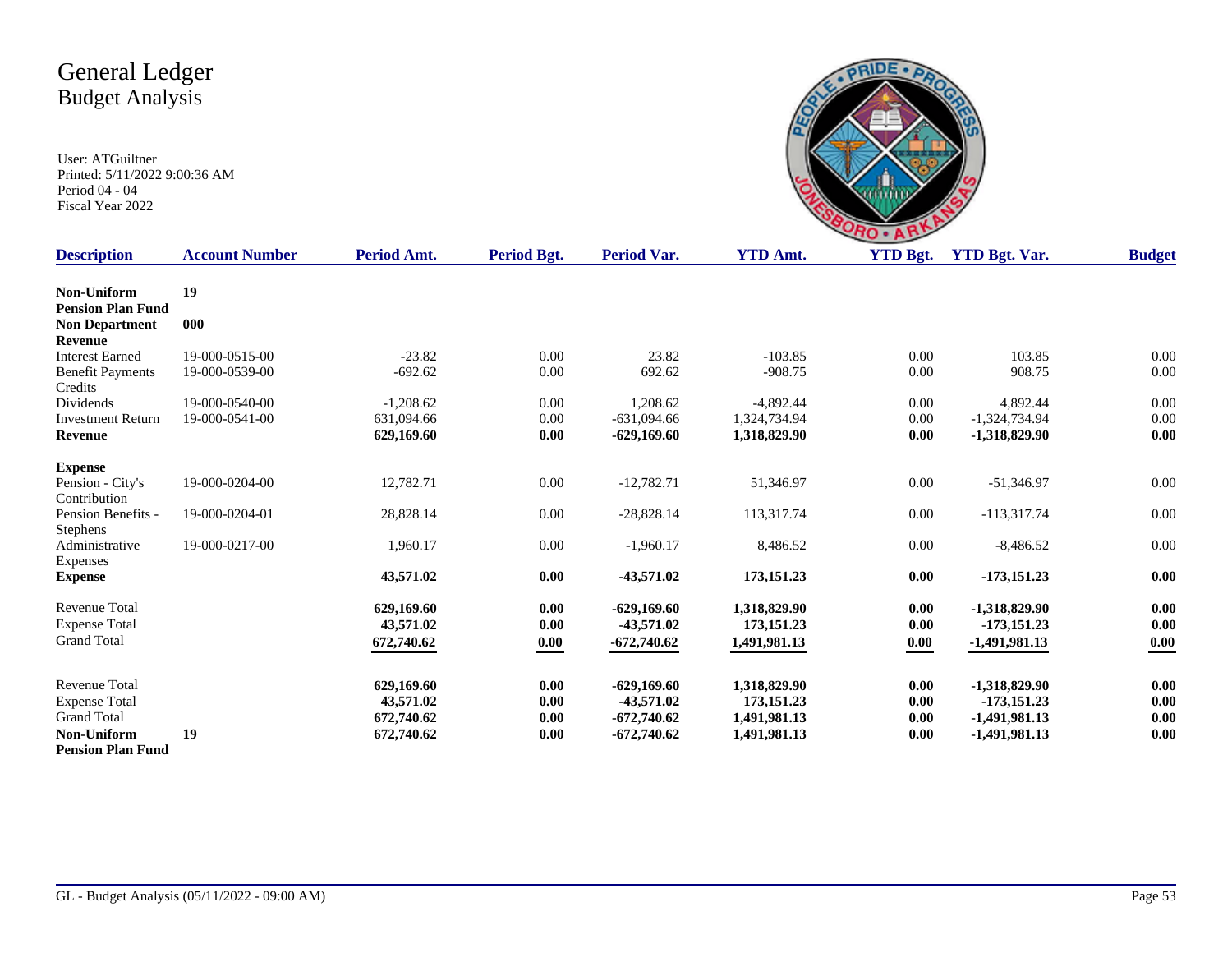|             |                      | ۰               |
|-------------|----------------------|-----------------|
| $A_{\rm m}$ | $VTD$ $R_{\alpha t}$ | $VTD$ $Rot$ $V$ |

| <b>Description</b>       | <b>Account Number</b> | Period Amt.  | Period Bgt. | Period Var.   | <b>YTD Amt.</b> | <b>YTD Bgt.</b> | <b>YTD Bgt. Var.</b> | <b>Budget</b> |
|--------------------------|-----------------------|--------------|-------------|---------------|-----------------|-----------------|----------------------|---------------|
| Non-Uniform 401A 21      |                       |              |             |               |                 |                 |                      |               |
| <b>Pension Plan</b>      |                       |              |             |               |                 |                 |                      |               |
| <b>Non Department</b>    | 000                   |              |             |               |                 |                 |                      |               |
| Revenue                  |                       |              |             |               |                 |                 |                      |               |
| Miscellaneous            | 21-000-0517-00        | $-37.33$     | 0.00        | 37.33         | $-37.33$        | 0.00            | 37.33                | 0.00          |
| Revenue                  |                       |              |             |               |                 |                 |                      |               |
| Dividends-Income         | 21-000-0540-00        | $-12,332.40$ | 0.00        | 12,332.40     | $-28.194.20$    | 0.00            | 28.194.20            | 0.00          |
| <b>Investment Return</b> | 21-000-0541-00        | 156,892.89   | 0.00        | $-156,892.89$ | 334,565.73      | 0.00            | $-334,565.73$        | 0.00          |
| Employer                 | 21-000-0580-00        | $-27,282.92$ | 0.00        | 27,282.92     | $-113,181.36$   | 0.00            | 113,181.36           | 0.00          |
| Contributions            |                       |              |             |               |                 |                 |                      |               |
| <b>Revenue</b>           |                       | 117,240.24   | 0.00        | $-117,240.24$ | 193,152.84      | 0.00            | -193,152.84          | 0.00          |
| <b>Expense</b>           |                       |              |             |               |                 |                 |                      |               |
| Pension - City's         | 21-000-0204-00        | 3,594.55     | $0.00\,$    | $-3,594.55$   | 71,673.36       | $0.00\,$        | $-71,673.36$         | $0.00\,$      |
| Contribution             |                       |              |             |               |                 |                 |                      |               |
| Administrative           | 21-000-0217-00        | 2,580.00     | 0.00        | $-2,580.00$   | 5,182.50        | $0.00\,$        | $-5,182.50$          | $0.00\,$      |
| Expenses                 |                       |              |             |               |                 |                 |                      |               |
| <b>Expense</b>           |                       | 6,174.55     | 0.00        | $-6,174.55$   | 76,855.86       | 0.00            | $-76,855.86$         | 0.00          |
| <b>Revenue Total</b>     |                       | 117,240.24   | 0.00        | $-117,240.24$ | 193,152.84      | 0.00            | -193,152.84          | 0.00          |
| <b>Expense Total</b>     |                       | 6,174.55     | 0.00        | $-6,174.55$   | 76,855.86       | 0.00            | $-76,855.86$         | 0.00          |
| <b>Grand Total</b>       |                       | 123,414.79   | 0.00        | $-123,414.79$ | 270,008.70      | 0.00            | $-270,008.70$        | 0.00          |
|                          |                       |              |             |               |                 |                 |                      |               |
| <b>Revenue Total</b>     |                       | 117,240.24   | 0.00        | $-117,240.24$ | 193,152.84      | 0.00            | -193,152.84          | 0.00          |
| <b>Expense Total</b>     |                       | 6,174.55     | 0.00        | $-6,174.55$   | 76,855.86       | 0.00            | -76,855.86           | 0.00          |
| <b>Grand Total</b>       |                       | 123,414.79   | 0.00        | $-123,414.79$ | 270,008.70      | 0.00            | $-270,008.70$        | 0.00          |
| Non-Uniform 401A 21      |                       | 123,414.79   | 0.00        | $-123,414.79$ | 270,008.70      | 0.00            | $-270,008.70$        | 0.00          |
| <b>Pension Plan</b>      |                       |              |             |               |                 |                 |                      |               |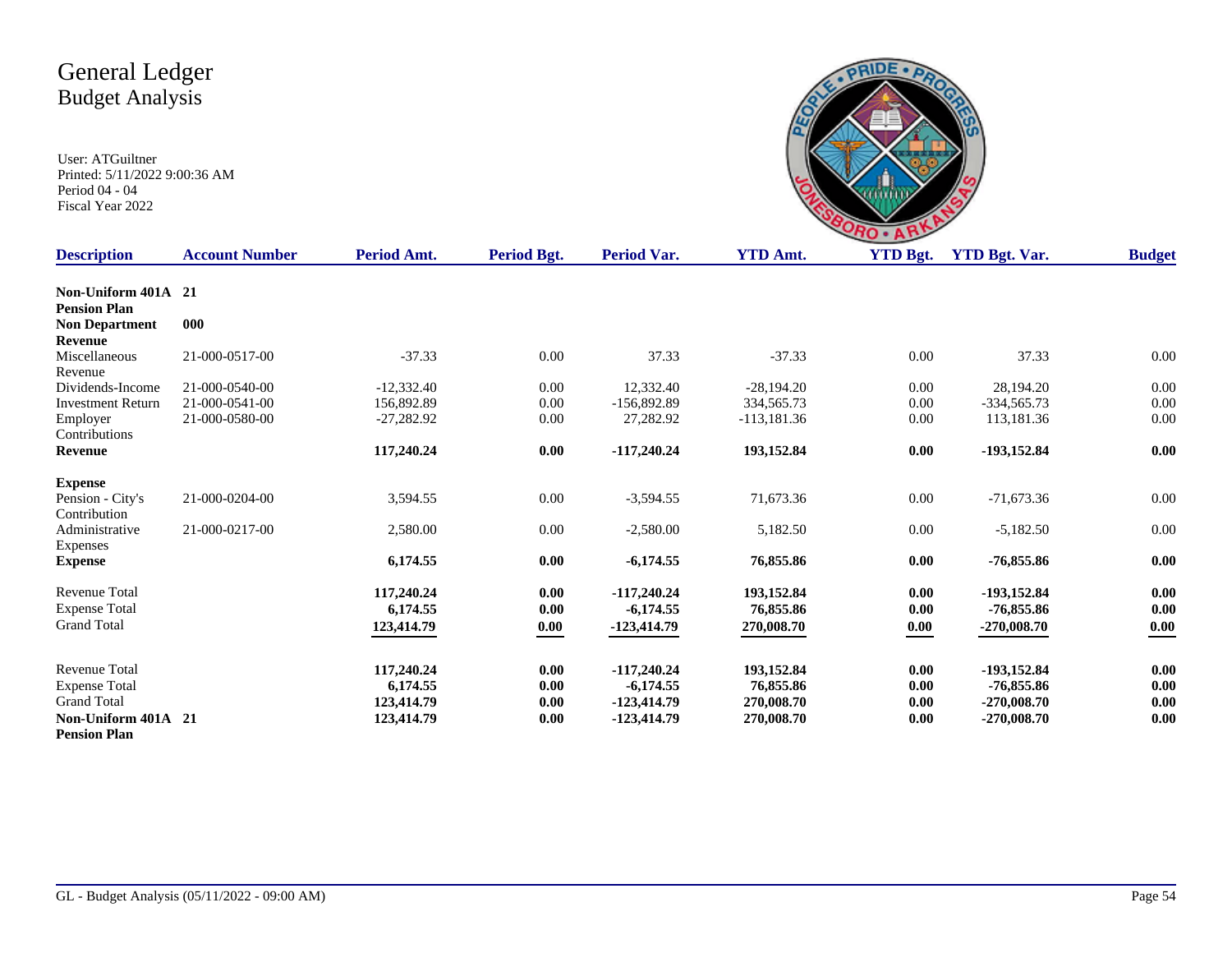

| <b>Account Number</b>               | Period Amt.                                                                       | <b>Period Bgt.</b>                                                                                   | <b>Period Var.</b>                                                                                                                 | <b>YTD Amt.</b>                                                                                                                                 | <b>YTD Bgt.</b>                                                                                          | <b>YTD Bgt. Var.</b>                                                                                                                            | <b>Budget</b>                                                                                                                                     |
|-------------------------------------|-----------------------------------------------------------------------------------|------------------------------------------------------------------------------------------------------|------------------------------------------------------------------------------------------------------------------------------------|-------------------------------------------------------------------------------------------------------------------------------------------------|----------------------------------------------------------------------------------------------------------|-------------------------------------------------------------------------------------------------------------------------------------------------|---------------------------------------------------------------------------------------------------------------------------------------------------|
| <b>Non-Federal Grants 23</b>        |                                                                                   |                                                                                                      |                                                                                                                                    |                                                                                                                                                 |                                                                                                          |                                                                                                                                                 |                                                                                                                                                   |
|                                     |                                                                                   |                                                                                                      |                                                                                                                                    |                                                                                                                                                 |                                                                                                          |                                                                                                                                                 |                                                                                                                                                   |
|                                     |                                                                                   |                                                                                                      |                                                                                                                                    |                                                                                                                                                 |                                                                                                          |                                                                                                                                                 |                                                                                                                                                   |
|                                     |                                                                                   |                                                                                                      |                                                                                                                                    |                                                                                                                                                 |                                                                                                          |                                                                                                                                                 | $-8,000.00$<br>$-8,000.00$                                                                                                                        |
|                                     |                                                                                   |                                                                                                      |                                                                                                                                    |                                                                                                                                                 |                                                                                                          |                                                                                                                                                 |                                                                                                                                                   |
|                                     |                                                                                   |                                                                                                      |                                                                                                                                    |                                                                                                                                                 |                                                                                                          |                                                                                                                                                 |                                                                                                                                                   |
| 23-955-0224-00                      | 0.00                                                                              | 666.67                                                                                               | 666.67                                                                                                                             | 0.00                                                                                                                                            | 2,666.67                                                                                                 | 2,666.67                                                                                                                                        | 8,000.00                                                                                                                                          |
|                                     | 0.00                                                                              | 666.67                                                                                               | 666.67                                                                                                                             | 0.00                                                                                                                                            | 2,666.67                                                                                                 | 2,666.67                                                                                                                                        | 8,000.00                                                                                                                                          |
|                                     |                                                                                   |                                                                                                      |                                                                                                                                    |                                                                                                                                                 |                                                                                                          |                                                                                                                                                 | $-8,000.00$                                                                                                                                       |
|                                     |                                                                                   |                                                                                                      |                                                                                                                                    |                                                                                                                                                 |                                                                                                          |                                                                                                                                                 | 8,000.00                                                                                                                                          |
|                                     |                                                                                   |                                                                                                      |                                                                                                                                    |                                                                                                                                                 |                                                                                                          |                                                                                                                                                 | 0.00                                                                                                                                              |
|                                     |                                                                                   |                                                                                                      |                                                                                                                                    |                                                                                                                                                 |                                                                                                          |                                                                                                                                                 |                                                                                                                                                   |
| 971                                 |                                                                                   |                                                                                                      |                                                                                                                                    |                                                                                                                                                 |                                                                                                          |                                                                                                                                                 |                                                                                                                                                   |
|                                     |                                                                                   |                                                                                                      |                                                                                                                                    |                                                                                                                                                 |                                                                                                          |                                                                                                                                                 |                                                                                                                                                   |
|                                     |                                                                                   |                                                                                                      |                                                                                                                                    |                                                                                                                                                 |                                                                                                          |                                                                                                                                                 | $-80,000.00$<br>$-80,000.00$                                                                                                                      |
|                                     |                                                                                   |                                                                                                      |                                                                                                                                    |                                                                                                                                                 |                                                                                                          |                                                                                                                                                 |                                                                                                                                                   |
|                                     |                                                                                   |                                                                                                      |                                                                                                                                    |                                                                                                                                                 |                                                                                                          |                                                                                                                                                 |                                                                                                                                                   |
| 23-971-2100-00                      | 0.00                                                                              | 6,666.67                                                                                             | 6,666.67                                                                                                                           | 0.00                                                                                                                                            | 26,666.67                                                                                                | 26,666.67                                                                                                                                       | 80,000.00                                                                                                                                         |
|                                     |                                                                                   |                                                                                                      |                                                                                                                                    |                                                                                                                                                 |                                                                                                          |                                                                                                                                                 | 80,000.00                                                                                                                                         |
|                                     |                                                                                   |                                                                                                      |                                                                                                                                    |                                                                                                                                                 |                                                                                                          |                                                                                                                                                 | $-80,000.00$                                                                                                                                      |
|                                     |                                                                                   |                                                                                                      |                                                                                                                                    |                                                                                                                                                 |                                                                                                          |                                                                                                                                                 | 80,000.00                                                                                                                                         |
|                                     |                                                                                   |                                                                                                      |                                                                                                                                    |                                                                                                                                                 |                                                                                                          |                                                                                                                                                 | 0.00                                                                                                                                              |
|                                     |                                                                                   |                                                                                                      |                                                                                                                                    |                                                                                                                                                 |                                                                                                          |                                                                                                                                                 |                                                                                                                                                   |
| 981                                 |                                                                                   |                                                                                                      |                                                                                                                                    |                                                                                                                                                 |                                                                                                          |                                                                                                                                                 |                                                                                                                                                   |
| Recycling Advertising23-981-0653-01 | 0.00                                                                              | $-416.67$                                                                                            | $-416.67$                                                                                                                          | 0.00                                                                                                                                            | $-1,666.67$                                                                                              | $-1,666.67$                                                                                                                                     | $-5,000.00$                                                                                                                                       |
| 23-981-0653-02                      | $-4,088.00$                                                                       | $-4,088.00$                                                                                          | 0.00                                                                                                                               | $-16,352.00$                                                                                                                                    | $-16,352.00$                                                                                             | 0.00                                                                                                                                            | $-49,056.00$                                                                                                                                      |
|                                     | 955<br>State Grants Funding 23-955-0652-00<br>State Grants Funding 23-971-0652-00 | 4,501.55<br>4,501.55<br>4,501.55<br>0.00<br>4,501.55<br>0.00<br>0.00<br>0.00<br>0.00<br>0.00<br>0.00 | $-666.67$<br>$-666.67$<br>$-666.67$<br>666.67<br>0.00<br>$-6,666.67$<br>$-6,666.67$<br>6,666.67<br>$-6,666.67$<br>6,666.67<br>0.00 | $-5,168.22$<br>$-5,168.22$<br>$-5,168.22$<br>666.67<br>$-4,501.55$<br>$-6,666.67$<br>$-6,666.67$<br>6,666.67<br>$-6,666.67$<br>6,666.67<br>0.00 | $-976.12$<br>$-976.12$<br>$-976.12$<br>0.00<br>$-976.12$<br>0.00<br>0.00<br>0.00<br>0.00<br>0.00<br>0.00 | $-2,666.67$<br>$-2,666.67$<br>$-2,666.67$<br>2,666.67<br>0.00<br>$-26,666.67$<br>$-26,666.67$<br>26,666.67<br>$-26,666.67$<br>26,666.67<br>0.00 | $-1,690.55$<br>$-1,690.55$<br>$-1,690.55$<br>2,666.67<br>976.12<br>$-26,666,67$<br>$-26,666.67$<br>26,666.67<br>$-26,666.67$<br>26,666.67<br>0.00 |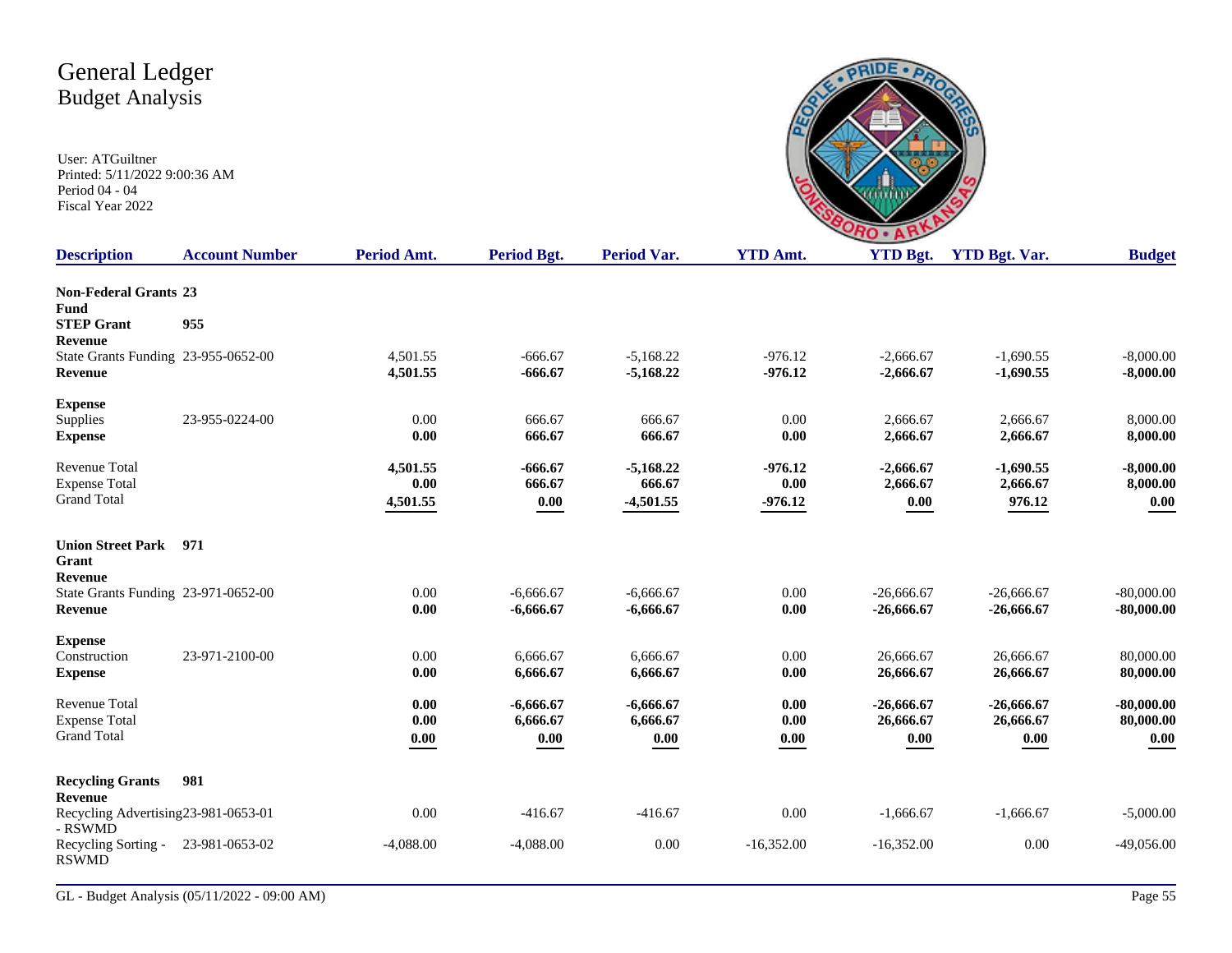| <b>Description</b>                   | <b>Account Number</b> | Period Amt. | Period Bgt.  | <b>Period Var.</b> | <b>YTD Amt.</b> | <b>YTD Bgt.</b> | <b>YTD Bgt. Var.</b> | <b>Budget</b> |
|--------------------------------------|-----------------------|-------------|--------------|--------------------|-----------------|-----------------|----------------------|---------------|
| <b>Revenue</b>                       |                       | $-4,088.00$ | $-4,504.67$  | $-416.67$          | $-16,352.00$    | $-18,018.67$    | $-1,666.67$          | $-54,056.00$  |
| <b>Expense</b>                       |                       |             |              |                    |                 |                 |                      |               |
| Recycling Advertising 23-981-0220-00 |                       | 0.00        | 416.67       | 416.67             | 0.00            | 1.666.67        | 1,666.67             | 5,000.00      |
| Recycling Sorting                    | 23-981-0291-00        | 4,088.00    | 4,088.00     | 0.00               | 16,352.00       | 16.352.00       | 0.00                 | 49,056.00     |
| <b>Expense</b>                       |                       | 4,088.00    | 4,504.67     | 416.67             | 16,352.00       | 18,018.67       | 1,666.67             | 54,056.00     |
| <b>Revenue Total</b>                 |                       | $-4,088.00$ | $-4,504.67$  | $-416.67$          | $-16,352.00$    | $-18,018.67$    | $-1,666.67$          | $-54,056.00$  |
| <b>Expense Total</b>                 |                       | 4,088.00    | 4,504.67     | 416.67             | 16,352.00       | 18,018.67       | 1,666.67             | 54,056.00     |
| <b>Grand Total</b>                   |                       | 0.00        | 0.00         | 0.00               | 0.00            | 0.00            | 0.00                 | 0.00          |
| <b>Veteran's Village</b>             | 983                   |             |              |                    |                 |                 |                      |               |
| <b>Expense</b>                       |                       |             |              |                    |                 |                 |                      |               |
| Veteran's Village                    | 23-983-0323-00        | 127.20      | 7,019.17     | 6,891.97           | 17,678.57       | 28,076.67       | 10,398.10            | 84,230.00     |
| Expense                              |                       |             |              |                    |                 |                 |                      |               |
| <b>Expense</b>                       |                       | 127.20      | 7,019.17     | 6,891.97           | 17,678.57       | 28,076.67       | 10,398.10            | 84,230.00     |
| <b>Revenue Total</b>                 |                       | 0.00        | 0.00         | 0.00               | 0.00            | 0.00            | 0.00                 | 0.00          |
| <b>Expense Total</b>                 |                       | 127.20      | 7,019.17     | 6,891.97           | 17,678.57       | 28,076.67       | 10,398.10            | 84,230.00     |
| <b>Grand Total</b>                   |                       | 127.20      | 7,019.17     | 6,891.97           | 17,678.57       | 28,076.67       | 10,398.10            | 84,230.00     |
| <b>Revenue Total</b>                 |                       | 413.55      | $-11,838.01$ | $-12,251.56$       | $-17,328.12$    | $-47,352.01$    | $-30,023.89$         | $-142,056.00$ |
| <b>Expense Total</b>                 |                       | 4,215.20    | 18,857.18    | 14,641.98          | 34,030.57       | 75,428.68       | 41,398.11            | 226,286.00    |
| <b>Grand Total</b>                   |                       | 4,628.75    | 7,019.17     | 2,390.42           | 16,702.45       | 28,076.67       | 11,374.22            | 84,230.00     |
| <b>Non-Federal Grants 23</b>         |                       | 4,628.75    | 7,019.17     | 2,390.42           | 16,702.45       | 28,076.67       | 11,374.22            | 84,230.00     |
| <b>Fund</b>                          |                       |             |              |                    |                 |                 |                      |               |